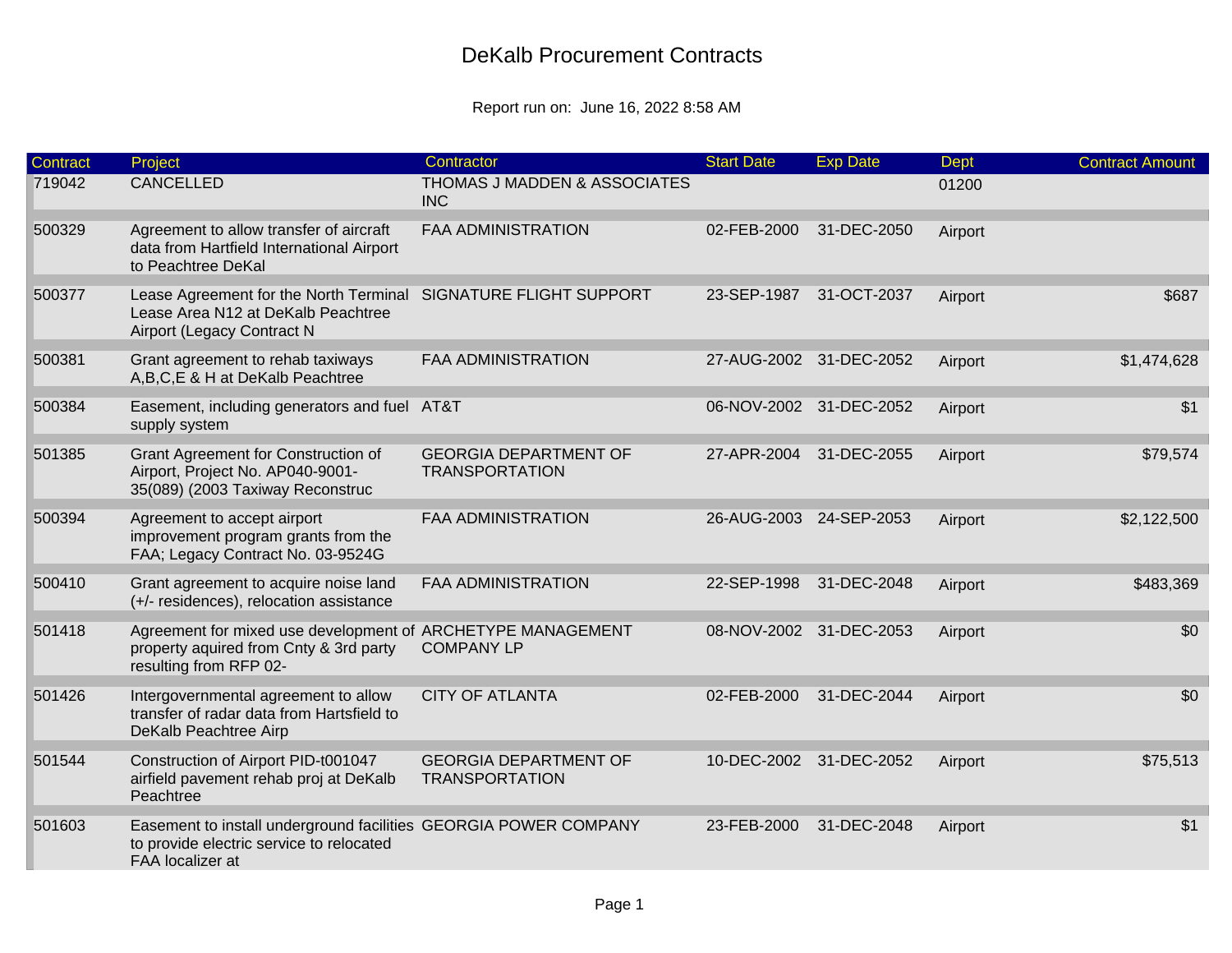| Contract | Project                                                                                                    | Contractor                                            | <b>Start Date</b> | <b>Exp Date</b>         | <b>Dept</b> | <b>Contract Amount</b> |
|----------|------------------------------------------------------------------------------------------------------------|-------------------------------------------------------|-------------------|-------------------------|-------------|------------------------|
| 501604   | Easement to relocate existing<br>underground facilities due to construction<br>of new storage hanger at De | <b>GEORGIA POWER COMPANY</b>                          | 11-AUG-1998       | 31-DEC-2048             | Airport     | \$1                    |
| 501606   | Easement onto DeKalb Peachtree<br>Airport, 2025 Flightway Drive, Atlanta,<br><b>GA</b>                     | <b>GEORGIA POWER COMPANY</b>                          | 22-FEB-2000       | 31-DEC-2050             | Airport     | \$1                    |
| 501607   | Easement to provide electric service to<br>airport maintenance facility, 1983 Bragg<br>St, DeKalb Peachtre | <b>GEORGIA POWER COMPANY</b>                          | 28-AUG-2001       | 31-DEC-2051             | Airport     | \$1                    |
| 501608   | Easement onto DeKalb Peachtree<br>Airport, Aviation Hanger at 2010<br><b>Flightway Drive</b>               | <b>GEORGIA POWER COMPANY</b>                          | 15-NOV-2001       | 31-DEC-2051             | Airport     | \$1                    |
| 501644   | Lease agreement for 0.646 acre on<br>DeKalb Peachtree Airport, Lease No<br>DTFA06-86L 10056                | <b>FAA ADMINISTRATION</b>                             | 22-JUN-2004       | 30-AUG-2026             | Airport     | \$0                    |
| 501649   | Grant agreement to accomplish 2001<br>rehab proj, Conract No 3-13-0010-27                                  | <b>FAA ADMINISTRATION</b>                             | 11-SEP-2001       | 31-DEC-2051             | Airport     | \$1,923,467            |
| 500676   | Lease Agreement for Tracts 5A, 5B, 7A,<br>and 74 at DeKalb Peachtree Airport;<br>Legacy Contract No. 79-19 | EPPS AIR SERVICE INC                                  | 05-APR-1979       | 31-MAR-2024             | Airport     | \$0                    |
| 513473   | <b>Grant Agreement for Runway Rubber</b><br>Removal and Re-Marking at DeKalb<br>Peachtree Airport          | <b>GEORGIA DEPARTMENT OF</b><br><b>TRANSPORTATION</b> |                   | 10-AUG-2004 31-DEC-2055 | Airport     | \$88,525               |
| 515543   | <b>Grant for Airport Improvement Project</b><br>No. 3-13-0010-30                                           | <b>FAA ADMINISTRATION</b>                             | 25-AUG-2004       | 31-DEC-2055             | Airport     | \$1,950,000            |
| 531981   | Lease Agreement for Tract N-6 at<br>DeKalb Peachtree Airport                                               | <b>FLIGHTWAY ONE LLC</b>                              | 24-DEC-2004       | 19-DEC-2024             | Airport     | \$1,920,000            |
| 541751   | Grant Agreement for Runway 2R/20L<br>Safety Area Improvements at DeKalb<br>Peachtree Airport               | <b>GEORGIA DEPARTMENT OF</b><br><b>TRANSPORTATION</b> |                   | 07-MAR-2005 31-DEC-2055 | Airport     | \$21,834               |
| 566602   | <b>Grant Agreement for Reconstruct</b><br>Taxiway "B", Phase II, and Reconstruct<br>Tawiway "E"            | <b>FAA ADMINISTRATION</b>                             | 02-SEP-2005       | 31-DEC-2055             | Airport     | \$738,075              |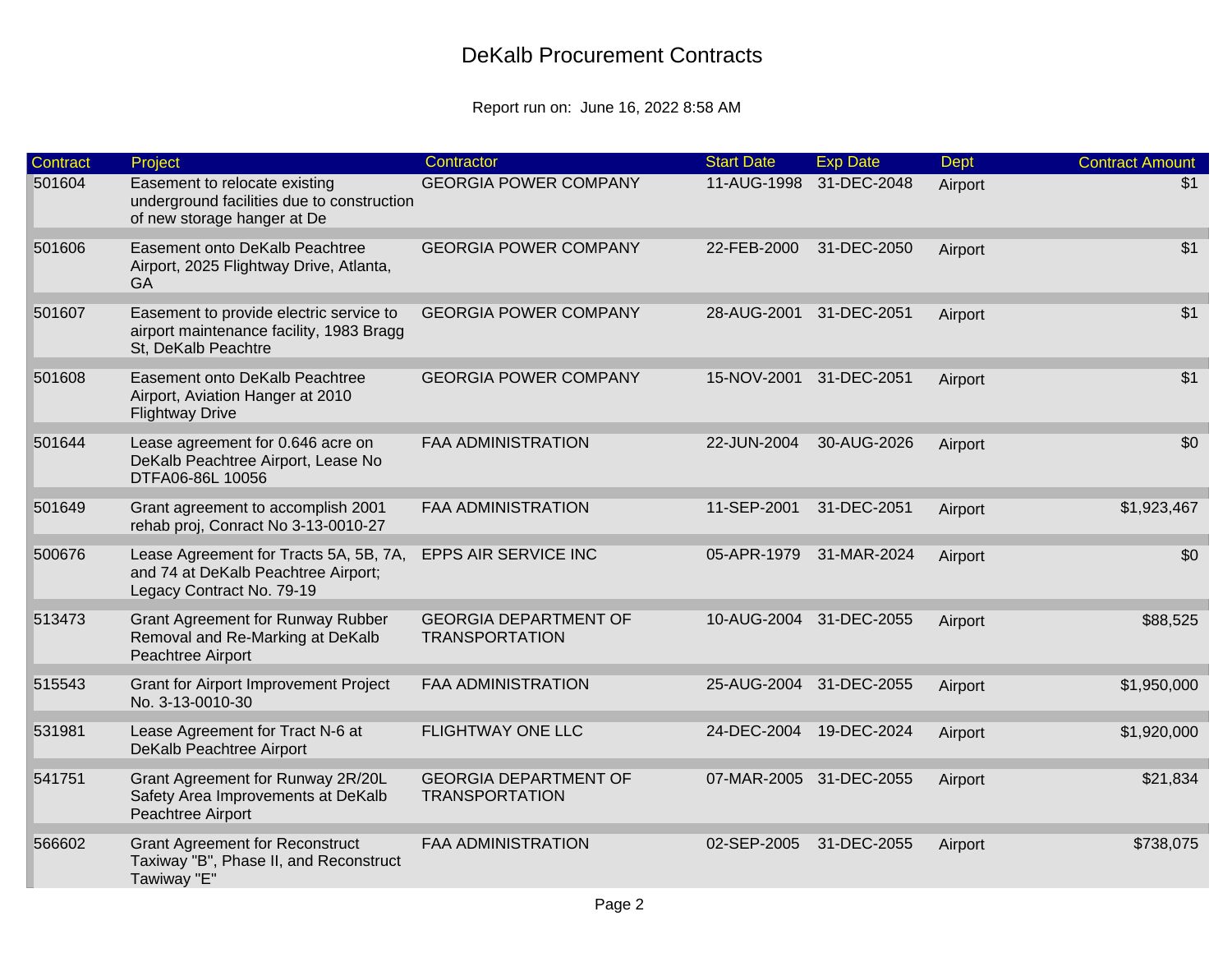| <b>Contract</b> | Project                                                                                                                  | Contractor                                                  | <b>Start Date</b> | <b>Exp Date</b>         | Dept          | <b>Contract Amount</b> |
|-----------------|--------------------------------------------------------------------------------------------------------------------------|-------------------------------------------------------------|-------------------|-------------------------|---------------|------------------------|
| 571992          | Lease Agreement for T-hangar Shop<br>Space No. T at DeKalb Peachtree Airport                                             | <b>HARRY BROOKS</b>                                         | 01-NOV-2005       | 30-SEP-2025             | Airport       | \$2,520                |
| 07-900810       | Grant Agreement for Runway 2R/20L<br>Rubber Removal and Re-Marking at<br>DeKalb Peachtree Airport                        | <b>GEORGIA DEPARTMENT OF</b><br><b>TRANSPORTATION</b>       | 17-AUG-2007       | 16-AUG-2057             | Airport       | \$106,999              |
| 07-900825       | <b>Grant Agreement for Airport</b><br>Improvement Program Project No. 3-13-<br>0010-033-2007 at DeKalb Peachtree A       | <b>FAA ADMINISTRATION</b>                                   | 05-SEP-2007       | 21-MAY-2057             | Airport       | \$5,377,021            |
| 07-900874       | Grant Agreement for Construction of<br>Runway 2R/20L Safety Area<br>Improvements at DeKalb Peachtree<br>Airpo            | <b>GEORGIA DEPARTMENT OF</b><br><b>TRANSPORTATION</b>       | 13-SEP-2007       | 12-SEP-2057             | Airport       | \$67,649               |
| 07-900877       | Commodore IV, Airport Short-Term<br>Sublease                                                                             | COMMODORE CONSULTING LLC                                    |                   | 23-NOV-1983 31-DEC-2033 | Airport       | \$0                    |
| 07-900879       | Formerly Legacy No 83-3147 with<br>Original Honey Baked Ham Company of<br>Atlanta                                        | THE ORIGINAL HONEY BAKED HAM<br><b>COMPANY OF GA INC</b>    |                   | 13-OCT-1983 31-DEC-2033 | Airport       | \$0                    |
| 07-900884       | Grant of Easement to Install, Maintain,<br>Inspect, Operate, Protect, Repair,<br>Replace, Change or Remove               | AT & T CORP                                                 | 18-JAN-1984       | 31-DEC-2034             | Airport       | \$0                    |
| 07-900911       | License and Use Agreement for Off-<br>Airport Rental Car Operator at DeKalb<br>Peachtree Airport                         | ENTERPRISE LEASING COMPANY OF 01-FEB-2000<br><b>GEORGIA</b> |                   | 31-DEC-2050             | Airport       | \$0                    |
| 09-901683       | Grant Agreement to Rehabilitate Runway GEORGIA DEPARTMENT OF<br>2R/20L - Slab Replacement at DeKalb<br>Peachtree Airport | <b>TRANSPORTATION</b>                                       | 08-OCT-2009       | 08-OCT-2059             | Airport       | \$2,479,223            |
| 500329          | Agreement to allow transfer of aircraft<br>data from Hartfield International Airport<br>to Peachtree DeKal               | <b>FAA ADMINISTRATION</b>                                   | 02-FEB-2000       | 31-DEC-2050             | Airport - PDK |                        |
| 500377          | Lease Agreement for the North Terminal<br>Lease Area N12 at DeKalb Peachtree<br>Airport (Legacy Contract N               | SIGNATURE FLIGHT SUPPORT                                    | 23-SEP-1987       | 31-OCT-2037             | Airport - PDK | \$687                  |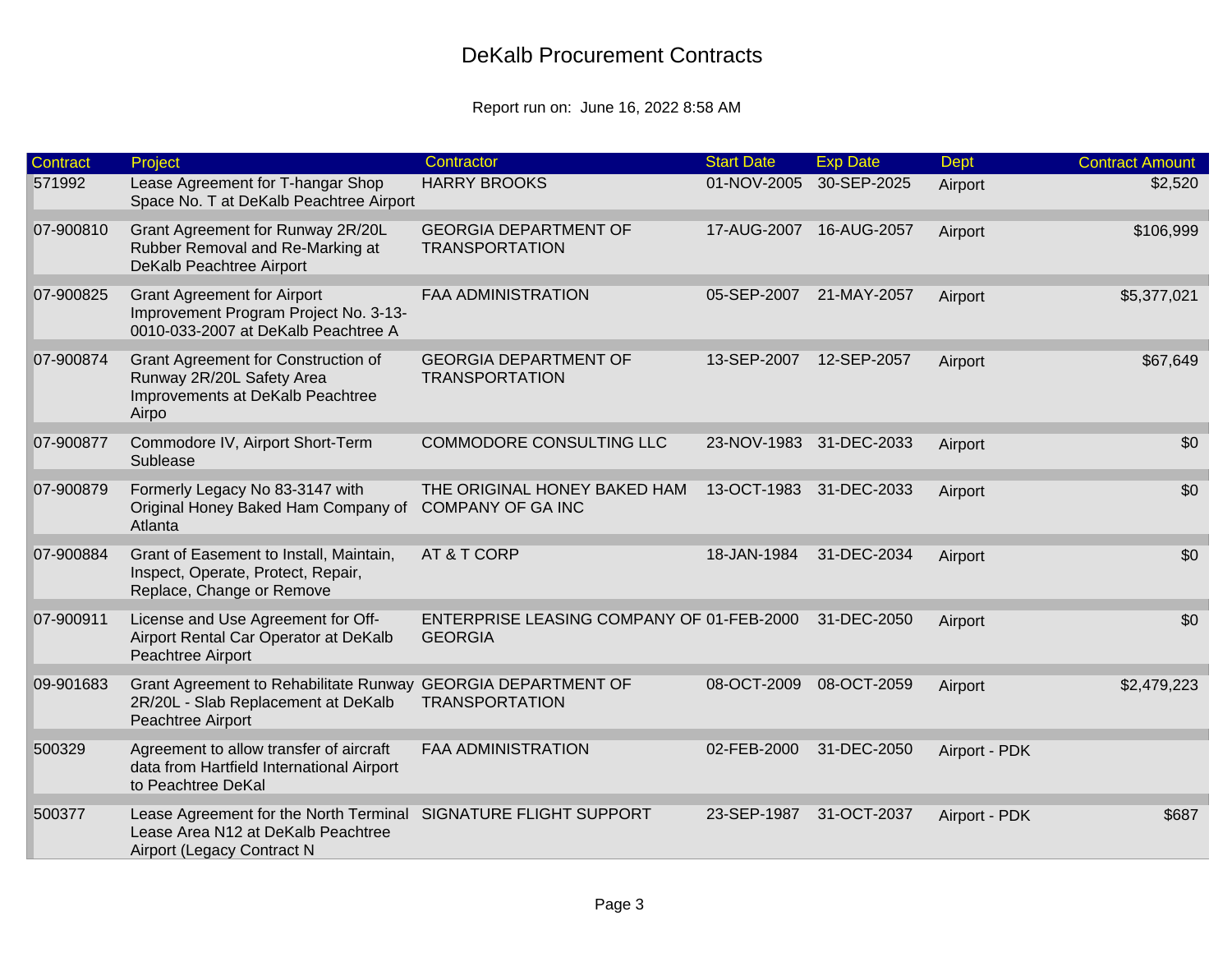| <b>Contract</b> | Project                                                                                                                          | Contractor                                            | <b>Start Date</b> | <b>Exp Date</b>         | Dept          | <b>Contract Amount</b> |
|-----------------|----------------------------------------------------------------------------------------------------------------------------------|-------------------------------------------------------|-------------------|-------------------------|---------------|------------------------|
| 500381          | Grant agreement to rehab taxiways<br>A,B,C,E & H at DeKalb Peachtree                                                             | <b>FAA ADMINISTRATION</b>                             |                   | 27-AUG-2002 31-DEC-2052 | Airport - PDK | \$1,474,628            |
| 500384          | Easement, including generators and fuel AT&T<br>supply system                                                                    |                                                       |                   | 06-NOV-2002 31-DEC-2052 | Airport - PDK | \$1                    |
| 500394          | Agreement to accept airport<br>improvement program grants from the<br>FAA; Legacy Contract No. 03-9524G                          | <b>FAA ADMINISTRATION</b>                             |                   | 26-AUG-2003 24-SEP-2053 | Airport - PDK | \$2,122,500            |
| 500410          | Grant agreement to acquire noise land<br>(+/- residences), relocation assistance                                                 | <b>FAA ADMINISTRATION</b>                             | 22-SEP-1998       | 31-DEC-2048             | Airport - PDK | \$483,369              |
| 500676          | Lease Agreement for Tracts 5A, 5B, 7A,<br>and 74 at DeKalb Peachtree Airport;<br>Legacy Contract No. 79-19                       | EPPS AIR SERVICE INC                                  | 05-APR-1979       | 31-MAR-2024             | Airport - PDK | \$0                    |
| 501418          | Agreement for mixed use development of ARCHETYPE MANAGEMENT<br>property aquired from Cnty & 3rd party<br>resulting from RFP 02-  | <b>COMPANY LP</b>                                     |                   | 08-NOV-2002 31-DEC-2053 | Airport - PDK | \$0                    |
| 501426          | Intergovernmental agreement to allow<br>transfer of radar data from Hartsfield to<br>DeKalb Peachtree Airp                       | <b>CITY OF ATLANTA</b>                                | 02-FEB-2000       | 31-DEC-2044             | Airport - PDK | \$0                    |
| 501544          | Construction of Airport PID-t001047<br>airfield pavement rehab proj at DeKalb<br>Peachtree                                       | <b>GEORGIA DEPARTMENT OF</b><br><b>TRANSPORTATION</b> |                   | 10-DEC-2002 31-DEC-2052 | Airport - PDK | \$75,513               |
| 501603          | Easement to install underground facilities GEORGIA POWER COMPANY<br>to provide electric service to relocated<br>FAA localizer at |                                                       | 23-FEB-2000       | 31-DEC-2048             | Airport - PDK | \$1                    |
| 501604          | Easement to relocate existing<br>underground facilities due to construction<br>of new storage hanger at De                       | <b>GEORGIA POWER COMPANY</b>                          |                   | 11-AUG-1998 31-DEC-2048 | Airport - PDK | \$1                    |
| 501606          | Easement onto DeKalb Peachtree<br>Airport, 2025 Flightway Drive, Atlanta,<br>GA                                                  | <b>GEORGIA POWER COMPANY</b>                          | 22-FEB-2000       | 31-DEC-2050             | Airport - PDK | \$1                    |
| 501607          | Easement to provide electric service to<br>airport maintenance facility, 1983 Bragg<br>St, DeKalb Peachtre                       | <b>GEORGIA POWER COMPANY</b>                          | 28-AUG-2001       | 31-DEC-2051             | Airport - PDK | \$1                    |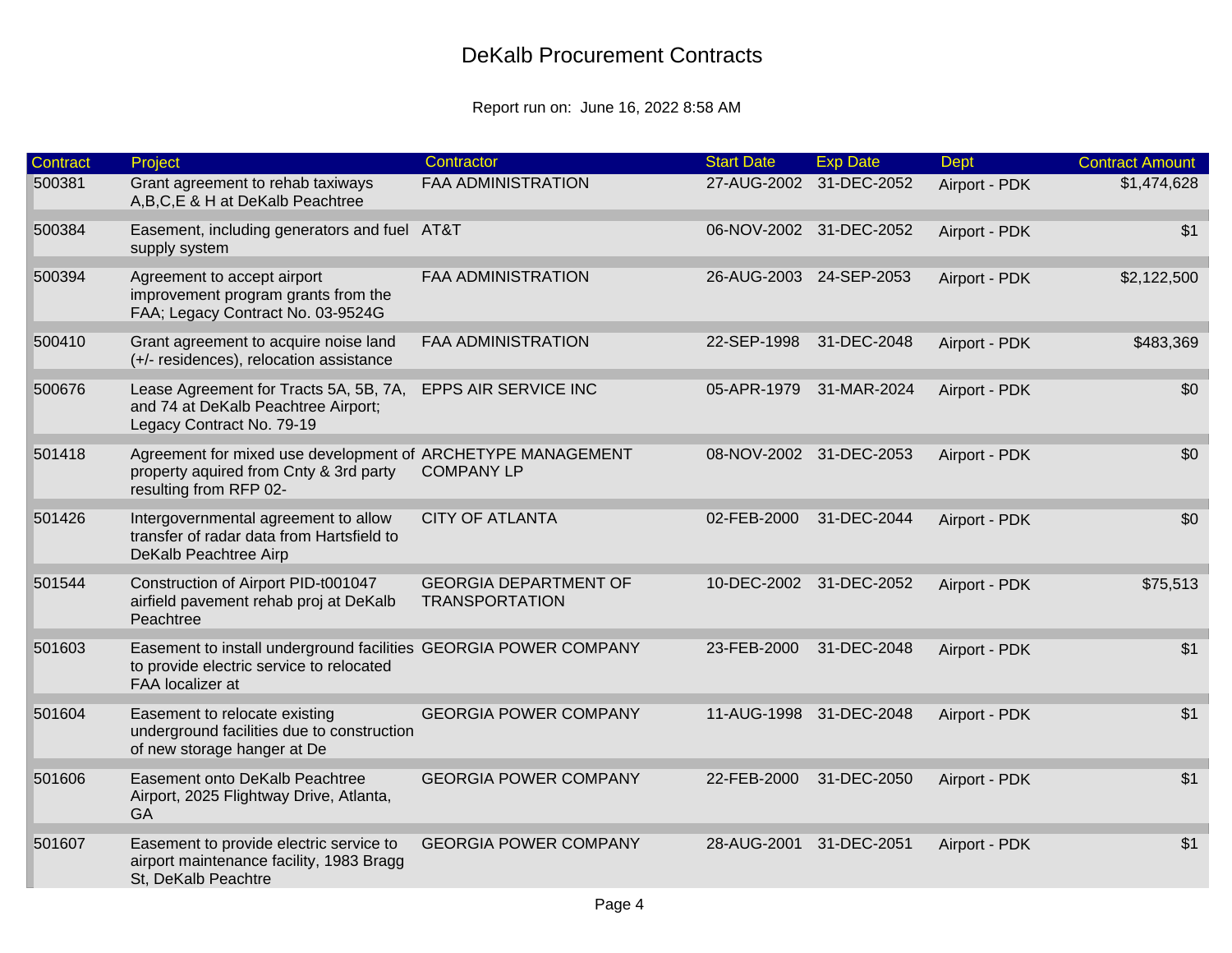| <b>Contract</b> | Project                                                                                                                           | Contractor                                              | <b>Start Date</b> | <b>Exp Date</b> | Dept                      | <b>Contract Amount</b> |
|-----------------|-----------------------------------------------------------------------------------------------------------------------------------|---------------------------------------------------------|-------------------|-----------------|---------------------------|------------------------|
| 501608          | Easement onto DeKalb Peachtree<br>Airport, Aviation Hanger at 2010<br><b>Flightway Drive</b>                                      | <b>GEORGIA POWER COMPANY</b>                            | 15-NOV-2001       | 31-DEC-2051     | Airport - PDK             | \$1                    |
| 501644          | Lease agreement for 0.646 acre on<br>DeKalb Peachtree Airport, Lease No<br>DTFA06-86L 10056                                       | <b>FAA ADMINISTRATION</b>                               | 22-JUN-2004       | 30-AUG-2026     | Airport - PDK             | \$0                    |
| 501649          | Grant agreement to accomplish 2001<br>rehab proj, Conract No 3-13-0010-27                                                         | <b>FAA ADMINISTRATION</b>                               | 11-SEP-2001       | 31-DEC-2051     | Airport - PDK             | \$1,923,467            |
| 531981          | Lease Agreement for Tract N-6 at<br>DeKalb Peachtree Airport                                                                      | <b>FLIGHTWAY ONE LLC</b>                                | 24-DEC-2004       | 19-DEC-2024     | Airport - PDK             | \$1,920,000            |
| 1100533         | Architectural, Engineering and Planning<br><b>Consultant Services for DeKalb</b><br>Peachtree Airport (Annual Con                 | MICHAEL BAKER INTERNATIONAL<br><b>INC</b>               | 15-JAN-2018       | 31-DEC-2022     | Airport - PDK             | \$3,984,913            |
| 1288859         | Emergency Installation of two new<br>electrical actuated deluge systems in<br>EPPS Aviation's main FBO sto                        | INTERNATIONAL FIRE PROTECTION 21-APR-2022<br><b>INC</b> |                   | 20-APR-2023     | Airport - PDK             | \$87,890               |
| 1234631         | Consulting Services to Study the Viability LEXICON STRATEGIES LLC<br>of a Community Improvement District<br>(CID) along the Memor |                                                         | 12-JAN-2021       | 31-DEC-2022     | Board of<br>Commissioners | \$204,500              |
| 1246315         | PSA for Community Engagement<br>services for District 6                                                                           | THE BALAIS GROUP                                        | 25-MAY-2021       | 31-DEC-2022     | Board of<br>Commissioners | \$72,000               |
| 1246490         | <b>Urban Agriculture Planning Services</b>                                                                                        | <b>DAVIS FOX</b>                                        | 25-MAY-2021       | 31-DEC-2022     | Board of<br>Commissioners | \$20,000               |
| 1250173         | Urban Agriculture Planning and<br>installation services for District 5 of<br>DeKalb County, Georgia.                              | ROOTS DOWN LLC                                          | 23-JUN-2021       | 31-DEC-2022     | Board of<br>Commissioners | \$71,500               |
| 1257667         | The Fruitful Communities Initiative -<br>Productive Urban Landscape (PUL)<br>Development for District 6                           | <b>ROOTS DOWN LLC</b>                                   | 19-AUG-2021       | 31-DEC-2022     | Board of<br>Commissioners | \$136,000              |
| 1265273         | <b>Consultant Services for Revitalization of</b><br>Memorial Drive Corridor for Commission<br>District 4 (origina                 | RICHARD CLARK CONSULTING, LLC 21-AUG-2021               |                   | 31-DEC-2022     | Board of<br>Commissioners | \$45,450               |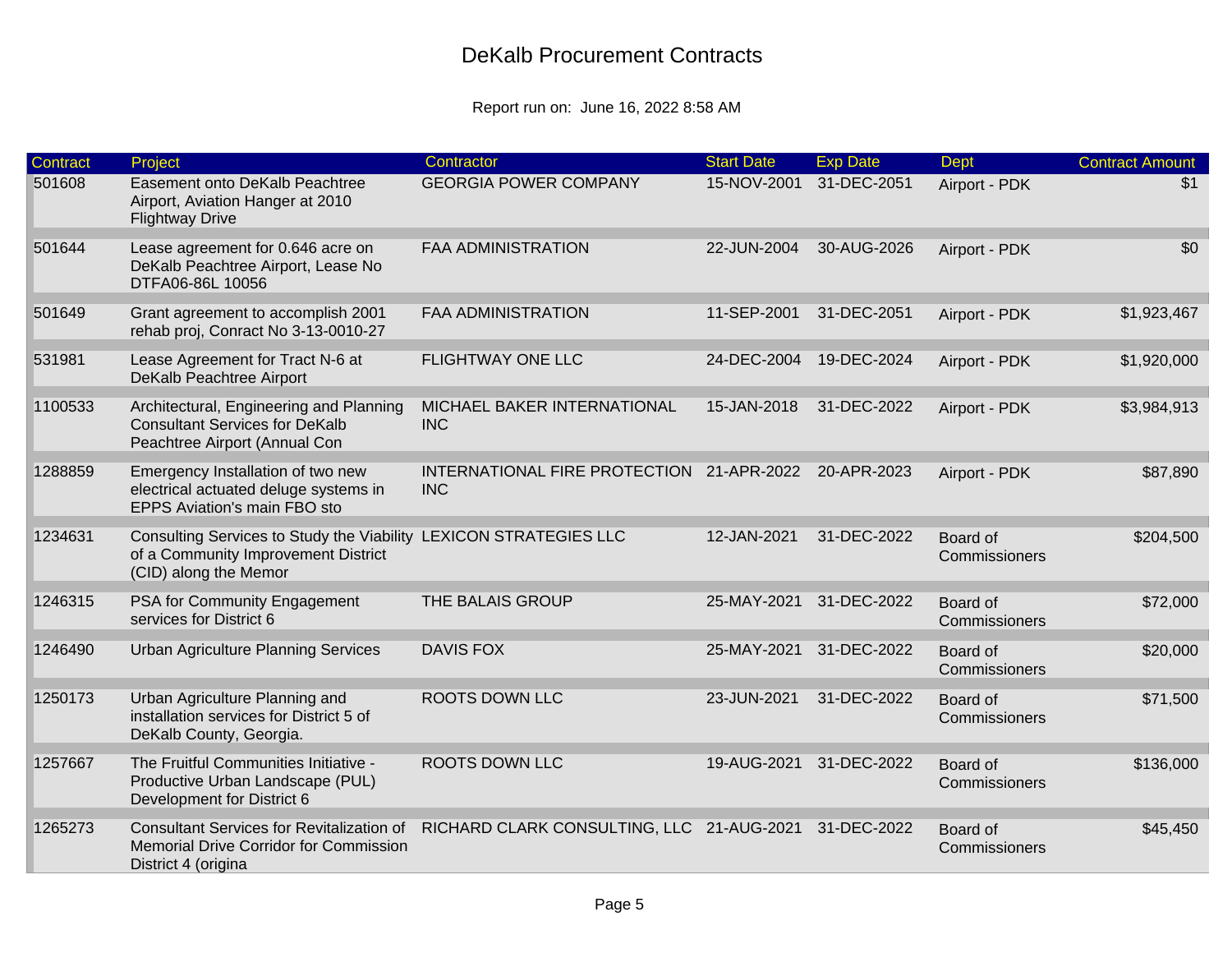| <b>Contract</b> | Project                                                                                                                  | Contractor                                              | <b>Start Date</b>       | <b>Exp Date</b> | <b>Dept</b>               | <b>Contract Amount</b> |
|-----------------|--------------------------------------------------------------------------------------------------------------------------|---------------------------------------------------------|-------------------------|-----------------|---------------------------|------------------------|
| 1265507         | PSA for Website Design and Creation<br>Services (formerly CPA 1256805)                                                   | <b>MEDIA CAUSE, INC</b>                                 | 03-SEP-2021             | 31-DEC-2022     | Board of<br>Commissioners | \$25,000               |
| 1265874         | <b>Emergency Agreement for Professional</b><br>Services, American Rescue Plan<br><b>Coronavirus Local Fiscal Recover</b> | FIRST AFRICAN COUMMINTY<br>DEVELOPMENT CORPORATION      | 16-NOV-2021             | 31-DEC-2022     | Board of<br>Commissioners | \$200,000              |
| 1265876         | <b>Emergency Agreement for Professional</b><br>Services, American Rescue Plan<br><b>Coronavirus Local Fiscal Recover</b> | <b>GEORGIA COALITION FOR THE</b><br><b>PEOPLES</b>      | 16-NOV-2021             | 31-DEC-2022     | Board of<br>Commissioners | \$200,000              |
| 1266312         | <b>Emergency Agreement for Professional</b><br>Services, American Rescue Plan<br>Coronavirus Local Recovery Fund         | SOCIETY OF ST VINCENT DE PAUL<br><b>GEORGIA INC</b>     | 27-SEP-2021             | 31-DEC-2022     | Board of<br>Commissioners | \$175,000              |
| 1272741         | <b>Emergency Agreement for Professional</b><br>Services, American Rescue Plan<br>Coronavirus Local Recovery Fund         | THE STEED SOCIETY, INC                                  | 15-NOV-2021             | 31-DEC-2022     | Board of<br>Commissioners | \$300,000              |
| 1273764         | <b>Emergency Agreement for Professional</b><br>Services, ARP Coronavirus Local Fiscal<br>Recovery Fund - Tabitha'        | <b>TABITHA'S HOUSE</b>                                  | 06-DEC-2021             | 31-DEC-2022     | Board of<br>Commissioners | \$75,000               |
| 1273952         | COVID-19 Relief Funds for cover costs<br>of rental, food and utility assistance<br>(excluding DeKalb Count               | REFUGEE WOMENS NETWORK INC                              | 16-NOV-2021             | 30-NOV-2022     | Board of<br>Commissioners | \$69,976               |
| 1278985         | <b>Financial Dignity and Economic</b><br><b>Empowerment Programming to Citizens</b><br>and Communities within DeKalb Cou | OPERATION HOPE INC                                      | 14-FEB-2022             | 31-DEC-2022     | Board of<br>Commissioners | \$15,000               |
| 1279317         | <b>Community Engagement Services to</b><br>Commissioner Ted Terry, District 6                                            | CRITICAL POINT CONSULTING, LLC                          | 04-JUN-2022             | 31-JAN-2023     | Board of<br>Commissioners | \$27,000               |
| 1279640         | Emergency PSA - American Rescue<br>Plan Coronavirus Local Fiscal Recovery<br>Fund (Disbursement of Funds)                | <b>ANTIOCH AME COMMUNITY</b><br>DEVELOPMENT CORPORATION | 01-MAY-2022             | 31-DEC-2023     | Board of<br>Commissioners | \$50,000               |
| 1281644         | PSA for Social Media Consulting<br>Services for District 6                                                               | PINEAPPLE PUBLIC RELATIONS LLC 16-APR-2022              |                         | 31-DEC-2022     | Board of<br>Commissioners | \$84,500               |
| 1282453         | <b>Emergency Professional Services</b><br>Agreement, American Rescue Plan                                                | NEW LIFE COMMUNITY MINISTRIES<br><b>INC</b>             | 19-MAY-2022 31-DEC-2023 |                 | Board of<br>Commissioners | \$100,000              |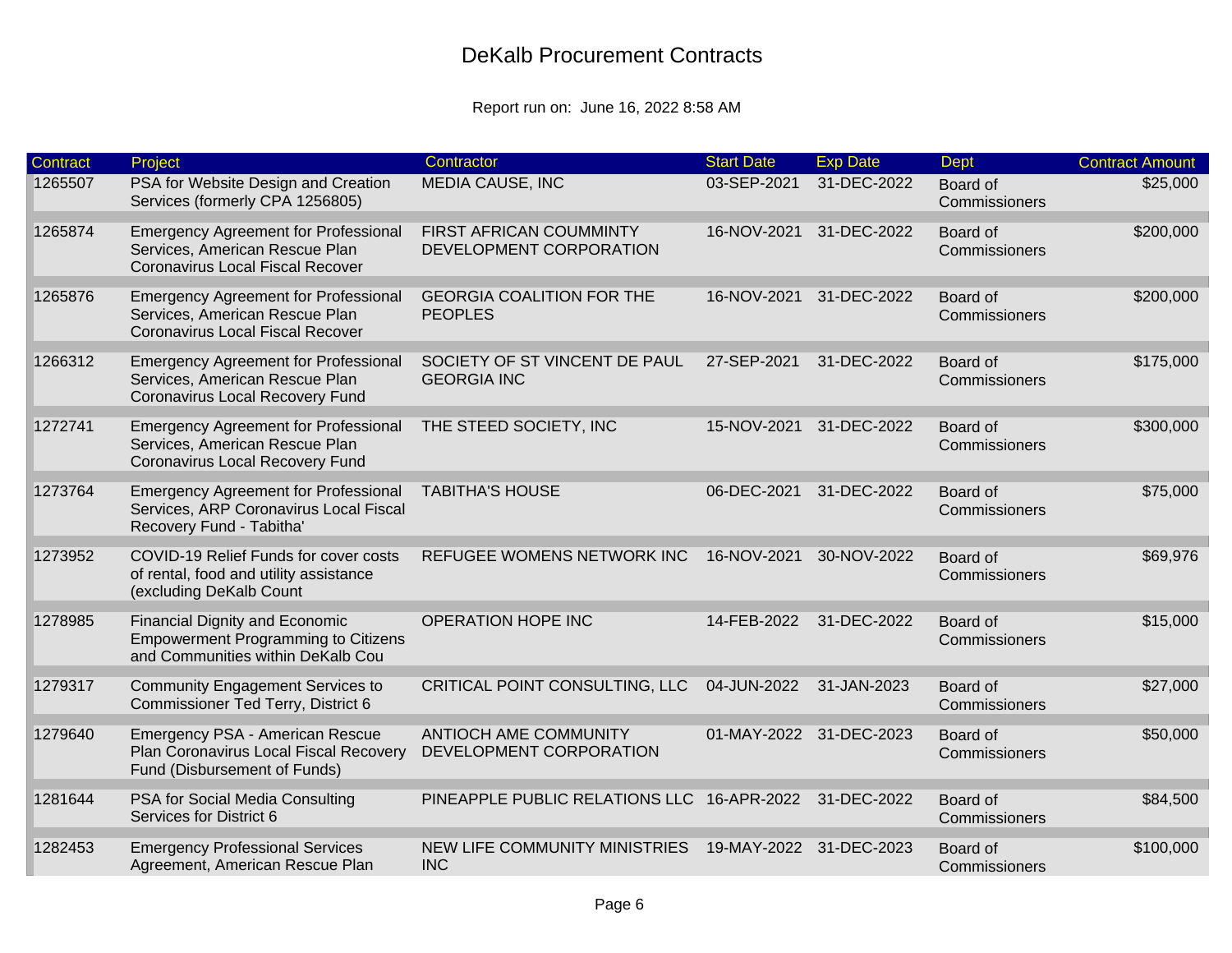| Contract | Project                                                                                                                                        | Contractor                                                  | <b>Start Date</b> | <b>Exp Date</b>         | <b>Dept</b>                       | <b>Contract Amount</b> |
|----------|------------------------------------------------------------------------------------------------------------------------------------------------|-------------------------------------------------------------|-------------------|-------------------------|-----------------------------------|------------------------|
|          | Coronavirus Local Fiscal Recovery Fu                                                                                                           |                                                             |                   |                         |                                   |                        |
| 1282455  | <b>Emergency Professional Services</b><br>Agreement, American Rescue Plan<br>Coronavirus Local Fiscal Recovery Fu                              | ST PHILIP AME CHURCH INC                                    | 06-JUN-2022       | 31-DEC-2023             | Board of<br>Commissioners         | \$50,000               |
| 1282523  | <b>Emergency Professional Services</b><br>Agreement, American Rescue Plan<br>Coronavirus Local Fiscal Recovery Fu                              | HOSEA FEED THE HUNGRY                                       |                   | 05-MAY-2022 31-DEC-2023 | Board of<br>Commissioners         | \$100,000              |
| 1282526  | <b>Emergency Professional Services</b><br>Agreement, American Rescue Plan<br>Coronavirus Local Fiscal Recovery Fu                              | LATIN AMERICAN ASSOCIATION                                  | 06-JUN-2022       | 31-DEC-2023             | Board of<br>Commissioners         | \$50,000               |
| 1282543  | <b>Emergency Professional Services</b><br>Agreement, American Rescue Plan<br>Coronavirus Local Fiscal Recovery Fu                              | THE GREATER PINEY GROVE<br><b>COMMUNITY DEVELOPMENT INC</b> | 04-JUN-2022       | 31-DEC-2023             | Board of<br>Commissioners         | \$50,000               |
| 1282546  | <b>Emergency Professional Services</b><br>Agreement, American Rescue Plan<br>Coronavirus Local Fiscal Recovery Fu                              | <b>STAND INC</b>                                            |                   | 05-MAY-2022 31-DEC-2023 | Board of<br>Commissioners         | \$50,000               |
| 1282614  | Emergency MOA, American Rescue<br>Plan Coronavirus Local Fiscal Recovery<br>Fund with DeKalb Co. Board of                                      | DEKALB COUNTY BOARD OF<br><b>HEALTH</b>                     |                   | 27-MAY-2022 31-DEC-2023 | Board of<br>Commissioners         | \$50,000               |
| 1282740  | <b>Emergency Professional Services</b><br>Agreement, American Rescue Plan<br>Coronavirus Local Fiscal Recovery Fu                              | MEDCURA HEALTH, INC.                                        |                   | 05-MAY-2022 31-DEC-2023 | Board of<br>Commissioners         | \$100,000              |
| 1287030  | Emergency PSA, American Rescue Plan LATINO COMMUNITY FUND INC<br>Coronavirus Local Fiscal Recovery Fund<br>(Disbursement of Funds) -           |                                                             | 04-JUN-2022       | 31-DEC-2023             | Board of<br>Commissioners         | \$50,000               |
| 1287034  | Emergency PSA, American Rescue Plan COMMUNITY BOUTIQUE WITH LA<br>Coronavirus Local Fiscal Recovery Fund PINK INC<br>(Disbursement of Funds) - |                                                             | 06-JUN-2022       | 31-DEC-2023             | Board of<br>Commissioners         | \$25,000               |
| 500108   | Georgia Job Television transmission<br>service agreement                                                                                       | <b>GEORGIA DEPARTMENT OF LABOR</b>                          | 10-JUN-1998       | 31-DEC-2048             | <b>Chief Executive</b><br>Officer | \$1,750                |
| 500683   | Funding capital improvements from<br><b>HOST</b> funds                                                                                         | <b>CITY OF AVONDALE ESTATES</b>                             | 21-DEC-1999       | 26-JAN-2048             | <b>Chief Executive</b><br>Officer | \$0                    |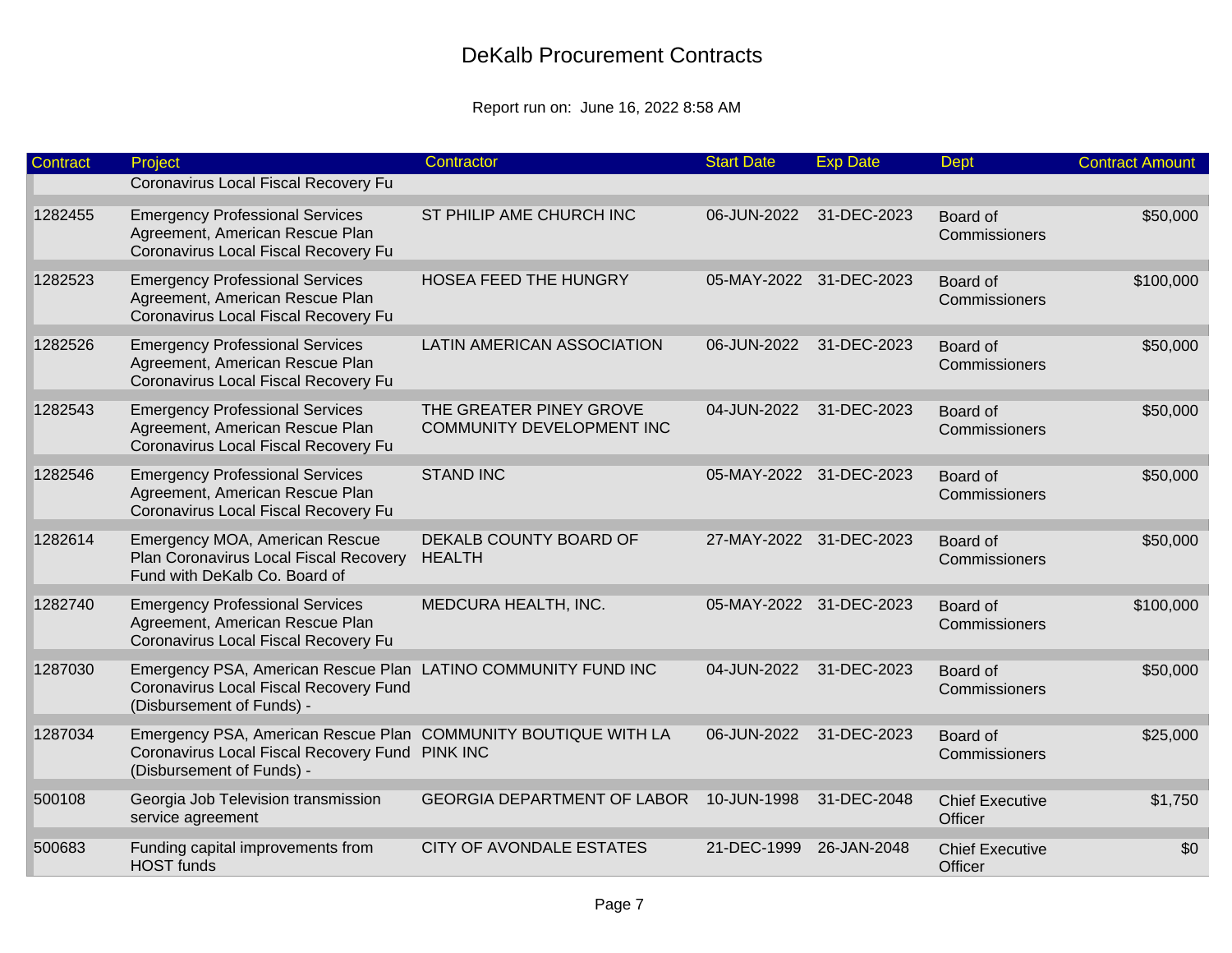| <b>Contract</b> | Project                                                                                                    | Contractor                                               | <b>Start Date</b>       | <b>Exp Date</b> | <b>Dept</b>                       | <b>Contract Amount</b> |
|-----------------|------------------------------------------------------------------------------------------------------------|----------------------------------------------------------|-------------------------|-----------------|-----------------------------------|------------------------|
| 502756          | Intergovernmental Agreement 911<br>services                                                                | <b>CITY OF STONE MOUNTAIN</b>                            | 28-MAY-2004             | 31-DEC-2053     | <b>Chief Executive</b><br>Officer | \$0                    |
| 500108          | Georgia Job Television transmission<br>service agreement                                                   | <b>GEORGIA DEPARTMENT OF LABOR</b>                       | 10-JUN-1998             | 31-DEC-2048     | <b>Chief Executive</b><br>Officer | \$1,750                |
| 500246          | Converted Contract No. 98-7040G                                                                            | HENRY COUNTY WATER & SEWER<br><b>AUTHORITIES</b>         | 06-JAN-1998             | 06-JAN-2048     | <b>Chief Executive</b><br>Officer | \$5,000                |
| 500386          | Converted Contract #03-9208G                                                                               | <b>GEORGIA DEPARTMENT OF</b><br><b>COMMUNITY AFFAIRS</b> | 01-JUL-2002             | 31-DEC-2053     | <b>Chief Executive</b><br>Officer | \$15,000               |
| 500421          | PSA for building inspection services                                                                       | <b>CITY OF AVONDALE ESTATES</b>                          | 31-AUG-1999             | 31-AUG-2049     | <b>Chief Executive</b><br>Officer | \$0                    |
| 500683          | Funding capital improvements from<br><b>HOST</b> funds                                                     | CITY OF AVONDALE ESTATES                                 | 21-DEC-1999             | 26-JAN-2048     | <b>Chief Executive</b><br>Officer | \$0                    |
| 501428          | Exhibits: A-1 Fire, A-2 Bldg Site Plan,<br>A-3 Street Const/Maint, A-4 Traffic<br>Engine, A-5 EMS dispatch | <b>CITY OF CHAMBLEE</b>                                  | 31-AUG-1999             | 31-AUG-2049     | <b>Chief Executive</b><br>Officer | \$0                    |
| 1071834         | Fire Rescue Services with the<br>boundaries of Tucker, GA                                                  | <b>CITY OF TUCKER</b>                                    | 01-MAY-2016             | 30-APR-2066     | <b>Chief Executive</b><br>Officer | \$0                    |
| 1088194         | IGA for Road Repaving by City due to<br><b>Water/Sewer Repairs</b>                                         | <b>CITY OF DUNWOODY</b>                                  | 01-JAN-2013             | 31-DEC-2064     | <b>Chief Executive</b><br>Officer | \$0                    |
| 1090297         | Intergovernmental Agreement for the<br>Provision of Fire Rescue Services                                   | <b>CITY OF DUNWOODY</b>                                  | 10-OCT-2016             | 09-OCT-2067     | <b>Chief Executive</b><br>Officer | \$0                    |
| 1099145         | Lease Agreement for Hotel Parcel                                                                           | SPRUILL CENTER FOR THE ARTS<br><b>INC</b>                | 31-OCT-2013 20-SEP-2114 |                 | <b>Chief Executive</b><br>Officer | \$10                   |
| 1099146         | Lease Agreement for Restaurant Parcel                                                                      | SPRUILL CENTER FOR THE ARTS<br><b>INC</b>                | 31-OCT-2013 20-SEP-2114 |                 | <b>Chief Executive</b><br>Officer | \$10                   |
| 1099147         | Lease Agreement for Retail Parcel                                                                          | SPRUILL CENTER FOR THE ARTS<br><b>INC</b>                | 31-OCT-2013 20-SEP-2114 |                 | <b>Chief Executive</b><br>Officer | \$10                   |
| 1116360         | RFP 17-500474 for SPLOST Program<br><b>Management Services</b>                                             | ATLAS TECHNICAL CONSULTANTS<br><b>LLC</b>                | 26-JUN-2018             | 31-DEC-2023     | <b>Chief Executive</b><br>Officer | \$14,998,844           |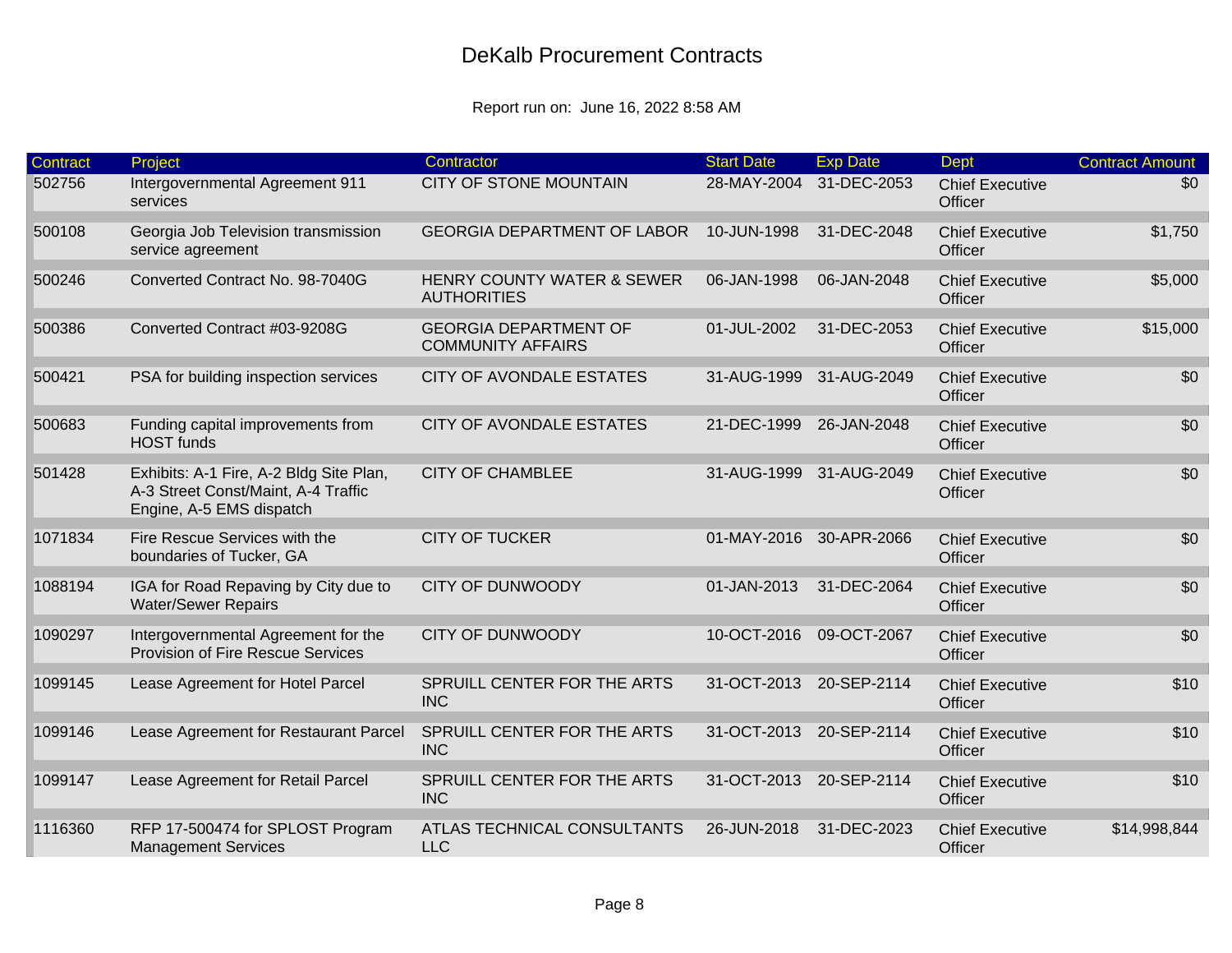| <b>Contract</b> | Project                                                                                                            | Contractor                    | <b>Start Date</b>       | <b>Exp Date</b>         | <b>Dept</b>                       | <b>Contract Amount</b> |
|-----------------|--------------------------------------------------------------------------------------------------------------------|-------------------------------|-------------------------|-------------------------|-----------------------------------|------------------------|
| 1116467         | Transfer of Tucker Recreation Center to<br>the City                                                                | <b>CITY OF TUCKER</b>         | 19-JAN-2018             | 18-JAN-2066             | <b>Chief Executive</b><br>Officer | \$0                    |
| 1116468         | IGA for E911 Services (formerly CPA #<br>1106121)                                                                  | <b>CITY OF TUCKER</b>         | 01-MAY-2018 30-APR-2078 |                         | <b>Chief Executive</b><br>Officer | \$0                    |
| 1116469         | IGA for Maintenance, Repair, and<br>Improvement of Stormwater Systems<br>and Facilities                            | <b>CITY OF TUCKER</b>         | 19-APR-2018             | 18-APR-2078             | <b>Chief Executive</b><br>Officer | \$0                    |
| 1116470         | <b>IGA for Provision of Police Services</b>                                                                        | <b>CITY OF TUCKER</b>         | 01-MAY-2018 30-APR-2028 |                         | <b>Chief Executive</b><br>Officer | \$0                    |
| 1116471         | IGA for Maintenance, Repair, and<br>Improvement of Roads and Bridges                                               | <b>CITY OF TUCKER</b>         | 01-MAY-2018 30-APR-2078 |                         | <b>Chief Executive</b><br>Officer | \$0                    |
| 1116472         | IGA for Transfer of Park Property to the<br>City of Tucker                                                         | <b>CITY OF TUCKER</b>         | 01-APR-2018             | 30-MAR-2078             | <b>Chief Executive</b><br>Officer | \$0                    |
| 1121154         | CHANGE TO STONECREST BEFORE<br>SAVING!!!!!!<br><b>IGA for Elections</b>                                            | <b>CITY OF STONECREST GA</b>  | 05-OCT-2018 31-DEC-2067 |                         | <b>Chief Executive</b><br>Officer | \$0                    |
| 1129360         | <b>Federal Legislative Lobbying Services</b>                                                                       | <b>DENTONS US LLP</b>         | 01-JAN-2019             | 31-DEC-2022             | <b>Chief Executive</b><br>Officer | \$624,000              |
| 1139747         | IGA for Installation and Maintenance of<br><b>Traffic Calming Measures</b>                                         | <b>CITY OF STONE MOUNTAIN</b> | 25-SEP-2018             | 24-SEP-2068             | <b>Chief Executive</b><br>Officer | \$24,435               |
| 1139748         | CHANGE SUPPLIER TO CITY OF<br>STONECREST BEFORE APPROVING.<br>IGA for Provision of 911 Dispatch<br><b>Services</b> | <b>CITY OF STONECREST GA</b>  | 12-DEC-2017             | 31-DEC-2067             | <b>Chief Executive</b><br>Officer | \$0                    |
| 1139749         | CHANGE SUPPLIER TO CITY OF<br>STONECREST BEFORE APPROVING.<br>IGA for the Provision of Police Services             | <b>CITY OF STONECREST GA</b>  | 26-OCT-2018             | 01-JAN-2029             | <b>Chief Executive</b><br>Officer | \$0                    |
| 1139750         | Preservation of Greenspace at 4448<br>Lawrenceville Highway                                                        | <b>CITY OF TUCKER</b>         |                         | 13-NOV-2018 31-DEC-2068 | <b>Chief Executive</b><br>Officer | \$100,000              |
| 1139930         | Transfer of FEMA Designated Properties CITY OF CHAMBLEE                                                            |                               | 01-NOV-2018 30-SEP-2068 |                         | <b>Chief Executive</b><br>Officer | \$0                    |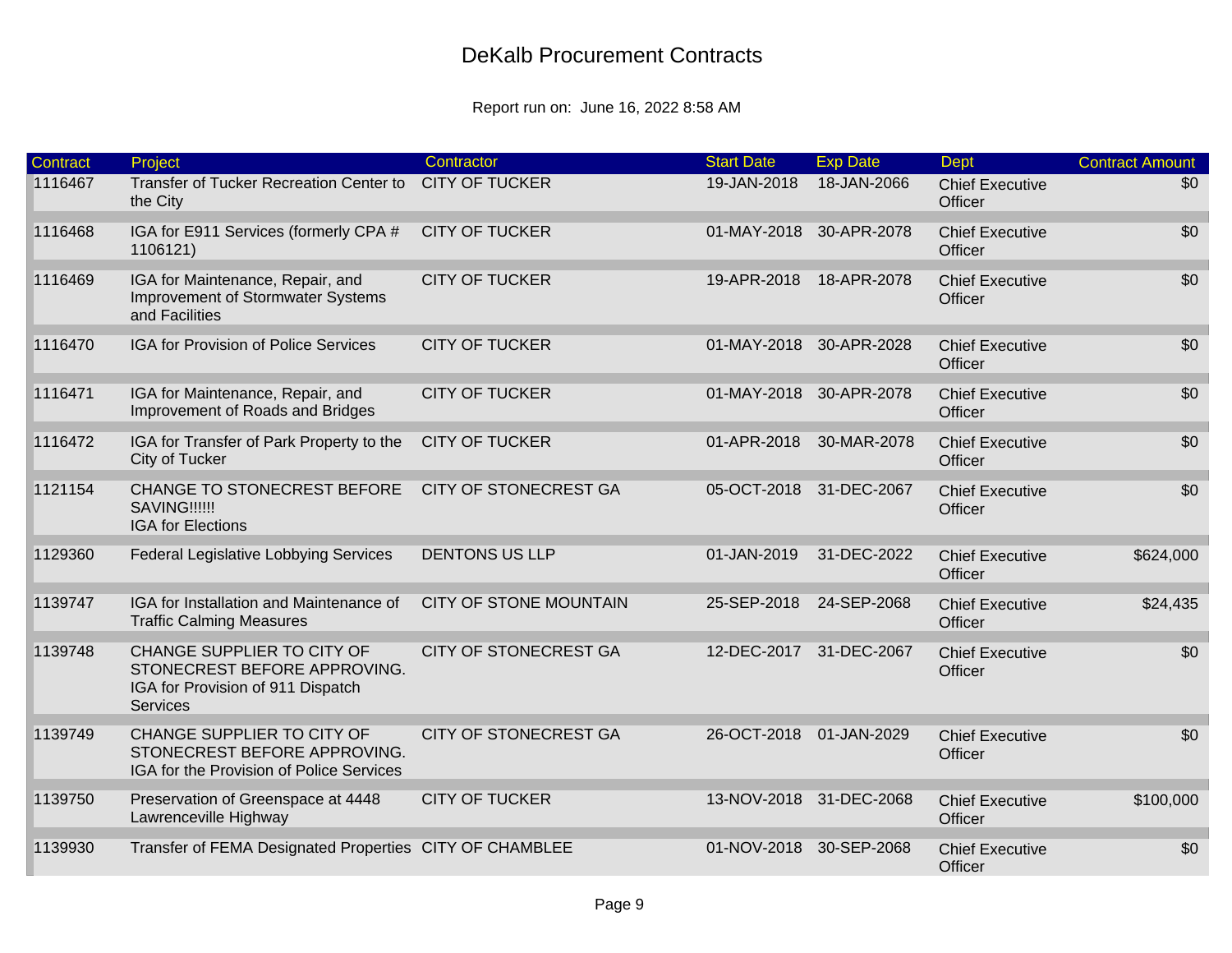| <b>Contract</b> | Project                                                                                                                       | Contractor                      | <b>Start Date</b> | <b>Exp Date</b>         | <b>Dept</b>                       | <b>Contract Amount</b> |
|-----------------|-------------------------------------------------------------------------------------------------------------------------------|---------------------------------|-------------------|-------------------------|-----------------------------------|------------------------|
| 1140634         | Solid Waste Management Services                                                                                               | <b>CITY OF PINE LAKE</b>        | 01-DEC-2018       | 31-DEC-2067             | <b>Chief Executive</b><br>Officer | \$0                    |
| 1140637         | Solid Waste Management Services                                                                                               | CITY OF STONE MOUNTAIN          |                   | 01-DEC-2018 31-DEC-2067 | <b>Chief Executive</b><br>Officer | \$0                    |
| 1141126         | County's Use of City-owned Property for CITY OF BROOKHAVEN<br>Parking, Use of Building, Property and<br>Premises at 3292 Bufo |                                 |                   | 01-NOV-2018 31-OCT-2023 | <b>Chief Executive</b><br>Officer | \$180,000              |
| 1141182         | CHANGE TO CITY OF STONECREST<br>BEFORE APPROVING IGA for Fire<br><b>Rescue Services</b>                                       | <b>CITY OF STONECREST GA</b>    | 01-JAN-2019       | 31-DEC-2069             | <b>Chief Executive</b><br>Officer | \$0                    |
| 1143216         | IGA for Ad Valorem Tax Billing and<br>Collection                                                                              | <b>CITY OF STONE MOUNTAIN</b>   |                   | 22-MAY-2018 21-MAY-2068 | <b>Chief Executive</b><br>Officer | \$0                    |
| 1143217         | IGA for Ad Valorem Tax Billing and<br>Collection                                                                              | <b>CITY OF CHAMBLEE</b>         |                   | 22-MAY-2018 21-MAY-2068 | <b>Chief Executive</b><br>Officer | \$0                    |
| 1143218         | IGA for Ad Valorem Tax Billing and<br>Collection                                                                              | <b>CITY OF AVONDALE ESTATES</b> |                   | 22-MAY-2018 21-MAY-2068 | <b>Chief Executive</b><br>Officer | \$0                    |
| 1143219         | IGA for Ad Valorem Tax Billing and<br>Collection                                                                              | <b>CITY OF CLARKSTON</b>        |                   | 22-MAY-2018 21-MAY-2068 | <b>Chief Executive</b><br>Officer | \$0                    |
| 1143220         | IGA for Ad Valorem Tax Billing and<br>Collection                                                                              | <b>CITY OF PINE LAKE</b>        |                   | 22-MAY-2018 21-MAY-2068 | <b>Chief Executive</b><br>Officer | \$0                    |
| 1143221         | CHANGE TO STONECREST BEFORE<br><b>SUBMITTING</b><br>IGA for Ad Valorem Tax Billing and<br>Collection                          | <b>CITY OF STONECREST GA</b>    |                   | 22-MAY-2018 21-MAY-2068 | <b>Chief Executive</b><br>Officer | \$0                    |
| 1143222         | IGA for Ad Valorem Tax Billing and<br>Collection                                                                              | <b>CITY OF LITHONIA</b>         |                   | 22-MAY-2018 21-MAY-2068 | <b>Chief Executive</b><br>Officer | \$0                    |
| 1143223         | IGA for Ad Valorem Tax Billing and<br>Collection                                                                              | <b>CITY OF DORAVILLE</b>        |                   | 22-MAY-2018 21-MAY-2068 | <b>Chief Executive</b><br>Officer | \$0                    |
| 1148699         | IGA for Solid Waste Management<br><b>Services</b>                                                                             | <b>CITY OF STONECREST GA</b>    | 01-JAN-2019       | 31-DEC-2068             | <b>Chief Executive</b><br>Officer | \$0                    |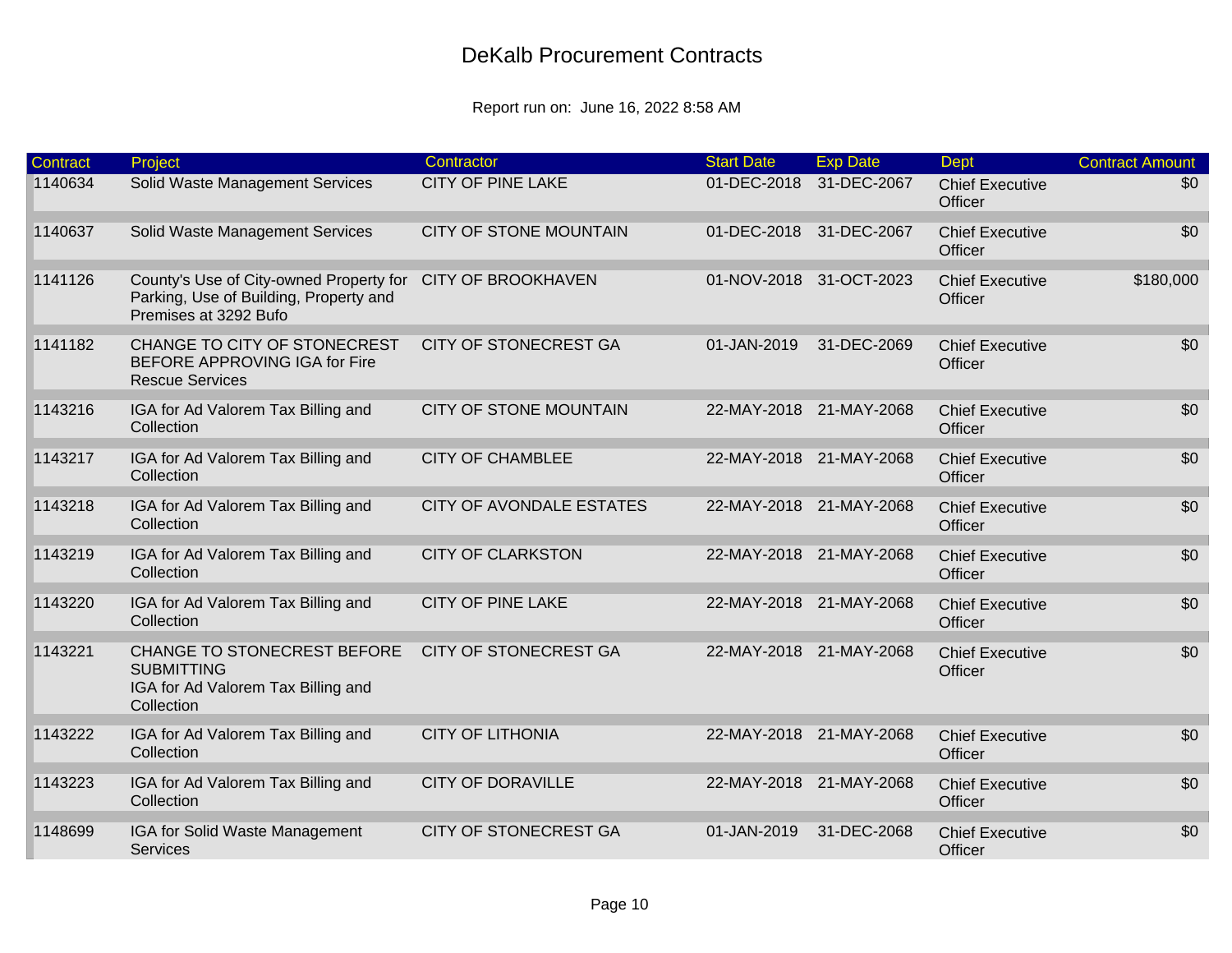| <b>Contract</b> | Project                                                                                                                                                        | Contractor                                                 | <b>Start Date</b> | <b>Exp Date</b> | <b>Dept</b>                       | <b>Contract Amount</b> |
|-----------------|----------------------------------------------------------------------------------------------------------------------------------------------------------------|------------------------------------------------------------|-------------------|-----------------|-----------------------------------|------------------------|
| 1227269         | INTERGOVERNMENTAL AGREEMENT<br><b>BETWEEN GWINNETT</b><br><b>COUNTY FIRE &amp; EMS AND DEKALB</b><br><b>COUNTY</b>                                             | <b>GWINNETT COUNTY BOARD OF</b><br><b>COMMISSIONERS</b>    | 08-OCT-2020       | 30-SEP-2070     | <b>Chief Executive</b><br>Officer | \$10                   |
| 1227278         | INTERGOVERNMENTAL AGREEMENT GWINNETT COUNTY BOARD OF<br><b>BETWEEN GWINNETT</b><br>COUNTY, GWINNETT COUNTY<br><b>WATER AND SEWERAGE</b><br><b>AUTHORITY AN</b> | <b>COMMISSIONERS</b>                                       | 08-OCT-2020       | 30-SEP-2070     | <b>Chief Executive</b><br>Officer | \$10                   |
| 1243222         | <b>Emergency Temporary Right of Entry</b><br>Agreement for COVID-19 Immunization<br><b>Site</b>                                                                | METROPOLITAN ATLANTA RAPID<br><b>TRANSIT AUTHORITY</b>     | 01-MAR-2021       | 30-JUN-2022     | <b>Chief Executive</b><br>Officer | \$10                   |
| 1247493         | MEMORANDUM OF AGREEMENT<br>BETWEEN SOCIETY OF ST. VINCENT<br>de PAUL GEORGIA, INC. AND DEKALB<br><b>COUNTY</b>                                                 | SOCIETY OF ST VINCENT DE PAUL<br><b>GEORGIA INC</b>        | 18-MAY-2021       | 30-SEP-2022     | <b>Chief Executive</b><br>Officer | \$385,000              |
| 1251040         | Pass Through Payments for Tenant<br><b>Landlord Assistance Coalition</b>                                                                                       | <b>HOUSING AUTHORITY OF DEKALB</b><br><b>COUNTY</b>        | 28-APR-2021       | 31-DEC-2022     | <b>Chief Executive</b><br>Officer | \$50,000,000           |
| 1270975         | Emergency Agreement for Provision of<br>Professional Services with Atlanta Legal<br>Aid Society, Inc. for                                                      | ATLANTA LEGAL AID SOCIETY INC                              | 01-MAR-2021       | 30-SEP-2022     | <b>Chief Executive</b><br>Officer | \$700,000              |
| 07-900659       | <b>Cooperation Agreement with Central</b><br><b>Perimeter Community Improvement</b><br><b>District</b>                                                         | CENTRAL PERIMETER COMMUNITY<br><b>IMPROVEMENT DISTRICT</b> | 14-JUN-1999       | 31-DEC-2049     | <b>Chief Executive</b><br>Officer | \$100,000              |
| 07-900845       | Formerly Contract No 80-2396 with<br><b>National Association of Counties</b>                                                                                   | NATIONAL ASSOCIATION OF<br><b>COUNTIES</b>                 | 12-AUG-1980       | 31-DEC-2030     | <b>Chief Executive</b><br>Officer | \$0                    |
| 07-900859       | Special Service Arrangement Agreement AT & T CORP<br>(Copper Cable)                                                                                            |                                                            | 21-APR-1986       | 31-DEC-2036     | <b>Chief Executive</b><br>Officer | \$18,390               |
| 08-901028       | Bus Shelter Intergovernmental<br>Agreement between MARTA and the<br>County                                                                                     | METROPOLITAN ATLANTA RAPID<br><b>TRANSIT AUTHORITY</b>     | 31-JAN-2008       | 31-DEC-2022     | <b>Chief Executive</b><br>Officer | \$0                    |
| 08-901232       | Formerly 01-8339G Agreement for                                                                                                                                | <b>STATE OF GEORGIA</b>                                    | 14-JUN-2001       | 14-JUN-2051     | <b>Chief Executive</b>            | \$0                    |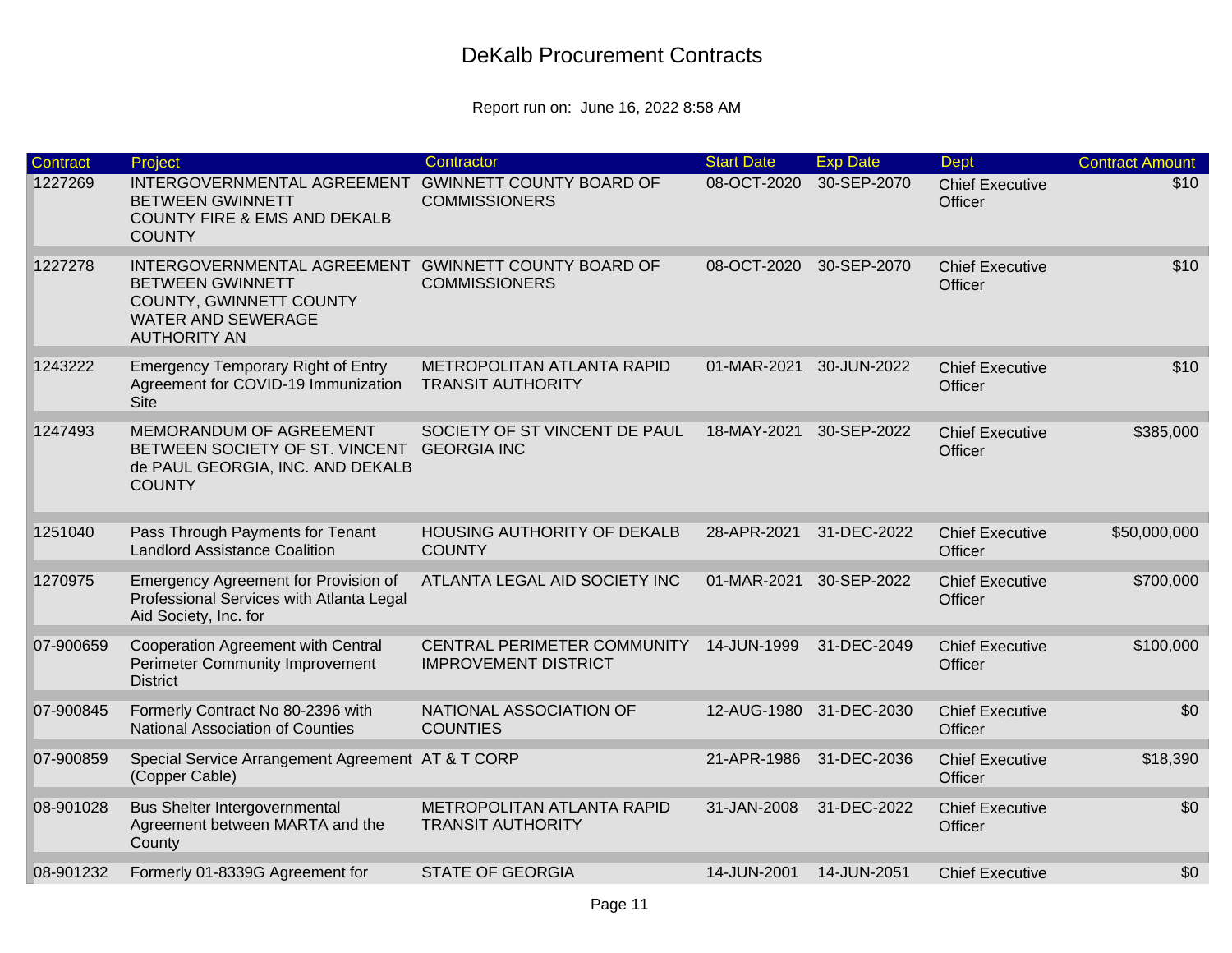| <b>Contract</b> | Project                                                                                                   | Contractor                                                                | <b>Start Date</b> | <b>Exp Date</b>         | Dept                     | <b>Contract Amount</b> |
|-----------------|-----------------------------------------------------------------------------------------------------------|---------------------------------------------------------------------------|-------------------|-------------------------|--------------------------|------------------------|
|                 | <b>Granting of State Funds</b>                                                                            |                                                                           |                   |                         | Officer                  |                        |
| 500296          | Agreement to develop a community<br>cultural arts center - EDI Special Proj<br>Grant                      | US DEPARTMENT OF HOUSING &<br><b>URBAN DEVELOPMENT</b>                    |                   | 31-DEC-2052             | Community<br>Development | \$100,000              |
| 503330          | CDBG grant for housing rehabilitation<br>assistance programs                                              | HOUSING AUTHORITY OF DEKALB<br><b>COUNTY</b>                              | 27-OCT-1987       | 30-JUN-2037             | Community<br>Development | \$75,753,184           |
| 503330          | CDBG grant for housing rehabilitation<br>assistance programs                                              | HOUSING AUTHORITY OF DEKALB<br><b>COUNTY</b>                              | 27-OCT-1987       | 30-JUN-2037             | Community<br>Development | \$75,753,184           |
| 1023845         | Grant Agreement, Award B-16-UC-13-<br>0001                                                                | US DEPARTMENT OF HOUSING &<br><b>URBAN DEVELOPMENT</b>                    | 28-JUL-2016       | 01-SEP-2023             | Community<br>Development | \$4,739,475            |
| 1023853         | Grant Agreement, Grant No. M16-<br>UC130208                                                               | US DEPARTMENT OF HOUSING &<br><b>URBAN DEVELOPMENT</b>                    | 27-JUL-2016       | 01-SEP-2024             | Community<br>Development | \$1,657,256            |
| 1058537         | Former Contract No. 14-902790. New<br>contract number issued for<br>County�s convenience.                 | ELAINE CLARK CTR FOR GROWTH & 14-OCT-2014<br>DEV OF EXCPT'NL CHILDREN INC |                   | 30-JUN-2025             | Community<br>Development | \$850,000              |
| 1092034         | Lease of Office Space at 750 Commerce<br>Drive, DeKalb Housing Authority is a<br>Third Party to the Lease | HOUSING AUTHORITY OF THE CITY<br>OF DECATUR GEORGIA                       | 05-JAN-2018       | 04-JAN-2023             | Community<br>Development | \$645,994              |
| 1176594         | 2019 CHDO - OPERATING                                                                                     | <b>ATLANTA NEIGHBORHOOD</b><br>DEVELOPMENT PARTNERSHIP INC                |                   |                         | Community<br>Development | \$40,827               |
| 1214308         | <b>CDBG Cooperation Agreement</b>                                                                         | <b>CITY OF PINE LAKE</b>                                                  | 01-JAN-2021       | 31-DEC-2024             | Community<br>Development | \$0                    |
| 1229903         | Revolving Loan Fund Program (2020-<br>2022)                                                               | <b>ACCESS TO CAPITAL FOR</b><br><b>ENTREPRENEURS INC</b>                  | 27-OCT-2020       | 31-OCT-2022             | Community<br>Development | \$798,748              |
| 1269306         | Asbestos Abatement, Demolition and<br>Debris Removal (Annual<br>Contract with 2 Options to Renew)         | DOMINECK CONSTRUCTION INC.                                                | 12-OCT-2021       | 11-OCT-2022             | Community<br>Development | \$150,000              |
| 1280304         | Legacy Park Playground Equipment and<br>Improvements                                                      | <b>CITY OF DECATUR</b>                                                    | 01-APR-2021       | 31-MAR-2023             | Community<br>Development | \$145,000              |
| 06-900120       | 2006 HOME CHDO Contract to provide                                                                        | PARTNERSHIP FOR COMMUNITY                                                 |                   | 02-MAR-2006 31-DEC-2056 | Community                | \$421,872              |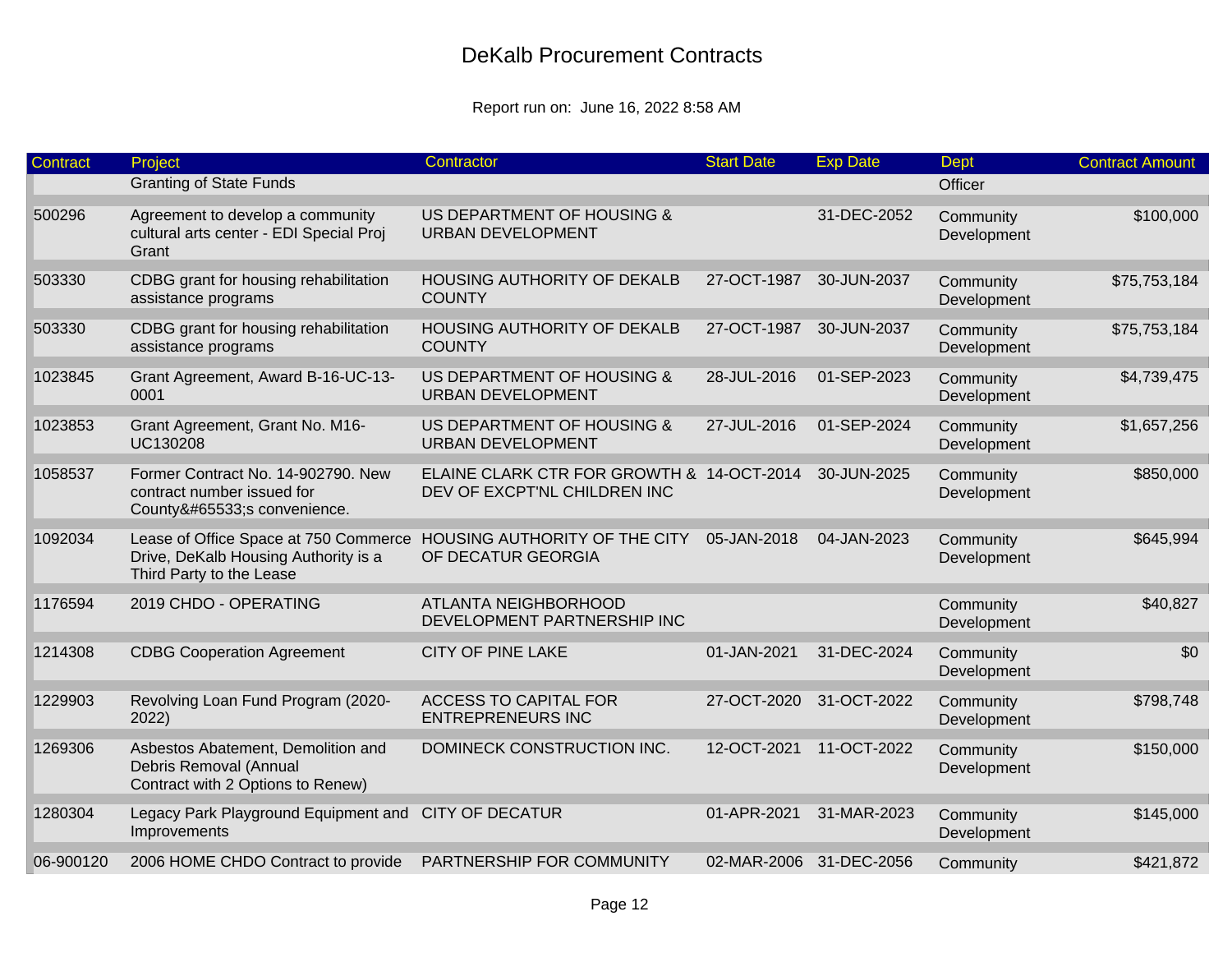| <b>Contract</b> | Project                                                                                                  | Contractor                                       | <b>Start Date</b>       | <b>Exp Date</b>         | Dept                         | <b>Contract Amount</b> |
|-----------------|----------------------------------------------------------------------------------------------------------|--------------------------------------------------|-------------------------|-------------------------|------------------------------|------------------------|
|                 | affordable housing for low-incom<br>individuals and households in De                                     | <b>ACTION INC</b>                                |                         |                         | Development                  |                        |
| 07-900854       | Formerly unnumbered wirh City of<br><b>Atlanta Housing Authority</b>                                     | ATLANTA HOUSING AUTHORITY                        | 01-JAN-1973             | 31-DEC-2023             | Community<br>Development     | \$0                    |
| 07-900883       | Formerly Contract No 83-3216 with<br>Housing Authority of the County of<br><b>DeKalb</b>                 | HOUSING AUTHORITY OF DEKALB<br><b>COUNTY</b>     | 30-DEC-1983             | 31-DEC-2033             | Community<br>Development     | \$296,630              |
| 07-900834       | Telephone Service for Juvenile Detention AT&T<br>Center                                                  |                                                  |                         | 22-MAR-1983 31-DEC-2033 | Courts - Juvenile<br>Court   | \$0                    |
| 1015267         | Decide DeKalb-BOC Approval-February<br>25, 2014                                                          | DEVELOPMENT AUTHORITY OF<br><b>DEKALB COUNTY</b> | 25-FEB-2014             | 24-FEB-2064             | Economic<br>Development      | \$5,958,500            |
| 500322          | Converted Contract No. 99-7369,<br><b>Courthouse Renovations</b>                                         | HEERY INTERNATIONAL INC                          |                         | 31-DEC-2049             | <b>Facilities Management</b> | \$3,831,462            |
| 509551          | DeKalb County Juvenile Court Parking<br><b>Deck</b>                                                      | <b>BATSON AND COOK</b>                           | 08-APR-2004             | 31-DEC-2055             | <b>Facilities Management</b> | \$7,599,046            |
| 501602          | Master contract for electric services with<br>Georgia Power Company                                      | <b>GEORGIA POWER COMPANY</b>                     | 05-JUN-2003             | 04-JUN-2059             | <b>Facilities Management</b> | \$190,789              |
| 541801          | Sublease Agreement for 4380 Memorial<br>Drive (See Attachment for Rent Rider<br>Notes)                   | DEVELOPMENT AUTHORITY OF<br><b>DEKALB COUNTY</b> | 31-AUG-2004 30-AUG-2027 |                         | <b>Facilities Management</b> | \$972,832              |
| 501602          | Master contract for electric services with<br>Georgia Power Company                                      | <b>GEORGIA POWER COMPANY</b>                     | 05-JUN-2003             | 04-JUN-2059             | <b>Facilities Management</b> | \$190,789              |
| 509551          | DeKalb County Juvenile Court Parking<br><b>Deck</b>                                                      | <b>BATSON AND COOK</b>                           | 08-APR-2004             | 31-DEC-2055             | <b>Facilities Management</b> | \$7,599,046            |
| 1023197         | Five Year Agreement for Architectural<br>and Engineering Design Services, RFP<br>15-500337               | BROWN DESIGN GROUP INC                           |                         | 11-AUG-2016 31-DEC-2022 | <b>Facilities Management</b> | \$1,301,667            |
| 1031586         | Five Year Agreement for Architectural<br>and Engineering Design Services<br>Resulting from RFP 15-500337 | POND & COMPANY                                   |                         | 14-OCT-2016 31-DEC-2022 | <b>Facilities Management</b> | \$2,644,626            |
| 1074837         | Postage Equipment Lease (60 Month                                                                        | <b>QUADIENT INC</b>                              | 30-AUG-2017 01-SEP-2022 |                         | <b>Facilities Management</b> | \$103,476              |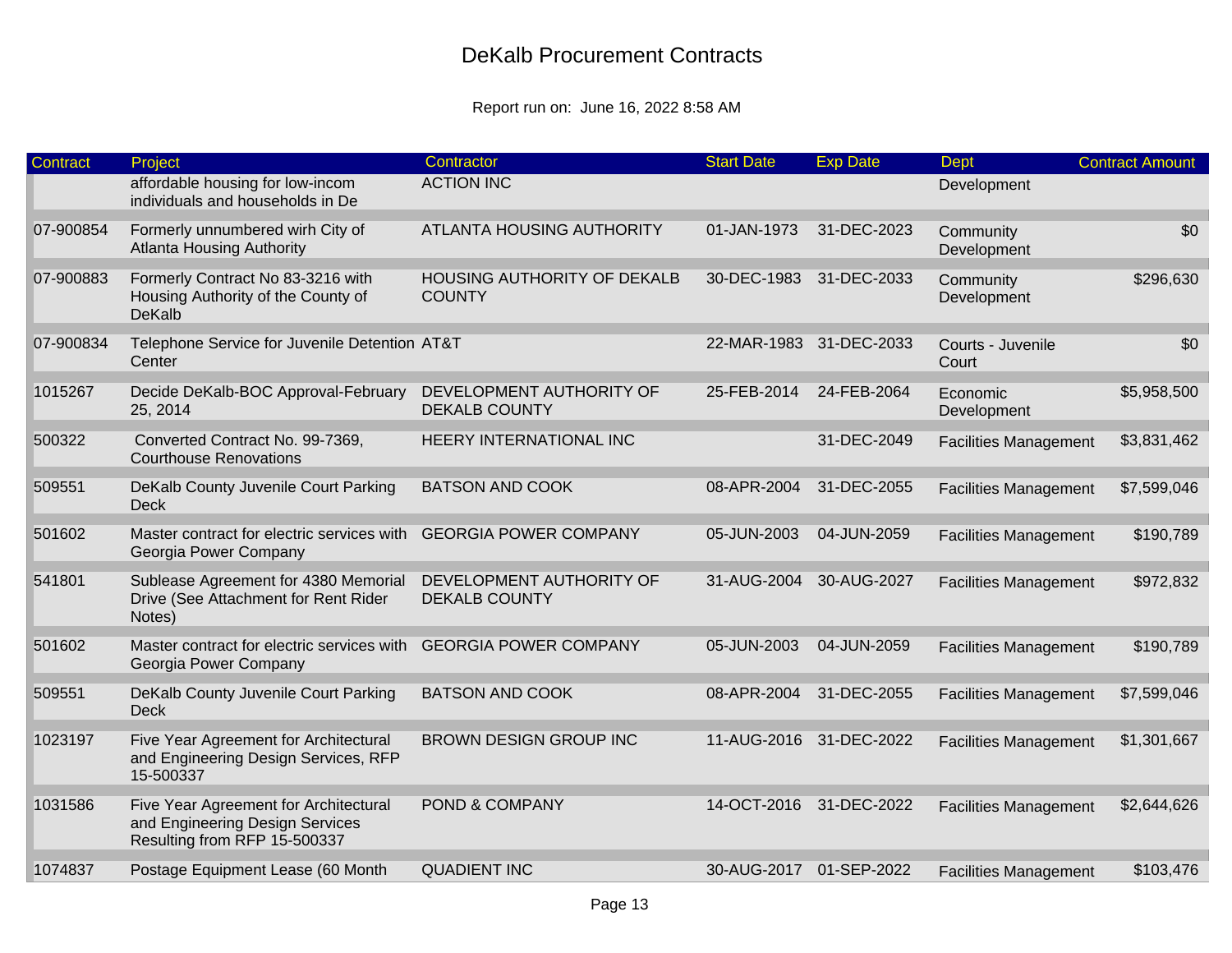| Contract | Project                                                                                                              | Contractor                                           | <b>Start Date</b>       | <b>Exp Date</b> | Dept                         | <b>Contract Amount</b> |
|----------|----------------------------------------------------------------------------------------------------------------------|------------------------------------------------------|-------------------------|-----------------|------------------------------|------------------------|
|          | Lease Term SWC 90791)                                                                                                |                                                      |                         |                 |                              |                        |
|          | First 12 month @1,411.00 Next 48<br>months $@$ \$                                                                    |                                                      |                         |                 |                              |                        |
| 1137958  | Landscape Maintenance Services<br>(Multiyear) RFP No. 18-500488                                                      | RESIDENTIAL ENHANCEMENTS LLC 13-NOV-2018 31-DEC-2023 |                         |                 | <b>Facilities Management</b> | \$1,964,225            |
| 1138722  | Repair, Maintenance and Installation of<br>Fire Intrusion Alarm Systems, ITB No.<br>18-100995                        | ALL STAR FIRE LLC                                    | 31-JAN-2019             | 30-JUN-2022     | <b>Facilities Management</b> | \$705,470              |
| 1138779  | Art Station Lease (formerly 09-800662)                                                                               | <b>ART STATION</b>                                   | 01-JAN-2010             | 31-DEC-2032     | <b>Facilities Management</b> | \$0                    |
| 1143737  | Standby Mechanical Engineering and<br><b>Energy Support Services (Annual</b><br>Contract with 2 Options to Renew)    | JOHNSON, SPELLMAN &<br>ASSOCIATES, INC.              | 04-DEC-2018             | 31-DEC-2022     | <b>Facilities Management</b> | \$498,354              |
| 1147259  | Elevator Maintenance Services -<br>COOP-Piggybacking off US<br><b>Communities Contract EV2516 Lead</b><br>Agency Kan | <b>KONE INC</b>                                      | 01-MAR-2019 28-FEB-2023 |                 | <b>Facilities Management</b> | \$4,672,480            |
| 1156099  | Parking at One West Court Square (49)<br>Spaces.                                                                     | SP PLUS CORPORATION                                  | 01-APR-2019             | 30-DEC-2022     | <b>Facilities Management</b> | \$50,000               |
| 1167719  | ITB 19-101083 for Fire Suppression -<br>providing fire protection equipment<br>inspection and repair serv            | ALLIANCE FIRE PROTECTION INC                         | 01-JUL-2019             | 30-JUN-2022     | <b>Facilities Management</b> | \$221,878              |
| 1175305  | ITB 19-101079 On Call Roof<br>Maintenance, Repair & Repair &<br>Replacement Services. To provide on<br>call r        | NATIONAL BUILDING CONTRACTORS 30-AUG-2019            |                         | 31-AUG-2022     | <b>Facilities Management</b> | \$6,786,778            |
| 1175307  | ITB 19-101079 On Call Roof<br>Maintenance, Repair & Repair &<br><b>Replacement Services</b>                          | HAWK CONSTRUCTION COMPANY<br><b>LLC</b>              | 01-SEP-2019             | 31-AUG-2022     | <b>Facilities Management</b> | \$2,106,308            |
| 1191813  | CPA 1191813 AUTACO Development for AUTACO DEVELOPMENT LLC<br><b>General Contractor Services.</b>                     |                                                      | 19-NOV-2019             | 31-DEC-2024     | <b>Facilities Management</b> | \$3,045,000            |
| 1191815  | RFP 19-500514 General Contractor                                                                                     | KISSBERG PARKER FRY JV, LLC                          | 05-MAR-2020 31-DEC-2024 |                 | <b>Facilities Management</b> | \$3,028,839            |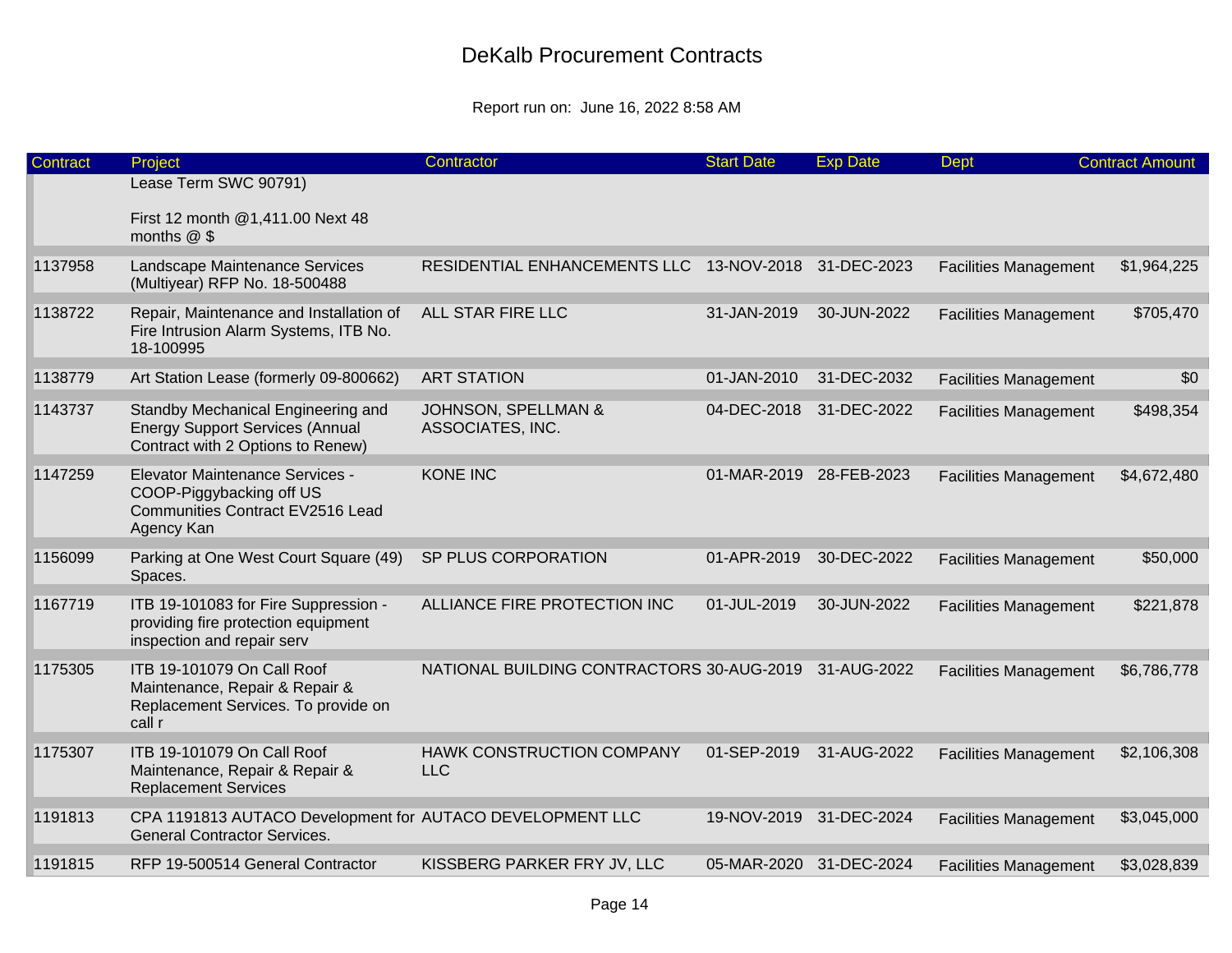| <b>Contract</b> | Project                                                                                                    | Contractor                                                | <b>Start Date</b>       | <b>Exp Date</b>         | <b>Dept</b>                  | <b>Contract Amount</b> |
|-----------------|------------------------------------------------------------------------------------------------------------|-----------------------------------------------------------|-------------------------|-------------------------|------------------------------|------------------------|
|                 | Services. Add Change Order No. 1 for<br>\$350,000.00. Add Change Order                                     |                                                           |                         |                         |                              |                        |
| 1191816         | RFP 19-500514, General Contractor<br><b>Services</b>                                                       | SOCO CONTRACTING COMPANY INC 19-NOV-2019                  |                         | 31-DEC-2024             | <b>Facilities Management</b> | \$828,750              |
| 1191817         | RFP 19-500514 General Contractor<br><b>Services</b>                                                        | <b>ENGINEERING DESIGN</b><br><b>TECHNOLOGIES INC</b>      | 21-APR-2020             | 31-DEC-2024             | <b>Facilities Management</b> | \$1,343,750            |
| 1191818         | <b>General Contractor Services with</b><br><b>Greenheart Construction for RFP 19-</b><br>500514            | <b>GREENHEART CONSTRUCTION INC</b>                        | 05-MAR-2020 31-DEC-2024 |                         | <b>Facilities Management</b> | \$1,690,058            |
| 1196142         | <b>Snack and Vending Machine Services</b>                                                                  | A-ACTION JANITORIAL SERVICES                              | 01-APR-2019             | 31-DEC-2024             | <b>Facilities Management</b> |                        |
| 1200933         | ITB 19-101142 On-Call Electrical<br>Services for the repair, maintenance and<br>installation services thro | <b>GC&amp;E SYSTEMS GROUP</b>                             | 17-DEC-2019             | 31-DEC-2022             | <b>Facilities Management</b> | \$1,224,519            |
| 1204344         | Light Bulbs, Fixtures, Lamps & Ballasts                                                                    | <b>REGENCY LIGHTING</b>                                   | 05-MAR-2020             | 31-MAR-2023             | <b>Facilities Management</b> | \$283,784              |
| 1208000         | On Call Heating Ventilation and Air<br>Conditioning / ITB 19-101192                                        | <b>GALGON HVAC &amp; MECHANICAL</b><br><b>SERVICE INC</b> | 31-MAR-2020 31-MAR-2023 |                         | <b>Facilities Management</b> | \$905,794              |
| 1208001         | On Call Heating Ventilation and Air<br>Conditioning (Annual with 2 Renewal<br>Options) ITB 19-101192       | MANN MECHANICAL COMPANY INC                               | 31-MAR-2020             | 31-MAR-2023             | <b>Facilities Management</b> | \$2,966,681            |
| 1208002         | On Call Heating Ventilation and Air<br>Conditioning / ITB 19-101192                                        | HVH MECHANICAL PARTNERS LLC                               |                         | 31-MAR-2020 31-MAR-2023 | <b>Facilities Management</b> | \$691,486              |
| 1208003         | On Call Heating Ventilation and Air<br>Conditioning / ITB 19-101192 (2<br><b>Renewal Options)</b>          | B & W MECHANICAL CONTRACTORS 31-MAR-2020<br><b>INC</b>    |                         | 31-MAR-2023             | <b>Facilities Management</b> | \$1,256,815            |
| 1208463         | ITB 19-101156 Inspection & Testing of<br><b>Water Fire Protection</b>                                      | ALL STAR FIRE LLC                                         | 31-MAR-2020             | 31-MAR-2023             | <b>Facilities Management</b> | \$417,894              |
| 1213631         | Request for Proposals No. 19-500529<br><b>Commercial Janitorial Services</b>                               | BUILDING MAINTENANCE SERVICES, 26-MAY-2020<br>INC.        |                         | 31-DEC-2024             | <b>Facilities Management</b> | \$3,888,320            |
| 1213634         | Request for Proposals No. 19-500529<br><b>Commercial Janitorial Services</b><br>(Multiyear Contract):      | <b>CLEANSTAR NATIONAL INC</b>                             | 26-MAY-2020             | 31-DEC-2024             | <b>Facilities Management</b> | \$4,057,282            |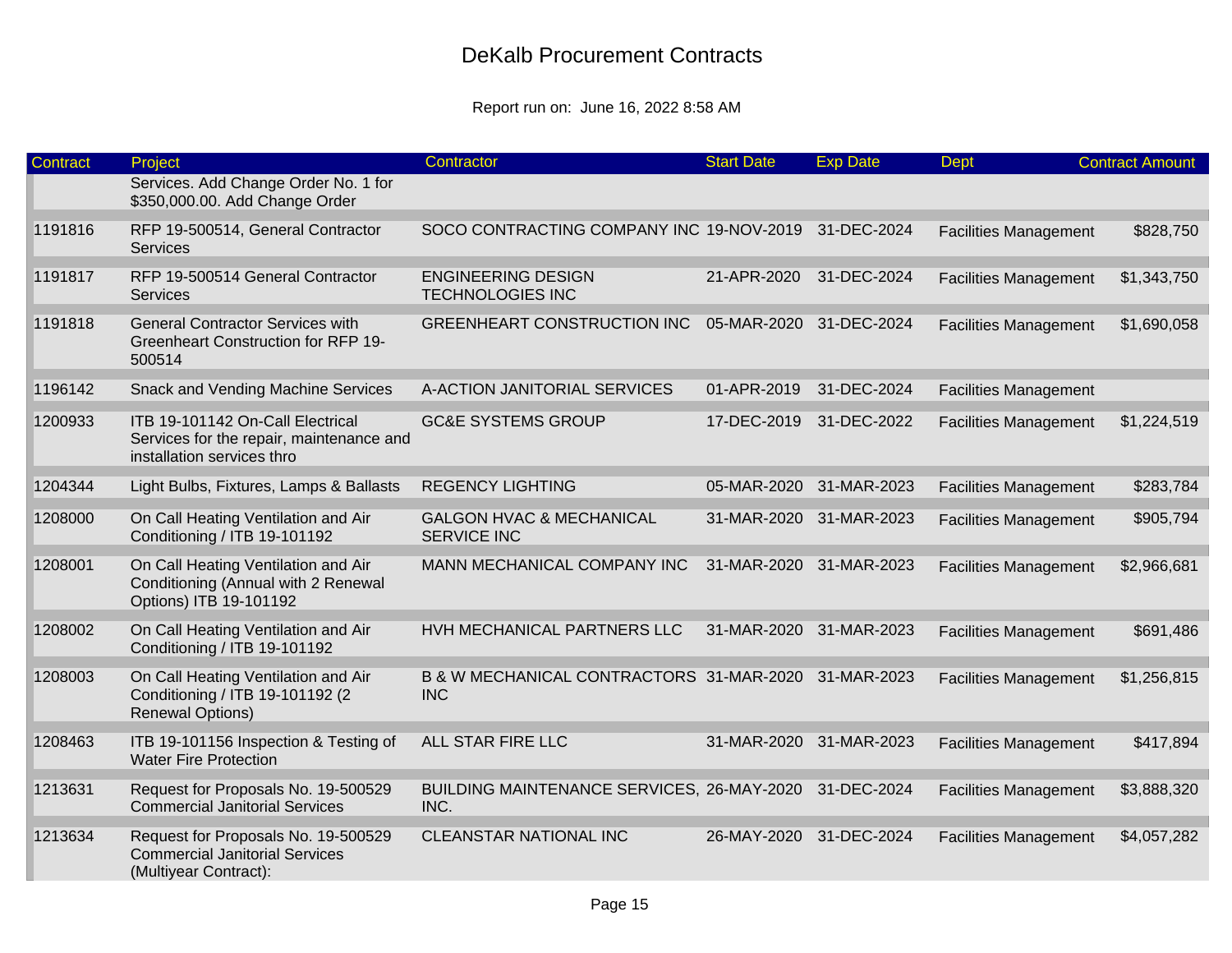| Contract | Project                                                                                                    | Contractor                                                      | <b>Start Date</b> | <b>Exp Date</b> | <b>Dept</b>                  | <b>Contract Amount</b> |
|----------|------------------------------------------------------------------------------------------------------------|-----------------------------------------------------------------|-------------------|-----------------|------------------------------|------------------------|
| 1213635  | Request for Proposals No. 19-500529<br><b>Commercial Janitorial Services</b><br>(Multiyear Contract)       | A-ACTION JANITORIAL SERVICES                                    | 26-MAY-2020       | 31-DEC-2024     | <b>Facilities Management</b> | \$2,177,692            |
| 1218894  | Chiller Inspection, Repair & Preventive<br>Maintainance Serv. (Annual -2<br>Renewals) ITB 20-101236        | B & W MECHANICAL CONTRACTORS 14-JUL-2020<br><b>INC</b>          |                   | 31-JUL-2022     | <b>Facilities Management</b> | \$1,188,637            |
| 1249603  | Master Agreement For Energy Related<br>Services                                                            | <b>GEORGIA POWER COMPANY</b>                                    | 10-MAY-2021       | 31-DEC-2031     | <b>Facilities Management</b> | \$1,308,620            |
| 1251855  | On-Call Painting and Wallpapering<br>Services                                                              | A & D PAINTING INC                                              | 27-APR-2021       | 30-APR-2023     | <b>Facilities Management</b> | \$1,274,515            |
| 1252009  | On-Call Painting and Wallpapering<br>Services                                                              | CLEANSTAR NATIONAL INC                                          | 27-APR-2021       | 30-APR-2023     | <b>Facilities Management</b> | \$498,315              |
| 1258332  | Contract No. 1258332 with MATRIX<br>Engineering Group for RFP 20-500558<br>Soils & Materials Testing, Surv | MATRIX ENGINEERING GROUP INC                                    | 12-OCT-2021       | 31-DEC-2026     | <b>Facilities Management</b> | \$668,425              |
| 1258333  | On Call Soils & Materials Testing,<br>Surveying Services and Structural<br>Analysis - RFP 20-500558.       | CORPORATE ENVIRONMENTAL RISK 28-SEP-2021<br><b>MANAGEMENT</b>   |                   | 31-DEC-2026     | <b>Facilities Management</b> | \$195,000              |
| 1258334  | Contract No. 1258334 with ACCURA<br>Engineering and Consulting Services for<br>RFP 20-500558 On Call Soils | <b>ACCURA ENGINEERING AND</b><br><b>CONSULTING SERVICES INC</b> | 26-AUG-2021       | 31-DEC-2026     | <b>Facilities Management</b> | \$195,000              |
| 1258335  | On Call Soil & Materials Testing,<br><b>Surveying Services and Structural</b><br>Analysis RFP 20-500558    | UNITED CONSULTING GROUP LTD                                     | 26-AUG-2021       | 31-DEC-2026     | <b>Facilities Management</b> | \$220,000              |
| 1262959  | ITB 21-101398, Duct Cleaning &<br>Sanitizing Services at County Facilities                                 | <b>5 SEASONS MECHANICAL</b>                                     | 10-AUG-2021       | 31-AUG-2022     | <b>Facilities Management</b> | \$377,760              |
| 1270264  | Maintenance, Repair and Inspection of<br>Overhead Doors and Gates (Annual-4<br>Renewals) ITB 21-101432     | DH PACE COMPANY INC                                             | 01-JAN-2022       | 31-DEC-2022     | <b>Facilities Management</b> | \$700,000              |
| 1272033  | <b>Chemical Treatment for HVAC</b><br>Equipment (Annual with 2 Renewal<br>Options) ITB 21-101433           | <b>PREMIER WATER &amp; ENERGY</b><br>TECHNOLOGY, INC.           | 01-JAN-2022       | 31-DEC-2022     | <b>Facilities Management</b> | \$102,844              |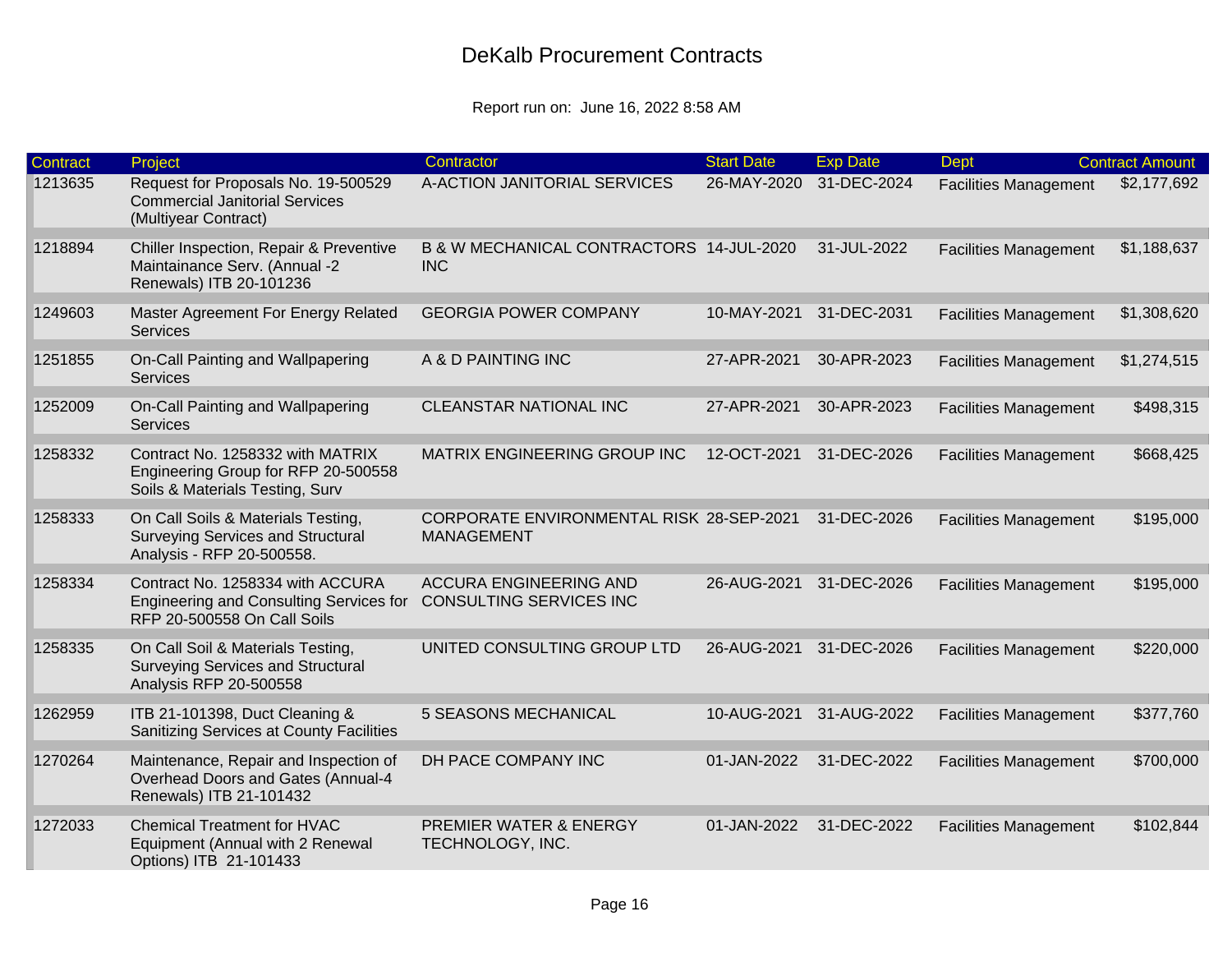| Contract  | Project                                                                                                                         | Contractor                                                         | <b>Start Date</b>       | <b>Exp Date</b> | <b>Dept</b>                  | <b>Contract Amount</b> |
|-----------|---------------------------------------------------------------------------------------------------------------------------------|--------------------------------------------------------------------|-------------------------|-----------------|------------------------------|------------------------|
| 1272583   | <b>Pest Control Services</b>                                                                                                    | ALL PRO PEST SERVICES                                              | 09-NOV-2021             | 30-NOV-2022     | <b>Facilities Management</b> | \$323,598              |
| 1274588   | ITB 21-101439, Card access (keyscan)<br>installation, maintenance and repair<br>(Annual contract with 2 op                      | SOUTHEASTERN SECURITY<br>PROFESSIONALS LLC                         | 01-JAN-2022             | 31-DEC-2022     | <b>Facilities Management</b> | \$800,000              |
| 1278347   | Cooperative Purchase Agreement for<br>Facility Security Systems via Sourcewell<br>Contract No. 030421                           | CONVERGINT TECHNOLOGIES LLC                                        | 14-DEC-2021             | 31-DEC-2022     | <b>Facilities Management</b> | \$95,382               |
| 1281752   | Repair, Maintenance and Installation of<br>Fire Intrusion Alarm Systems                                                         | <b>AUTOMATED SECURITY</b><br><b>INTEGRATORS LLC</b>                | 08-FEB-2022             | 28-FEB-2023     | <b>Facilities Management</b> | \$250,000              |
| 1285037   | On-Call Plumbing Services for DeKalb<br><b>County Facilities Management</b>                                                     | B & W MECHANICAL CONTRACTORS 17-MAR-2022 17-MAR-2023<br><b>INC</b> |                         |                 | <b>Facilities Management</b> | \$50,000               |
| 1285986   | Maintenance of Swimming Pools and<br>Lifeguard Services - (Multi-Year<br>Contract - 3 Years)                                    | STAND GUARD AQUATICS INC                                           | 22-MAR-2022 31-DEC-2024 |                 | <b>Facilities Management</b> | \$2,515,160            |
| 06-900515 | <b>Construction Contract with Georgia</b><br>Commercial Builders, Inc.                                                          | <b>GEORGIA COMMERCIAL BUILDERS</b><br><b>INC</b>                   | 21-DEC-2006             | 14-NOV-2056     | <b>Facilities Management</b> | \$138,482              |
| 07-900533 | Construction of Interior Improvements for ASURETY COMPANY INC DBA<br>Revenue Collections Relocation to<br><b>Memorial Drive</b> | ASURETY CONSTRUCTION<br><b>SERVICES</b>                            | 16-JAN-2007             | 31-DEC-2057     | <b>Facilities Management</b> | \$423,600              |
| 14-902764 | Lease Agreement for Office Space at<br>320 Church St., Decatur, GA for Public<br><b>Defenders Office</b>                        | <b>GWINNETT INDUSTRIES INC</b>                                     | 01-JUN-2014             | 31-DEC-2024     | <b>Facilities Management</b> | \$5,438,496            |
| 501387    | Administrative services for operation of a ICMA<br>deferred compensation plan                                                   |                                                                    | 29-APR-1991             | 31-DEC-2041     | Finance                      | \$34                   |
| 501618    | Master license agreement, access<br>electronic data base for Cnty Workers<br>Comp program                                       | INSURANCE SERVICES OFFICE INC                                      | 04-JUN-2004             | 31-DEC-2053     | Finance                      | \$4,000                |
| 505685    | Converted Contract No. 03-9324 for<br>Receipt of State Grant Funds to be used<br>to contract for services                       | THE FRAZER CENTER INC                                              | 22-JUN-2004             | 31-DEC-2053     | Finance                      | \$30,000               |
| 525739    | Direct electronic payment delivery<br>agreement.                                                                                | <b>CHECKFREE SERVICES</b><br><b>CORPORATION</b>                    | 26-OCT-2001             | 31-DEC-2051     | Finance                      | \$150,000              |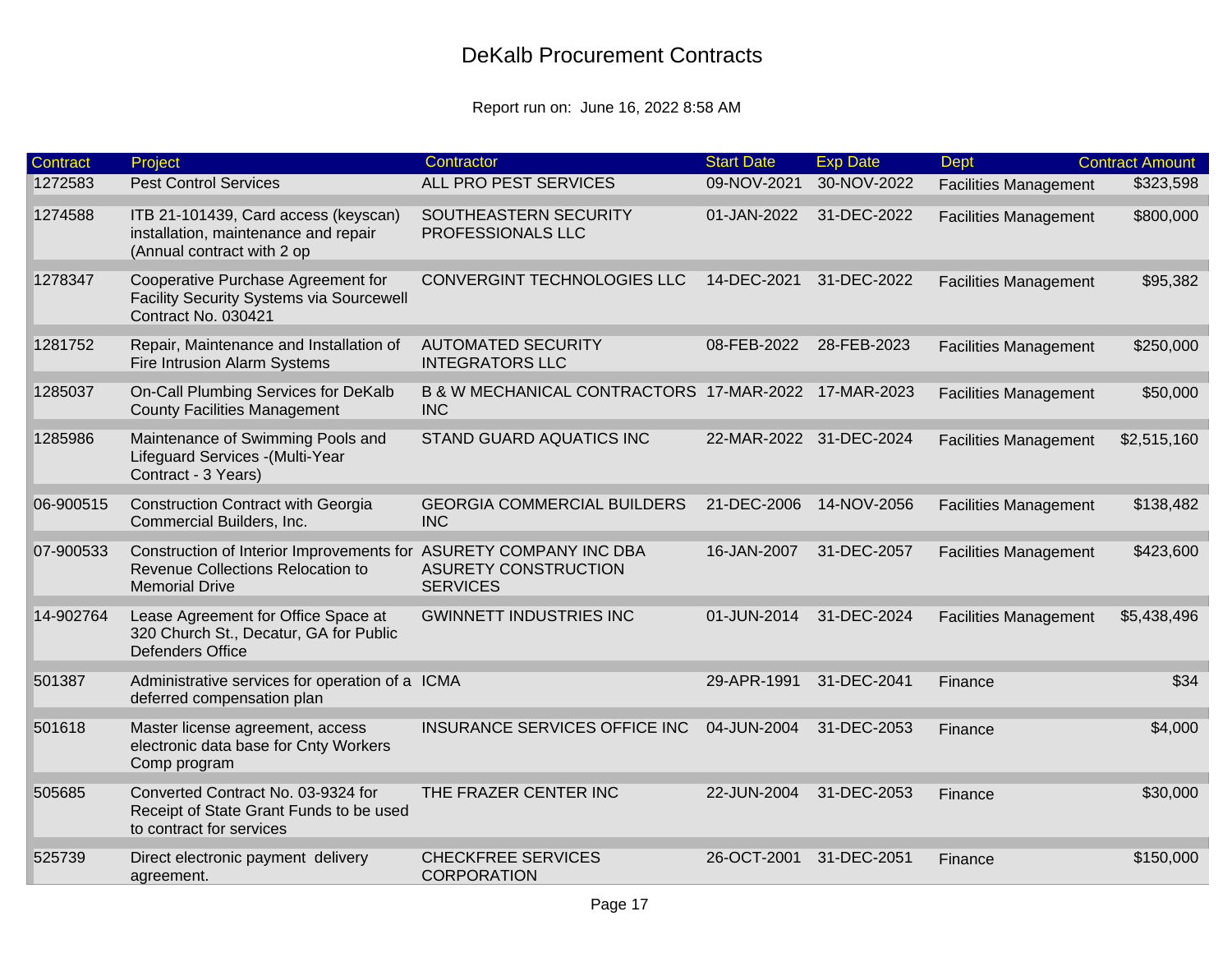| Contract  | Project                                                                                            | Contractor                                           | <b>Start Date</b>       | <b>Exp Date</b>         | <b>Dept</b> | <b>Contract Amount</b> |
|-----------|----------------------------------------------------------------------------------------------------|------------------------------------------------------|-------------------------|-------------------------|-------------|------------------------|
| 06-900402 | Contract for Services for Receipt of State DEKALB YELLOW JACKETS<br>Grant Funds (Formerly 03-9264) |                                                      | 05-MAR-2003             | 31-DEC-2053             | Finance     | \$10,000               |
| 06-900411 | Converted Contract 03-9187                                                                         | DECATUR ALUMNAE DELTA LIFE<br>DEVELOPMENT CENTER INC | 14-SEP-2006             | 31-DEC-2053             | Finance     | \$35,000               |
| 06-900413 | Converted Contract No. 02-8763                                                                     | SCOTTDALE EARLY LEARNING INC                         | 15-SEP-2006             | 01-DEC-2052             | Finance     | \$3,000                |
| 07-900846 | Municipal Code Corporation, Code of<br><b>Ordinance Update Supplement Serivces</b>                 | MUNICIPAL CODE CORPORATION                           |                         | 29-AUG-1980 31-DEC-2030 | Finance     | \$5,000                |
| 07-900863 | Formerly Legacy No 85-3697 with Blue<br>Cross Blue Shield of Georgia                               | BLUE CROSS BLUE SHIELD OF<br><b>GEORGIA</b>          | 06-JUL-1984             | 06-JUL-2034             | Finance     | \$0                    |
| 07-900891 | Formerly Legacy 89-4825 for Group<br>Medical and Hospital Service Agreement HEALTH PLAN OF GA      | KAISER PERMANENTE FOUNDATION 17-JUL-1989             |                         | 19-JUL-2039             | Finance     | \$0                    |
| 07-900918 | Formerly Legacy No 02-8827 with<br>Senior Connections, Inc.                                        | SENIOR CONNECTIONS INC                               | 16-APR-2002             | 31-DEC-2052             | Finance     | \$25,000               |
| 08-901229 | Formerly 01-8564G Agreement for<br>granting state funds                                            | <b>STATE OF GEORGIA</b>                              | 10-OCT-2001             | 10-OCT-2051             | Finance     | \$0                    |
| 08-901230 | Formerly 01-8513G Agreement for<br><b>Granting of State Funds</b>                                  | <b>STATE OF GEORGIA</b>                              | 20-NOV-2001             | 20-NOV-2051             | Finance     | \$0                    |
| 08-901231 | Formerly 01-8512G, Agreement for<br><b>Granting of State Funds</b>                                 | <b>STATE OF GEORGIA</b>                              | 20-NOV-2001             | 20-NOV-2051             | Finance     | \$0                    |
| 08-901234 | Formerly 02-8787G; Agreement for<br>granting state funds                                           | <b>STATE OF GEORGIA</b>                              |                         | 25-MAR-2002 25-MAR-2052 | Finance     | \$0                    |
| 08-901235 | Formerly 02-8788G; Agreement to grant INTERNATIONAL WOMEN'S HOUSE<br>state funds                   |                                                      | 21-MAR-2002 21-MAR-2052 |                         | Finance     | \$0                    |
| 08-901236 | Formerly 02-8793G, Agreement to Grant STATE OF GEORGIA<br><b>State Funds</b>                       |                                                      |                         | 28-MAR-2002 28-MAR-2052 | Finance     | \$0                    |
| 08-901237 | Formerly 02-8794G Agreement to grant STATE OF GEORGIA<br>state funds                               |                                                      | 13-JUN-2002             | 13-JUN-2052             | Finance     | \$0                    |
| 08-901238 | Formerly 02-8795G; Agreement to grant STATE OF GEORGIA<br>state funds                              |                                                      | 31-MAY-2002 31-MAY-2052 |                         | Finance     | \$0                    |
| 08-901241 | <b>Grant Agreement for Special Needs</b>                                                           | THE FRAZER CENTER INC                                |                         | 20-MAY-2002 20-MAY-2052 | Finance     | \$0                    |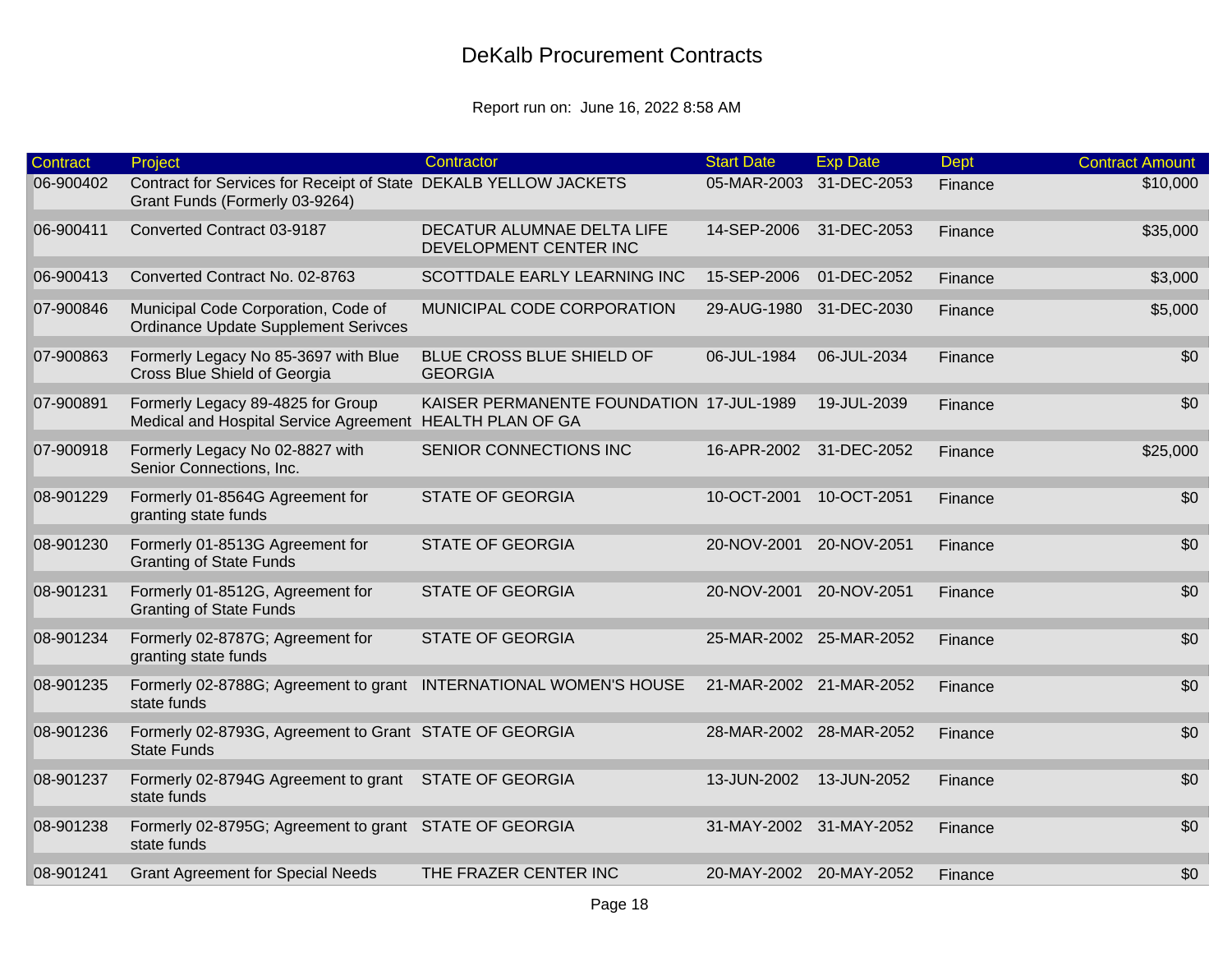| Contract  | Project                                                                                                     | Contractor                                                                    | <b>Start Date</b> | <b>Exp Date</b>         | <b>Dept</b>                  | <b>Contract Amount</b> |
|-----------|-------------------------------------------------------------------------------------------------------------|-------------------------------------------------------------------------------|-------------------|-------------------------|------------------------------|------------------------|
|           | <b>Students</b>                                                                                             |                                                                               |                   |                         |                              |                        |
| 08-901242 | Formerly 02-8851G Agreement to Grant FERNBANK INC<br><b>State Funds</b>                                     |                                                                               | 23-JUL-2002       | 23-JUL-2052             | Finance                      | \$0                    |
| 08-901246 | Formerly 02-8762G, Agreement for<br>granting state funds                                                    | <b>STATE OF GEORGIA</b>                                                       |                   | 31-MAY-2002 31-MAY-2052 | Finance                      | \$0                    |
| 08-901250 | Formerly 02-8771, provision of lighting<br>for soccer fields                                                | STONE MOUNTAIN YOUTH SOCCER 19-MAR-2002 19-MAR-2052<br><b>ASSOCIATION INC</b> |                   |                         | Finance                      | \$0                    |
| 08-901259 | Formerly 02-8869G; Agreement for<br>granting state funds                                                    | 100 BLACK WOMEN DECATUR /<br><b>DEKALB</b>                                    | 07-JUN-2002       | 07-JUN-2052             | Finance                      | \$0                    |
| 08-901260 | Formerly 02-8893G, Agreement for<br>granting of state funds                                                 | <b>STATE OF GEORGIA</b>                                                       | 15-JUL-2002       | 15-JUL-2052             | Finance                      | \$0                    |
| 08-901261 | Formerly 03-9414G Agreement for<br>granting state funds                                                     | <b>STATE OF GEORGIA</b>                                                       | 27-JUN-2003       | 27-JUN-2053             | Finance                      | \$0                    |
| 13-902703 | Banking and Financial Services for<br>DeKalb County, GA                                                     | <b>WELLS FARGO BANK NATIONAL</b><br><b>ASSN</b>                               | 06-SEP-2013       | 31-DEC-2022             | Finance                      | \$2,425,000            |
| 501387    | Administrative services for operation of a ICMA<br>deferred compensation plan                               |                                                                               | 29-APR-1991       | 31-DEC-2041             | Finance - Risk<br>Management | \$34                   |
| 501618    | Master license agreement, access<br>electronic data base for Cnty Workers<br>Comp program                   | INSURANCE SERVICES OFFICE INC                                                 | 04-JUN-2004       | 31-DEC-2053             | Finance - Risk<br>Management | \$4,000                |
| 505685    | Converted Contract No. 03-9324 for<br>Receipt of State Grant Funds to be used<br>to contract for services   | THE FRAZER CENTER INC                                                         | 22-JUN-2004       | 31-DEC-2053             | Finance - Risk<br>Management | \$30,000               |
| 511121    | Converted Contract #03-9220                                                                                 | <b>BURNT FORK WATERSHED</b><br><b>ALLIANCE</b>                                | 07-JUL-2004       | 31-DEC-2053             | Finance - Risk<br>Management | \$5,000                |
| 985639    | Postage Only_ for Print & Mail Services,<br>Electronic Bill Presentment and Data<br>Processing ) Annual Con | LEVEL ONE LLC                                                                 |                   | 02-OCT-2015 31-OCT-2022 | Finance - Risk<br>Management | \$3,061,840            |
| 988895    | Professional Services for Print & Mail<br>Services, Electronic Bill Presentment and<br>Data Processing )An  | LEVEL ONE LLC                                                                 |                   | 02-OCT-2015 31-DEC-2022 | Finance - Risk<br>Management | \$2,253,774            |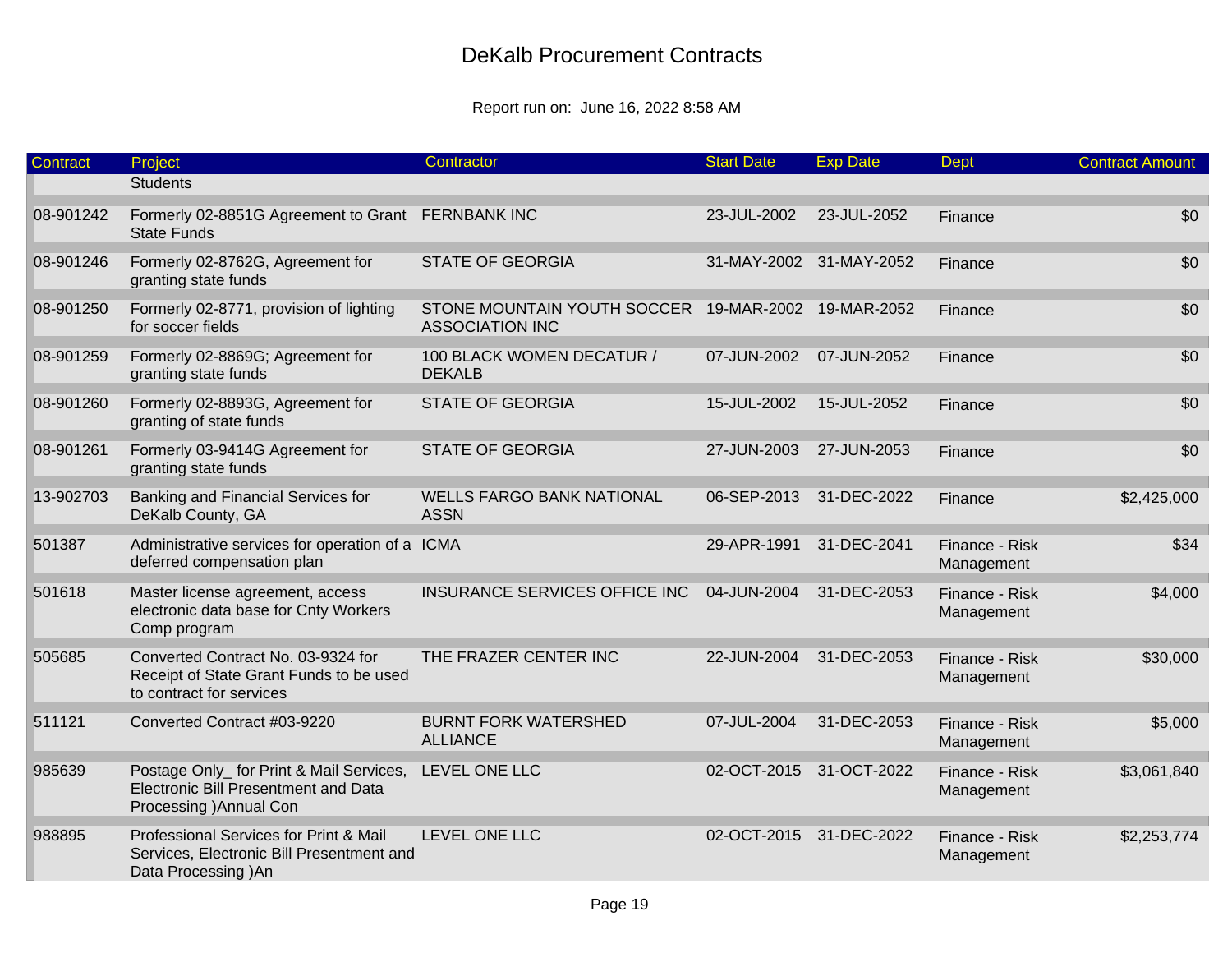| <b>Contract</b> | Project                                                                                                              | Contractor                                    | <b>Start Date</b> | <b>Exp Date</b>         | <b>Dept</b>                  | <b>Contract Amount</b> |
|-----------------|----------------------------------------------------------------------------------------------------------------------|-----------------------------------------------|-------------------|-------------------------|------------------------------|------------------------|
| 1002598         | RFP No. 15-500355 Investment<br>Consulting and Procurement of Record<br>Keeping Services for 401(a) and 45           | <b>SEGAL</b>                                  | 08-SEP-2016       | 31-DEC-2022             | Finance - Risk<br>Management | \$328,000              |
| 1092093         | Agreement for Auditing Services for<br>DeKalb County Department of Finance<br>Independent Internal Audit.            | <b>MAULDIN &amp; JENKINS LLC</b>              | 01-JAN-2018       | 31-DEC-2022             | Finance - Risk<br>Management | \$1,290,000            |
| 1125109         | Insurance Broker Services (Property and<br>Casualty Insurance and Owner<br>Controlled Insurance Program Fe           | MARSH & MCLENNAN AGENCY LLC<br><b>COMPANY</b> | 01-NOV-2018       | 31-DEC-2022             | Finance - Risk<br>Management | \$1,499,250            |
| 1126717         | Payroll Tax, Wage Deduction,<br><b>Employment Verification and Affordable</b><br><b>Care Act Compliance Services</b> | <b>ADP</b>                                    |                   | 01-OCT-2018 31-DEC-2022 | Finance - Risk<br>Management | \$673,544              |
| 1136419         | Inventory of Capital Assets, RFP No. 18- HCA ASSET MANAGEMENT<br>500489                                              |                                               | 25-JAN-2019       | 31-DEC-2022             | Finance - Risk<br>Management | \$639,100              |
| 1144683         | <b>SS-Utility Billing Software Maintenance</b><br>and Support (AdaptToSolve).                                        | ADAPTTOSOLVE INC                              | 11-JUN-2019       | 31-DEC-2022             | Finance - Risk<br>Management | \$1,543,675            |
| 1147572         | Workers' Compensation Bill Review and<br><b>Pharmaceutical Services Organization</b><br>(Multiyear Contract)         | <b>CORVEL CORPORATION</b>                     | 01-APR-2019       | 31-DEC-2023             | Finance - Risk<br>Management | \$1,800,000            |
| 1165494         | Service Provider Agreement for<br>Employee & Early Retiree Health &<br>Wellness Benefits.                            | <b>VIRGIN PULSE INC</b>                       | 18-JUL-2019       | 30-JUN-2024             | Finance - Risk<br>Management | \$100,000              |
| 1193275         | RFP 19-500520, Cost Allocation Plan                                                                                  | MGT OF AMERICA CONSULTING LLC 14-JAN-2020     |                   | 31-MAR-2023             | Finance - Risk<br>Management | \$351,000              |
| 1200000         | RFP 19-500530 Employee Health &<br><b>Benefits Consulting Services (Multi-</b><br>Year).                             | <b>BUCK GLOBAL LLC</b>                        | 28-JAN-2020       | 31-DEC-2024             | Finance - Risk<br>Management | \$2,444,555            |
| 1236388         | Retail Image Lockbox Services                                                                                        | <b>REMITCO LLC</b>                            | 01-JAN-2020       | 31-DEC-2022             | Finance - Risk<br>Management | \$341,000              |
| 1242439         | <b>Accountants for the CARES Fund</b><br><b>Financial Compliance Project</b>                                         | ROBERT HALF INTERNATIONAL INC                 | 09-FEB-2021       | 31-OCT-2022             | Finance - Risk<br>Management | \$535,680              |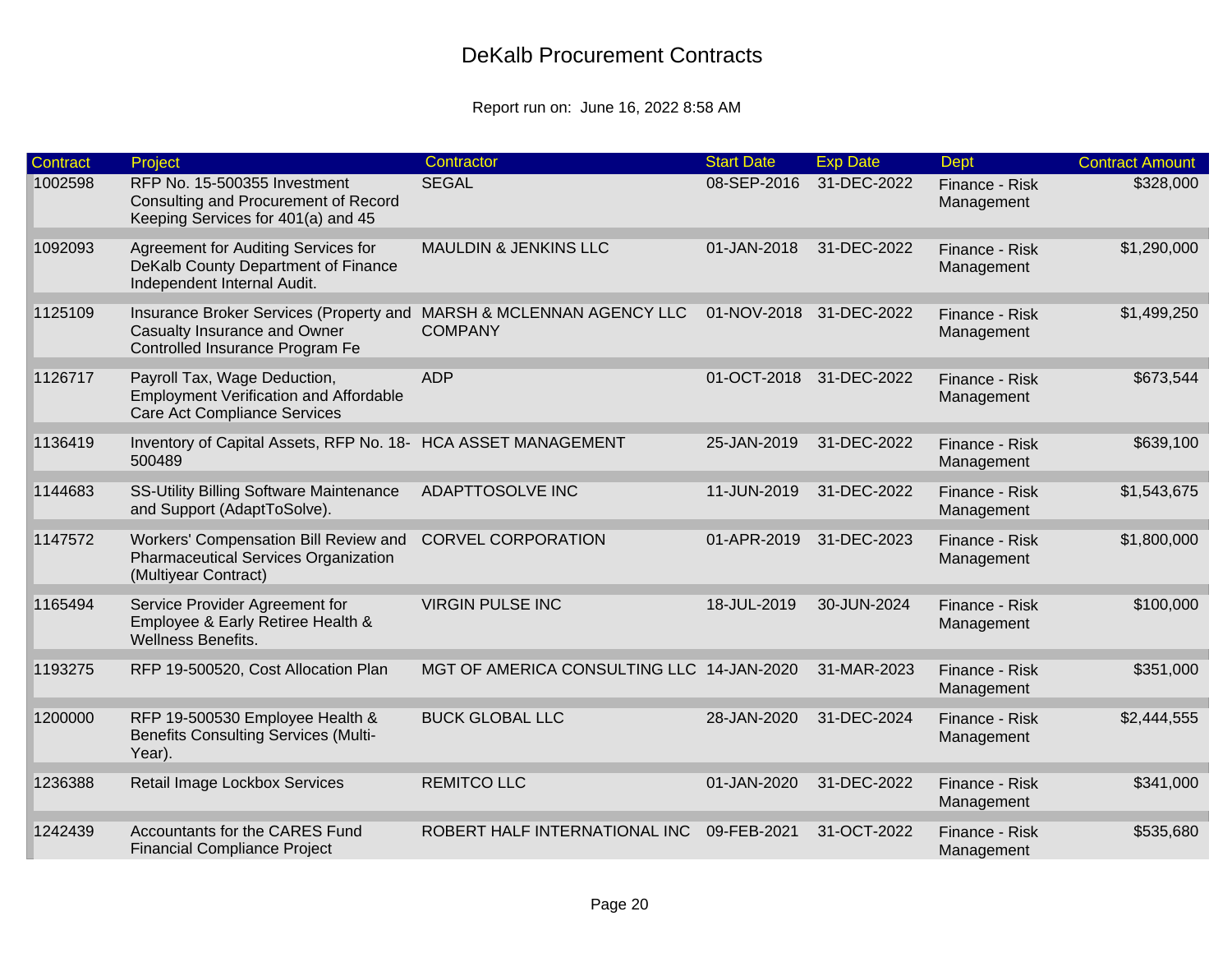| <b>Contract</b> | Project                                                                                                           | Contractor                                                    | <b>Start Date</b> | <b>Exp Date</b> | <b>Dept</b>                      | <b>Contract Amount</b> |
|-----------------|-------------------------------------------------------------------------------------------------------------------|---------------------------------------------------------------|-------------------|-----------------|----------------------------------|------------------------|
| 1274580         | SS-Origami Risk Software-As-A-<br>Service (Saas)                                                                  | <b>ORIGAMI RISK LLC</b>                                       | 01-JAN-2022       | 31-DEC-2027     | Finance - Risk<br>Management     | \$476,700              |
| 1284701         | Sole Source with GRM Information<br><b>Management Services</b>                                                    | <b>GRM INFORMATION MANAGEMENT</b><br>OF ATLANTA, LLC          | 06-APR-2022       | 30-APR-2024     | Finance - Risk<br>Management     | \$96,309               |
| 505679          | Agreement for GSAR Vehicle and<br><b>Related Equipment</b>                                                        | <b>GEMA</b>                                                   | 22-JUN-2004       | 21-JUN-2054     | Fire & Rescue<br>Services        | \$0                    |
| 08-901188       | Firefighter Training Exercises to be<br><b>Conducted on Emory Campus</b>                                          | <b>EMORY UNIVERSITY</b>                                       | 30-APR-2001       | 30-APR-2051     | Fire & Rescue<br><b>Services</b> | \$35,000               |
| 08-901189       | Firefighter training exercises to be<br>conducted on Emory Campus                                                 | <b>EMORY UNIVERSITY</b>                                       | 30-APR-2001       | 30-APR-2051     | Fire & Rescue<br><b>Services</b> | \$35,000               |
| 08-901192       | Formerly 04-9696 Memorandum of<br>Understanding                                                                   | FEDERAL BUREAU OF<br><b>INVESTIGATION</b>                     | 03-MAR-2004       | 03-MAR-2054     | Fire & Rescue<br>Services        | \$0                    |
| 08-901271       | <b>GBI Billing Service Agreement and</b><br>Awareness Statement for ORI Number<br>from GBI/GCIC to Receive Finger | <b>GEORGIA BUREAU OF</b><br><b>INVESTIGATION</b>              | 07-JUL-2008       | 07-JUL-2058     | Fire & Rescue<br>Services        | \$27,000               |
| 10-902084       | <b>Cooperative Agreement for Wildfire</b><br>Protection Services for DeKalb County,<br><b>GA</b>                  | <b>GEORGIA FORESTRY COMMISSION</b>                            | 27-OCT-2010       | 26-OCT-2060     | Fire & Rescue<br>Services        | \$250,000              |
| 983675          | Facility Use Agreement between LCI-<br>SVAP NDM JV, LP to conduct an<br><b>Emergency Preparedness Festival</b>    | <b>LCI-SVAP NDM JV LP</b>                                     |                   |                 | <b>Fire Rescue Services</b>      | \$0                    |
| 998177          | FY2011 Metro Atlanta Urban Area<br>Security Initiative MOU Homeland<br><b>Security Grant</b>                      | <b>METRO ATLANTA URBAN AREA</b><br><b>SECURITY INITIATIVE</b> |                   |                 | <b>Fire Rescue Services</b>      | \$4,698                |
| 1188650         | RFP - Request for Proposal No. 19-<br>500524 for DeKalb County Fire Rescue<br>Captain�s Promotional               | <b>MORRIS &amp; MCDANIEL INC</b>                              | 14-JAN-2020       | 31-DEC-2024     | <b>Fire Rescue Services</b>      | \$262,050              |
| 1197176         | <b>Medical Director Services (Annual</b><br>Contract with 4 Automatic Renewals)                                   | <b>EMORY CLINIC INC</b>                                       | 11-FEB-2020       | 31-DEC-2024     | <b>Fire Rescue Services</b>      | \$497,500              |
| 1209306         | COOP - TargetSolutions web-based<br>applications for CheckIT, Fire, EMS, ISO                                      | <b>TARGET SOLUTIONS INC</b>                                   | 14-APR-2020       | 10-JUL-2023     | <b>Fire Rescue Services</b>      | \$176,349              |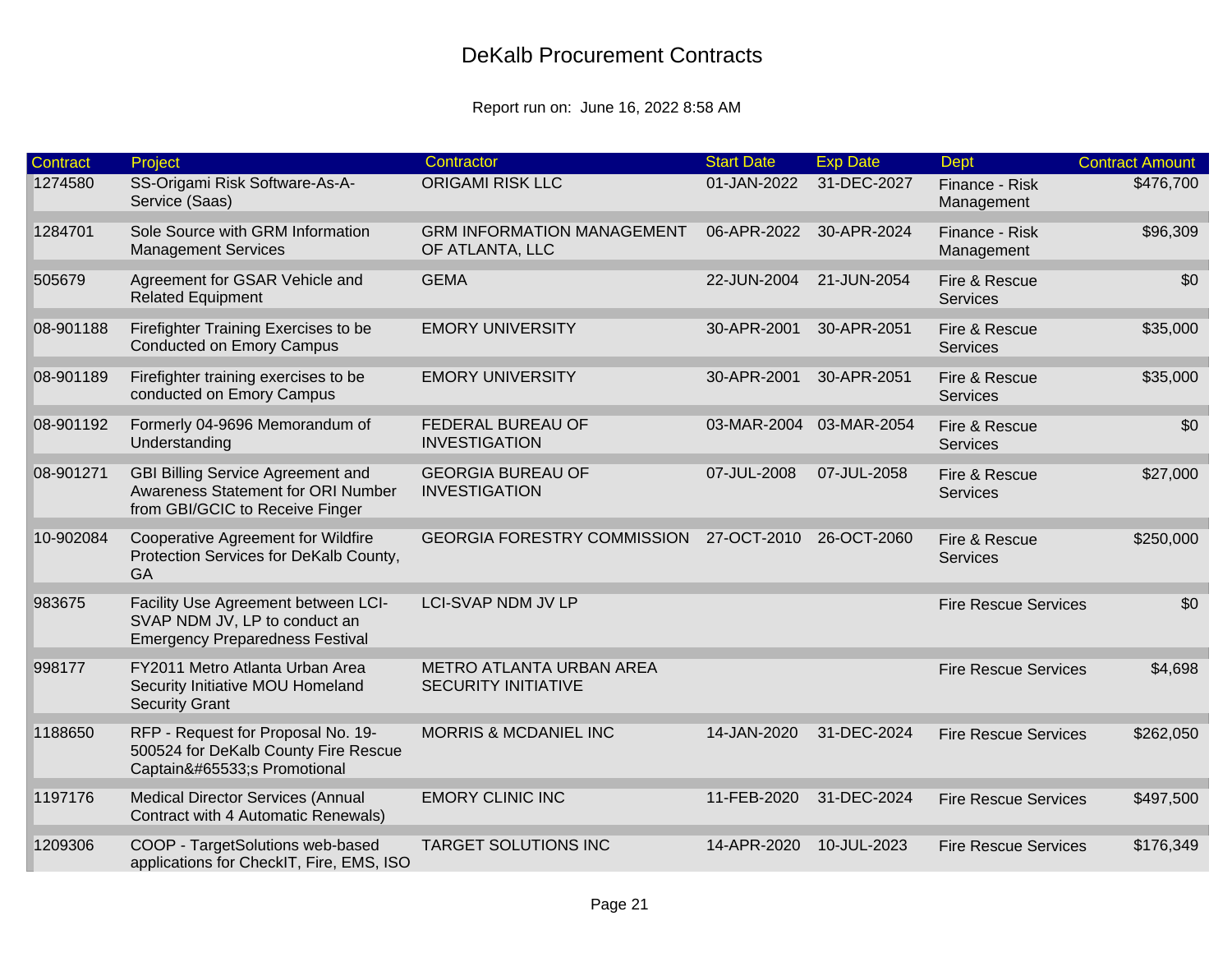| Contract | Project                                                                                                                  | Contractor                                                        | <b>Start Date</b> | <b>Exp Date</b> | <b>Dept</b>                 | <b>Contract Amount</b> |
|----------|--------------------------------------------------------------------------------------------------------------------------|-------------------------------------------------------------------|-------------------|-----------------|-----------------------------|------------------------|
|          | Solutions, Asset, Vehicle                                                                                                |                                                                   |                   |                 |                             |                        |
| 1210840  | 19-101194, Inspection, Care,<br>Maintenance and Cleaning of Personal<br>Protective Equipment (Multi-Year C               | <b>NAFECO</b>                                                     | 28-APR-2020       | 27-APR-2025     | <b>Fire Rescue Services</b> | \$819,996              |
| 1214309  | COOP - Fire Station Alerting Systems<br>Upgrades                                                                         | <b>WESTNET INC</b>                                                | 27-APR-2021       | 30-JUN-2022     | <b>Fire Rescue Services</b> | \$2,163,000            |
| 1218886  | ITB No. 20-101219, Self-Contained<br><b>Breathing Apparatus (SCBA) Purchase</b><br>Repair & Maintenance<br>(4 Option     | MUNICIPAL EMERGENCY SERVICES 14-JUL-2020<br>INC DBA MES-SOUTHEAST |                   | 31-JUL-2022     | <b>Fire Rescue Services</b> | \$1,940,235            |
| 1220863  | <b>Medical Director Services - E911</b>                                                                                  | <b>EMORY CLINIC INC</b>                                           | 17-JUL-2020       | 31-DEC-2024     | <b>Fire Rescue Services</b> | \$304,000              |
| 1227524  | ITB 19-101146, Construction of Fire<br>Station No. 7                                                                     | <b>LICHTY COMMERCIAL</b><br><b>CONSTRUCTION INC</b>               | 27-OCT-2020       | 30-SEP-2023     | <b>Fire Rescue Services</b> | \$5,941,236            |
| 1237202  | ITB 20-101269 Medical Exam Services                                                                                      | SITEMED NORTH AMERICA LLC                                         | 08-DEC-2020       | 31-DEC-2022     | <b>Fire Rescue Services</b> | \$351,000              |
| 1240826  | <b>Emergency Medical Supplies (Annual</b><br>Contract with 2 Options to Renew); 7-<br>13, 14, 17, 18, 20-23, 38-41       | <b>HENRY SCHEIN MEDICAL</b>                                       | 15-DEC-2020       | 31-DEC-2022     | <b>Fire Rescue Services</b> | \$424,313              |
| 1246736  | <b>Emergency Medical Supplies</b>                                                                                        | <b>BOUND TREE MEDICAL LLC</b>                                     | 15-DEC-2020       | 31-DEC-2022     | <b>Fire Rescue Services</b> | \$466,818              |
| 1259626  | Plymovent Vehicle Exhaust Systems at<br>County Fire Stations. Sourcewell COOP<br>Contract No. GA-ST07-040                | JOHNSON-LAUX CONSTRUCTION,<br><b>LLC</b>                          | 13-JUL-2021       | 19-APR-2024     | <b>Fire Rescue Services</b> | \$1,068,788            |
| 1260653  | Invitation No. 21-101392 for Fire Rescue<br><b>Equipment and Parts (Annual Contract</b><br>with 2 Options to Rene        | TEN 8 FIRE & SAFETY EQUIPMENT<br>OF GEORGIA                       | 27-JUL-2021       | 31-JUL-2022     | <b>Fire Rescue Services</b> | \$321,233              |
| 1260654  | Invitation No. 21-101392 for Fire Rescue NAFECO<br><b>Equipment and Parts (Annual Contract</b><br>with 2 Options to Rene |                                                                   | 27-JUL-2021       | 31-JUL-2022     | <b>Fire Rescue Services</b> | \$137,476              |
| 1260655  | Invitation No. 21-101392 for Fire Rescue<br><b>Equipment and Parts (Annual Contract</b><br>with 2 Options to Rene        | <b>GEORGIA FIRE AND RESCUE</b><br><b>SUPPLY LLC</b>               | 27-JUL-2021       | 31-JUL-2022     | <b>Fire Rescue Services</b> | \$304,950              |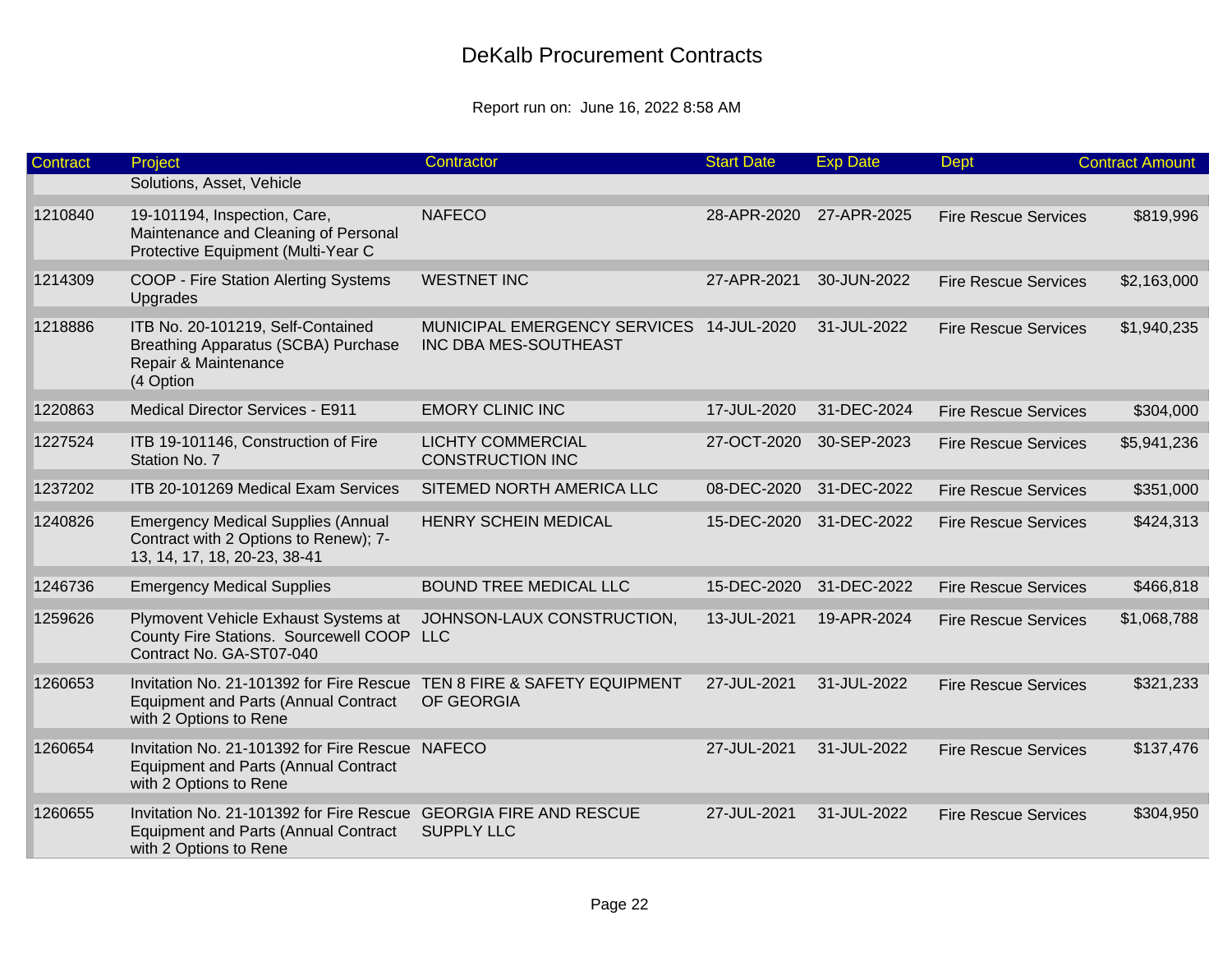| <b>Contract</b> | Project                                                                                                                                     | Contractor                                                    | <b>Start Date</b> | <b>Exp Date</b>         | Dept                                             | <b>Contract Amount</b> |
|-----------------|---------------------------------------------------------------------------------------------------------------------------------------------|---------------------------------------------------------------|-------------------|-------------------------|--------------------------------------------------|------------------------|
| 1260659         | Invitation No. 21-101392 for Fire Rescue STRYKER SALES CORPORATION<br><b>Equipment and Parts (Annual Contract</b><br>with 2 Options to Rene |                                                               | 27-JUL-2021       | 31-JUL-2022             | <b>Fire Rescue Services</b>                      | \$968,327              |
| 1264082         | <b>SS - Genesis Vehicle Extrication</b><br>Rescue Tool (FR)                                                                                 | RESCUE SYSTEMS UNLIMITED LLC                                  | 24-AUG-2021       | 23-AUG-2022             | <b>Fire Rescue Services</b>                      | \$186,700              |
| 1280129         | <b>Municipal Safety</b><br><b>Equipment and Supplies for</b><br>Government. Vector LMS for Training<br>Management,<br>Vector C              | TARGETSOLUTIONS LEARNING LLC<br><b>/VECTOR SOLUTIONS</b>      | 25-JAN-2022       | 31-DEC-2022             | <b>Fire Rescue Services</b>                      | \$133,013              |
| 1281292         | 2020 Urban Area Security Initiative<br>(UASI) Homeland Security Grant (HGSP)<br>for Enhancement of Law Enf                                  | ATLANTA REGIONAL COMMISSION                                   | 22-JUN-2022       | 31-AUG-2022             | <b>Fire Rescue Services</b>                      | \$577,494              |
| 1285185         | Purchase & Sale Agreement - 7558<br>Pleasant Hill Rd, Lithonia, GA 30058                                                                    | <b>LLOYD RASMUSSEN</b>                                        | 22-APR-2021       | 31-DEC-2022             | <b>Fire Rescue Services</b>                      | \$120,000              |
| 500238          | Intergovernmental data exchange<br>program                                                                                                  | <b>CITY OF DECATUR</b>                                        | 22-APR-2004       | 31-DEC-2051             | <b>GIS</b>                                       | \$0                    |
| 06-900149       | Select Program Agreement                                                                                                                    | <b>BENTLEY SYSTEMS</b>                                        | 31-MAR-2005       | 31-DEC-2056             | <b>GIS</b>                                       | \$123,636              |
| 500238          | Intergovernmental data exchange<br>program                                                                                                  | <b>CITY OF DECATUR</b>                                        | 22-APR-2004       | 31-DEC-2051             | GIS - Geographical<br><b>Information Systems</b> | \$0                    |
| 1179052         | <b>ESRI Maintenance and Support for GIS</b><br>(SaaS)                                                                                       | <b>ENVIRONMENTAL SYSTEMS</b><br><b>RESEARCH INSTITUTE INC</b> |                   | 14-NOV-2019 31-DEC-2022 | GIS - Geographical<br><b>Information Systems</b> | \$1,584,000            |
| 1236443         | Eagleview Reveal - Pictometry Connect<br>- Aerial Imaging - C20492965 20-20-<br>17   C-001-20200910.8                                       | <b>PICTOMETRY</b>                                             | 08-DEC-2020       | 31-DEC-2026             | GIS - Geographical<br><b>Information Systems</b> | \$1,030,734            |
| 1240584         | SS - Consists of the state-of-the-art<br>oblique (birds-eye view), 4-way color<br>imaging, annual, aerial                                   | <b>PICTOMETRY</b>                                             | 08-DEC-2020       | 31-DEC-2026             | GIS - Geographical<br><b>Information Systems</b> | \$1,030,734            |
| 500157          | Converted Contract #99-7449                                                                                                                 | <b>INITIATIVE FOR AFFORDABLE</b><br><b>HOUSING INC</b>        | 01-JAN-2001       | 31-DEC-2049             | Human & Community<br>Development                 | \$650,000              |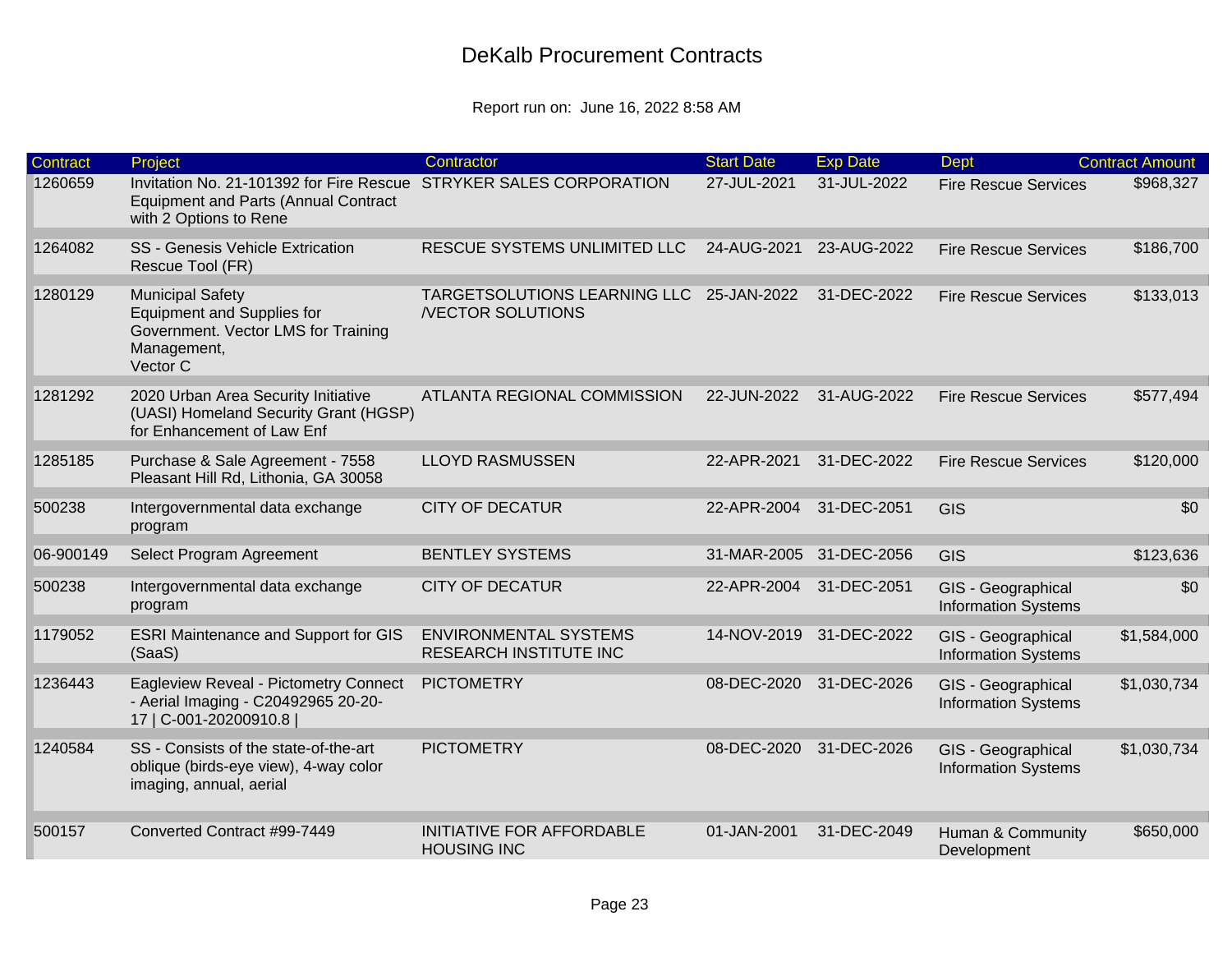| Contract  | Project                                                                                                    | Contractor                                                                         | <b>Start Date</b> | <b>Exp Date</b>         | <b>Dept</b>                      | <b>Contract Amount</b> |
|-----------|------------------------------------------------------------------------------------------------------------|------------------------------------------------------------------------------------|-------------------|-------------------------|----------------------------------|------------------------|
| 501182    | Converted Contract #01-8276G                                                                               | US DEPARTMENT OF HOUSING &<br><b>URBAN DEVELOPMENT</b>                             |                   | 31-DEC-2051             | Human & Community<br>Development | \$7,777,000            |
| 500284    | Converted Contract #01-8516G                                                                               | <b>ATLANTA REGIONAL COMMISSION</b>                                                 |                   | 31-DEC-2051             | Human & Community<br>Development | \$2,500                |
| 500285    | Converted Contract #01-8565                                                                                | PERKINELMER HEALTH SCIENCES<br><b>INC</b>                                          |                   | 31-DEC-4444             | Human & Community<br>Development | \$398,000              |
| 06-900296 | Design Professional Contract for<br>Performing Arts Center - Facility Design<br>Consigned to The Developme | GOODE VAN SLYKE ARCHITECTURE 12-JUL-2006                                           |                   | 31-DEC-2056             | Human & Community<br>Development | \$1,084,300            |
| 07-900568 | 2007 HOME CHDO Contract to provide<br>affordable housing for low-income<br>individuals and households in D | CITY OF HOPE MINISTRIES INC                                                        | 01-JAN-2007       | 31-DEC-2057             | Human & Community<br>Development | \$550,000              |
| 07-900836 | Formerly Legacy No. 81-2502 with<br>Housing Authority of DeKalb                                            | <b>HOUSING AUTHORITY OF DEKALB</b><br><b>COUNTY</b>                                |                   | 26-OCT-1982 31-DEC-2032 | Human & Community<br>Development | \$0                    |
| 11-902132 | Letter of Agreement for Money<br>Management Program for DeKalb<br><b>County Seniors</b>                    | <b>AARP GEORGIA</b>                                                                | 24-FEB-2011       | 23-FEB-2061             | Human Development                | \$0                    |
| 1082514   | RFP 17-500452 Pre-Employment Drug<br>and Alcohol Testing Services (Annual<br>Contract with 4 Options to Re | <b>CADUCEUS OCCUPATIONAL</b><br><b>MEDICINE</b>                                    | 10-OCT-2017       | 31-OCT-2022             | <b>Human Resources</b>           | \$1,121,261            |
| 1182368   | RFQ 19-3003696 Computer Training<br><b>Services</b>                                                        | <b>AAA PCITS</b>                                                                   | 25-OCT-2019       | 30-JUN-2022             | <b>Human Resources</b>           | \$50,000               |
| 1182376   | RFQ 19-3003696 Computer Training<br><b>Services</b>                                                        | <b>NEW HORIZONS COMPUTER</b><br>LEARNING CENTER OF ATLANTA INC                     | 25-OCT-2019       | 30-JUN-2022             | <b>Human Resources</b>           | \$50,000               |
| 1213056   | RFP 19-500533 Temporary Personnel<br>Services (Four (4) Year Multi-Year<br>Contract)                       | <b>CORPORATE TEMPS INC</b>                                                         | 01-JUL-2020       | 30-JUN-2024             | <b>Human Resources</b>           | \$9,000,000            |
| 1213057   | RFP 19-500533 Temporary Personnel<br>Services (Four (4) Year Multi-Year<br>Contract)                       | HOWROYD WRIGHT EMPLOYMENT<br>AGENCY INC DBA APPLEONE<br><b>EMPLOYMENT SERVICES</b> | 01-JUL-2020       | 30-JUN-2024             | <b>Human Resources</b>           | \$4,000,000            |
| 1239452   | RFP No. 20-500542 Employee<br>Assistance Program (Multiyear Contract)                                      | KEPRO ACQUISITIONS, INC.                                                           | 01-SEP-2021       | 31-AUG-2024             | <b>Human Resources</b>           | \$131,040              |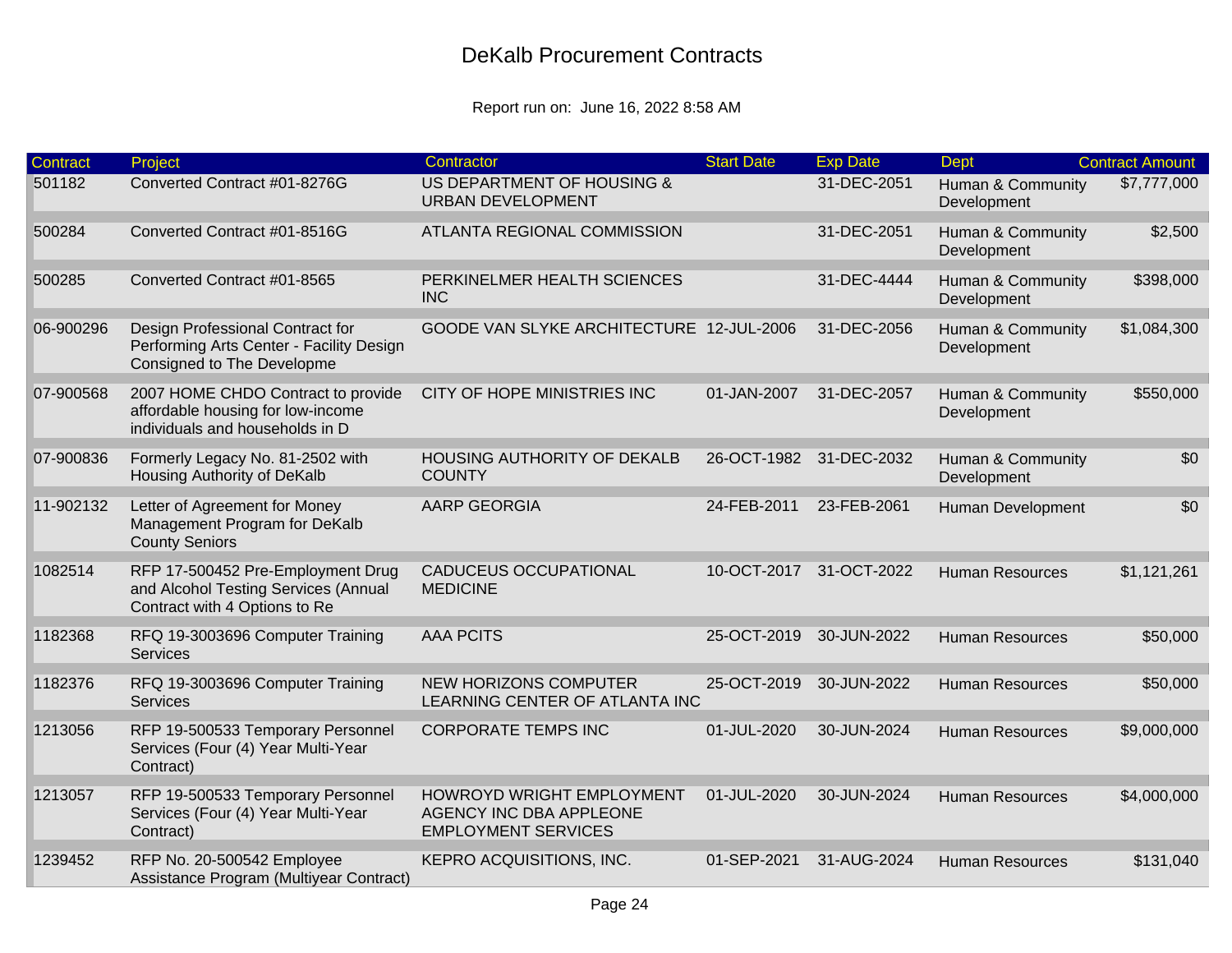| Contract | Project                                                                                                     | Contractor                                       | <b>Start Date</b> | <b>Exp Date</b> | <b>Dept</b>                | <b>Contract Amount</b> |
|----------|-------------------------------------------------------------------------------------------------------------|--------------------------------------------------|-------------------|-----------------|----------------------------|------------------------|
| 1115601  | ITB 18-100970 for In-Home Services for<br>Seniors                                                           | REM-KIKS HEALTH CARE SERVICES 28-JUN-2018        |                   | 30-JUL-2022     | <b>Human Services</b>      | \$1,641,427            |
| 1226949  | RFP 20-500541 Meal Services for<br>Seniors: Provision of Congregate &<br>Shelf-Stable Meals for Senior Cen  | <b>MEALS ON WHEELS ATLANTA</b>                   | 12-APR-2021       | 11-APR-2023     | <b>Human Services</b>      | \$503,342              |
| 1237933  | RFP 19-500528 PSA for Meals &<br>Cafeteria Management Services for<br>LWSC (Three (3) Year Multiyear Contr  | <b>INFINITI GLOBAL MEDIA LLC</b>                 | 01-APR-2021       | 31-DEC-2023     | <b>Human Services</b>      | \$0                    |
| 1257167  | Transportation Services for Seniors and<br>Individuals with Disabilities in DeKalb<br>County, Georgia       | Georgia Department of Human Services 01-JUL-2021 |                   | 30-JUN-2022     | <b>Human Services</b>      | \$538,646              |
| 1259391  | AG2207 - AGING SUBGRANT<br><b>CONTRACT</b>                                                                  | <b>ATLANTA REGIONAL COMMISSION</b>               | 01-JUL-2021       | 30-JUN-2022     | <b>Human Services</b>      | \$2,050,910            |
| 1261963  | PSA for Emergency/Crisis Intervention<br>Services for Women and Children                                    | WOMEN MOVING ON INC                              | 01-SEP-2021       | 31-AUG-2022     | <b>Human Services</b>      | \$150,000              |
| 1272879  | AG2237 - Aging Subgrant Contract                                                                            | ATLANTA REGIONAL COMMISSION                      | 01-OCT-2021       | 30-JUN-2022     | <b>Human Services</b>      | \$242,634              |
| 1274704  | Grant in the amount of \$90,000 in<br>REACH funding from the DeKalb County<br>Board of Health to Support FI | DEKALB COUNTY BOARD OF<br><b>HEALTH</b>          | 23-DEC-2021       | 29-SEP-2023     | <b>Human Services</b>      | \$90,000               |
| 1284246  | AG.2249 Aging Subgrant Contract                                                                             | ATLANTA REGIONAL COMMISSION                      | 01-OCT-2021       | 30-SEP-2022     | <b>Human Services</b>      | \$210,000              |
| 531519   | Agreement for Use of Institutional<br>Network (I-Net)                                                       | DEKALB COUNTY SCHOOL DISTRICT 24-FEB-2004        |                   | 23-FEB-2054     | <b>Information Systems</b> | \$0                    |
| 531519   | Agreement for Use of Institutional<br>Network (I-Net)                                                       | DEKALB COUNTY SCHOOL DISTRICT 24-FEB-2004        |                   | 23-FEB-2054     | <b>Information Systems</b> | \$0                    |
| 989294   | RFP No. 15-500345 - Preferred Digital<br>Multi-Functional Imaging Devices (MFD)<br>Supplier                 | <b>XEROX CORPORATION</b>                         | 28-JUL-2015       | 31-DEC-2022     | <b>Information Systems</b> | \$6,400,000            |
| 1000846  | Sole Source Oracle's Planning &<br><b>Budgeting Cloud Services</b>                                          | ORACLE AMERICA INC                               | 01-JAN-2016       | 31-DEC-2023     | <b>Information Systems</b> | \$5,871,684            |
| 1024762  | <b>ENHANCED SOFTWARE</b><br>MAINTENANCE AND SUPPORT                                                         | <b>TYLER TECHNOLOGIES INC</b>                    | 01-SEP-2015       | 31-AUG-2025     | <b>Information Systems</b> | \$3,416,175            |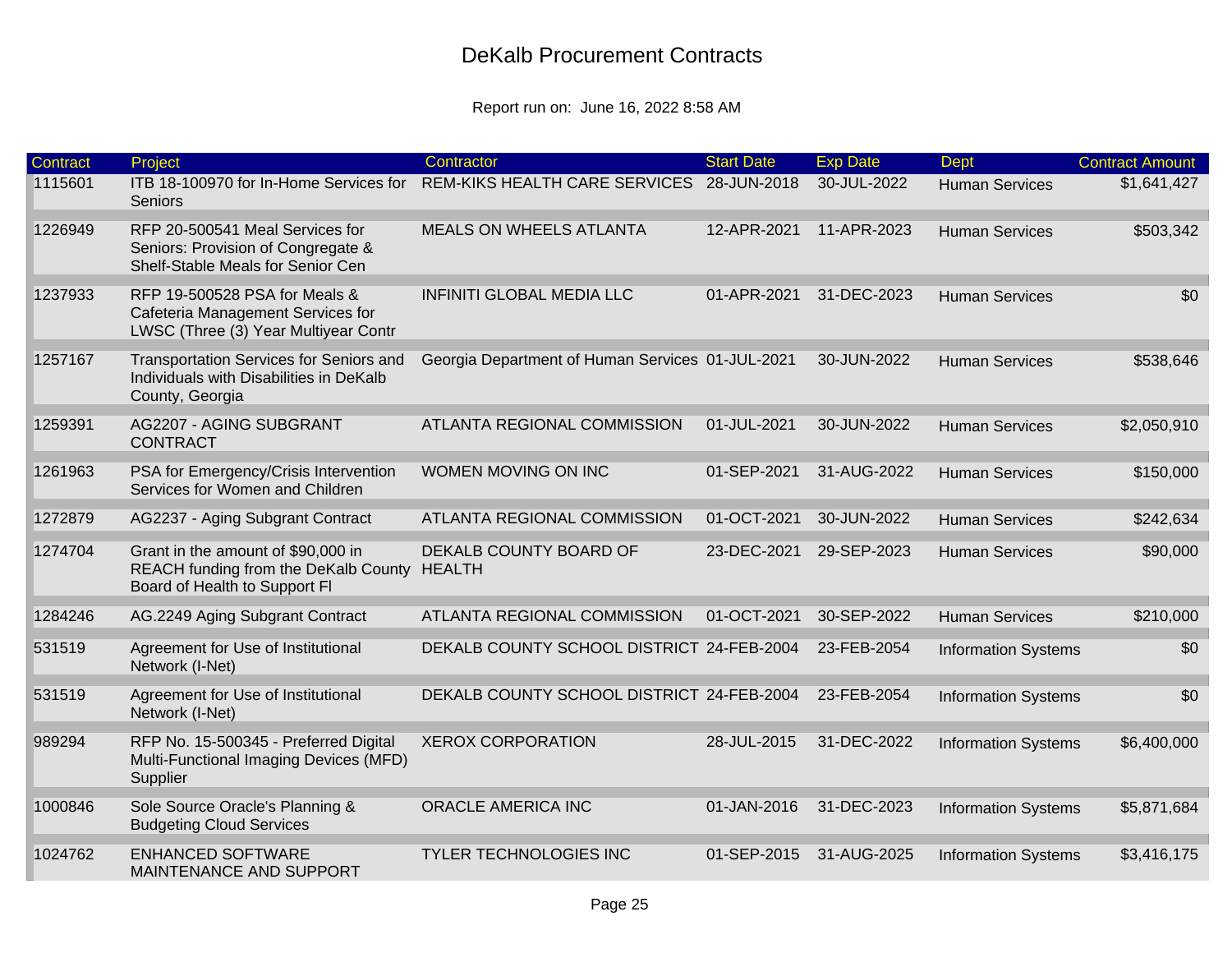| <b>Contract</b> | Project                                                                                                        | Contractor                               | <b>Start Date</b> | <b>Exp Date</b>         | <b>Dept</b>                | <b>Contract Amount</b> |
|-----------------|----------------------------------------------------------------------------------------------------------------|------------------------------------------|-------------------|-------------------------|----------------------------|------------------------|
|                 | <b>AGREEMENT FOR COMPREHENSIVE</b><br>PROPERTY TAX BILLING AND COLLE                                           |                                          |                   |                         |                            |                        |
| 1056035         | Hyland Base Software Licenses and<br>Maintenance Sole Source                                                   | <b>HYLAND SOFTWARE INC</b>               | 01-APR-2017       | 31-MAR-2025             | <b>Information Systems</b> | \$400,000              |
| 1072167         | PSA for Customer Billing System<br>Replacement<br>request for additional funding of<br>\$1,728,300.00 due to C | <b>SYSTEMS &amp; SOFTWARE</b>            | 19-NOV-2017       | 31-DEC-2023             | <b>Information Systems</b> | \$8,664,699            |
| 1081988         | Professional Services for the<br>Implementation of Oracle Hyperion<br>Planning and Budgeting Cloud Service     | DELOITTE CONSULTING LLP                  |                   | 01-AUG-2017 31-DEC-2023 | <b>Information Systems</b> | \$1,105,534            |
| 1092092         | Gov Cx 311 Accelerator Services<br>Software Solution. Effective 12/12/17<br>Expires 12/31/18. CPA: 1092092     | SPERIDIAN TECHNOLOGIES LLC               |                   | 12-DEC-2017 31-DEC-2023 | <b>Information Systems</b> | \$850,000              |
| 1108168         | Information Technology Consultants<br>Services Three (3) year contract                                         | <b>CIBER GLOBAL LLC</b>                  | 09-FEB-2016       | 31-DEC-2023             | <b>Information Systems</b> | \$12,731,784           |
| 1135992         | SWC 99999-SPD-T20150930-0001 -<br><b>BOC Approval 09/11/2018</b>                                               | PROSYS INFORMATION SYSTEMS<br><b>INC</b> | 11-SEP-2018       | 31-DEC-2022             | <b>Information Systems</b> | \$874,020              |
| 1150081         | Sole Source Juvenile Justice Software                                                                          | <b>CANYON SOLUTIONS INC</b>              | 10-APR-2019       | 31-DEC-2023             | <b>Information Systems</b> | \$352,500              |
| 1171242         | Implementation of Cityworks Asset<br><b>Management Platform</b>                                                | <b>WOOLPERT INC</b>                      | 12-FEB-2019       | 31-DEC-2023             | <b>Information Systems</b> | \$1,605,181            |
| 1171469         | Sole Source - PAW project                                                                                      | MICROSOFT CORPORATION                    |                   | 10-MAR-2020 31-DEC-2022 | <b>Information Systems</b> | \$968,037              |
| 1192609         | Sole Source - Tyler Cloud Hosting<br>Services Migration for ias World<br>Software.                             | <b>TYLER TECHNOLOGIES INC</b>            | 17-DEC-2019       | 31-DEC-2022             | <b>Information Systems</b> | \$2,995,980            |
| 1193538         | Sole Source - Cityworks Public Asset<br>Mgmt Software and Enterprise License<br>Renewal                        | <b>AZTECA SYSTEMS INC</b>                |                   | 17-DEC-2019 17-AUG-2023 | <b>Information Systems</b> | \$826,750              |
| 1213433         | LB - Invitation No. 19-101202 -<br>Installation of Data, Voice and<br>Multimedia Cabling<br>(Annual Contract   | RB COMMUNICATIONS INC                    | 26-MAY-2020       | 31-MAY-2023             | <b>Information Systems</b> | \$758,861              |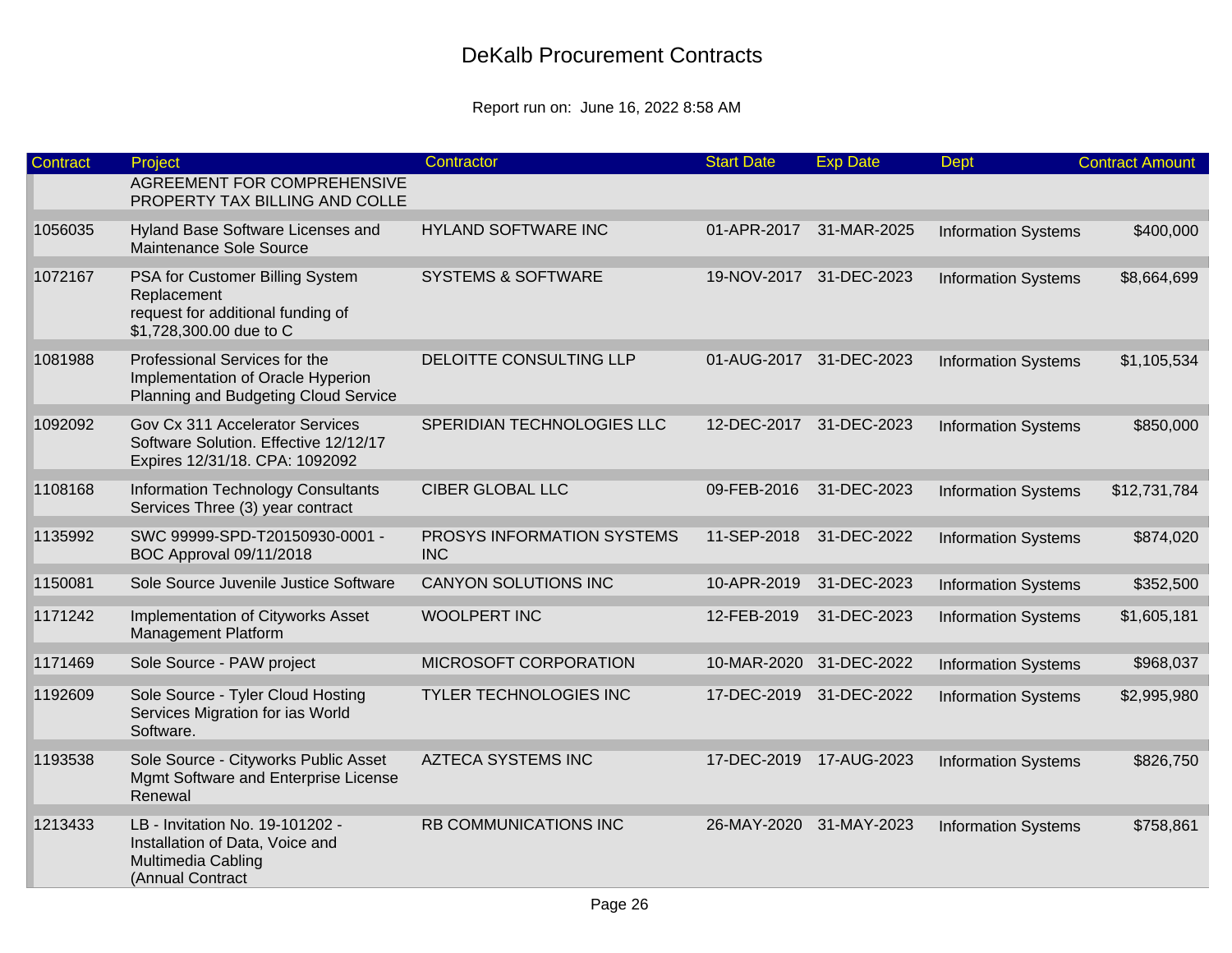| <b>Contract</b> | Project                                                                                                                 | Contractor                               | <b>Start Date</b> | <b>Exp Date</b> | <b>Dept</b>                | <b>Contract Amount</b> |
|-----------------|-------------------------------------------------------------------------------------------------------------------------|------------------------------------------|-------------------|-----------------|----------------------------|------------------------|
| 1223931         | Cooperative Agreement with GSA GS-<br>35F-06174                                                                         | DELOITTE CONSULTING LLP                  | 10-NOV-2020       | 31-DEC-2024     | <b>Information Systems</b> | \$9,339,940            |
| 1224075         | Sole Source                                                                                                             | <b>CCG SYSTEMS INC</b>                   | 28-JUL-2020       | 31-DEC-2024     | <b>Information Systems</b> | \$720,980              |
| 1225324         | Cooperative Agreement - SWC 9999-<br>SPD-T2o12501-0006                                                                  | PROSYS INFORMATION SYSTEMS<br><b>INC</b> | 20-JUN-2012       | 30-SEP-2025     | <b>Information Systems</b> | \$1,903,848            |
| 1232821         | Sole Source Consists of purchasing a<br>service<br>for maintenance, hosting, upgrading &<br>enhancement ser             | DIVERSIFIED TECHNOLOGIES LLC             | 10-NOV-2020       | 31-DEC-2025     | <b>Information Systems</b> | \$462,000              |
| 1245846         | RFP - Request for Proposal No. 20-<br>500562 for Network Professional<br>Services & Monitoring (Annual<br>Cont          | LAYER 3 COMMUNICATIONS LLC               | 09-MAR-2021       | 31-MAR-2023     | <b>Information Systems</b> | \$1,814,974            |
| 1247705         | Oracle Public Sector Technical On-Prem ORACLE AMERICA INC<br>Annual Maintenance and Support<br>Service Contract 2165003 |                                          | 30-JAN-2021       | 31-JAN-2023     | <b>Information Systems</b> | \$357,749              |
| 1247711         | Oracle Public Sector Technical On-Prem ORACLE AMERICA INC<br>Annual Maintenance and Support<br>Service Contract 2152083 |                                          | 11-MAY-2021       | 29-JAN-2023     | <b>Information Systems</b> | \$621,243              |
| 1247713         | Oracle Public Sector Technical On-Prem ORACLE AMERICA INC<br>Annual Maintenance and Support<br>Service Contract 1718822 |                                          | 30-MAR-2021       | 31-MAR-2023     | <b>Information Systems</b> | \$1,500,857            |
| 1247714         | Oracle Public Sector Technical On-Prem ORACLE AMERICA INC<br>Annual Maintenance and Support<br>Service Contract 5215728 |                                          | 11-MAY-2021       | 23-AUG-2023     | <b>Information Systems</b> | \$106,200              |
| 1254433         | Sole Source In-House Award Secured<br>Signing Enterprise Plan                                                           | <b>SECURED SIGNING LIMITED</b>           | 01-JUN-2021       | 31-MAY-2024     | <b>Information Systems</b> | \$74,850               |
| 1255805         | Sole Source Avolve Software<br>Corporation SaaS ProjectDox Electronic<br>Plan                                           | AVOLVE SOFTWARE CORPORATION 08-JUN-2021  |                   | 08-AUG-2026     | <b>Information Systems</b> | \$671,760              |
| 1259697         | The renewal of the software, hardware,<br>support, and maintenance of                                                   | <b>KRONOS INC</b>                        | 13-JUL-2021       | 17-MAR-2023     | <b>Information Systems</b> | \$138,351              |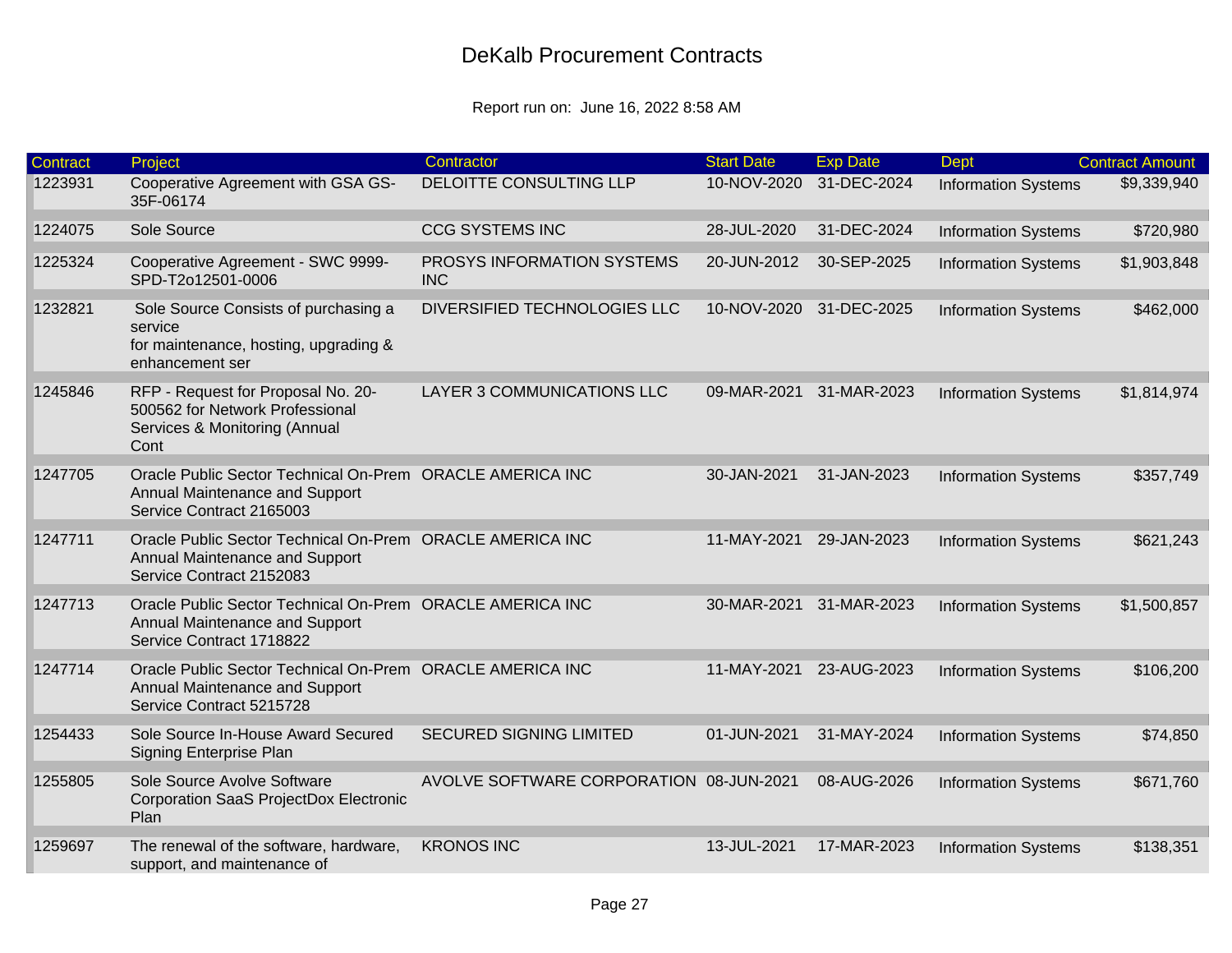| Contract  | Project                                                                                                             | Contractor                                                           | <b>Start Date</b>       | <b>Exp Date</b>         | <b>Dept</b>                | <b>Contract Amount</b> |
|-----------|---------------------------------------------------------------------------------------------------------------------|----------------------------------------------------------------------|-------------------------|-------------------------|----------------------------|------------------------|
|           | Kronos equipment.                                                                                                   |                                                                      |                         |                         |                            |                        |
| 1264045   | Sole Source Active Directory Migration<br>Services (ADMS)                                                           | MICROSOFT CORPORATION                                                | 01-NOV-2021             | 31-OCT-2022             | <b>Information Systems</b> | \$412,260              |
| 1267864   | Cooperative Agreement for Information<br>Technology Solutions & Services to<br>complete enterprise migrati          | SHI INTERNATIONAL CORP                                               | 01-MAR-2018 28-FEB-2023 |                         | <b>Information Systems</b> | \$142,474              |
| 1279315   | Sole Source Speridian Technologies<br>Annual Application Maintenance and<br>Support for DeKalb County GOV           | SPERIDIAN TECHNOLOGIES LLC                                           |                         | 01-MAR-2022 31-MAR-2023 | <b>Information Systems</b> | \$212,640              |
| 1279477   | CA - Cooperative Agreement SWC No.<br>99999-SPD-SPD0000060-0006<br>Microsoft Azure SCE Services 36<br><b>Months</b> | <b>DELL MARKETING LP</b>                                             | 09-NOV-2021             | 31-DEC-2023             | <b>Information Systems</b> | \$1,981,794            |
| 1281466   | Sole Source - Consists of providing<br>electronic real time updates, with real<br>time data to the State C          | TYLER TECHNOLOGIES INC                                               | 12-DEC-2021             | 31-MAR-2023             | <b>Information Systems</b> | \$307,748              |
| 1284434   | CA Cooperative Agreement GSA<br>Contract # GS-035F-0119Y 2022 Palo<br>Alto Annual Network Support Renewal.          | <b>LAYER 3 COMMUNICATIONS LLC</b>                                    |                         | 03-MAR-2022 03-MAR-2023 | <b>Information Systems</b> | \$459,240              |
| 1289379   | Sole Source for Hewlett Packard<br>Enterprise (HPE) Company Software,<br>License, Server, and<br>Maintenance        | Hewlett Packard Enterprise Company                                   | 26-APR-2022 25-APR-2023 |                         | <b>Information Systems</b> | \$251,727              |
| 1289537   | Sole Source for Microsoft Unified<br>Support for the amount of \$338,491.00.                                        | MICROSOFT CORPORATION                                                |                         | 16-MAR-2022 15-MAR-2023 | <b>Information Systems</b> | \$338,491              |
| 07-900840 | Formerly Legacy No 82-2828 for<br>Purchase of Business Equipment                                                    | <b>INTERNATIONAL BUSINESS</b><br>MACHINES DBA IBM CORPORATION        |                         | 24-AUG-1982 31-DEC-2032 | <b>Information Systems</b> | \$162,002              |
| 07-900885 | Formerly Legacy No 83-3211 for<br>Lease/Purchase of Machines and<br>Equipment                                       | <b>INTERNATIONAL BUSINESS</b><br><b>MACHINES DBA IBM CORPORATION</b> | 13-DEC-1983             | 31-DEC-2035             | <b>Information Systems</b> | \$79,385               |
| 07-900886 | Formerly Legacy No 85-3537 for<br><b>Licensing Agreement</b>                                                        | <b>COMPUTER ASSOCIATES</b><br><b>INTERNATIONAL INC</b>               | 30-SEP-1986             | 31-DEC-2036             | <b>Information Systems</b> | \$357,411              |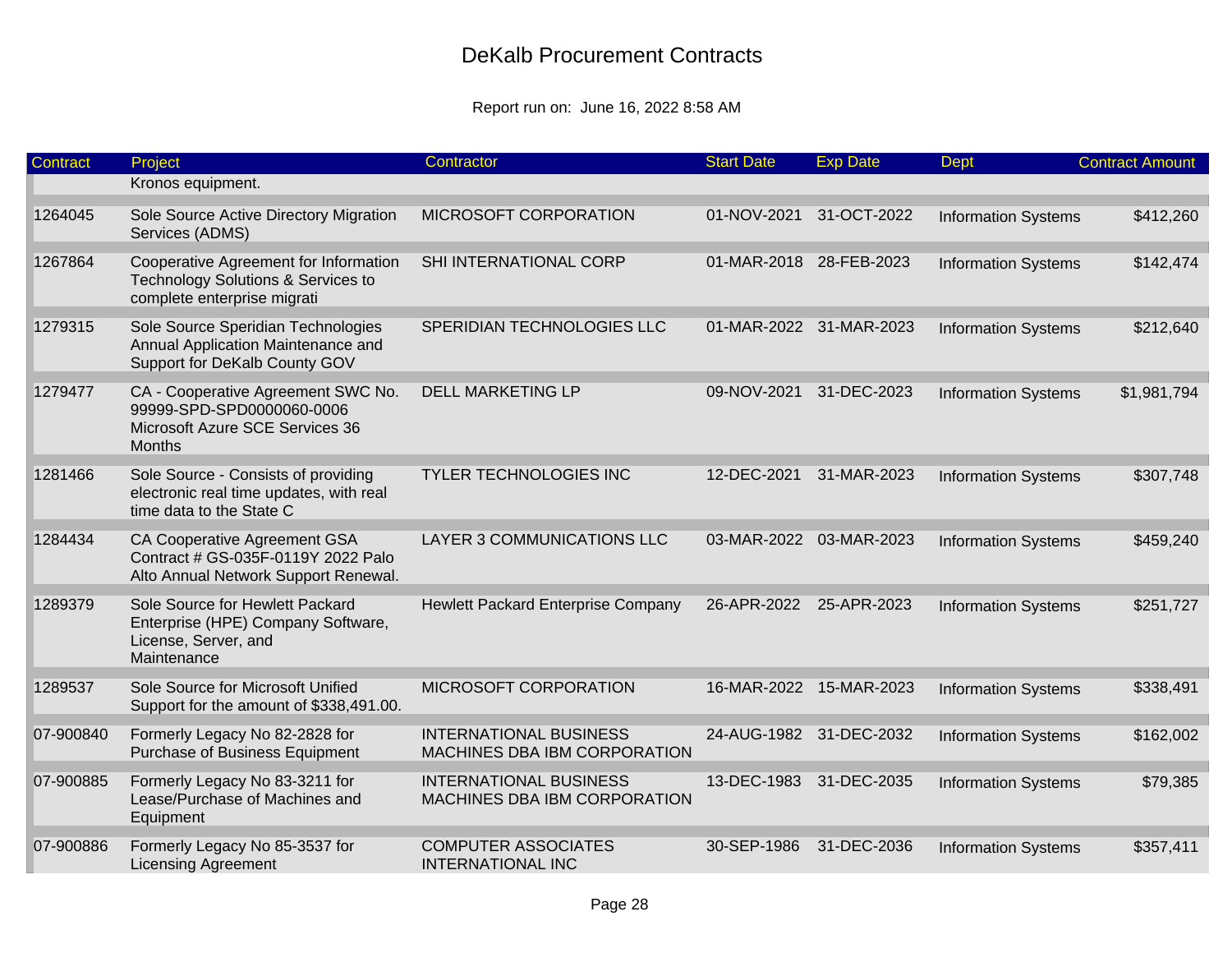| <b>Contract</b> | Project                                                                                                             | Contractor                                                          | <b>Start Date</b> | <b>Exp Date</b>         | <b>Dept</b>                | <b>Contract Amount</b> |
|-----------------|---------------------------------------------------------------------------------------------------------------------|---------------------------------------------------------------------|-------------------|-------------------------|----------------------------|------------------------|
| 07-900966       | The agreement was formerly numbered<br>as 98-7232;                                                                  | AVENU GOVERNMENT SYSTEMS LLC 14-NOV-2007                            |                   | 30-SEP-2057             | <b>Information Systems</b> | \$493,316              |
| 10-901833       | System Maintenance and Support<br>Agreement for Construction & Use<br>Permits, Code Enforcement, Cashierin          | <b>INFOR PUBLIC SECTOR</b>                                          | 09-FEB-2010       | 31-DEC-2023             | <b>Information Systems</b> | \$5,075,910            |
| 14-902797       | Lease of IBM Hardware                                                                                               | <b>IBM CREDIT LLC DBA IBM</b><br><b>CORPORATION</b>                 |                   | 21-MAR-2014 31-DEC-2022 | <b>Information Systems</b> | \$2,803,066            |
| 1214898         | RFQ 20-300162, DeKalb County<br>Juvenile Court Educational<br><b>Enhancement Program</b>                            | <b>KINGDOM FORTUNES</b><br>DEVELOPMENT GROUP LLC                    | 01-JUL-2021       | 30-JUN-2022             | Juvenile Court             | \$53,210               |
| 1219482         | The Juvenile Justice Incentive Grant<br>Program funding aims to develop<br>programs that address the needs          | EVIDENCE-BASED ASSOCIATES                                           | 14-JUL-2020       | 31-JUL-2022             | Juvenile Court             | \$424,373              |
| 1224752         | Procuring substance abuse counseling<br>and testing services for risk County<br>youths                              | FAMILY & CHILDREN FIRST LLC DBA 04-SEP-2020<br><b>GEORGIA HOPE</b>  |                   | 30-SEP-2022             | Juvenile Court             | \$75,000               |
| 1277365         | YouthBuild II will provide education,<br>occupational training, employment,<br>mentoring, service learning          | <b>KINGDOM FORTUNES</b><br>DEVELOPMENT GROUP LLC                    | 04-JAN-2022       | 04-OCT-2024             | Juvenile Court             | \$74,859               |
| 1278146         | Consist of services for low-income youth<br>ages 16-24 years of age who reside in<br>DeKalb County.<br><b>These</b> | <b>KINGDOM FORTUNES</b><br>DEVELOPMENT GROUP LLC                    | 04-JAN-2022       | 24-JAN-2024             | Juvenile Court             | \$30,000               |
| 1286339         | YouthBuild will provide education,<br>occupational training, employment,<br>mentoring, service learning, a          | BLACK MEN AND WOMEN OF VALOR, 24-MAR-2022 04-OCT-2024<br><b>INC</b> |                   |                         | Juvenile Court             | \$30,000               |
| 501201          | Joint Defense Agreement for Laurelwood GENERAL MOTORS<br>Site (formerly 98-7080)                                    |                                                                     |                   | 31-DEC-2048             | Parks & Recreation         | \$1                    |
| 07-900841       | Formerly Legacy No 82-2902 to<br>Facilitate Day to Day Operations                                                   | CALLANWOLDE FOUNDATION INC                                          | 09-DEC-1982       | 12-DEC-2032             | Parks & Recreation         | \$0                    |
| 07-900853       | Parcel Swap, Land Lot 279 of the 6th<br><b>District of DeKalb County</b>                                            | <b>CITY OF DUNWOODY</b>                                             | 16-MAY-1980       | 31-DEC-2030             | Parks & Recreation         | \$0                    |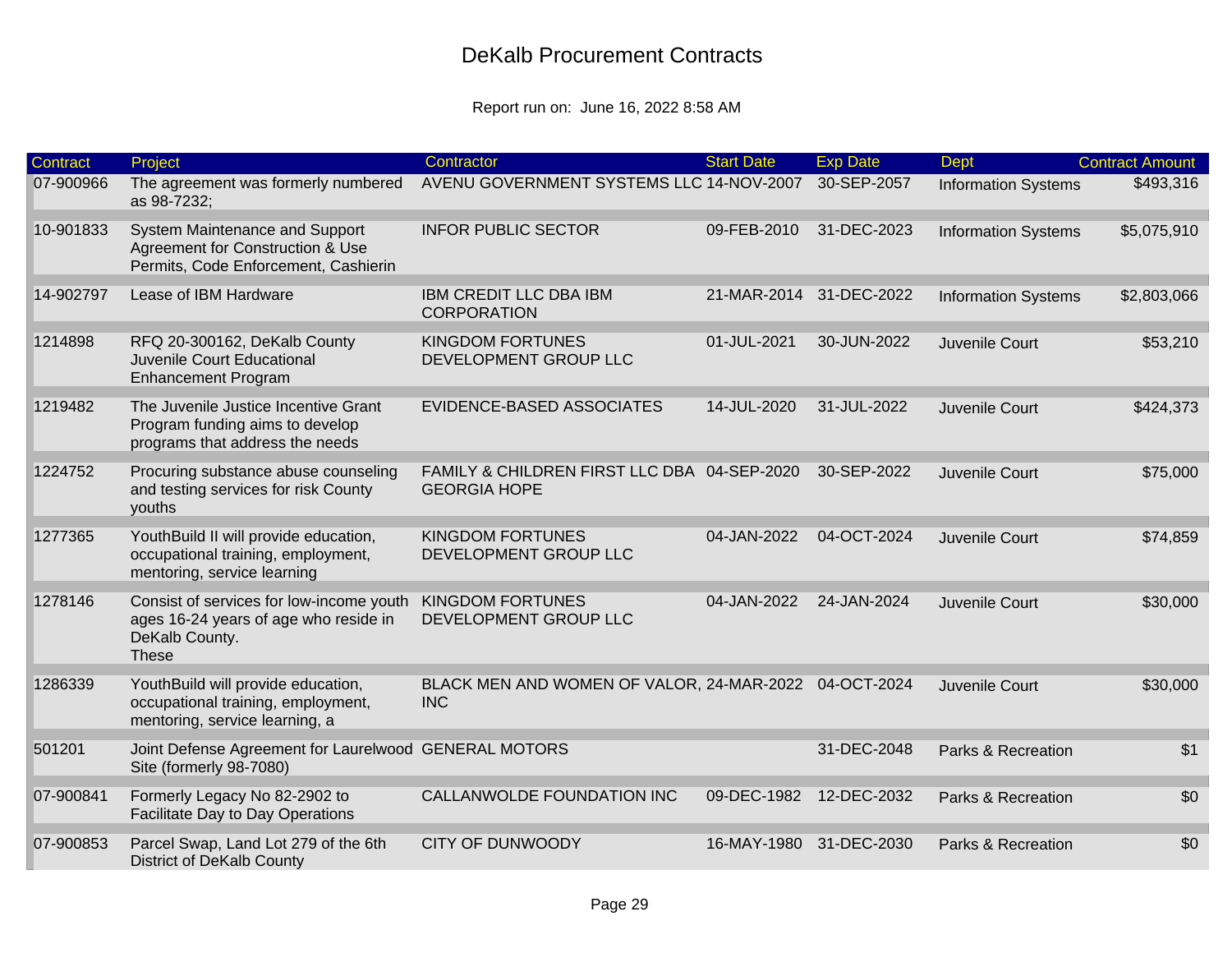| <b>Contract</b> | Project                                                                                                           | Contractor                                                       | <b>Start Date</b>       | <b>Exp Date</b>         | <b>Dept</b>                                    | <b>Contract Amount</b> |
|-----------------|-------------------------------------------------------------------------------------------------------------------|------------------------------------------------------------------|-------------------------|-------------------------|------------------------------------------------|------------------------|
| 09-901531       | Approval by Board of Commissioners to<br><b>Transfer Funding to Development</b><br>Authority of DeKalb County for | DEVELOPMENT AUTHORITY OF<br><b>DEKALB COUNTY</b>                 | 01-APR-2009             | 27-OCT-2058             | Parks & Recreation                             | \$1,500,000            |
| 501201          | Joint Defense Agreement for Laurelwood GENERAL MOTORS<br>Site (formerly 98-7080)                                  |                                                                  |                         | 31-DEC-2048             | Parks, Recreation &<br><b>Cultural Affairs</b> | \$1                    |
| 1034596         | Arabia Mountain Heritage Area<br>Wayfinding Signage project.                                                      | ARABIA MOUNTAIN HERITAGE AREA 27-DEC-2016<br><b>ALLIANCE INC</b> |                         |                         | Parks, Recreation &<br><b>Cultural Affairs</b> | \$563,700              |
| 1083515         | Concession/Banquet Services at Sugar<br><b>Creek Golf and Tennis Clubhouse</b><br><b>Revenue Generating</b>       | SILVERSPOON CATERING & EVENTS 01-JAN-2018                        |                         | 31-DEC-2022             | Parks, Recreation &<br><b>Cultural Affairs</b> |                        |
| 1111614         | Online Registration, Data Management<br>and Revenue Collection Software<br>Solution                               | <b>ACTIVE NETWORK</b>                                            | 01-JUN-2018             | 31-MAY-2024             | Parks, Recreation &<br><b>Cultural Affairs</b> |                        |
| 1130987         | Maintenance of Sugar Creek Golf<br>Course                                                                         | <b>CYPRESS GOLF MANAGEMENT</b>                                   |                         | 31-MAR-2019 31-MAR-2023 | Parks, Recreation &<br><b>Cultural Affairs</b> | \$2,848,940            |
| 1137747         | COOP for Prefabricated Restrooms: for<br>the use by RPCA. Consist of the<br>purchase and installation of p        | <b>CXT INC</b>                                                   | 22-JAN-2019             | 30-JUN-2022             | Parks, Recreation &<br><b>Cultural Affairs</b> | \$434,424              |
| 1142370         | Irrigation Maintenance and Repair<br>(Annual with 3 Options to Renew)                                             | <b>WATERHOUSE IRRIGATION, INC</b>                                | 20-DEC-2018 31-DEC-2022 |                         | Parks, Recreation &<br><b>Cultural Affairs</b> | \$151,650              |
| 1149282         | Landscape Maintenance Services _<br><b>Public Grounds and Parks (Annual</b><br>Contract with 2 Options to renew)  | THE SIMMONS GROUP                                                | 26-FEB-2019             | 31-DEC-2022             | Parks, Recreation &<br><b>Cultural Affairs</b> | \$515,895              |
| 1149305         | Landscape Maintenance Services -<br><b>Public Grounds and Parks (Annual</b><br>Contract with 2 Options to Renew)  | <b>ARTSCAPE INC</b>                                              | 26-FEB-2019             | 31-DEC-2022             | Parks, Recreation &<br><b>Cultural Affairs</b> | \$2,622,904            |
| 1149307         | Landscape Maintenance Services (2<br>Renewal Options) ITB 18-100994                                               | <b>MJ LAWN &amp; MAINTENANCE</b><br><b>SERVICES</b>              | 26-FEB-2019             | 31-DEC-2022             | Parks, Recreation &<br><b>Cultural Affairs</b> | \$2,003,025            |
| 1167347         | Feed, Hay and Shavings for Little Creek<br>Horse Farm and Park (Annual Contract<br>with 2 Options to Renew        | THE STOCK MARKET COUNTRY<br><b>STORE</b>                         | 25-JUN-2019             | 30-JUN-2022             | Parks, Recreation &<br><b>Cultural Affairs</b> | \$563,000              |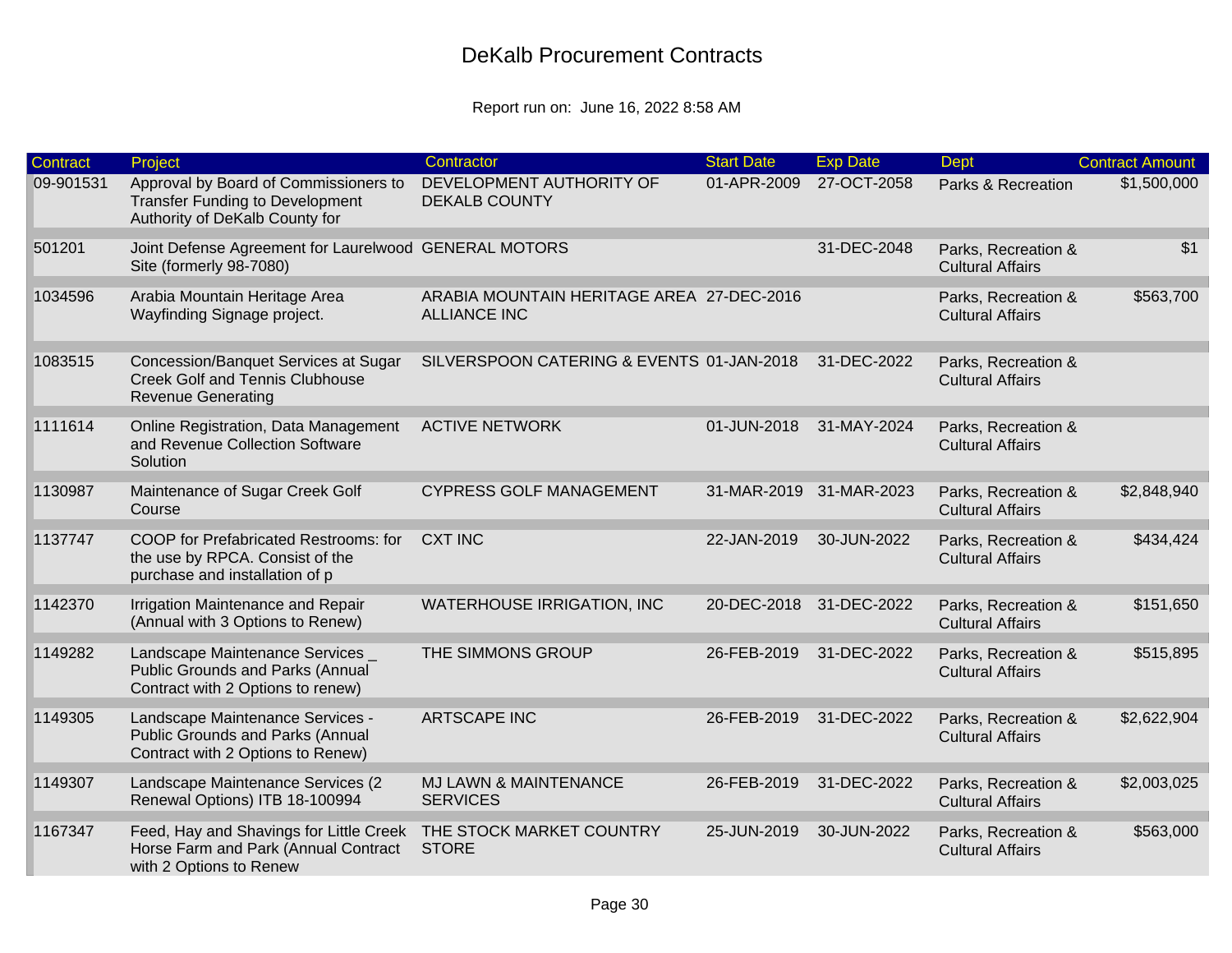| <b>Contract</b> | Project                                                                                                                    | Contractor                                                    | <b>Start Date</b> | <b>Exp Date</b>         | <b>Dept</b>                                    | <b>Contract Amount</b> |
|-----------------|----------------------------------------------------------------------------------------------------------------------------|---------------------------------------------------------------|-------------------|-------------------------|------------------------------------------------|------------------------|
| 1174317         | RFP 19-500516, A-E Services for<br>RPCA (SPLOST)                                                                           | POND & COMPANY                                                | 27-AUG-2019       | 31-AUG-2022             | Parks, Recreation &<br><b>Cultural Affairs</b> | \$568,340              |
| 1174318         | RFP 19-500516, A-E Services On-Call<br>for RPCA                                                                            | <b>FORESITE GROUP INC</b>                                     | 27-AUG-2019       | 31-AUG-2022             | Parks, Recreation &<br><b>Cultural Affairs</b> | \$862,130              |
| 1174320         | 19-500516, A-E Services for RPCA                                                                                           | <b>WOOD ENVIRONMENT &amp;</b><br>INFRASTRUCTURE SOLUTIONS INC | 27-AUG-2019       | 31-AUG-2022             | Parks, Recreation &<br><b>Cultural Affairs</b> | \$785,109              |
| 1174324         | SPLOST - RFP 19-500516, A-E<br>Services for RPCA                                                                           | <b>LOSE &amp; ASSOCIATES INC</b>                              | 27-AUG-2019       | 31-AUG-2022             | Parks, Recreation &<br><b>Cultural Affairs</b> | \$268,330              |
| 1184982         | ITB 19-101131 Infield Mix, Sand, Mulch,<br>and other Ground Materials (Annual<br>Contract with two Options                 | <b>GREEN ACRES SUPPLIES INC.</b>                              |                   | 01-NOV-2019 31-OCT-2022 | Parks, Recreation &<br><b>Cultural Affairs</b> | \$112,925              |
| 1213360         | (RFQ) No 19-3003701- ADA<br>Compliance Inspections (Annual contract ASSESSMENTS LLC<br>with 2 options to renew) - Name cha | <b>BUREAU VERITAS TECHNICAL</b>                               | 11-SEP-2019       | 30-SEP-2022             | Parks, Recreation &<br><b>Cultural Affairs</b> | \$76,750               |
| 1214306         | SPLOST - Tennis Courts Repair and<br>Replacement (ITB 20-101299)                                                           | <b>MCGRATH INDUSTRIES LLC</b>                                 | 13-APR-2021       | 31-DEC-2022             | Parks, Recreation &<br><b>Cultural Affairs</b> | \$1,024,256            |
| 1214307         | SPLOST - Basketball Courts Repair and<br>Replacement (ITB 20-101300)                                                       | <b>MCGRATH INDUSTRIES LLC</b>                                 | 13-APR-2021       | 31-DEC-2022             | Parks, Recreation &<br><b>Cultural Affairs</b> | \$341,502              |
| 1220672         | Demolition of Residential and<br><b>Commercial Buildings (Annual Contract</b><br>with 2 Options to Renew) - In-Ho          | DIVERSIFIED ENVIRONMENTAL<br><b>MANAGEMENT INC</b>            | 30-JUL-2020       | 31-JUL-2022             | Parks, Recreation &<br><b>Cultural Affairs</b> | \$66,090               |
| 1220675         | Demolition of Residential and<br><b>Commercial Buildings (Annual Contract</b><br>with 2 Options to Renew) - In Ho          | <b>COMPLETE DEMOLITION SERVICES</b>                           | 30-JUL-2020       | 31-JUL-2022             | Parks, Recreation &<br><b>Cultural Affairs</b> | \$71,760               |
| 1233205         | 20-101263, Construction of Rainbow<br>Park Amphitheater                                                                    | BAYNE DEVELOPMENT GROUP LLC                                   | 10-NOV-2020       | 30-JUN-2022             | Parks, Recreation &<br><b>Cultural Affairs</b> | \$1,644,816            |
| 1233520         | ITB 20-101247, Glen Emerald Lake<br>Dam Repair                                                                             | REEVES YOUNG LLC                                              | 10-NOV-2020       | 28-FEB-2023             | Parks, Recreation &<br><b>Cultural Affairs</b> | \$3,403,722            |
| 1235929         | Agreement between DeKalb County and<br>the Atlanta Braves Foundation for<br>improvements to various RPCA b                 | ATLANTA BRAVES GROUP SALES<br><b>DEPARTMENT</b>               | 08-DEC-2020       | 31-DEC-2025             | Parks, Recreation &<br><b>Cultural Affairs</b> | \$1,500,000            |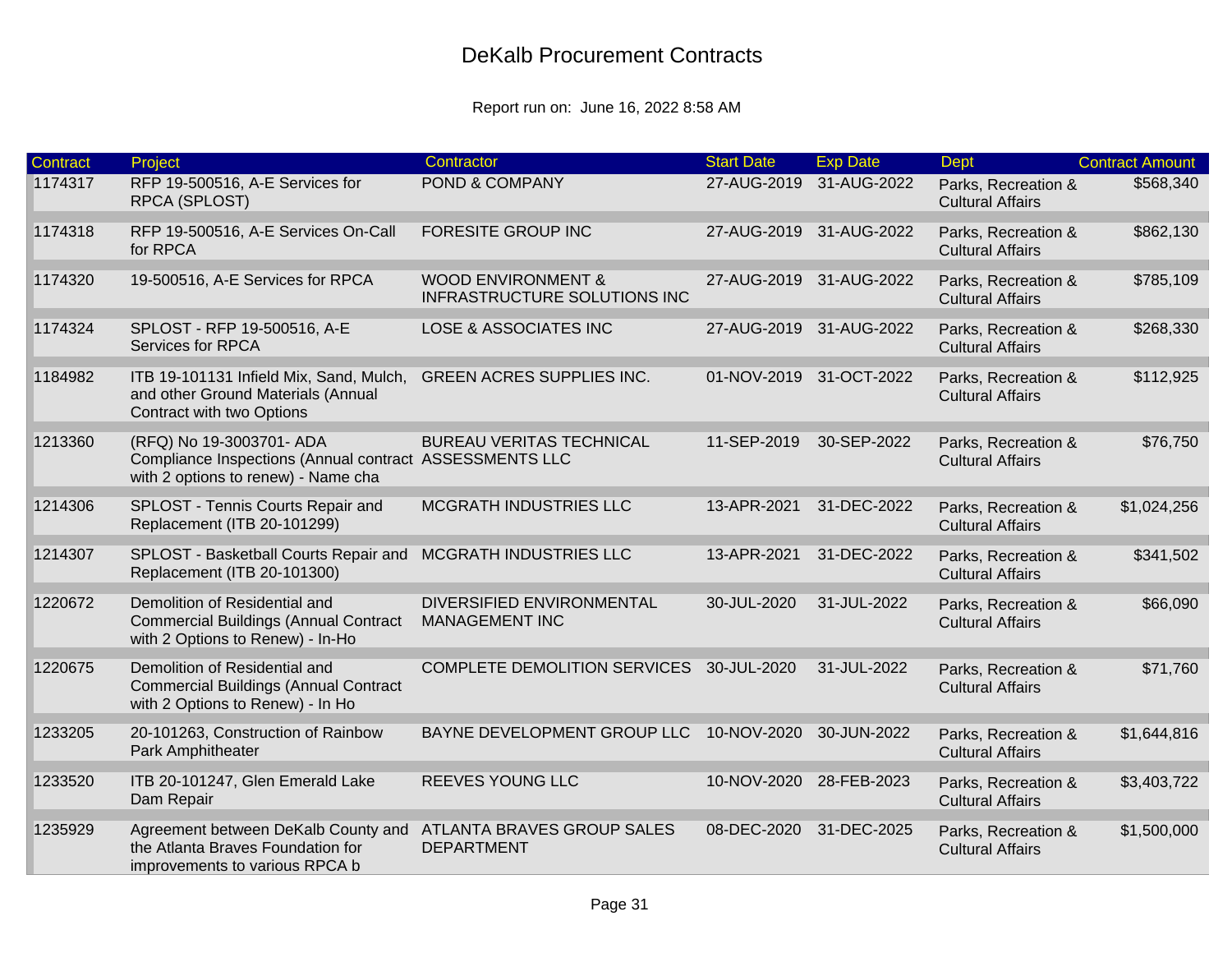| <b>Contract</b> | Project                                                                                                                                           | Contractor                                                 | <b>Start Date</b> | <b>Exp Date</b> | <b>Dept</b>                                    | <b>Contract Amount</b> |
|-----------------|---------------------------------------------------------------------------------------------------------------------------------------------------|------------------------------------------------------------|-------------------|-----------------|------------------------------------------------|------------------------|
| 1237719         | COOP - Gresham Park Athletic Fields<br>Upgrades -updating to include<br>conversion to synthetic turf at Ex                                        | ADVANCED SPORTS GROUP LLC                                  | 15-DEC-2020       | 07-AUG-2022     | Parks, Recreation &<br><b>Cultural Affairs</b> | \$10,719,586           |
| 1248535         | Pressure Washing Services for County<br>Playgrounds - RFQ No. 21-3003748                                                                          | <b>FACILITY MAINTENANCE &amp;</b><br><b>SERVICES GROUP</b> | 05-APR-2021       | 31-MAR-2023     | Parks, Recreation &<br><b>Cultural Affairs</b> | \$66,544               |
| 1251965         | Consent to assignment from Mass<br>Services Inc: ITB 20-101229; Portable<br><b>Toilet Rentals (Annual Contract</b>                                | UNITED SITE SERVICES OF<br><b>GEORGIA LLC</b>              | 27-APR-2021       | 31-MAY-2023     | Parks, Recreation &<br><b>Cultural Affairs</b> | \$129,613              |
| 1252466         | Master Agreement for Path Foundation<br>BOC 2020-1563                                                                                             | PATH FOUNDATION                                            | 01-JUN-2021       | 31-MAY-2026     | Parks, Recreation &<br><b>Cultural Affairs</b> | \$350,000              |
| 1262704         | CA - Design, purchase, construction and<br>installation of recreational wood flooring<br>at Exchange Inter                                        | <b>SOUTHEASTERN SURFACES &amp;</b><br><b>EQUIPMENT</b>     | 27-JUL-2021       | 07-AUG-2022     | Parks, Recreation &<br><b>Cultural Affairs</b> | \$176,295              |
| 1264098         | Fence Installation and Repairs. (ITB) No. EXECUTIVE REALTY SOLUTIONS INC 24-AUG-2021<br>21-101405 - (Annual Contract with 2<br>Options to Renew). |                                                            |                   | 31-AUG-2022     | Parks, Recreation &<br><b>Cultural Affairs</b> | \$537,000              |
| 1266207         | <b>Advisory Consultant Services for RPCA</b>                                                                                                      | R.M. RICHARDS LLC                                          | 14-SEP-2021       | 30-SEP-2022     | Parks, Recreation &<br><b>Cultural Affairs</b> | \$93,500               |
| 1266590         | CA - Cooperative Agreement No.<br>010521-LTS-4 Playground and Water<br>Play<br><b>Equipment with Related Accesso</b>                              | PLAYPOWER LT FARMINGTON INC                                | 17-SEP-2021       | 30-SEP-2022     | Parks, Recreation &<br><b>Cultural Affairs</b> | \$169,563              |
| 1269504         | ITB 21-101425, Maintenance of Mystery<br><b>Valley Golf Course</b>                                                                                | <b>CYPRESS GOLF MANAGEMENT</b>                             | 07-DEC-2021       | 31-DEC-2026     | Parks, Recreation &<br><b>Cultural Affairs</b> | \$3,323,100            |
| 1270971         | Sourcewell Contract No. GA-ST03-<br>040820-LRI - State of Georgia<br>- Indefinite Quantity Construction Con                                       | <b>JOC CONSTRUCTION LLC</b>                                | 26-OCT-2021       | 19-APR-2024     | Parks, Recreation &<br><b>Cultural Affairs</b> | \$972,056              |
| 1273911         | Request for Proposals No. 21-500585<br>Landscape Maintenance Services for<br><b>County Parks (Multiyear Contr</b>                                 | YELLOWSTONE LANDSCAPE -<br>SOUTHEAST LLC                   | 09-NOV-2021       | 31-DEC-2024     | Parks, Recreation &<br><b>Cultural Affairs</b> | \$1,490,000            |
| 1273912         | Request for Proposals No. 21-500585<br>Landscape Maintenance Services for                                                                         | <b>MJ LAWN &amp; MAINTENANCE</b><br><b>SERVICES</b>        | 09-NOV-2021       | 31-DEC-2024     | Parks, Recreation &<br><b>Cultural Affairs</b> | \$685,000              |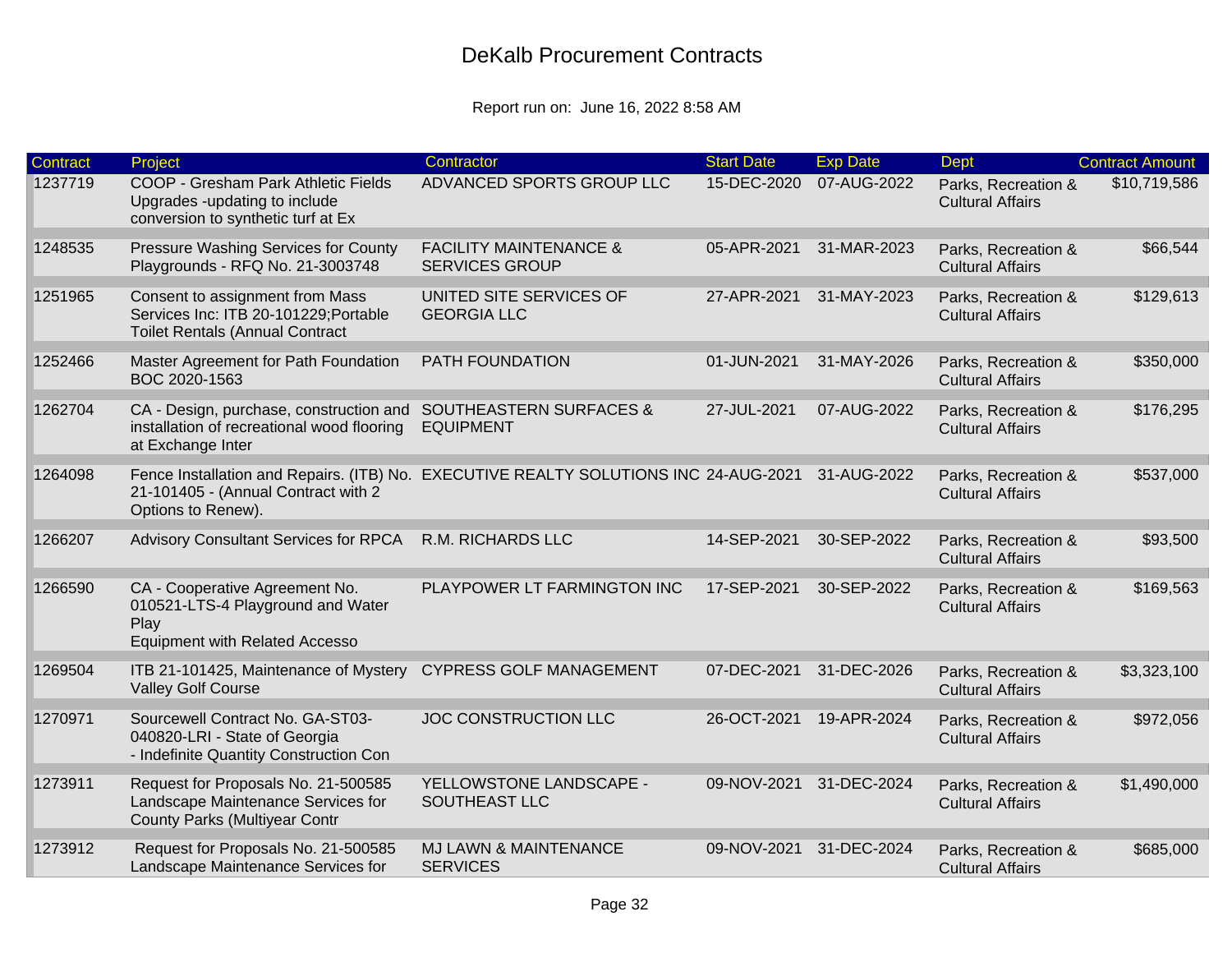| Contract | Project                                                                                                                         | Contractor                                                         | <b>Start Date</b>       | <b>Exp Date</b>         | Dept                                           | <b>Contract Amount</b> |
|----------|---------------------------------------------------------------------------------------------------------------------------------|--------------------------------------------------------------------|-------------------------|-------------------------|------------------------------------------------|------------------------|
|          | <b>County Parks (Multiyear Cont</b>                                                                                             |                                                                    |                         |                         |                                                |                        |
| 1277217  | Cooperative Agreement No. 012621-<br>PPC, Open Air Structures and Accessory<br>or Utility Buildings with Re                     | HASLEY RECREATION & DESIGN INC 21-DEC-2021                         |                         | 31-DEC-2022             | Parks, Recreation &<br><b>Cultural Affairs</b> | \$1,225,000            |
| 1277636  | <b>Poured In Place Installation Services</b><br>(Annual (1) Year With Two Options To<br>Renew)                                  | PLAYWORX PLAYSETS LLC                                              | 07-JAN-2022             | 31-DEC-2022             | Parks, Recreation &<br><b>Cultural Affairs</b> | \$50,000               |
| 1281368  | <b>Horse Manure Removal Services</b><br>One (1) year with 2 Options to Renew                                                    | <b>MARK L FARMS LLC</b>                                            | 11-FEB-2022             | 31-DEC-2022             | Parks, Recreation &<br><b>Cultural Affairs</b> | \$50,000               |
| 1284225  | On-Call Plumbing Services For Parks                                                                                             | B & W MECHANICAL CONTRACTORS 10-MAR-2022 31-MAR-2023<br><b>INC</b> |                         |                         | Parks, Recreation &<br><b>Cultural Affairs</b> | \$50,000               |
| 1289225  | Permanent easements at 2880 abd 2890 GEORGIA DEPARTMENT OF<br>Lavista Rd; construction of sidewalks<br>along Lavista and Rights | <b>TRANSPORTATION</b>                                              | 22-FEB-2022             | 31-DEC-2099             | Parks, Recreation &<br><b>Cultural Affairs</b> | \$0                    |
| 1289411  | COOP - Sourcewell Contract 081721-<br>RMT, Public Restrooms & Other<br><b>Structures (NH Scott)</b>                             | ROMTEC, INC                                                        | 08-MAR-2022 15-OCT-2025 |                         | Parks, Recreation &<br><b>Cultural Affairs</b> | \$2,885,000            |
| 1290913  | Agreement to Furnish Food Service for<br>the Summer Food Service Program 2022                                                   | DEKALB COUNTY SCHOOL DISTRICT 31-MAY-2022 22-JUL-2022              |                         |                         | Parks, Recreation &<br><b>Cultural Affairs</b> | \$446,484              |
| 501512   | Transportation facility improvements,<br>North Decatur Rd - STP0006-00                                                          | <b>GEORGIA DEPARTMENT OF</b><br><b>TRANSPORTATION</b>              | 15-AUG-2003             | 31-DEC-2053             | Planning                                       | \$0                    |
| 501513   | Transportation facility improvements,<br>LaVista Rd pedestrian improvements                                                     | <b>GEORGIA DEPARTMENT OF</b><br><b>TRANSPORTATION</b>              |                         | 18-DEC-2003 31-DEC-2053 | Planning                                       | \$0                    |
| 517850   | Memorandum of Agreement Between<br>Soil and Water Conversation District and<br>DeKalb County                                    | DEKALB COUNTY SWCD                                                 | 13-SEP-2004             | 13-SEP-2054             | Planning &<br>Development                      | \$0                    |
| 517850   | Memorandum of Agreement Between<br>Soil and Water Conversation District and<br>DeKalb County                                    | <b>DEKALB COUNTY SWCD</b>                                          | 13-SEP-2004             | 13-SEP-2054             | Planning &<br>Sustainability                   | \$0                    |
| 541801   | Sublease Agreement for 4380 Memorial<br>Drive (See Attachment for Rent Rider                                                    | DEVELOPMENT AUTHORITY OF<br><b>DEKALB COUNTY</b>                   | 31-AUG-2004 30-AUG-2027 |                         | Planning &<br>Sustainability                   | \$972,832              |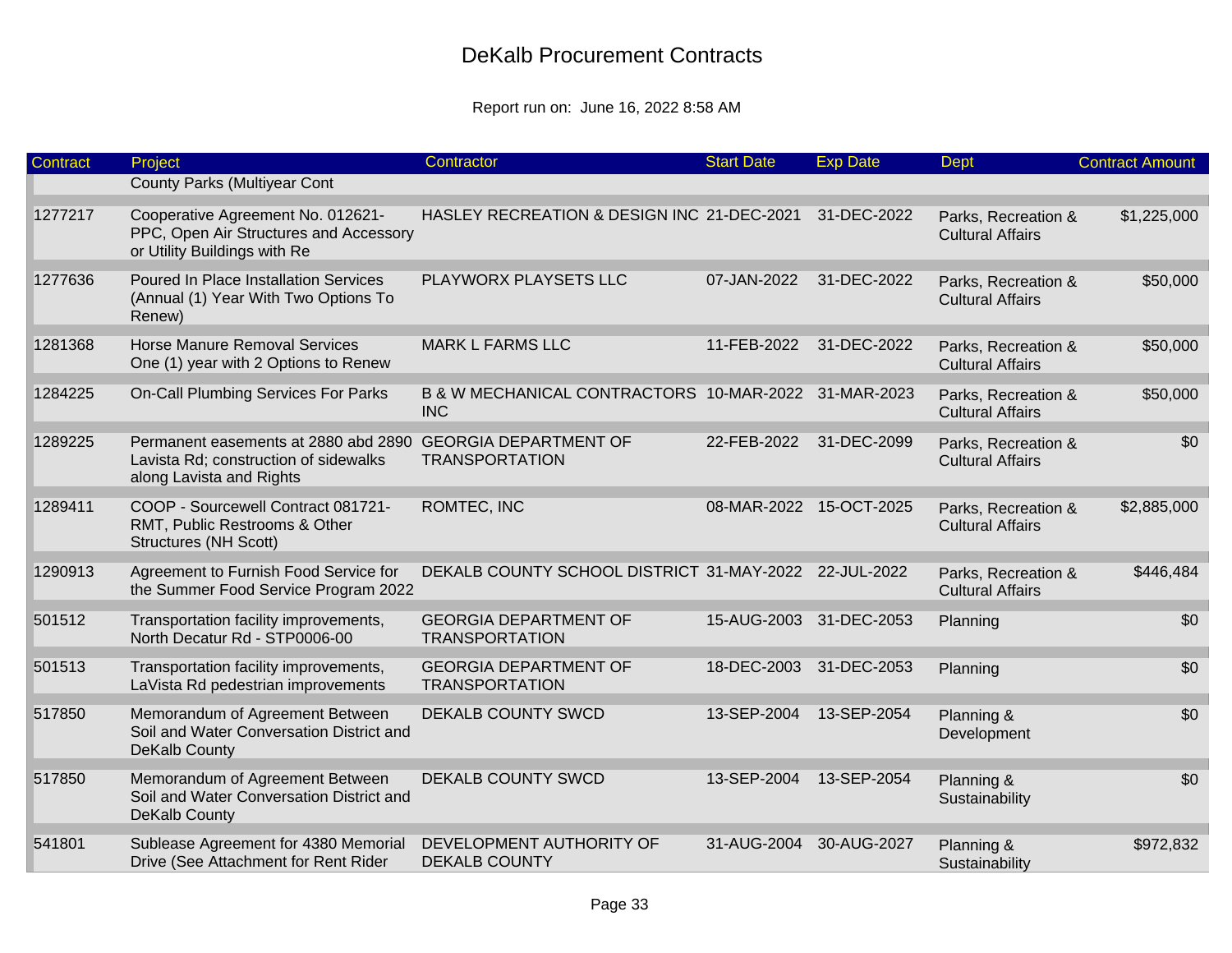| Contract  | Project                                                                                                           | Contractor                                                                                      | <b>Start Date</b>       | <b>Exp Date</b> | <b>Dept</b>                  | <b>Contract Amount</b> |
|-----------|-------------------------------------------------------------------------------------------------------------------|-------------------------------------------------------------------------------------------------|-------------------------|-----------------|------------------------------|------------------------|
|           | Notes)                                                                                                            |                                                                                                 |                         |                 |                              |                        |
| 1027567   | <b>TOD Planning MOU</b>                                                                                           | METROPOLITAN ATLANTA RAPID<br><b>TRANSIT AUTHORITY</b>                                          | 21-SEP-2016             | 20-SEP-2056     | Planning &<br>Sustainability | \$200,000              |
| 1236811   | RFP 20-500543 Consulting Services for<br>Unified 2050 Comprehensive<br>Transportation Plan (CTP) and Comp         | KIMLEY-HORN AND ASSOCIATES<br><b>INC</b>                                                        | 01-JAN-2021             | 30-JUN-2022     | Planning &<br>Sustainability | \$1,375,000            |
| 1251842   | RFP 19-500523 for Plan Review,<br>Inspection and Technical Support<br>Services (Multiyear Contract)               | NOVA ENGINEERING AND<br><b>ENVIRONMENTAL INC</b>                                                | 01-AUG-2021             | 31-JUL-2024     | Planning &<br>Sustainability | \$250,000              |
| 09-901637 | Grant Agreement for 2009 Target and<br><b>Blue Law Enforcement Program</b><br>(Wynscape Community Project)        | <b>TARGET COMMUNITY RELATIONS</b>                                                               | 17-JUL-2009             | 16-JUL-2059     | Police                       | \$2,000                |
| 09-901638 | Grant Agreement for 2009 Target and<br><b>Blue Law Enforcement Program</b><br>(Interactive Community Policing Pro | <b>TARGET COMMUNITY RELATIONS</b>                                                               | 17-JUL-2009             | 16-JUL-2059     | Police                       | \$1,000                |
| 500313    | Grantee-SubGrantee for state homeland<br>security grant program, FY02                                             | OFFICE OF JUSTICE PROGRAM                                                                       |                         | 31-DEC-2053     | <b>Police Services</b>       | \$239,000              |
| 500355    | Converted Contract #03-9646G                                                                                      | <b>GEORGIA EMERGENCY</b><br><b>MANAGEMENT</b>                                                   |                         | 31-DEC-2053     | <b>Police Services</b>       | \$23,050               |
| 510612    | Memorandum of Understanding (Cost<br>Reimbursement Agreement) to provide<br>supplemental law enforcement s        | CENTERS FOR DISEASE CONTROL<br>AND PREVENTION DEPARTMENT OF<br><b>HEALTH AND HUMAN SERVICES</b> | 22-JUL-2004             | 21-JUL-2054     | <b>Police Services</b>       | \$0                    |
| 568247    | Georgia Statewide Counter-Terrorism<br>Intelligence Project Memorandum of<br><b>Understanding and Grant Award</b> | <b>GEORGIA BUREAU OF</b><br><b>INVESTIGATION</b>                                                | 13-SEP-2005             | 31-DEC-2055     | <b>Police Services</b>       | \$25,000               |
| 563641    | Fiscal Year 2005 Homeland Security<br><b>Grant Program Urban Areas Security</b><br>Initiative Program Grantee-Sub | <b>GEORGIA EMERGENCY</b><br><b>MANAGEMENT</b>                                                   | 11-AUG-2005 27-FEB-2057 |                 | <b>Police Services</b>       | \$2,063,955            |
| 569855    | Intergovernmental Agreement to Intake,<br>Notify and Dispatch All 911 Calls on<br>Behalf of the Police, Fi        | <b>CITY OF LITHONIA</b>                                                                         | 13-SEP-2005             | 21-DEC-2054     | <b>Police Services</b>       | \$0                    |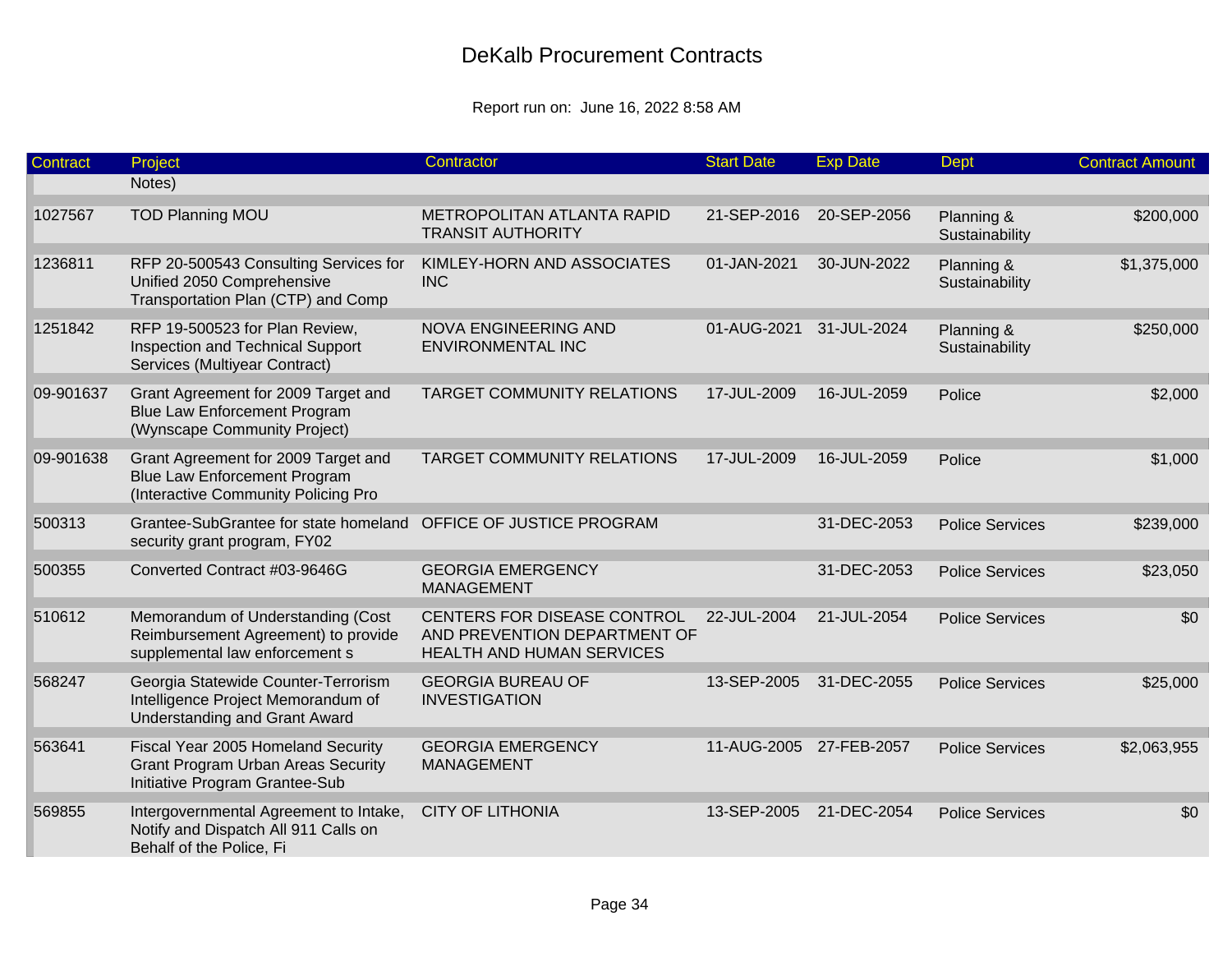| <b>Contract</b> | Project                                                                                                    | Contractor                                                       | <b>Start Date</b> | <b>Exp Date</b>         | <b>Dept</b>                                    | <b>Contract Amount</b> |
|-----------------|------------------------------------------------------------------------------------------------------------|------------------------------------------------------------------|-------------------|-------------------------|------------------------------------------------|------------------------|
| 06-900516       | Lease Agreement for Tower at Briarcliff<br>Road                                                            | ATC WATERTOWN LLC                                                | 21-DEC-2006       | 31-DEC-2037             | <b>Police Services</b>                         | \$4,590,915            |
| 07-900873       | Agreement for Lease/Purchase for<br><b>Computer Equipment</b>                                              | <b>MOTOROLA</b>                                                  |                   | 01-NOV-1978 31-DEC-2028 | <b>Police Services</b>                         | \$2,136,720            |
| 07-900997       | Memorandum of<br>Understanding/Agreement for State Use<br>of Homeland Security Grant Funding               | <b>GEORGIA EMERGENCY</b><br><b>MANAGEMENT</b>                    | 27-NOV-2007       | 27-NOV-2057             | <b>Police Services</b>                         | \$125,000              |
| 08-901300       | Application for Federal Assistance for<br>2008 Grant Agreement for DeKalb<br>HIDTA Task Force (Grant No. 1 | UNITED STATES TREASURY                                           | 14-AUG-2008       | 08-JUL-2058             | <b>Police Services</b>                         | \$327,000              |
| 1069193         | Agreement for Relay 300 Inserting<br>System, Relay Localization Kit, Service<br>Agreement, T130            | Pitney Bowes Global Financial Services 05-JUL-2017<br><b>LLC</b> |                   | 04-JUL-2022             | Property Appraisals &<br>Assessment            | \$20,119               |
| 1281715         | Sole Source Agreement - Street level<br>imagery of 220,453 improved DeKalb<br>County Georgia parcels.      | <b>TYLER TECHNOLOGIES INC</b>                                    | 09-NOV-2021       | 31-DEC-2023             | Property Appraisals &<br>Assessment            | \$597,248              |
| 1281874         | Sole Source - Implementation by<br>DataCloud of Mobile Assessors including<br>license, field equipment, Sa | <b>WOOLPERT INC</b>                                              | 11-JAN-2022       | 31-DEC-2028             | Property Appraisals &<br>Assessment            | \$670,421              |
| 07-900875       | Formerly Contract No 84-3309 and 84-<br>3310 with American Red Cross - Atlanta<br>Chapter                  | <b>AMERICAN RED CROSS</b>                                        |                   | 13-MAR-1984 31-DEC-2034 | <b>Public Safety</b>                           | \$0                    |
| 07-900881       | Data Service Agreement on the Motorola MOTOROLA<br>Equipment                                               |                                                                  | 28-FEB-1984       | 31-DEC-2034             | <b>Public Safety</b>                           | \$0                    |
| 08-901190       | 911 Reverse System Purchase<br>Agreement/License                                                           | SIGMA COMMUNICATIONS INC                                         |                   | 22-MAY-1997 22-MAY-2047 | <b>Public Safety</b>                           | \$32,065               |
| 500313          | Grantee-SubGrantee for state homeland<br>security grant program, FY02                                      | OFFICE OF JUSTICE PROGRAM                                        |                   | 31-DEC-2053             | <b>Public Safety/Police</b><br>Services        | \$239,000              |
| 505679          | Agreement for GSAR Vehicle and<br><b>Related Equipment</b>                                                 | <b>GEMA</b>                                                      | 22-JUN-2004       | 21-JUN-2054             | <b>Public Safety/Police</b><br><b>Services</b> | \$0                    |
| 525739          | Direct electronic payment delivery<br>agreement.                                                           | <b>CHECKFREE SERVICES</b><br><b>CORPORATION</b>                  | 26-OCT-2001       | 31-DEC-2051             | <b>Public Safety/Police</b><br><b>Services</b> | \$150,000              |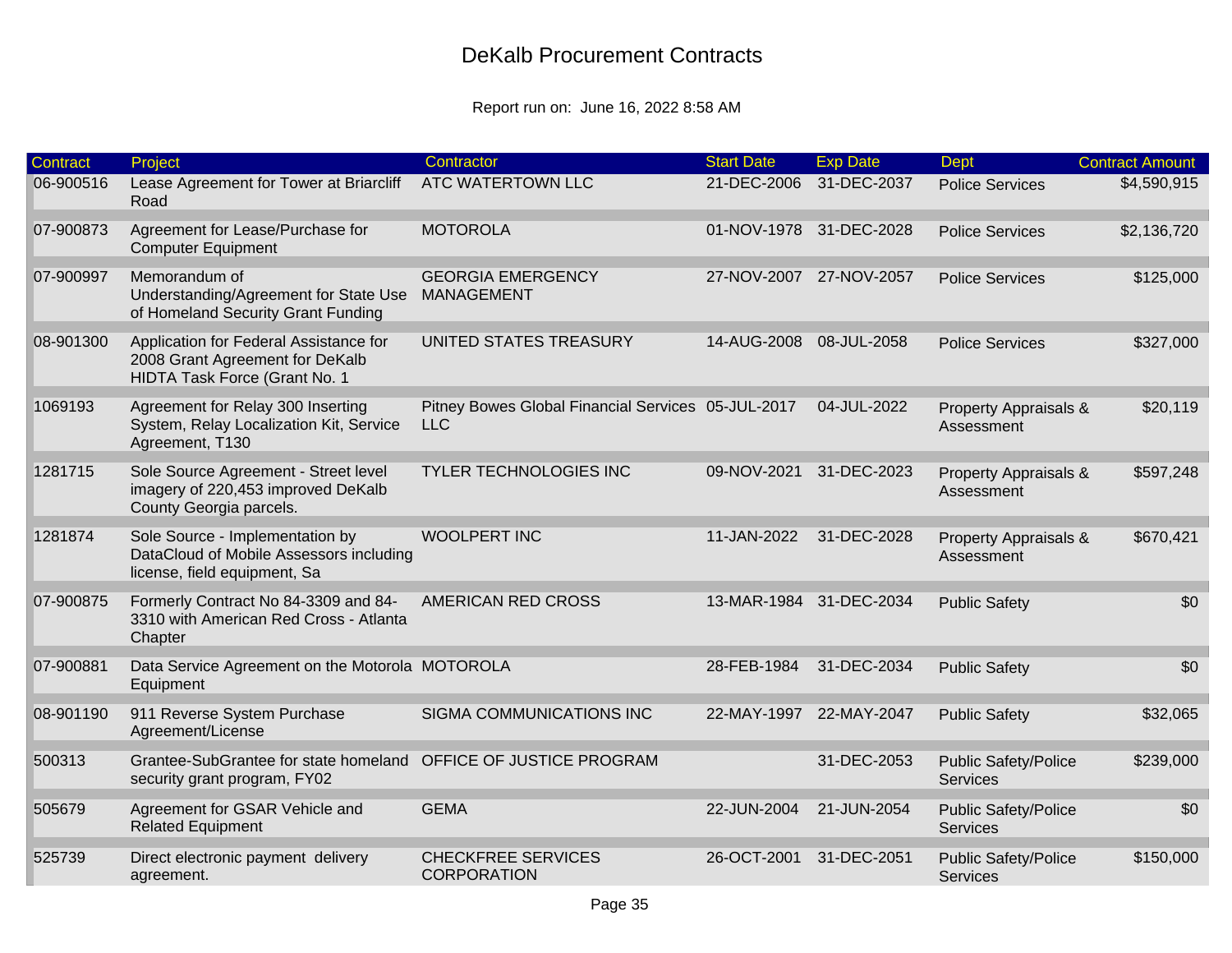| Contract | Project                                                                                                                           | Contractor                                             | <b>Start Date</b> | <b>Exp Date</b> | <b>Dept</b>                                    | <b>Contract Amount</b> |
|----------|-----------------------------------------------------------------------------------------------------------------------------------|--------------------------------------------------------|-------------------|-----------------|------------------------------------------------|------------------------|
| 563641   | Fiscal Year 2005 Homeland Security<br><b>Grant Program Urban Areas Security</b><br>Initiative Program Grantee-Sub                 | <b>GEORGIA EMERGENCY</b><br><b>MANAGEMENT</b>          | 11-AUG-2005       | 27-FEB-2057     | <b>Public Safety/Police</b><br><b>Services</b> | \$2,063,955            |
| 568247   | Georgia Statewide Counter-Terrorism<br>Intelligence Project Memorandum of<br><b>Understanding and Grant Award</b>                 | <b>GEORGIA BUREAU OF</b><br><b>INVESTIGATION</b>       | 13-SEP-2005       | 31-DEC-2055     | <b>Public Safety/Police</b><br><b>Services</b> | \$25,000               |
| 569855   | Intergovernmental Agreement to Intake,<br>Notify and Dispatch All 911 Calls on<br>Behalf of the Police, Fi                        | <b>CITY OF LITHONIA</b>                                | 13-SEP-2005       | 21-DEC-2054     | <b>Public Safety/Police</b><br><b>Services</b> | \$0                    |
| 857374   | 3002491 - Sale of Grey Poly Rayon<br><b>Uniform Shirts</b>                                                                        | A+ WORK SALES CORP                                     | 26-JUN-2012       |                 | <b>Public Safety/Police</b><br><b>Services</b> | \$0                    |
| 973429   | RFP 14-500332 Towing and Wrecker<br>Services                                                                                      | S & W SERVICES OF ATLANTA INC.                         | 28-APR-2015       | 31-JUL-2022     | <b>Public Safety/Police</b><br>Services        | \$1,073,328            |
| 978042   | Homeland Security Grant Program                                                                                                   | <b>GEORGIA EMERGENCY</b><br><b>MANAGEMENT</b>          |                   |                 | <b>Public Safety/Police</b><br><b>Services</b> | \$27,051               |
| 979802   | Project Award for Interoperability<br><b>Communication Grant</b>                                                                  | METRO ATLANTA URBAN AREA<br><b>SECURITY INITIATIVE</b> | 23-JUN-2015       |                 | <b>Public Safety/Police</b><br><b>Services</b> | \$385,198              |
| 979812   | 2013 Metro Atlanta Urban Area Security<br>Initiative Homeland Security Grant                                                      | METRO ATLANTA URBAN AREA<br><b>SECURITY INITIATIVE</b> | 23-JUN-2015       |                 | <b>Public Safety/Police</b><br><b>Services</b> | \$211,595              |
| 990795   | Metro Atlanta Multi-Jurisdictional DUI<br><b>Task Force Grant HEAT Award</b>                                                      | <b>GOVERNORS OFFICE OF HIGHWAY</b><br><b>SAFETY</b>    |                   |                 | <b>Public Safety/Police</b><br>Services        | \$68,200               |
| 990802   | 2015 Homeland Security Grant/State<br>Homeland Security Grant Program<br>Agreement                                                | <b>GEMA</b>                                            |                   |                 | <b>Public Safety/Police</b><br><b>Services</b> | \$6,000                |
| 990900   | 2015 Homeland Security Grant Program                                                                                              | <b>GEORGIA EMERGENCY</b><br><b>MANAGEMENT</b>          |                   |                 | <b>Public Safety/Police</b><br>Services        | \$127,014              |
| 1003215  | Grant for FY2016 Electronic Crimes Task DEPARTMENT OF HOMELAND<br>Force Allocation for US Secret Service,<br>Department of Homela | <b>SECURITY</b>                                        |                   |                 | <b>Public Safety/Police</b><br><b>Services</b> | \$3,400                |
| 1014517  | Lease of Rental Space                                                                                                             | POP 3 Ravinia                                          | 01-SEP-2016       | 31-AUG-2026     | <b>Public Safety/Police</b><br><b>Services</b> | \$274,534              |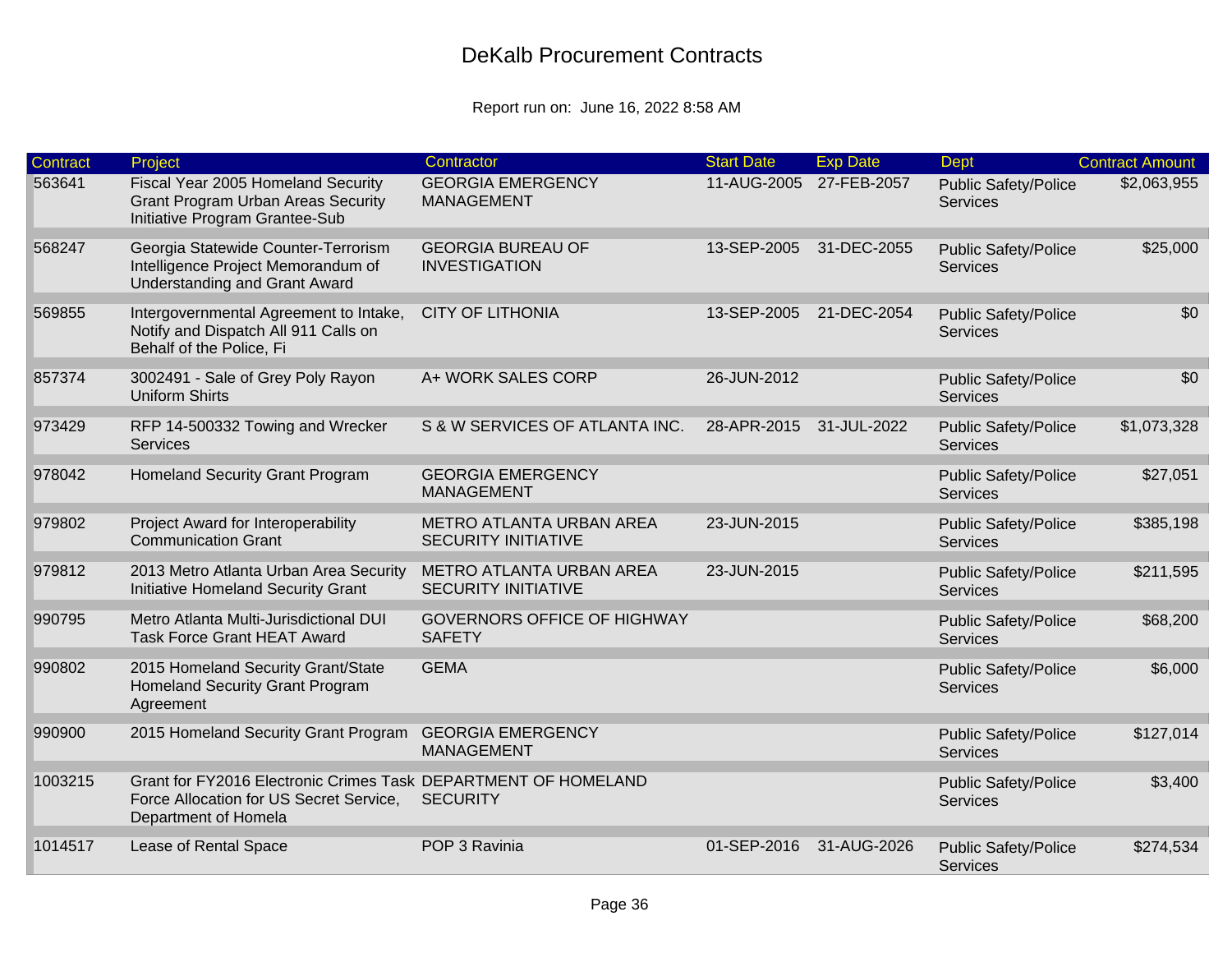| Contract | Project                                                                                                       | Contractor                                         | <b>Start Date</b>       | <b>Exp Date</b> | Dept                                           | <b>Contract Amount</b> |
|----------|---------------------------------------------------------------------------------------------------------------|----------------------------------------------------|-------------------------|-----------------|------------------------------------------------|------------------------|
| 1034713  | <b>Consent Assignment</b>                                                                                     | TRITECH SOFTWARE SYSTEMS                           |                         |                 | <b>Public Safety/Police</b><br><b>Services</b> |                        |
| 1035275  | Consent to Assignment from Appriss,<br>Inc. to Coplogic Inc LexisNexis Risk<br>Solutions, Inc.                | COPLOGIC INC LEXISNEXIS RISK<br><b>SOLUTIONS</b>   |                         |                 | <b>Public Safety/Police</b><br>Services        |                        |
| 1057114  | Statewide Mutual Aid and Assistance<br>Agreement (DEMA)                                                       | <b>GEORGIA EMERGENCY</b><br><b>MANAGEMENT</b>      | 02-MAR-2016             |                 | <b>Public Safety/Police</b><br><b>Services</b> |                        |
| 1057971  | IGA for Radio Interoperability                                                                                | <b>GWINNETT COUNTY POLICE</b><br><b>DEPARTMENT</b> | 20-MAR-2017             | 30-APR-2027     | <b>Public Safety/Police</b><br>Services        |                        |
| 1061036  | Proprietary web-based Accurint Virtual<br>Crime Center from LexisNexis for Police INC<br>Services. CPA 106103 | LEXISNEXIS DATA MANAGEMENT                         | 01-AUG-2017 31-DEC-2022 |                 | <b>Public Safety/Police</b><br><b>Services</b> | \$265,457              |
| 1085037  | Agreement allows the City of Decatur to<br>access DeKalb County's Electronic<br>Warrant Interchange System    | <b>CITY OF DECATUR</b>                             | 26-OCT-2017             | 26-OCT-2067     | <b>Public Safety/Police</b><br><b>Services</b> |                        |
| 1089566  | Maintenance, Technical Support and<br>Network Monitoring Smartzone Trunked<br>System for Police Services.     | <b>MOTOROLA SOLUTIONS</b>                          | 01-JAN-2018             | 31-DEC-2022     | <b>Public Safety/Police</b><br>Services        | \$17,299,419           |
| 1104891  | Antennas on top of Stone Mountain that<br>provides critical connectivity for the<br>operations of the Coun    | PINNACLE TOWERS LLC                                | 01-JAN-2018             | 31-DEC-2022     | <b>Public Safety/Police</b><br><b>Services</b> | \$246,754              |
| 1132039  | Animal Shelter Operations Services for<br>Dekalb County GA                                                    | LIFELINE ANIMAL PROJECT                            | 01-JAN-2019             | 31-DEC-2023     | <b>Public Safety/Police</b><br><b>Services</b> | \$20,348,555           |
| 1141493  | Pawn Reporting Software - Annual<br>Software (5 year period)                                                  | <b>BUSINESS WATCH INTERNATIONAL</b><br>(US) INC    | 01-JAN-2019             | 31-DEC-2023     | <b>Public Safety/Police</b><br>Services        | \$50,000               |
| 1159245  | Multi-Year Agreement for a<br>Comprehensive software Solution for the<br>Internal Affairs Division of Poli    | <b>BENCHMARK ANALYTICS</b>                         | 14-MAY-2019             | 31-DEC-2023     | <b>Public Safety/Police</b><br><b>Services</b> | \$412,060              |
| 1164470  | MOU between Ring LLC and DeKalb<br>County for access to the Ring<br>Neighborhoods Platform to communicate     | <b>RING LLC</b>                                    | 08-JAN-2019             | 31-DEC-2023     | <b>Public Safety/Police</b><br><b>Services</b> | \$0                    |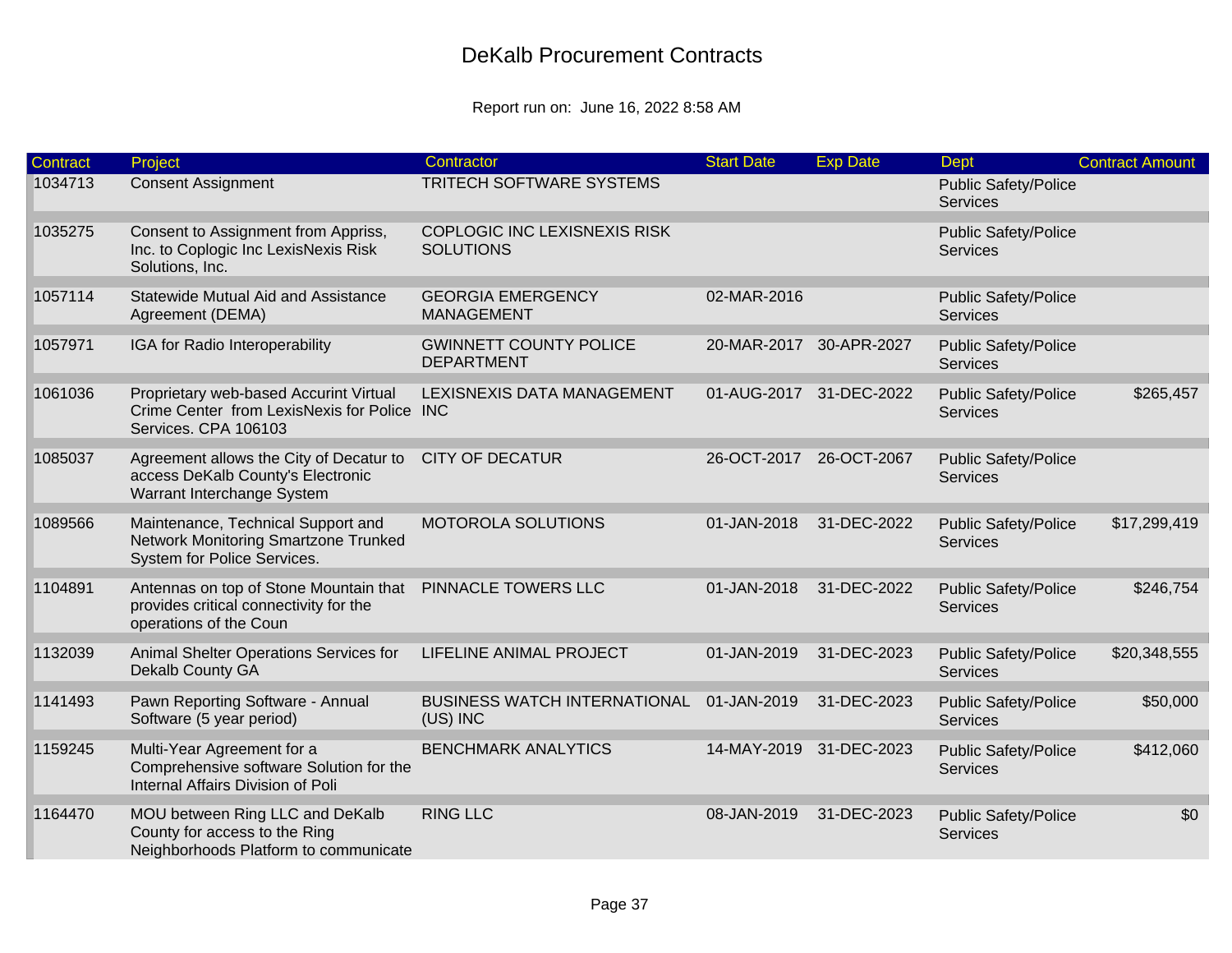| <b>Contract</b> | Project                                                                                                           | Contractor                               | <b>Start Date</b>       | <b>Exp Date</b>         | <b>Dept</b>                                    | <b>Contract Amount</b> |
|-----------------|-------------------------------------------------------------------------------------------------------------------|------------------------------------------|-------------------------|-------------------------|------------------------------------------------|------------------------|
| 1167962         | Decals For County Vehicles (Police<br>Services and Fleet Mgmt.; ITB 19-<br>101085)                                | <b>AKO SIGNS INC</b>                     | 01-JUL-2019             | 31-DEC-2022             | <b>Public Safety/Police</b><br><b>Services</b> | \$239,003              |
| 1169300         | Uniformed Security Guard Services, RFP ALL N 1 SECURITY SERVICES INC<br>19-500513                                 |                                          | 01-AUG-2019 31-DEC-2023 |                         | <b>Public Safety/Police</b><br>Services        | \$10,520,383           |
| 1170909         | MOU to provide Police Department<br>access to Flock's Digital Neighborhood<br>Platforms.                          | <b>FLOCK GROUP INC</b>                   |                         | 01-AUG-2019 01-AUG-2024 | <b>Public Safety/Police</b><br><b>Services</b> | \$0                    |
| 1191296         | Motorola Radio Equipment Installation,<br>Maintenance, Repairs and Removal<br>Services for DeKalb County V        | MOBILE COMMUNICATIONS INC                | 01-JAN-2020             | 31-DEC-2024             | <b>Public Safety/Police</b><br>Services        | \$2,400,000            |
| 1197126         | <b>BREIT Stone Mountain Owner LLC -</b><br>_Rental Agreement at 2156 Flintstone<br>Drive, Tucker, GA, for approxi | BREIT STONE MOUNTAIN OWNER<br><b>LLC</b> | 14-JAN-2020             | 31-DEC-2022             | <b>Public Safety/Police</b><br><b>Services</b> | \$284,387              |
| 1217878         | COOP - NPPgov.com Contract<br>PS20270 - Law Enforcement Equipment                                                 | AXON ENTERPRISE INC OF DE                | 11-MAY-2021             | 08-JUN-2026             | <b>Public Safety/Police</b><br><b>Services</b> | \$3,312,366            |
|                 | Taser 7 Bundle                                                                                                    |                                          |                         |                         |                                                |                        |
| 1218757         | SS - 3-year agreement for the annual<br>maintenance for ProQA Emergency Fire<br>Dispatch (EFD) and Emergen        | PRIORITY DISPATCH                        | 14-JUL-2020             | 31-DEC-2023             | <b>Public Safety/Police</b><br><b>Services</b> | \$183,600              |
| 1231942         | Space Lease at Stonecrest Mall for<br>Police Substation. (No-cost Lease)                                          | STONECREST MALL SPE LLC                  | 01-JAN-2021             | 31-DEC-2025             | <b>Public Safety/Police</b><br><b>Services</b> | \$0                    |
| 1232712         | ITB 20-101270, Helicopter Maintenance<br>and Repair Service (Annual with 2<br>Renewal Options) (PS)               | <b>ROTOR RESOURCES LLC</b>               | 10-NOV-2020             | 30-NOV-2022             | <b>Public Safety/Police</b><br><b>Services</b> | \$580,000              |
| 1233109         | Flock Service Agreement for the<br>Purchase and Installation and Service of<br>(13) Flock Falcon Cameras (        | <b>FLOCK GROUP INC</b>                   | 30-NOV-2020             | 30-NOV-2023             | <b>Public Safety/Police</b><br><b>Services</b> | \$69,000               |
| 1233599         | RFP - Request for Proposals No. 20-<br>500554 Phone Interpreter Services<br>(Multiyear Contract)                  | <b>TELELANGUAGE INC</b>                  | 10-NOV-2020 31-DEC-2025 |                         | <b>Public Safety/Police</b><br><b>Services</b> | \$250,000              |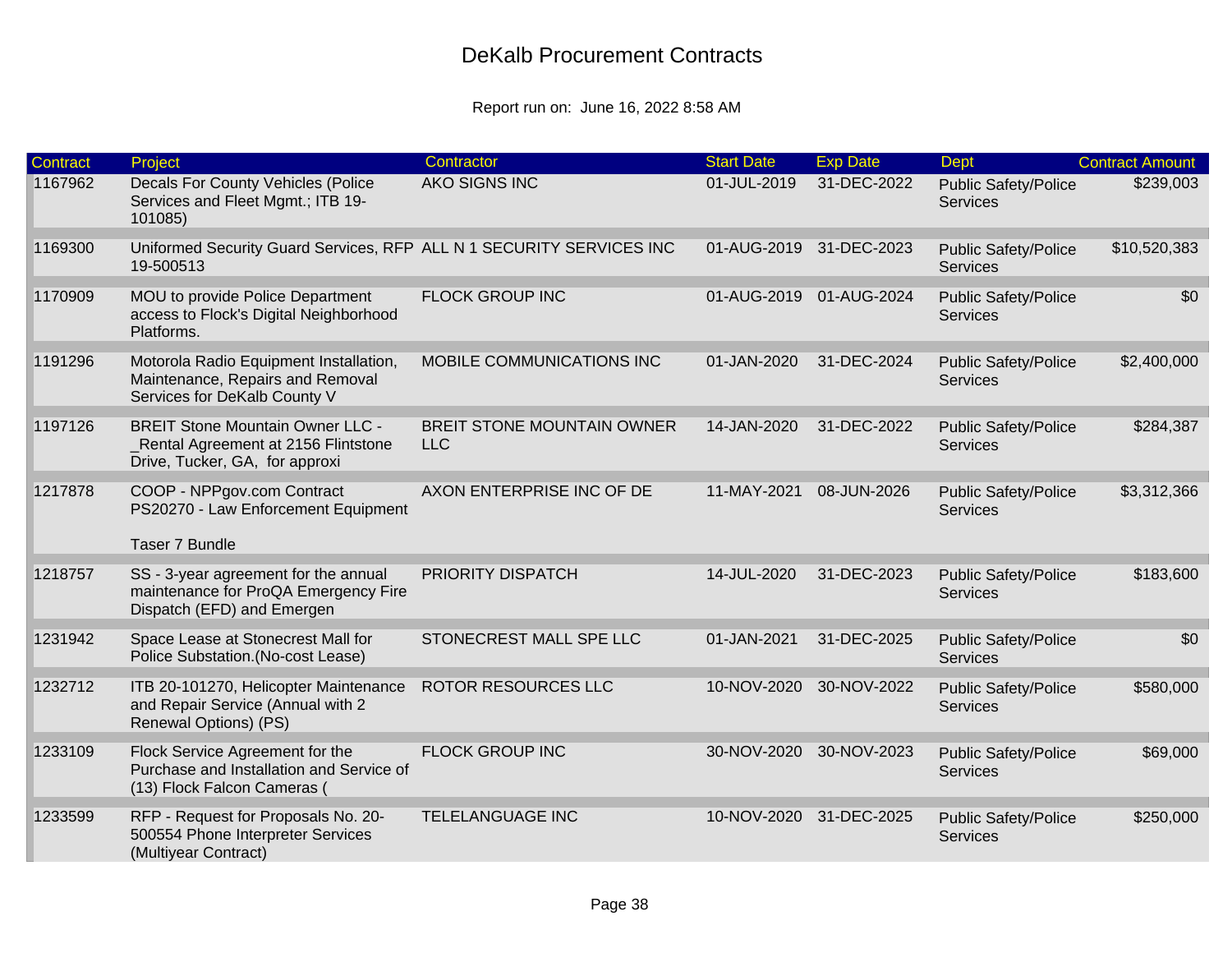| <b>Contract</b> | Project                                                                                         | Contractor                                              | <b>Start Date</b> | <b>Exp Date</b>         | Dept                                           | <b>Contract Amount</b> |
|-----------------|-------------------------------------------------------------------------------------------------|---------------------------------------------------------|-------------------|-------------------------|------------------------------------------------|------------------------|
| 1234093         | DeKalb Police Promotional Selection &<br>Testing Process Services (Multiyear),<br>RFP 20-500549 | INDUSTRIAL ORGANIZATIONAL<br>SOLUTIONS INC              | 19-JAN-2021       | 31-DEC-2023             | <b>Public Safety/Police</b><br><b>Services</b> | \$221,445              |
| 1236114         | <b>Aviation Fuel for Police Helicopters</b><br>(Annual Contract with 2 Options to<br>Renew)     | PERRY BROTHERS AVIATION FUELS 21-MAR-2021<br><b>LLC</b> |                   | 31-MAR-2023             | <b>Public Safety/Police</b><br>Services        | \$95,000               |
| 1239102         | ITB 20-101291, Biohazardous Car<br>Cleaning Services (Annual with 2<br>Options to Renew)        | DOKUN TECHNOLOGIES LLC                                  | 12-JAN-2021       | 31-DEC-2022             | <b>Public Safety/Police</b><br><b>Services</b> | \$81,607               |
| 1241785         | MOU TO EXEMPT DESIGNATED<br><b>COUNTY VEHICLES FROM TOLL</b><br><b>PAYMENT</b>                  | STATE ROAD AND TOLLWAY<br><b>AUTHORITY</b>              | 20-JUN-2020       |                         | <b>Public Safety/Police</b><br><b>Services</b> | \$0                    |
| 1241890         | False Alarm Billing And Tracking<br>(CryWolf) - COOP                                            | <b>SUPERION LLC</b>                                     | 26-JAN-2021       | 31-DEC-2022             | <b>Public Safety/Police</b><br><b>Services</b> | \$779,949              |
| 1242848         | FY2020 State Homeland Security Grant<br>No. 17 (EOD)                                            | <b>GEMA</b>                                             | 01-OCT-2020       | 31-AUG-2022             | <b>Public Safety/Police</b><br><b>Services</b> | \$38,570               |
| 1243176         | Records Management System (RMS)<br>Software Maintenance and Support<br>(Multiyear)              | CENTRALSQUARE TECHNOLOGIES                              | 15-DEC-2020       | 31-DEC-2030             | <b>Public Safety/Police</b><br><b>Services</b> | \$2,419,770            |
| 1243294         | FY2020 State Homeland Security Grant<br>No. 33 (EOD)                                            | <b>GEMA</b>                                             | 18-FEB-2021       | 31-AUG-2022             | <b>Public Safety/Police</b><br><b>Services</b> | \$17,500               |
| 1244307         | Uniforms for Public Safety Personnel<br>(Annual Contract with 4 Options to<br>Renew)            | <b>NAFECO</b>                                           | 23-MAR-2021       | 31-MAR-2023             | <b>Public Safety/Police</b><br><b>Services</b> | \$87,120               |
| 1244308         | Uniforms for Public Safety Personnel<br>(Annual Contract with 4 Options to<br>Renew)            | <b>GALLS LLC</b>                                        | 23-MAR-2021       | 31-MAR-2023             | <b>Public Safety/Police</b><br><b>Services</b> | \$1,393,954            |
| 1244309         | Uniforms for Public Safety Personnel<br>(Annual Contract with 4 Options to<br>Renew             | DANA SAFETY SUPPLY                                      |                   | 23-MAR-2021 31-MAR-2023 | <b>Public Safety/Police</b><br><b>Services</b> | \$209,500              |
| 1244310         | Uniforms for Public Safety Personnel<br>(Annual Contract with 4 Options to                      | SMYRNA POLICE DISTRIBUTORS INC 23-MAR-2021              |                   | 31-MAR-2023             | <b>Public Safety/Police</b><br><b>Services</b> | \$32,467               |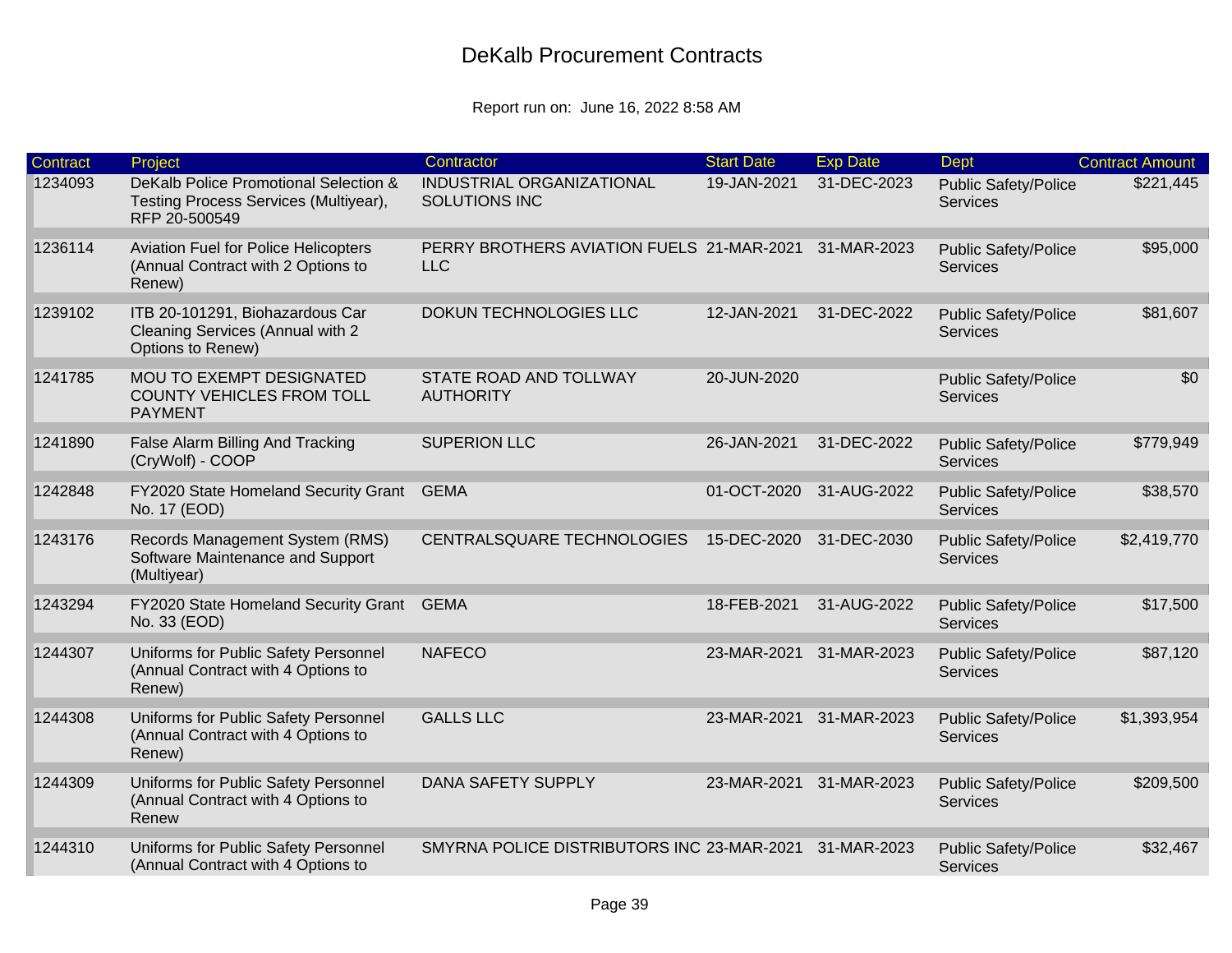| Contract | Project                                                                                                    | Contractor                                         | <b>Start Date</b> | <b>Exp Date</b>         | <b>Dept</b>                                    | <b>Contract Amount</b> |
|----------|------------------------------------------------------------------------------------------------------------|----------------------------------------------------|-------------------|-------------------------|------------------------------------------------|------------------------|
|          | Renew)                                                                                                     |                                                    |                   |                         |                                                |                        |
| 1257650  | Sole source contract for BodyWorn and<br>RocketloT Solutions and Supporting<br><b>Services</b>             | UTILITY ASSOCIATES INC                             | 22-JUN-2021       | 31-DEC-2026             | <b>Public Safety/Police</b><br>Services        | \$4,184,862            |
| 1260380  | <b>Online Auction Services for Police</b><br><b>Services</b>                                               | PROPERTYROOM.COM                                   | 23-JUL-2021       | 22-JUL-2022             | <b>Public Safety/Police</b><br>Services        | \$9,000                |
| 1263615  | Cooperative Agreement for the<br>CodeRED emergency notification<br>solution.                               | ONSOLVE, LLC                                       | 18-NOV-2021       | 30-NOV-2022             | <b>Public Safety/Police</b><br><b>Services</b> | \$56,700               |
| 1264031  | Batteries For Two Way Radios (Annual<br>Contract with 2 Options To Renew) Line<br>Items 2,6 & 7.           | <b>MOTOROLA SOLUTIONS</b>                          | 25-AUG-2021       | 31-AUG-2022             | <b>Public Safety/Police</b><br><b>Services</b> | \$20,000               |
| 1264032  | Batteries For Two Way Radios - Line<br>Items 1,3,4,5 & 8                                                   | TWO WAY DIRECT, INC                                | 25-AUG-2021       | 31-AUG-2022             | <b>Public Safety/Police</b><br>Services        | \$33,486               |
| 1266489  | Towing and Wrecker Services: Area:<br>East in support of RFP 21-500571                                     | STATEWIDE WRECKER SERVICE<br><b>SOUTH INC</b>      | 14-SEP-2021       | 31-DEC-2025             | <b>Public Safety/Police</b><br>Services        | \$100,000              |
| 1266491  | Towing and Wrecker Services: Service<br>Area: North Central in support of RFP<br>21-500571                 | <b>BROWN &amp; BROWN WRECKER</b><br><b>SERVICE</b> | 14-SEP-2021       | 31-DEC-2025             | <b>Public Safety/Police</b><br><b>Services</b> | \$5,000                |
| 1275787  | SS-Record Management System (RMS)<br>Software Maintenance and Support<br>(Multiyear Sole Source Maintenanc | CENTRALSQUARE TECHNOLOGIES                         | 19-JAN-2022       | 31-DEC-2030             | <b>Public Safety/Police</b><br><b>Services</b> | \$2,419,770            |
| 1283026  | FY 2022 Law Enforcement Training<br>(LET) grant award from the Office of<br>the Governor, Criminal Justice | CRIMINAL JUSTICE COORDINATING<br><b>COUNCIL</b>    | 01-JAN-2022       | 30-DEC-2022             | <b>Public Safety/Police</b><br><b>Services</b> | \$25,000               |
| 1287096  | FY19 Securing the Cities (STC) Grant<br>Program                                                            | <b>CITY OF ATLANTA</b>                             |                   | 28-APR-2022 30-SEP-2029 | <b>Public Safety/Police</b><br>Services        | \$948,537              |
| 1289313  | HGAC Buy Contract EF04-21, Law<br>Enforcement Speed Detection & Video<br>Equipment - Quote GPS-1370-02, Te | <b>VIGILANT SOLUTIONS</b>                          |                   | 10-MAY-2022 31-MAR-2023 | <b>Public Safety/Police</b><br><b>Services</b> | \$386,000              |
| 500204   | <b>Pipeline Crossing Agreement</b>                                                                         | <b>CSX TRANSPORTATION</b>                          |                   | 31-DEC-2051             | <b>Public Works</b>                            | \$10,000               |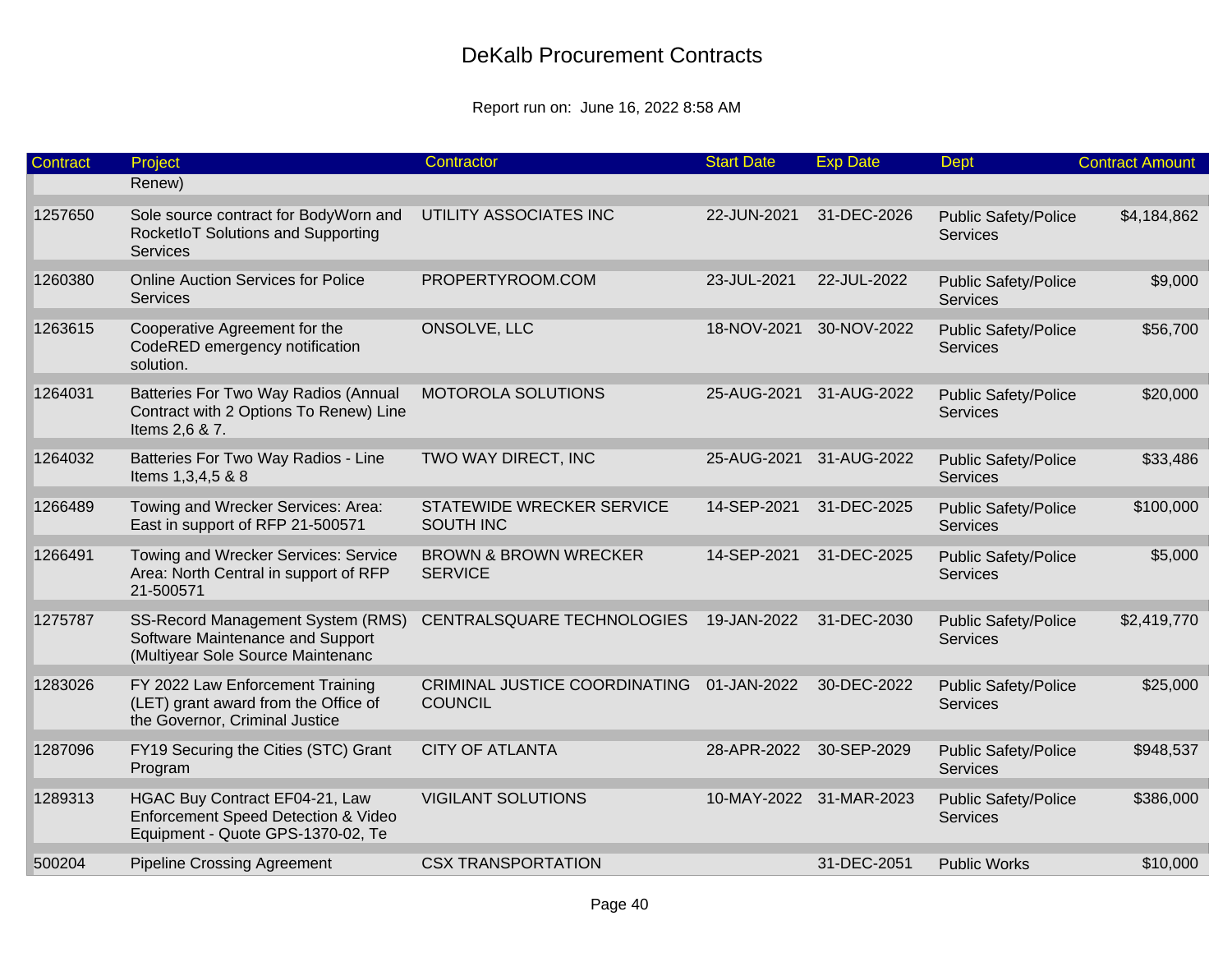| <b>Contract</b> | Project                                                                                                    | Contractor                                                  | <b>Start Date</b> | <b>Exp Date</b> | Dept                | <b>Contract Amount</b> |
|-----------------|------------------------------------------------------------------------------------------------------------|-------------------------------------------------------------|-------------------|-----------------|---------------------|------------------------|
| 500246          | Converted Contract No. 98-7040G                                                                            | <b>HENRY COUNTY WATER &amp; SEWER</b><br><b>AUTHORITIES</b> | 06-JAN-1998       | 06-JAN-2048     | <b>Public Works</b> | \$5,000                |
| 502256          | Resurfacing Born Street and S. Wiggins                                                                     | <b>CITY OF LITHONIA</b>                                     | 08-JUN-2004       | 08-JUN-2054     | <b>Public Works</b> | \$5,645                |
| 502294          | Converted Contract No. 00-7833G Right<br>of Way for the construction of 1.37 miles<br>on Wesley Chapel Roa | <b>GEORGIA DEPARTMENT OF</b><br><b>TRANSPORTATION</b>       | 11-APR-2000       | 31-DEC-2050     | <b>Public Works</b> | \$0                    |
| 500380          | Converted Contract #03-9206G                                                                               | <b>GEORGIA DEPARTMENT OF</b><br><b>COMMUNITY AFFAIRS</b>    |                   | 31-DEC-2053     | <b>Public Works</b> | \$0                    |
| 500382          | Converted Contract #03-9207G                                                                               | <b>GEORGIA DEPARTMENT OF</b><br><b>COMMUNITY AFFAIRS</b>    |                   | 31-DEC-2053     | <b>Public Works</b> | \$20,000               |
| 500386          | Converted Contract #03-9208G                                                                               | <b>GEORGIA DEPARTMENT OF</b><br><b>COMMUNITY AFFAIRS</b>    | 01-JUL-2002       | 31-DEC-2053     | <b>Public Works</b> | \$15,000               |
| 500420          | PSA for building inspection services                                                                       | <b>CITY OF DECATUR</b>                                      |                   | 31-AUG-2049     | <b>Public Works</b> | \$0                    |
| 500421          | PSA for building inspection services                                                                       | <b>CITY OF AVONDALE ESTATES</b>                             | 31-AUG-1999       | 31-AUG-2049     | <b>Public Works</b> | \$0                    |
| 501428          | Exhibits: A-1 Fire, A-2 Bldg Site Plan,<br>A-3 Street Const/Maint, A-4 Traffic<br>Engine, A-5 EMS dispatch | <b>CITY OF CHAMBLEE</b>                                     | 31-AUG-1999       | 31-AUG-2049     | <b>Public Works</b> | \$0                    |
| 501431          | Agreement to resurface Harts Place and<br>Johnson Ferry Road                                               | <b>CITY OF CHAMBLEE</b>                                     | 26-SEP-2001       | 14-SEP-2051     | <b>Public Works</b> | \$15,855               |
| 501432          | Resurfacing Cold Spring Lane and<br>Janice Circle                                                          | <b>CITY OF CHAMBLEE</b>                                     | 26-SEP-2001       | 14-SEP-2051     | <b>Public Works</b> | \$18,642               |
| 501433          | Resurface Fourth Street and London<br>Road within City of Chamblee-DeKalb                                  | <b>CITY OF CHAMBLEE</b>                                     | 17-JUL-2002       | 12-JUL-2052     | <b>Public Works</b> | \$11,837               |
| 501434          | Converted Contract No. 02-9176G                                                                            | <b>CITY OF CHAMBLEE</b>                                     | 03-JAN-2003       | 12-JUL-2052     | <b>Public Works</b> | \$35,387               |
| 501435          | Resurfacing of Harts Run and Chamblee<br>Dunwoody Rd from New Peachtree Rd<br>to Buford Hwy                | <b>CITY OF CHAMBLEE</b>                                     | 16-OCT-2003       | 19-AUG-2053     | <b>Public Works</b> | \$24,806               |
| 501442          | LARP resurfacing of Clark Street, Jolly<br>Avenue and Ridgeland Trail                                      | <b>CITY OF CLARKSTON</b>                                    | 30-AUG-2000       | 23-AUG-2050     | <b>Public Works</b> | \$12,090               |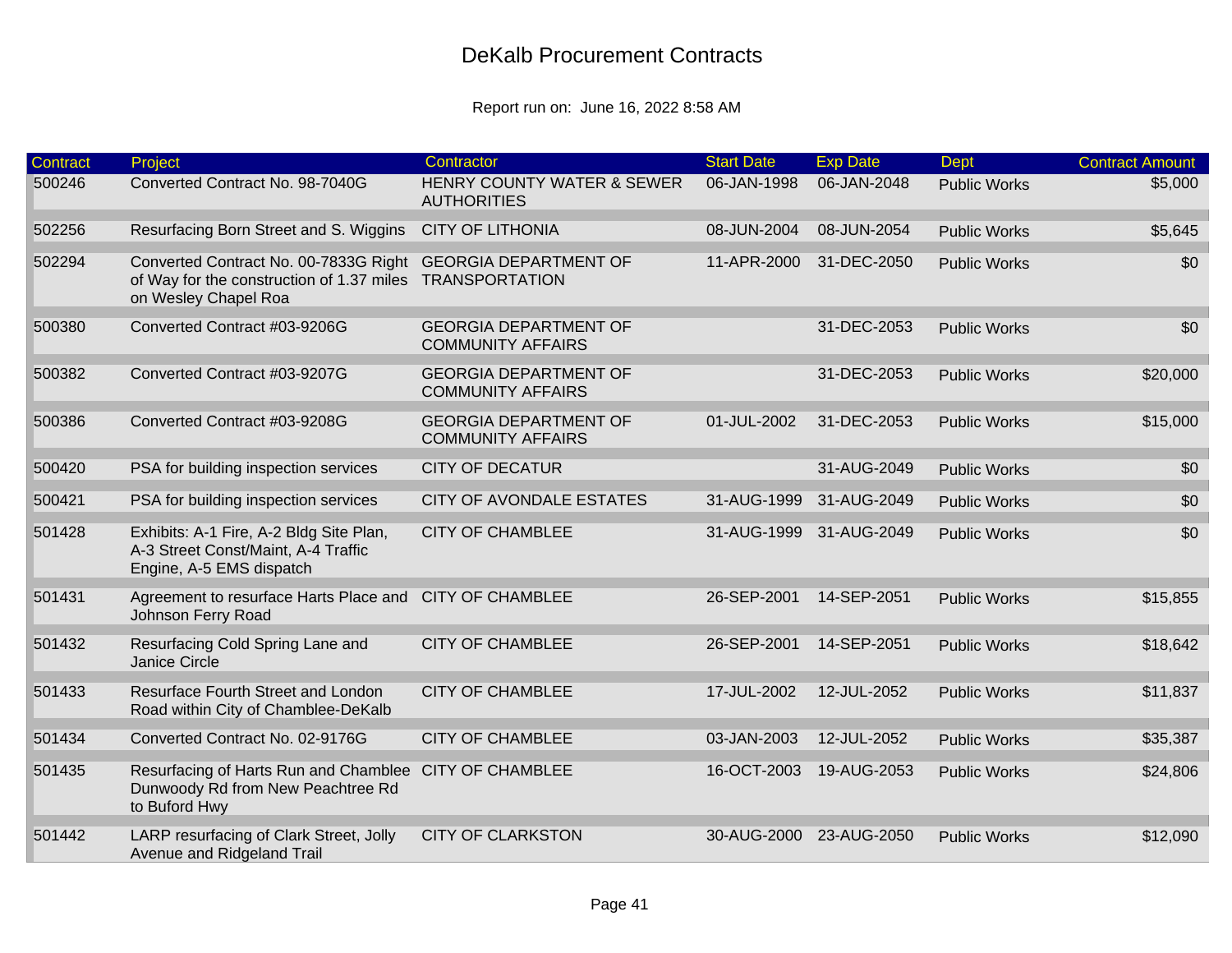| <b>Contract</b> | Project                                                                                                | Contractor                                                            | <b>Start Date</b> | <b>Exp Date</b>         | Dept                | <b>Contract Amount</b> |
|-----------------|--------------------------------------------------------------------------------------------------------|-----------------------------------------------------------------------|-------------------|-------------------------|---------------------|------------------------|
| 501445          | PSA for building inspection services                                                                   | <b>CITY OF CLARKSTON</b>                                              | 26-SEP-2000       | 31-AUG-2049             | <b>Public Works</b> | \$0                    |
| 502451          | <b>Fulton County Marsh Creek Sewage</b><br>System (O&M PO) - unabvle to calculate FINANCE<br>\$ value. | FULTON COUNTY DEPARTMENT OF                                           | 15-MAY-1978       | 15-MAY-2028             | <b>Public Works</b> |                        |
| 501453          | Intergovernmental Agreement,<br>resurfacing Church St., McClaren Dr.<br>and Smith St.                  | <b>CITY OF CLARKSTON</b>                                              |                   | 09-NOV-1998 02-NOV-2048 | <b>Public Works</b> | \$20,186               |
| 502453          | Fulton County John's Creek Wastewater<br>Treatment Plant (O&M PO) - unable to<br>calculate \$ value    | FULTON COUNTY DEPARTMENT OF 23-MAY-1976 23-MAY-2026<br><b>FINANCE</b> |                   |                         | <b>Public Works</b> |                        |
| 501457          | Resurface Hickory Wood Lane and<br>Woodwin Road within city of Doraville                               | <b>CITY OF DORAVILLE</b>                                              | 25-JUL-2002       | 31-DEC-2050             | <b>Public Works</b> | \$25,300               |
| 501459          | Resurfacing Mill Ct, Porter Glade Ct,<br>Strafford Plc, Steward Rd and Turner St.                      | <b>CITY OF DORAVILLE</b>                                              |                   | 26-AUG-2002 31-DEC-2052 | <b>Public Works</b> | \$23,675               |
| 501460          | Resurfacing Redwood Street within the<br>City of Doraville                                             | <b>CITY OF DORAVILLE</b>                                              | 02-DEC-2002       | 31-DEC-2052             | <b>Public Works</b> | \$10,266               |
| 501461          | LARP resurfacing of Swift Street, Main<br><b>Street and Stone Mountain Street</b>                      | <b>CITY OF LITHONIA</b>                                               | 30-SEP-2005       | 11-AUG-2050             | <b>Public Works</b> | \$37,426               |
| 501462          | Resurfacing Braswell Street and Reagin<br><b>Street</b>                                                | <b>CITY OF LITHONIA</b>                                               | 30-MAY-2001       | 01-APR-2051             | <b>Public Works</b> | \$7,125                |
| 501463          | Resurfacing College Avenue and Park<br><b>Drive</b>                                                    | <b>CITY OF LITHONIA</b>                                               | 20-JUN-2001       | 13-JUN-2051             | <b>Public Works</b> | \$0                    |
| 501464          | <b>Resurfacing Church Street</b>                                                                       | <b>CITY OF LITHONIA</b>                                               | 20-AUG-2003       | 31-AUG-2053             | <b>Public Works</b> | \$5,144                |
| 501465          | Resurfacing Avery Street, Cagel Street<br>and Smokey Row                                               | <b>CITY OF LITHONIA</b>                                               | 26-AUG-2003       | 27-AUG-2053             | <b>Public Works</b> | \$0                    |
| 502465          | Fulton County Big Creek Wastewater<br>Treatment Plant (O&M) - unable to<br>determine \$ value          | FULTON COUNTY DEPARTMENT OF 18-FEB-1976<br><b>FINANCE</b>             |                   | 18-FEB-2026             | <b>Public Works</b> |                        |
| 501467          | Resurface DeKalb Albert Way, Johnson<br>Street, Pendley Street and Stone Street                        | <b>CITY OF DORAVILLE</b>                                              | 11-OCT-1999       | 10-OCT-2049             | <b>Public Works</b> | \$11,101               |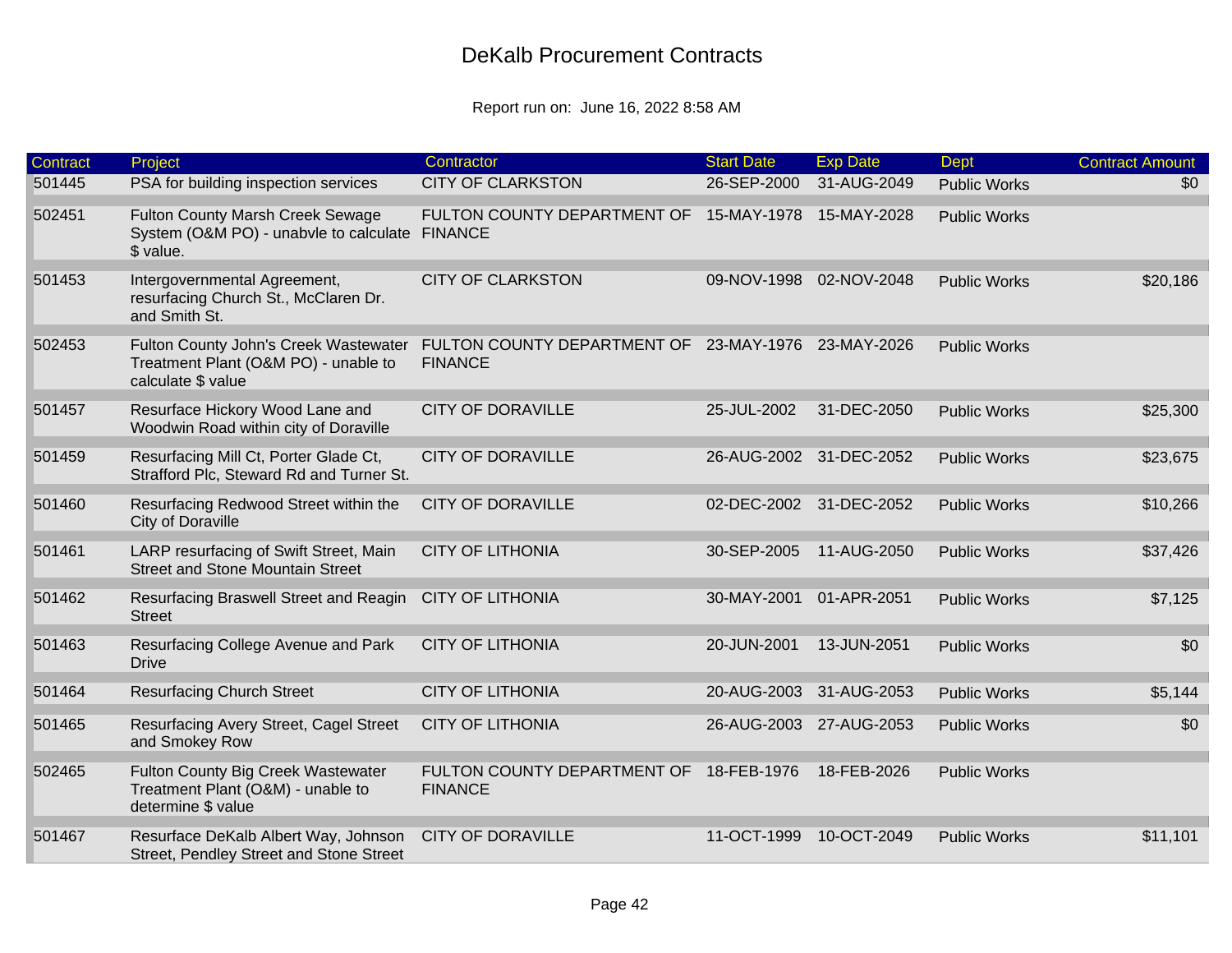| <b>Contract</b> | Project                                                                                      | Contractor                                              | <b>Start Date</b> | <b>Exp Date</b>         | <b>Dept</b>         | <b>Contract Amount</b> |
|-----------------|----------------------------------------------------------------------------------------------|---------------------------------------------------------|-------------------|-------------------------|---------------------|------------------------|
| 502467          | Gwinnett County Sewerage System<br>(O&M) - Unable to calculate \$ value                      | <b>GWINNETT COUNTY DEPARTMENT</b><br>OF WATER RESOURCES | 25-AUG-1975       | 25-AUG-2025             | <b>Public Works</b> | \$23,046,043           |
| 501469          | Resurface DeKalb Arabia Road,<br>Magnolia Street and Wiggins Street                          | <b>CITY OF LITHONIA</b>                                 | 11-OCT-1999       | 10-OCT-2049             | <b>Public Works</b> | \$7,518                |
| 501470          | Resurface DeKalb Randall Avenue                                                              | <b>CITY OF LITHONIA</b>                                 | 11-OCT-1999       | 10-OCT-2049             | <b>Public Works</b> | \$7,794                |
| 501471          | Resurface Ridge Road                                                                         | <b>CITY OF PINE LAKE</b>                                | 05-JUL-2001       | 28-JUN-2051             | <b>Public Works</b> | \$6,593                |
| 501473          | Resurface Poplar Road and Spring Drive CITY OF PINE LAKE                                     |                                                         | 05-JUL-2001       | 28-JUN-2051             | <b>Public Works</b> | \$5,678                |
| 501474          | Resurface Spring Drive within City of<br><b>Pine Lake</b>                                    | <b>CITY OF PINE LAKE</b>                                | 20-OCT-2003       | 10-OCT-2053             | <b>Public Works</b> | \$6,399                |
| 501484          | Agreement, Right of Way, for 6 new<br>roads to access the new Stone Crest<br>Mall            | <b>GEORGIA DEPARTMENT OF</b><br><b>TRANSPORTATION</b>   | 12-JUL-2001       | 31-DEC-2051             | <b>Public Works</b> | \$1,420,185            |
| 501515          | Converted Contract No. 99-7557G                                                              | <b>GEORGIA DEPARTMENT OF</b><br><b>TRANSPORTATION</b>   | 03-AUG-1999       | 31-DEC-2049             | <b>Public Works</b> | \$192,916              |
| 501518          | Agreement for Buford Highway<br>Streetscape                                                  | <b>GEORGIA DEPARTMENT OF</b><br><b>TRANSPORTATION</b>   |                   | 25-MAR-2004 31-DEC-2050 | <b>Public Works</b> | \$16,000               |
| 501519          | Local Assistance Road Program<br>Certificate of Ownership and Agreement<br><b>LAR</b>        | <b>GEORGIA DEPARTMENT OF</b><br><b>TRANSPORTATION</b>   | 09-MAY-2000       | 31-DEC-2050             | <b>Public Works</b> | \$0                    |
| 501539          | Certificate of Ownership and Agreement,<br>Local assistance road program LAR 31-<br>$11 - 1$ | <b>GEORGIA DEPARTMENT OF</b><br><b>TRANSPORTATION</b>   | 03-AUG-2001       | 31-DEC-2051             | <b>Public Works</b> | \$0                    |
| 501540          | Certificate of Ownership and Agreement,<br>Local assistance road program LAR 31-<br>690      | <b>GEORGIA DEPARTMENT OF</b><br><b>TRANSPORTATION</b>   | 06-AUG-2001       | 31-DEC-2051             | <b>Public Works</b> | \$0                    |
| 501541          | Certificate of Ownership and Agreement,<br>local assistance road program LAR 31-<br>1460     | <b>GEORGIA DEPARTMENT OF</b><br><b>TRANSPORTATION</b>   | 06-AUG-2001       | 31-DEC-2051             | <b>Public Works</b> | \$0                    |
| 501598          | Memorandum of Understanding:<br>Ashford-Dunwoody Road at Nancy<br>Creek                      | <b>GEORGIA DEPARTMENT OF</b><br><b>TRANSPORTATION</b>   |                   | 31-DEC-2049             | <b>Public Works</b> | \$460,317              |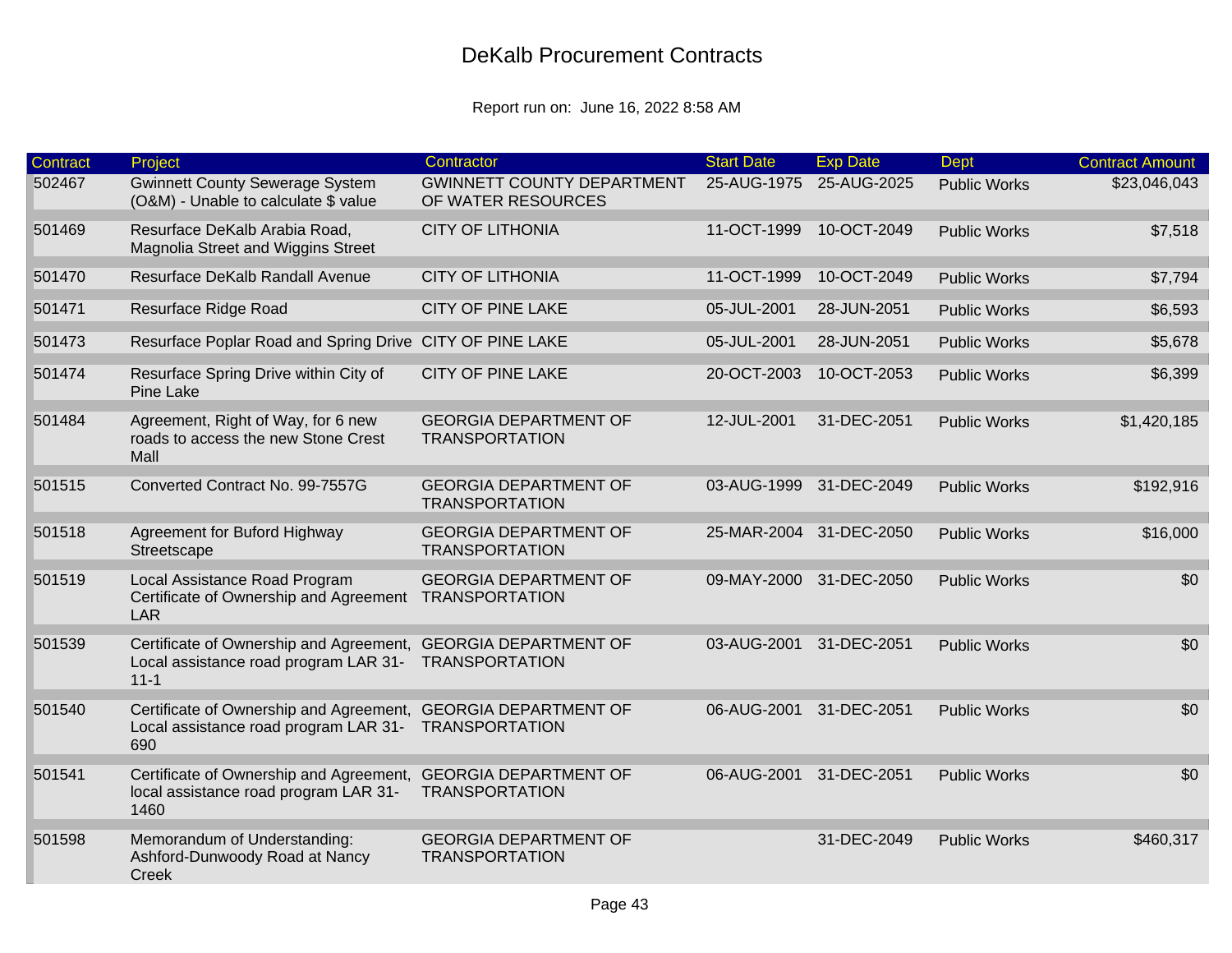| <b>Contract</b> | Project                                                                                                                  | Contractor                                             | <b>Start Date</b> | <b>Exp Date</b> | <b>Dept</b>         | <b>Contract Amount</b> |
|-----------------|--------------------------------------------------------------------------------------------------------------------------|--------------------------------------------------------|-------------------|-----------------|---------------------|------------------------|
| 501639          | LARP Ownership and Agreement, 14<br>roads, 6.010 miles                                                                   | <b>GEORGIA DEPARTMENT OF</b><br><b>TRANSPORTATION</b>  | 14-SEP-2000       | 31-DEC-2050     | <b>Public Works</b> | \$0                    |
| 501641          | Agreement for Perimeter Cntr Pkway<br>extension and Bridge widening over I285                                            | <b>GEORGIA DEPARTMENT OF</b><br><b>TRANSPORTATION</b>  | 05-FEB-2003       | 31-DEC-2053     | <b>Public Works</b> | \$0                    |
| 505689          | Governmental Encroachment<br>Agreement (Seminole Road Landfill) -<br>(NOTE: cleaning up "requires reappro                | <b>GEORGIA POWER COMPANY</b>                           | 22-JUN-2004       | 31-DEC-2055     | <b>Public Works</b> | \$0                    |
| 514040          | <b>Transportation Enhancement</b><br>Memorandum of Understanding for<br>South River Greenway Trail (PHASE I)<br>$4 - 08$ | <b>GEORGIA DEPARTMENT OF</b><br><b>TRANSPORTATION</b>  | 31-AUG-2004       | 25-AUG-2054     | <b>Public Works</b> | \$920,000              |
| 518187          | Resurfacing of East Avenue and<br>Vaughan Street - LAR04-S006-<br>00(503)C1                                              | <b>CITY OF CLARKSTON</b>                               | 14-SEP-2004       | 14-SEP-2054     | <b>Public Works</b> | \$7,034                |
| 517254          | <b>Transportation Enhancement</b><br>Memorandum of Understanding with<br>Georgia Department of Transportation<br>for     | <b>GEORGIA DEPARTMENT OF</b><br><b>TRANSPORTATION</b>  | 08-SEP-2004       | 13-JUL-2054     | <b>Public Works</b> | \$900,000              |
| 511307          | LARP Resurfacing-LAU04-S0006-<br>00(505) C1 Lucelen Avenue and Tribble<br><b>Street</b>                                  | <b>CITY OF LITHONIA</b>                                | 27-JUL-2004       | 27-JUL-2054     | <b>Public Works</b> | \$4,042                |
| 519474          | Converted Contract No. 01-8554G-<br>Contract has no expiration                                                           | METROPOLITAN ATLANTA RAPID<br><b>TRANSIT AUTHORITY</b> | 12-SEP-2001       | 31-DEC-2051     | <b>Public Works</b> | \$75,000               |
| 519534          | Agreement among the MARTA, DeKalb<br>Cnty and GA for Transit for oriented<br>sidewalks                                   | METROPOLITAN ATLANTA RAPID<br><b>TRANSIT AUTHORITY</b> | 06-MAR-2002       | 11-JUL-2096     | <b>Public Works</b> | \$40,000               |
| 520108          | Agreement for preconstruction<br>engineering for Perimeter Cntr Pkwy<br>modal transitscape                               | <b>GEORGIA DEPARTMENT OF</b><br><b>TRANSPORTATION</b>  | 01-JAN-2003       | 31-DEC-2053     | <b>Public Works</b> | \$1,452,000            |
| 520243          | Contract Item Agreement with Georgia<br>DOT for Perimeter Center Parkway<br>Extension Over I-285, D.O.T. P               | <b>GEORGIA DEPARTMENT OF</b><br><b>TRANSPORTATION</b>  | 28-SEP-2004       | 28-SEP-2054     | <b>Public Works</b> | \$718,340              |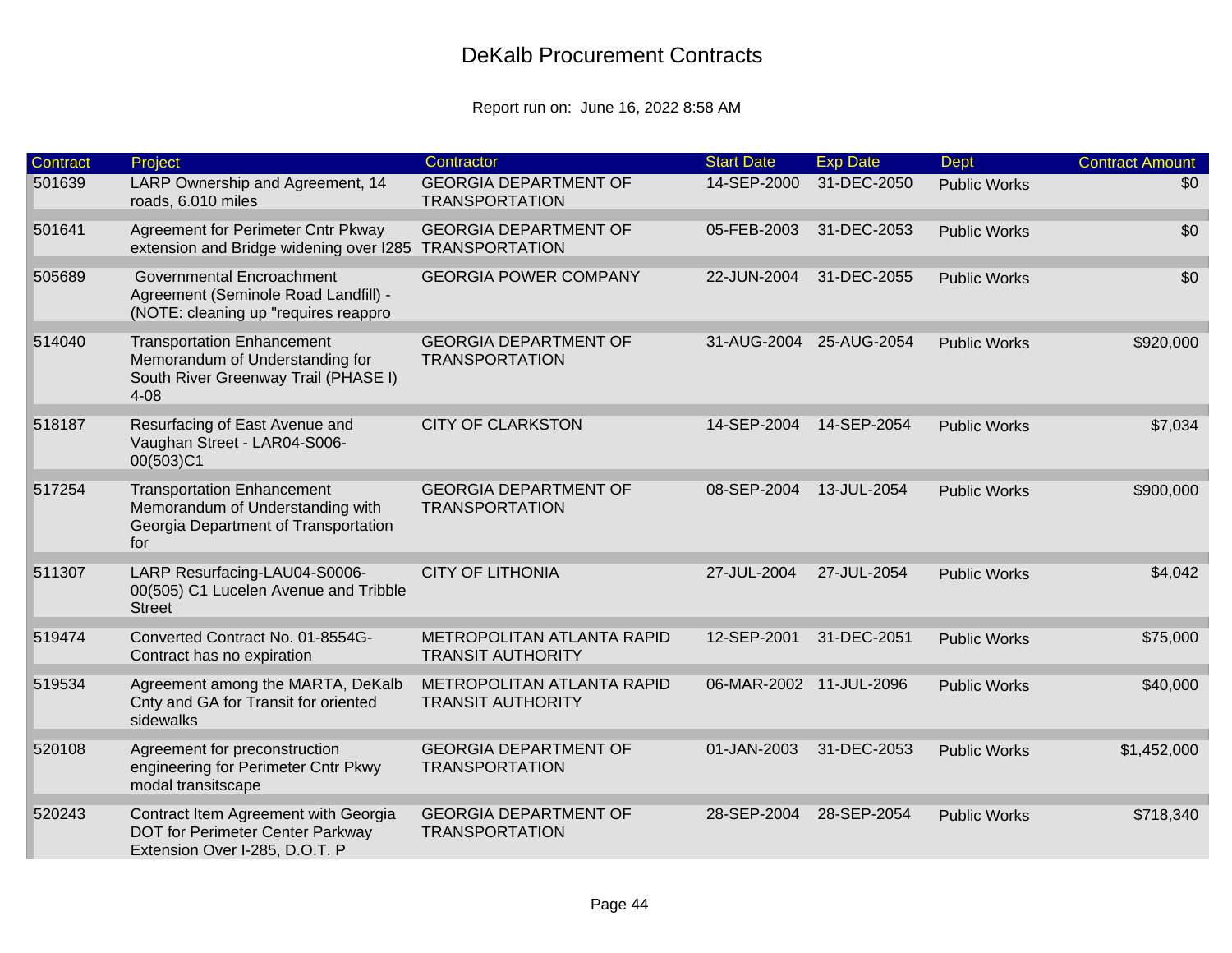| <b>Contract</b> | Project                                                                                                                          | Contractor                                                | <b>Start Date</b> | <b>Exp Date</b>         | <b>Dept</b>         | <b>Contract Amount</b> |
|-----------------|----------------------------------------------------------------------------------------------------------------------------------|-----------------------------------------------------------|-------------------|-------------------------|---------------------|------------------------|
| 522431          | Easement For Right-Of-Way, DeKalb<br>County-Scott Candler WTP 115kV<br><b>Transmission Tap Line</b>                              | <b>GEORGIA POWER COMPANY</b>                              | 13-OCT-2004       | 13-OCT-2054             | <b>Public Works</b> | \$1                    |
| 522433          | Easement For Substation and Right-Of-<br>Way, DeKalb County - Scott Candler<br><b>WTP Substation</b>                             | <b>GEORGIA POWER COMPANY</b>                              | 13-OCT-2004       | 13-OCT-2054             | <b>Public Works</b> | \$7,500                |
| 526894          | Georgia Power License Agreement for<br>96" Raw Water Main from the<br>Chatahoochee River Intake to the Sco                       | <b>GEORGIA POWER COMPANY</b>                              |                   | 01-DEC-2004 01-DEC-2054 | <b>Public Works</b> | \$10                   |
| 531970          | Confidentiality Agreement with Savannah GEORGIA POWER COMPANY<br>Electric and Power Company and<br>Georgia Power Company Regardi |                                                           | 01-JAN-2005       | 31-DEC-2054             | <b>Public Works</b> | \$0                    |
| 546249          | <b>Agreement for Funding Preliminary</b><br>Engineering for Sidewalks at SR12 FM<br>Mountain Dr. to Evansmill Roa                | <b>GEORGIA DEPARTMENT OF</b><br><b>TRANSPORTATION</b>     | 10-MAR-2005       | 10-MAR-2055             | <b>Public Works</b> | \$370,400              |
| 558084          | Intergovernmental Agreement for for<br>Raw Water Pump Station at 4250<br>Holcomb Bridge Rd., Norcross, GA                        | FULTON COUNTY DEPARTMENT OF 01-JUN-2005<br><b>FINANCE</b> |                   | 31-DEC-2055             | <b>Public Works</b> | \$0                    |
| 550359          | Perimeter CID - Lighting Agreement -<br>County Route 121 and 89 Bridge<br>Crossing I-285 and Nancy Creek T                       | <b>GEORGIA DEPARTMENT OF</b><br><b>TRANSPORTATION</b>     | 01-JUN-2005       | 01-JUN-2055             | <b>Public Works</b> | \$0                    |
| 557394          | Contract Item Agreement for Water<br>Filtration - Flowers Road Bridge over<br>North Fork Peachtree Creek f                       | <b>GEORGIA DEPARTMENT OF</b><br><b>TRANSPORTATION</b>     | 14-JUN-2005       | 14-JUN-2055             | <b>Public Works</b> | \$80,000               |
| 557528          | Intergovernmental Agreement with the<br>City of Doraville for Stormwater Services<br>and Collections                             | <b>CITY OF DORAVILLE</b>                                  | 24-MAY-2005       | 31-MAR-2055             | <b>Public Works</b> | \$0                    |
| 563786          | State DOT project - Sidewalks Along 5<br>Corridors-Phase 1                                                                       | <b>GEORGIA DEPARTMENT OF</b><br><b>TRANSPORTATION</b>     |                   | 24-MAY-2005 24-MAY-2025 | <b>Public Works</b> | \$1                    |
| 570909          | Metropolitan Sewer Agreement (IGA) for<br>use of City of ATL's RM Clayton and<br>South River Water Treatme                       | <b>CITY OF ATLANTA</b>                                    | 14-SEP-2005       | 30-JUN-2029             | <b>Public Works</b> | \$358,301,292          |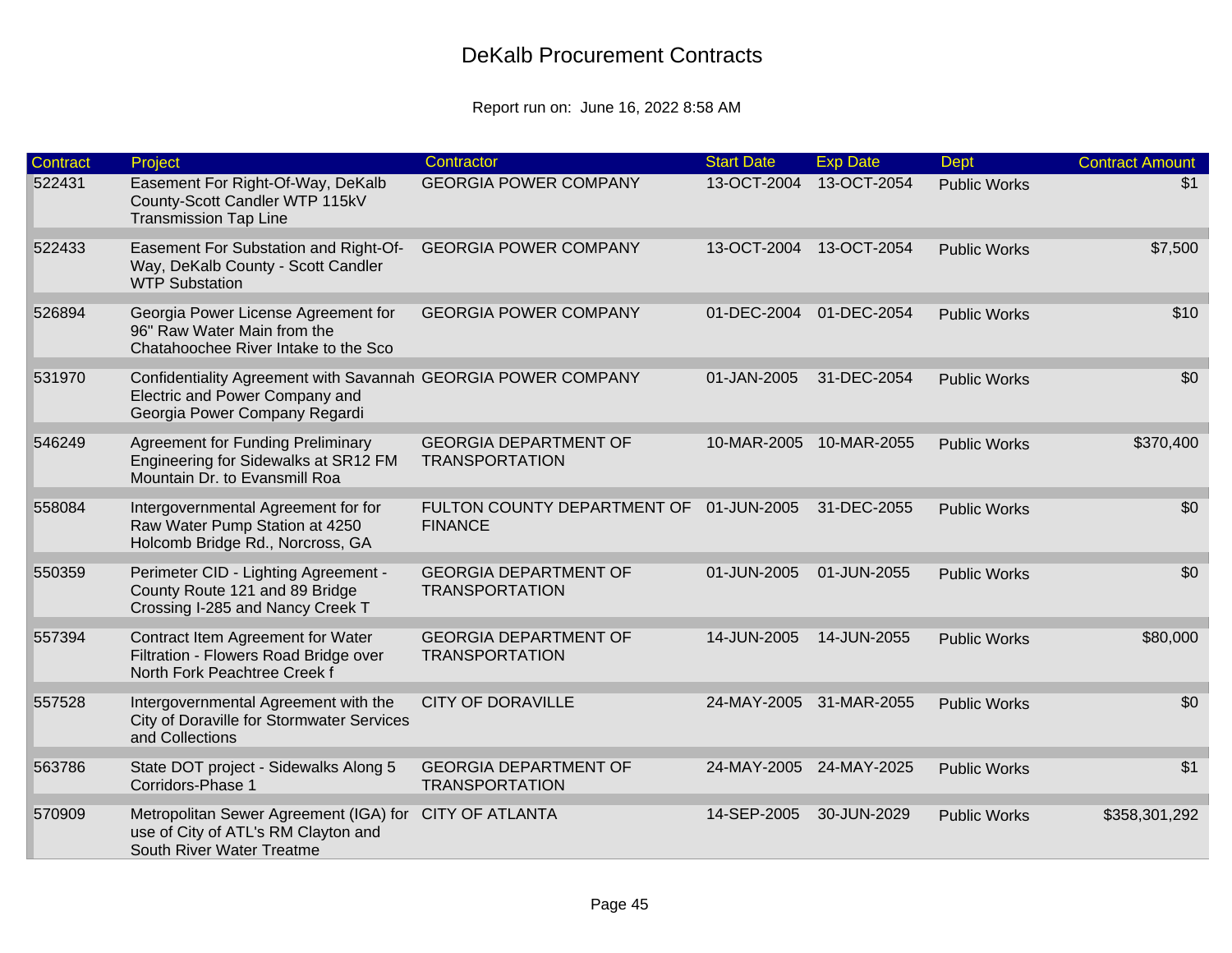| <b>Contract</b> | Project                                                                                                    | Contractor                                            | <b>Start Date</b> | <b>Exp Date</b> | <b>Dept</b>                                | <b>Contract Amount</b> |
|-----------------|------------------------------------------------------------------------------------------------------------|-------------------------------------------------------|-------------------|-----------------|--------------------------------------------|------------------------|
| 05-900006       | Agreement with Georgia Power for<br>relocation of electrical facilities for<br>Perimeter Parkway Extension | <b>GEORGIA POWER COMPANY</b>                          | 18-OCT-2005       | 19-DEC-2055     | <b>Public Works</b>                        | \$621,886              |
| 07-900855       | Formerly Contract No 87-4239 for<br>DeKalb County Animal Control Center<br><b>Construction Project</b>     | <b>LEO A DALY COMPANY</b>                             | 11-AUG-1987       | 31-DEC-2037     | <b>Public Works</b>                        | \$52,500               |
| 07-900856       | Formerly Contract No 87-4162                                                                               | <b>INTERGRAPH CORPORATION</b>                         | 24-JUN-1987       | 31-DEC-2037     | <b>Public Works</b>                        | \$0                    |
| 08-901262       | Formerly 04-9758G; Agreement for High<br><b>Mast Lighting</b>                                              | <b>GEORGIA DEPARTMENT OF</b><br><b>TRANSPORTATION</b> | 15-APR-2004       | 30-APR-2054     | <b>Public Works</b>                        | \$0                    |
| 1138612         | BOC Approved on 12/04/18 CA-Vehicle<br>Mounted GPS Devices for Fleet, R&D,<br>Sanitation, Code Enforcement | <b>VERIZON WIRELESS LLC</b>                           | 07-DEC-2018       | 30-JUN-2022     | <b>Public Works - Fleet</b><br>Maintenance | \$253,990              |
| 1163648         | Contract for ITB#18-101055-Filters<br>(Annual with 2 Options to Renew).<br>Approved by BOC on 5/28/19.     | <b>INTERSTATE TRUCK EQUIPMENT</b>                     | 04-JUN-2019       | 30-JUN-2022     | <b>Public Works - Fleet</b><br>Maintenance | \$6,688                |
| 1163649         | Contract for ITB#18-101055-Filters<br>(Annual with 2 Options to Renew).<br>Approved by BOC on 5/28/19.     | <b>NAPA AUTO PARTS</b>                                | 04-JUN-2019       | 30-JUN-2022     | <b>Public Works - Fleet</b><br>Maintenance | \$226,371              |
| 1163650         | Contract for ITB#18-101055-Filters<br>(Annual with 2 Options to Renew).<br>Approved by BOC on 5/28/19.     | <b>TRUCKPRO INC</b>                                   | 04-JUN-2019       | 30-JUN-2022     | <b>Public Works - Fleet</b><br>Maintenance | \$31,603               |
| 1163653         | Contract for ITB#18-101055-Filters<br>(Annual with 2 Options to Renew).<br>Approved by BOC on 5/28/19.     | IEH AUTO PARTS LLC                                    | 04-JUN-2019       | 30-JUN-2022     | <b>Public Works - Fleet</b><br>Maintenance | \$65,245               |
| 1163655         | Contract for ITB#18-101055-Filters<br>(Annual with 2 Options to Renew).<br>Approved by BOC on 5/28/19.     | <b>CUMMINS POWER SOUTH LLC</b>                        | 04-JUN-2019       | 30-JUN-2022     | <b>Public Works - Fleet</b><br>Maintenance | \$420                  |
| 1163663         | Contract for ITB#18-101055-Filters<br>(Annual with 2 Options to Renew).<br>Approved by BOC 5/28/19.        | <b>FLEETPRIDE</b>                                     | 04-JUN-2019       | 30-JUN-2022     | <b>Public Works - Fleet</b><br>Maintenance | \$10,902               |
| 1163666         | Contract for ITB#18-101055-Filters<br>(Annual with 2 Options to Renew).                                    | YANCEY BROS COMPANY                                   | 04-JUN-2019       | 30-JUN-2022     | <b>Public Works - Fleet</b><br>Maintenance | \$5,022                |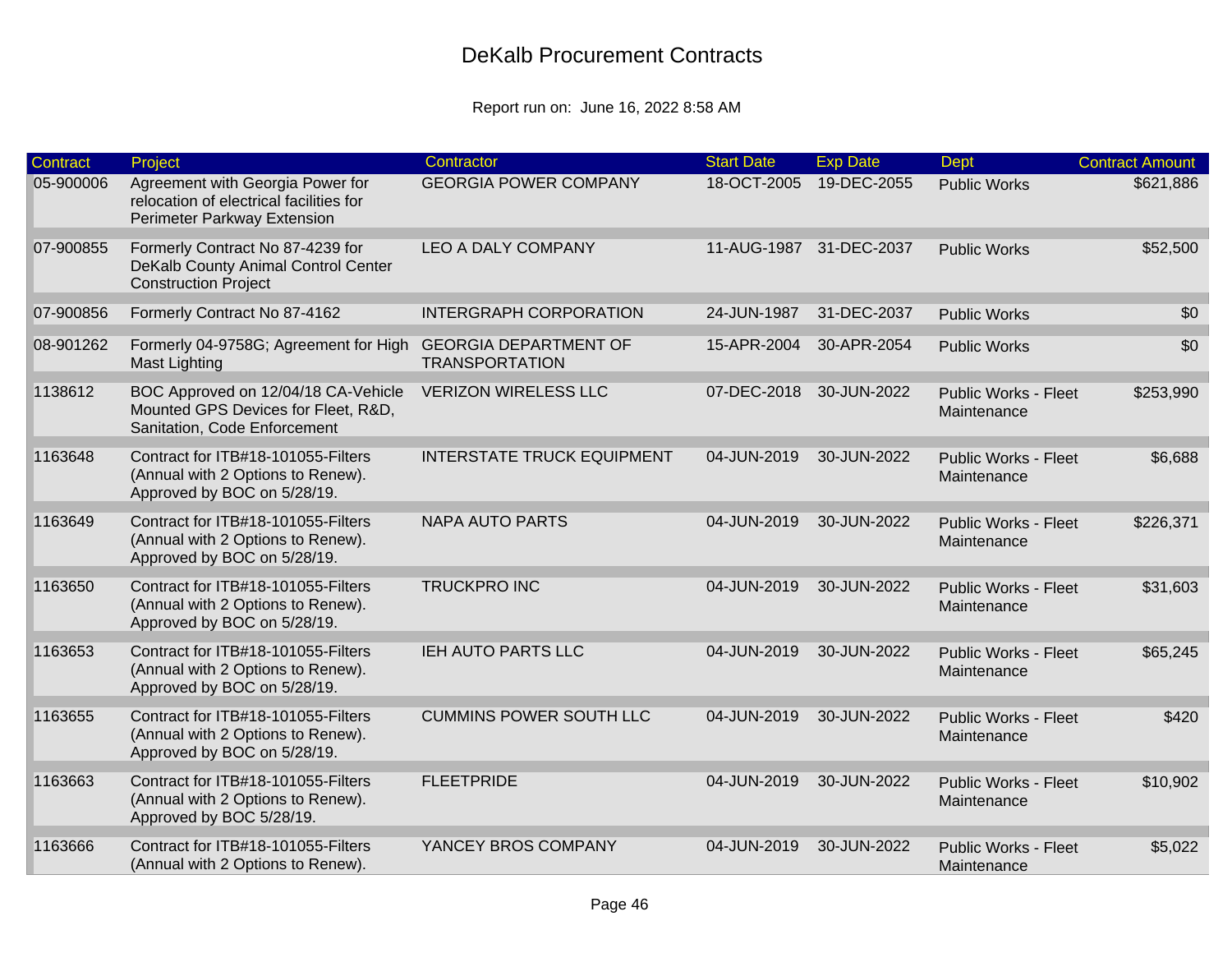| <b>Contract</b> | Project                                                                                                                     | Contractor                                         | <b>Start Date</b> | <b>Exp Date</b>         | <b>Dept</b>                                | <b>Contract Amount</b> |
|-----------------|-----------------------------------------------------------------------------------------------------------------------------|----------------------------------------------------|-------------------|-------------------------|--------------------------------------------|------------------------|
|                 | Approved by BOC 5/28/19.                                                                                                    |                                                    |                   |                         |                                            |                        |
| 1163670         | Contract for ITB#18-101055-Filters<br>(Annual with 2 Options to Renew).<br>Approved by BOC 5/28/19.                         | <b>RUSH TRUCK CENTERS OF</b><br><b>GEORGIA INC</b> | 04-JUN-2019       | 30-JUN-2022             | <b>Public Works - Fleet</b><br>Maintenance | \$127,162              |
| 1163680         | Contract for ITB#18-101055-Filters<br>(Annual with 2 Options to Renew).<br>Approved by BOC 5/14/19.                         | <b>AG-PRO LLC</b>                                  | 04-JUN-2019       | 30-JUN-2022             | <b>Public Works - Fleet</b><br>Maintenance | \$1,715                |
| 1167964         | Decals For County Vehicles, ITB 19-<br>101085, (Police & Fleet Mgt.)                                                        | FRU-ART COMPANY INC                                | 01-JUL-2019       | 31-DEC-2022             | <b>Public Works - Fleet</b><br>Maintenance | \$66,256               |
| 1177903         | Sourcewell CA for Leasing of<br>Undercover Vehicles (Annual with 2<br>Options to Renew)                                     | <b>ENTERPRISE FLEET MANAGEMENT</b>                 | 23-JUL-2018       | 24-JUL-2022             | <b>Public Works - Fleet</b><br>Maintenance | \$302,926              |
| 1218284         | ITB No. 19-101145 for Auction Services ADESA ATLANTA LLC<br>for Disposal of Surplus Properties (5<br>Year Multi-Year Contra |                                                    | 12-AUG-2020       | 31-DEC-2024             | Public Works - Fleet<br>Maintenance        | \$0                    |
| 1236147         | CA-Purchase of Gasoline & Diesel Fuel<br>with Mansfield Oil Annual with 4 Options<br>to Renew) approved by                  | MANSFIELD OIL COMPANY                              | 08-DEC-2020       | 31-DEC-2022             | <b>Public Works - Fleet</b><br>Maintenance | \$13,427,697           |
| 501431          | Agreement to resurface Harts Place and<br>Johnson Ferry Road                                                                | <b>CITY OF CHAMBLEE</b>                            | 26-SEP-2001       | 14-SEP-2051             | <b>Public Works - Roads</b><br>& Drainage  | \$15,855               |
| 501432          | Resurfacing Cold Spring Lane and<br>Janice Circle                                                                           | <b>CITY OF CHAMBLEE</b>                            | 26-SEP-2001       | 14-SEP-2051             | <b>Public Works - Roads</b><br>& Drainage  | \$18,642               |
| 501433          | Resurface Fourth Street and London<br>Road within City of Chamblee-DeKalb                                                   | <b>CITY OF CHAMBLEE</b>                            | 17-JUL-2002       | 12-JUL-2052             | <b>Public Works - Roads</b><br>& Drainage  | \$11,837               |
| 501434          | Converted Contract No. 02-9176G                                                                                             | <b>CITY OF CHAMBLEE</b>                            | 03-JAN-2003       | 12-JUL-2052             | <b>Public Works - Roads</b><br>& Drainage  | \$35,387               |
| 501435          | Resurfacing of Harts Run and Chamblee CITY OF CHAMBLEE<br>Dunwoody Rd from New Peachtree Rd<br>to Buford Hwy                |                                                    | 16-OCT-2003       | 19-AUG-2053             | <b>Public Works - Roads</b><br>& Drainage  | \$24,806               |
| 501442          | LARP resurfacing of Clark Street, Jolly<br>Avenue and Ridgeland Trail                                                       | <b>CITY OF CLARKSTON</b>                           |                   | 30-AUG-2000 23-AUG-2050 | <b>Public Works - Roads</b><br>& Drainage  | \$12,090               |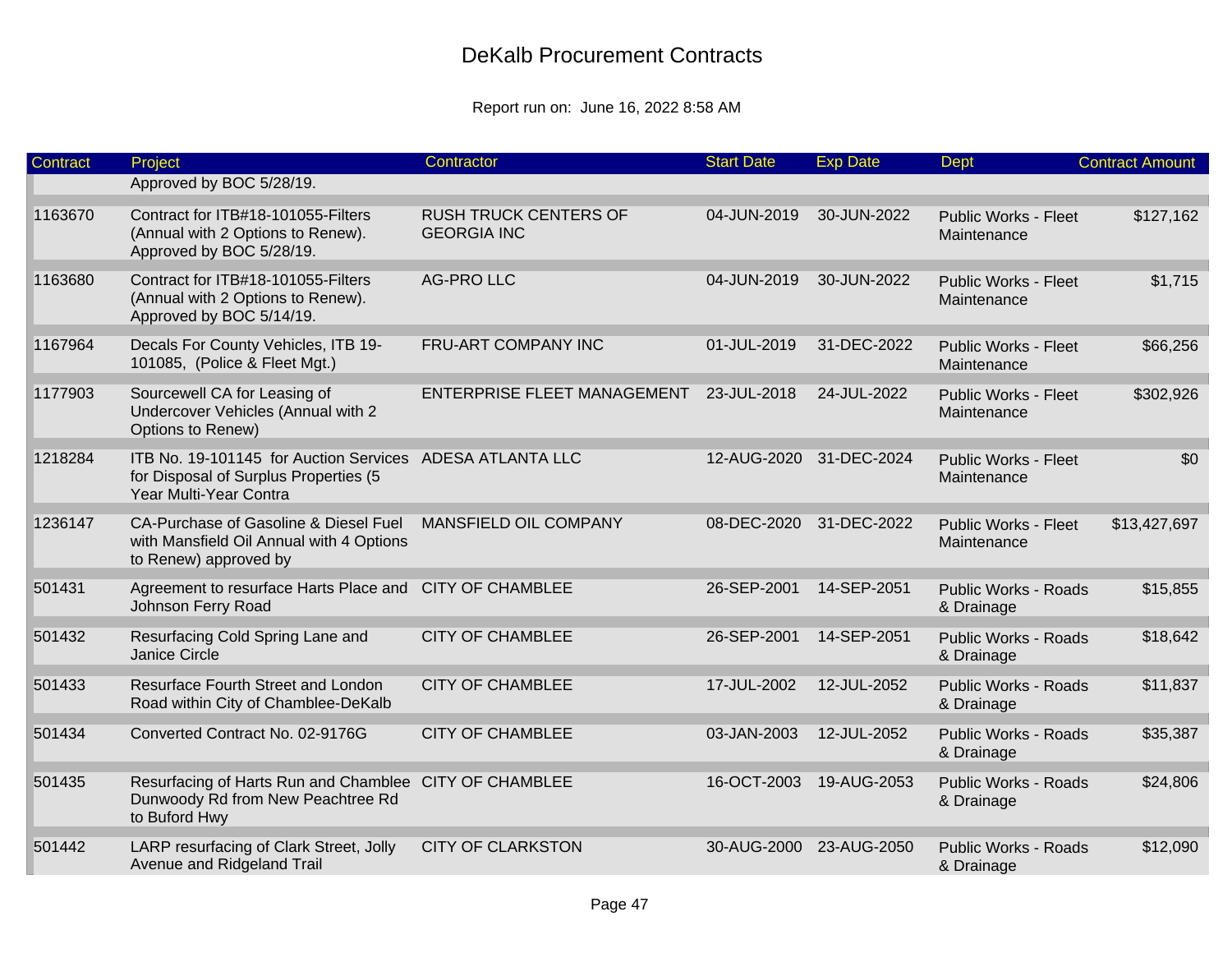| <b>Contract</b> | Project                                                                                                    | Contractor                                                    | <b>Start Date</b>       | <b>Exp Date</b> | <b>Dept</b>                               | <b>Contract Amount</b> |
|-----------------|------------------------------------------------------------------------------------------------------------|---------------------------------------------------------------|-------------------------|-----------------|-------------------------------------------|------------------------|
| 501445          | PSA for building inspection services                                                                       | <b>CITY OF CLARKSTON</b>                                      | 26-SEP-2000             | 31-AUG-2049     | <b>Public Works - Roads</b><br>& Drainage | \$0                    |
| 501470          | Resurface DeKalb Randall Avenue                                                                            | <b>CITY OF LITHONIA</b>                                       | 11-OCT-1999             | 10-OCT-2049     | <b>Public Works - Roads</b><br>& Drainage | \$7,794                |
| 501471          | Resurface Ridge Road                                                                                       | <b>CITY OF PINE LAKE</b>                                      | 05-JUL-2001             | 28-JUN-2051     | <b>Public Works - Roads</b><br>& Drainage | \$6,593                |
| 501473          | Resurface Poplar Road and Spring Drive CITY OF PINE LAKE                                                   |                                                               | 05-JUL-2001             | 28-JUN-2051     | <b>Public Works - Roads</b><br>& Drainage | \$5,678                |
| 501486          | Agreement/Project for sidewalks along<br>S.R.8/US Highway 29/Lawrenceville                                 | <b>GEORGIA DEPARTMENT OF</b><br><b>TRANSPORTATION</b>         | 13-SEP-2001             | 29-AUG-2051     | <b>Public Works - Roads</b><br>& Drainage | \$0                    |
| 501502          | Local Govt Lighting Agreement for<br>roadway lighting at I20/Wesley Chapel<br>Rd Interchange               | <b>GEORGIA DEPARTMENT OF</b><br><b>TRANSPORTATION</b>         | 30-SEP-2005             | 31-MAR-2053     | <b>Public Works - Roads</b><br>& Drainage | \$0                    |
| 519474          | Converted Contract No. 01-8554G-<br>Contract has no expiration                                             | <b>METROPOLITAN ATLANTA RAPID</b><br><b>TRANSIT AUTHORITY</b> | 12-SEP-2001             | 31-DEC-2051     | <b>Public Works - Roads</b><br>& Drainage | \$75,000               |
| 520108          | Agreement for preconstruction<br>engineering for Perimeter Cntr Pkwy<br>modal transitscape                 | <b>GEORGIA DEPARTMENT OF</b><br><b>TRANSPORTATION</b>         | 01-JAN-2003             | 31-DEC-2053     | <b>Public Works - Roads</b><br>& Drainage | \$1,452,000            |
| 546376          | LAR-05-S007-00(993) DeKalb Twenty<br>four County Roads -7.85 miles                                         | <b>GEORGIA DEPARTMENT OF</b><br><b>TRANSPORTATION</b>         | 06-APR-2005             | 31-DEC-2055     | <b>Public Works - Roads</b><br>& Drainage | \$0                    |
| 546378          | LAR-05-S007-00(680) DeKalb Two Co.<br>Rds-.59 miles                                                        | <b>GEORGIA DEPARTMENT OF</b><br><b>TRANSPORTATION</b>         | 06-APR-2005             | 31-DEC-2055     | <b>Public Works - Roads</b><br>& Drainage | \$0                    |
| 546379          | LAR-05-S007-00(994) - DeKalb-<br>Twenty -three Co. Rds 8.94 miles                                          | <b>GEORGIA DEPARTMENT OF</b><br><b>TRANSPORTATION</b>         | 06-APR-2005             | 31-DEC-2055     | <b>Public Works - Roads</b><br>& Drainage | \$0                    |
| 546381          | LAR-05-S007-00(679) - DeKalb -<br>Three Co. RD-.74 miles                                                   | <b>GEORGIA DEPARTMENT OF</b><br><b>TRANSPORTATION</b>         | 06-APR-2005             | 31-DEC-2055     | <b>Public Works - Roads</b><br>& Drainage | \$0                    |
| 1038377         | Consists of providing storm drainage<br>construction services to meet the County<br>significant backlog of | <b>A&amp;S PAVING INC</b>                                     | 07-MAR-2017 30-JUN-2022 |                 | <b>Public Works - Roads</b><br>& Drainage | \$7,394,552            |
| 1038378         | ITB 16-100691 Storm Drainage                                                                               | KEMI CONSTRUCTION COMPANY INC 07-MAR-2017                     |                         | 30-JUN-2022     | <b>Public Works - Roads</b>               | \$6,523,267            |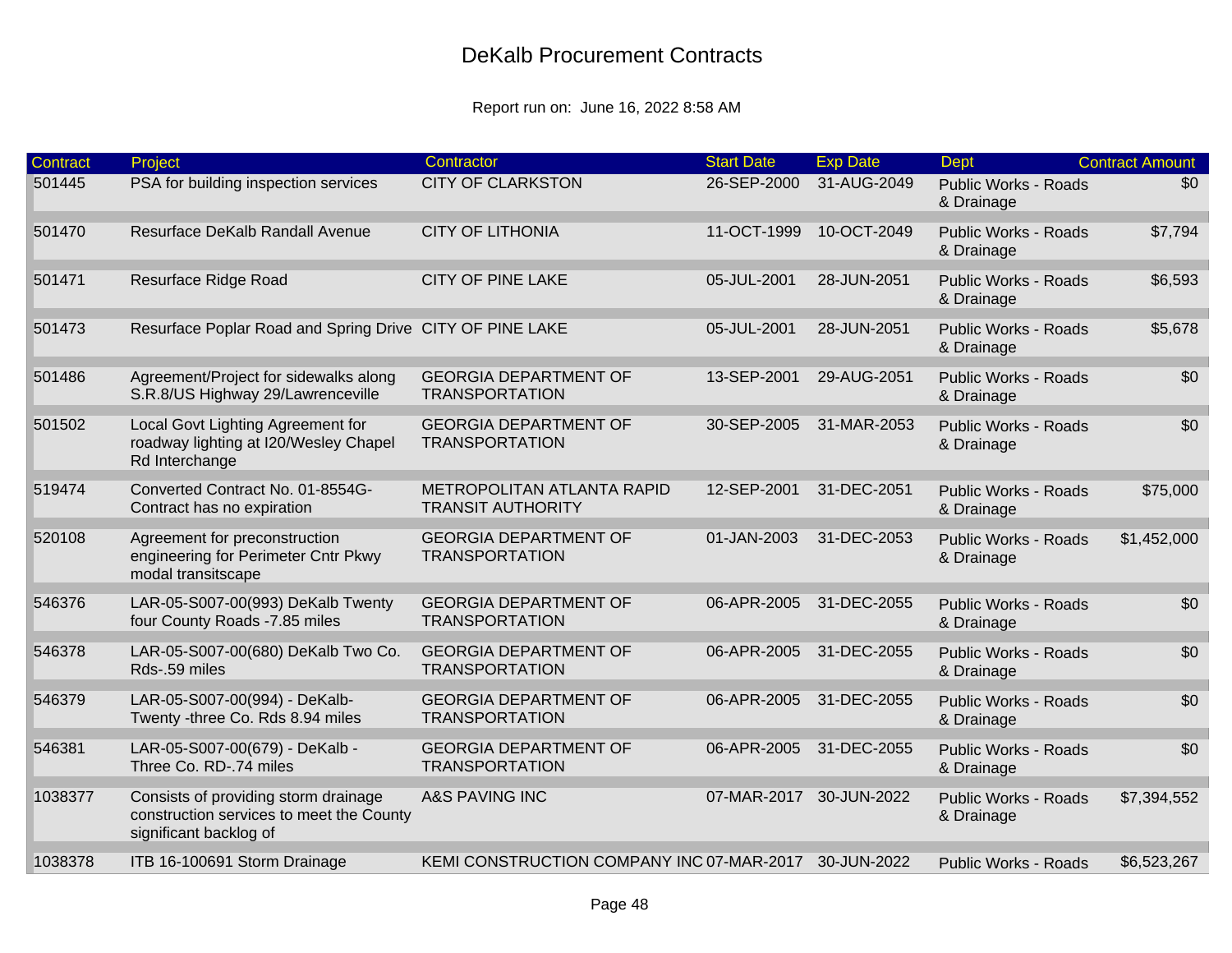| Contract | Project                                                                                                    | Contractor                                                 | <b>Start Date</b>       | <b>Exp Date</b>         | <b>Dept</b>                               | <b>Contract Amount</b> |
|----------|------------------------------------------------------------------------------------------------------------|------------------------------------------------------------|-------------------------|-------------------------|-------------------------------------------|------------------------|
|          | Infrastructure System Construction for<br><b>Public Works Stormwater Projects</b>                          |                                                            |                         |                         | & Drainage                                |                        |
| 1115899  | ITB 17-100898 for Asphaltic Concrete<br>Pavement Repairs (Annual Contract with<br>2 Options to Renew)      | <b>GREENWAY ONE</b>                                        | 12-JUN-2018             | 31-DEC-2022             | <b>Public Works - Roads</b><br>& Drainage | \$6,462,108            |
| 1118591  | ITB 17-100898 for Asphaltic Concrete<br>Pavement Repairs (Annual Contract with<br>2 Options to<br>Renew)   | <b>A&amp;S PAVING INC</b>                                  | 12-JUN-2018             | 31-DEC-2022             | <b>Public Works - Roads</b><br>& Drainage | \$10,865,082           |
| 1118593  | ITB 17-100898 for Asphaltic Concrete<br>Pavement Repairs (Annual Contract with<br>2 Options to Renew)      | <b>HEH PAVING INC</b>                                      | 12-JUN-2018             | 31-DEC-2022             | <b>Public Works - Roads</b><br>& Drainage | \$20,304,121           |
| 1128166  | Professional Inspection Services for<br><b>Public Works</b>                                                | LOWE ENGINEERS LLC                                         |                         | 28-AUG-2018 31-OCT-2022 | <b>Public Works - Roads</b><br>& Drainage | \$1,157,763            |
| 1128170  | Professional Inspection Services for<br><b>Public Works Projects</b>                                       | INTERNATIONAL DESIGN SERVICES<br><b>INC DBA IDS GLOBAL</b> | 28-AUG-2018 31-OCT-2022 |                         | <b>Public Works - Roads</b><br>& Drainage | \$349,228              |
| 1128178  | Professional Inspection Services for<br><b>Public Works</b>                                                | ATLAS TECHNICAL CONSULTANTS<br><b>LLC</b>                  | 28-AUG-2018 31-OCT-2022 |                         | <b>Public Works - Roads</b><br>& Drainage | \$722,084              |
| 1149590  | ITB 18-100975 Tree Cutting and<br>Removal Services (Annual Contract with<br>$2$ OTR)                       | <b>CASEY TREE EXPERTS INC</b>                              | 26-FEB-2019             | 30-JUN-2022             | <b>Public Works - Roads</b><br>& Drainage | \$2,565,307            |
| 1167991  | Invitation No. 19-101077 - Pond<br>Maintenance Services (Annual Contract<br>with 2 Options to Renew): Tier | <b>BROWN MANAGEMENT SERVICES</b><br><b>ENTERPRISES INC</b> |                         | 13-AUG-2019 31-AUG-2022 | <b>Public Works - Roads</b><br>& Drainage | \$80,300               |
| 1167992  | Invitation No. 19-101077 - Pond<br>Maintenance Services (Annual Contract<br>with 2 Options to Renew): Tier | <b>WILLIAMS ICON HOMES AND</b><br><b>PROPERTIES</b>        | 13-AUG-2019             | 31-AUG-2022             | <b>Public Works - Roads</b><br>& Drainage | \$783,935              |
| 1167993  | Invitation No. 19-101077 - Pond<br>Maintenance Services (Annual Contract<br>with 2 Options to Renew):      | ASAP LANDSCAPE MANAGEMENT<br><b>GROUP</b>                  | 13-AUG-2019             | 31-AUG-2022             | <b>Public Works - Roads</b><br>& Drainage | \$739,898              |
| 1167995  | Invitation No. 19-101077 - Pond<br>Maintenance Services (Annual Contract                                   | EXECUTIVE REALTY SOLUTIONS INC 13-AUG-2019 31-AUG-2022     |                         |                         | <b>Public Works - Roads</b><br>& Drainage | \$1,879,340            |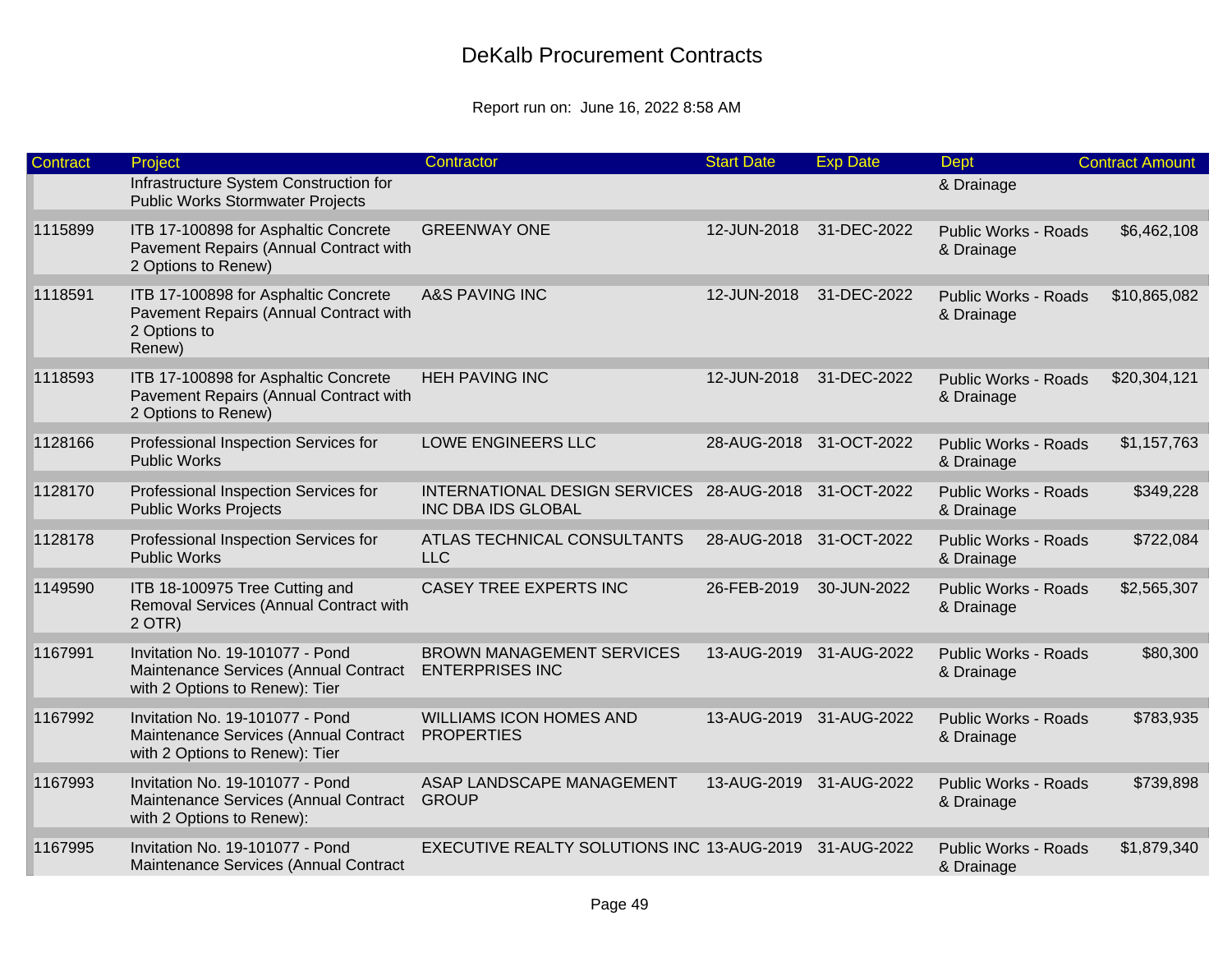| Contract | Project                                                                                                    | Contractor                                                    | <b>Start Date</b> | <b>Exp Date</b>         | Dept                                      | <b>Contract Amount</b> |
|----------|------------------------------------------------------------------------------------------------------------|---------------------------------------------------------------|-------------------|-------------------------|-------------------------------------------|------------------------|
|          | with 2 Options to Renew)                                                                                   |                                                               |                   |                         |                                           |                        |
| 1181007  | ITB 18-101054 Fence and Gate<br>Installation and Repair for use by Roads<br>& Drainage, Watershed, Facilit | ASAP LANDSCAPE MANAGEMENT<br><b>GROUP</b>                     | 24-SEP-2019       | 30-SEP-2022             | <b>Public Works - Roads</b><br>& Drainage | \$1,191,067            |
| 1193204  | <b>Traffic Pavement Marking Services</b><br>(Annual Contract with 2 Options to<br>Renew)                   | PEEK PAVEMENT MARKING INC                                     |                   | 17-DEC-2019 31-DEC-2022 | <b>Public Works - Roads</b><br>& Drainage | \$1,117,296            |
| 1210222  | 19-101191 Asphalt Cement Cutback<br>and Emulsified (Annual Contract with 2<br>Options to Renew)            | <b>INFINITE ESTATE LLC</b>                                    | 14-APR-2020       | 30-APR-2023             | <b>Public Works - Roads</b><br>& Drainage | \$149,024              |
| 1213591  | ITB 19-101147 Furnish and Install Silt<br>Fence, Sandbags and Straw (Annual<br>Contract w/ 2 OTR)          | THE K&E GROUP USA LLC                                         | 16-MAR-2021       | 31-MAR-2023             | <b>Public Works - Roads</b><br>& Drainage | \$129,000              |
| 1220262  | ITB 19-101144 for Stormwater Pipe<br>Repair Using Chemical Liners (Multiyear<br>Contract)                  | <b>METALS AND MATERIALS</b><br><b>ENGINEERS LLC</b>           | 15-JUN-2020       | 31-DEC-2023             | <b>Public Works - Roads</b><br>& Drainage | \$500,000              |
| 1220544  | ITB 19-101144 for Stormwater Pipe<br>Repair Using Chemical Liners (Multiyear<br>Contract                   | <b>INLAND PIPE REHABILITATION SE</b><br>REGION DBA IPR SE LLC | 14-NOV-2021       | 31-DEC-2023             | <b>Public Works - Roads</b><br>& Drainage | \$1,000,000            |
| 1220549  | ITB 19-101144 for Stormwater Pipe<br><b>Repair Using Chemical Liners</b>                                   | <b>GRANITE INLINER LLC</b>                                    | 31-DEC-2021       | 31-DEC-2023             | <b>Public Works - Roads</b><br>& Drainage | \$1,000,000            |
| 1223623  | ITB No. 19-101181 HDPE Pipe Liner<br>(Annual Contract with 2 Options to<br>Renew)                          | CONTECH ENGINEERED SOLUTIONS 14-APR-2020                      |                   | 30-APR-2023             | <b>Public Works - Roads</b><br>& Drainage | \$546,002              |
| 1246649  | ITB No. 20-101281 2020 LMIG Road<br>Resurfacing Projects (365 Day Contract)                                | PITTMAN CONSTRUCTION COMPANY 25-JUN-2021                      |                   | 30-JUN-2022             | <b>Public Works - Roads</b><br>& Drainage | \$13,626,924           |
| 1258006  | RFP No. 20-500539 Stormwater Master<br>Plan                                                                | <b>ARCADIS US INC</b>                                         | 27-DEC-2021       | 31-DEC-2022             | <b>Public Works - Roads</b><br>& Drainage | \$572,180              |
| 1262258  | ITB 21-101404 Culvert Improvement<br>Project on Orion Drive                                                | <b>A&amp;S PAVING INC</b>                                     | 12-NOV-2021       | 30-NOV-2022             | <b>Public Works - Roads</b><br>& Drainage | \$417,365              |
| 1263589  | ITB 21-101356 SPLOST Phase II Road                                                                         | <b>HEH PAVING INC</b>                                         |                   | 28-MAR-2022 27-MAR-2023 | <b>Public Works - Roads</b>               | \$12,087,103           |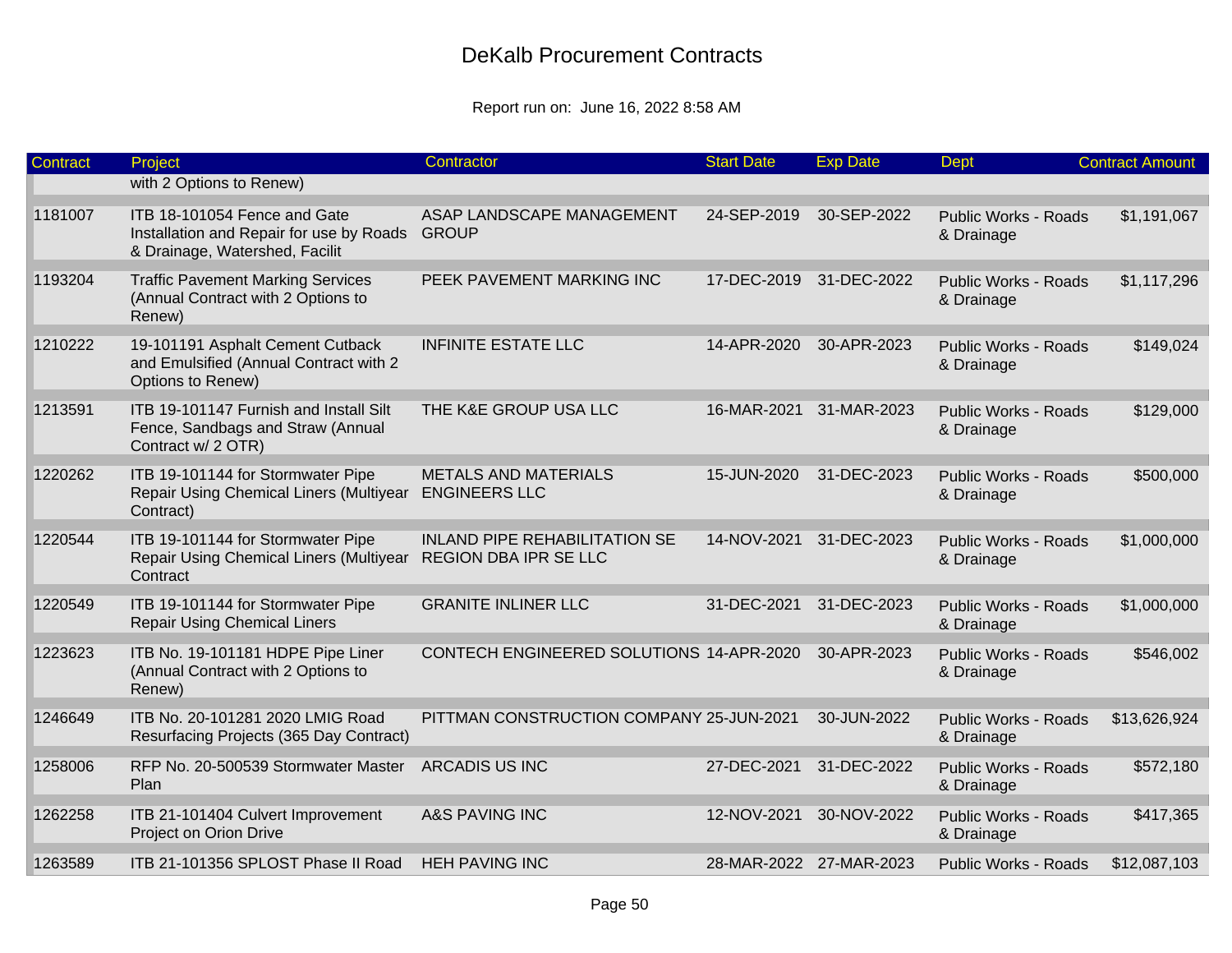| <b>Contract</b> | Project                                                                                                    | Contractor                                 | <b>Start Date</b>       | <b>Exp Date</b> | <b>Dept</b>                                 | <b>Contract Amount</b> |
|-----------------|------------------------------------------------------------------------------------------------------------|--------------------------------------------|-------------------------|-----------------|---------------------------------------------|------------------------|
|                 | Resurfacing Project (365 Day Contract)                                                                     |                                            |                         |                 | & Drainage                                  |                        |
| 1266919         | ITB 20-101322 Traffic Calming<br>Maintenance (Three (3) Year Multiyear<br><b>Contract) Primary Awardee</b> | DAF CONCRETE INC                           | 29-OCT-2021             | 31-OCT-2024     | <b>Public Works - Roads</b><br>& Drainage   | \$1,470,000            |
| 1266921         | ITB 20-101322 Traffic Calming<br>Maintenance (Three (3) Year Multiyear<br>Contract) Secondary Awardee      | <b>HEH PAVING INC</b>                      | 31-OCT-2021             | 31-OCT-2024     | <b>Public Works - Roads</b><br>& Drainage   | \$630,000              |
| 1266958         | ITB No. 21-101350 Guardrail Repair and<br>Installation (Annual Contract with 2<br>Options to Renew)        | STEMBRIDGE CUSTOM METALS, INC. 14-SEP-2021 |                         | 30-SEP-2022     | <b>Public Works - Roads</b><br>& Drainage   | \$250,000              |
| 1269771         | ITB 21-101350 Guardrail Repair and<br>Installation (Annual Contract w/ 2 Options<br>to Renew)              | <b>GRACIE GRAY CONTRACTORS INC</b>         | 14-SEP-2021             | 30-SEP-2022     | <b>Public Works - Roads</b><br>& Drainage   | \$250,000              |
| 1274332         | ITB 21-101419 Hot Asphaltic Mix<br>Concrete (Annual Contract with 2<br>Options to Renew)                   | PITTMAN CONSTRUCTION COMPANY 14-DEC-2021   |                         | 30-DEC-2022     | <b>Public Works - Roads</b><br>& Drainage   | \$300,000              |
| 1275648         | ITB 21-101419 Hot Asphaltic Mix<br>Concrete (Annual Contract with 2<br>Options to Renew)                   | JT ASPHALT, LLC                            | 14-DEC-2021             | 30-DEC-2022     | <b>Public Works - Roads</b><br>& Drainage   | \$700,000              |
| 1275653         | ITB 21-101419 Hot Asphaltic Mix<br>Concrete (Annual Contract with 2<br>Options to Renew)                   | <b>METRO MATERIALS INC</b>                 | 14-DEC-2021             | 30-DEC-2022     | <b>Public Works - Roads</b><br>& Drainage   | \$500,000              |
| 501448          | Resurfacing of East Ponce de Leon<br>(North)                                                               | <b>CITY OF CLARKSTON</b>                   | 04-MAR-2003 31-JAN-2053 |                 | <b>Public Works - Roads</b><br>and Drainage | \$26,423               |
| 501455          | LARP resurfacing of Rowland Street                                                                         | <b>CITY OF CLARKSTON</b>                   | 20-OCT-1999             | 05-OCT-2049     | <b>Public Works - Roads</b><br>and Drainage | \$17,386               |
| 516308          | City of Chamblee Resurfacing LAU04-<br>S006-00(502)C1                                                      | <b>CITY OF CHAMBLEE</b>                    | 05-JUL-2005             | 14-SEP-2054     | <b>Public Works - Roads</b><br>and Drainage | \$15,140               |
| 546325          | Hold Harmless Agreement, Red Light<br>Running                                                              | <b>CITY OF DORAVILLE</b>                   |                         | 31-DEC-2055     | <b>Public Works - Roads</b><br>and Drainage | \$0                    |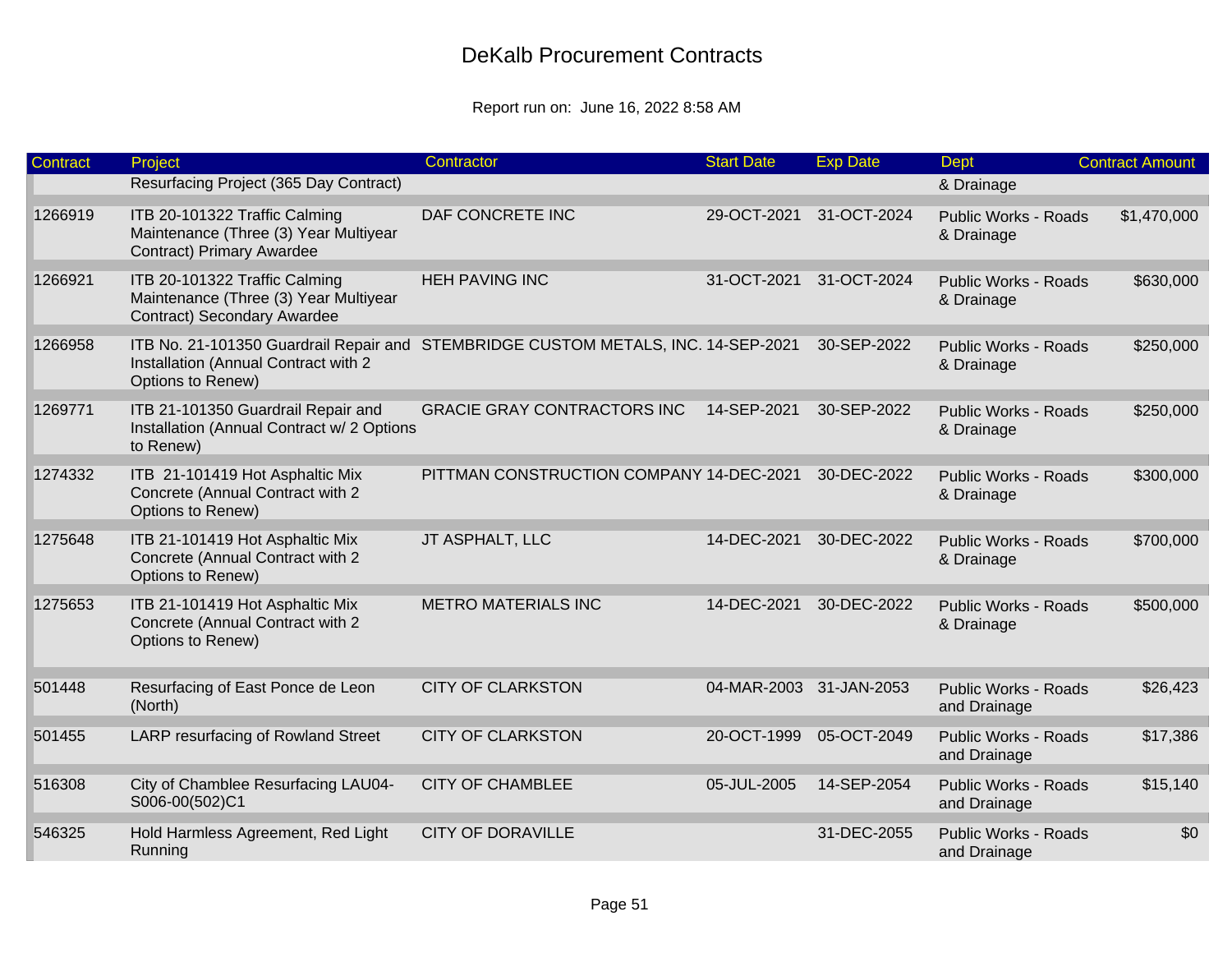| <b>Contract</b> | Project                                                                                                     | Contractor                                            | <b>Start Date</b>       | <b>Exp Date</b>         | <b>Dept</b>                                 | <b>Contract Amount</b> |
|-----------------|-------------------------------------------------------------------------------------------------------------|-------------------------------------------------------|-------------------------|-------------------------|---------------------------------------------|------------------------|
| 546376          | LAR-05-S007-00(993) DeKalb Twenty<br>four County Roads -7.85 miles                                          | <b>GEORGIA DEPARTMENT OF</b><br><b>TRANSPORTATION</b> | 06-APR-2005             | 31-DEC-2055             | <b>Public Works - Roads</b><br>and Drainage | \$0                    |
| 546378          | LAR-05-S007-00(680) DeKalb Two Co.<br>Rds-.59 miles                                                         | <b>GEORGIA DEPARTMENT OF</b><br><b>TRANSPORTATION</b> | 06-APR-2005             | 31-DEC-2055             | <b>Public Works - Roads</b><br>and Drainage | \$0                    |
| 546379          | LAR-05-S007-00(994) - DeKalb-<br>Twenty -three Co. Rds 8.94 miles                                           | <b>GEORGIA DEPARTMENT OF</b><br><b>TRANSPORTATION</b> | 06-APR-2005             | 31-DEC-2055             | <b>Public Works - Roads</b><br>and Drainage | \$0                    |
| 546381          | LAR-05-S007-00(679) - DeKalb -<br>Three Co. RD-.74 miles                                                    | <b>GEORGIA DEPARTMENT OF</b><br><b>TRANSPORTATION</b> | 06-APR-2005             | 31-DEC-2055             | <b>Public Works - Roads</b><br>and Drainage | \$0                    |
| 545556          | Agreement with Georgia Dept. of<br>Transportation for Certification of LARP<br>- LAR-05-S007-00 (995)-DeKa  | <b>GEORGIA DEPARTMENT OF</b><br><b>TRANSPORTATION</b> | 31-MAR-2005 06-APR-2055 |                         | <b>Public Works - Roads</b><br>and Drainage | \$3,900,000            |
| 556367          | Intergovernmental Agtreement-Stone<br>Mountain                                                              | <b>CITY OF STONE MOUNTAIN</b>                         | 14-JUN-2005             | 14-JUN-2055             | <b>Public Works - Roads</b><br>and Drainage | \$0                    |
| 08-901215       | Formerly 02-8766G, DOT local<br>assistance road program                                                     | <b>GEORGIA DEPARTMENT OF</b><br><b>TRANSPORTATION</b> | 11-MAR-2002 11-MAR-2052 |                         | <b>Public Works - Roads</b><br>and Drainage | \$0                    |
| 08-901216       | Formerly 02-8767G; Local Assistance<br>Road Program                                                         | <b>GEORGIA DEPARTMENT OF</b><br><b>TRANSPORTATION</b> | 11-MAR-2002 11-MAR-2052 |                         | <b>Public Works - Roads</b><br>and Drainage | \$0                    |
| 08-901218       | Formerly 02-8768G, Local Assistance<br>Road Program                                                         | <b>GEORGIA DEPARTMENT OF</b><br><b>TRANSPORTATION</b> |                         | 11-MAR-2002 11-MAR-2052 | <b>Public Works - Roads</b><br>and Drainage | \$0                    |
| 08-901243       | Resurfacing of Market Crescent, Market<br>Way and Pecan Street (LAU-32-8531-<br>79(89) C1 (formerly 02-8864 | <b>CITY OF CLARKSTON</b>                              | 07-JUN-2002             | 07-JUN-2052             | <b>Public Works - Roads</b><br>and Drainage | \$1                    |
| 08-901258       | Formerly 04-9759G; Resurfacing<br>Flowers Road and Tilly Mill Road                                          | <b>CITY OF DORAVILLE</b>                              | 29-APR-2004             | 17-APR-2054             | <b>Public Works - Roads</b><br>and Drainage | \$39,765               |
| 09-901663       | Design Assistance for the Stormwater<br>Infrastructure Upgrades                                             | DEPARTMENT OF THE ARMY                                | 13-OCT-2009             | 24-SEP-2059             | <b>Public Works - Roads</b><br>and Drainage | \$70,000               |
| 947356          | 2 Year with 1 Option to Renew                                                                               | PRATT RECYCLING INC                                   | 14-OCT-2014 31-DEC-2022 |                         | Public Works -<br>Sanitation                | \$2,230,823            |
| 1071850         | <b>Provision of Solid Waste Services</b>                                                                    | <b>CITY OF TUCKER</b>                                 | 01-JUL-2017             | 30-JUN-2067             | Public Works -<br>Sanitation                | \$0                    |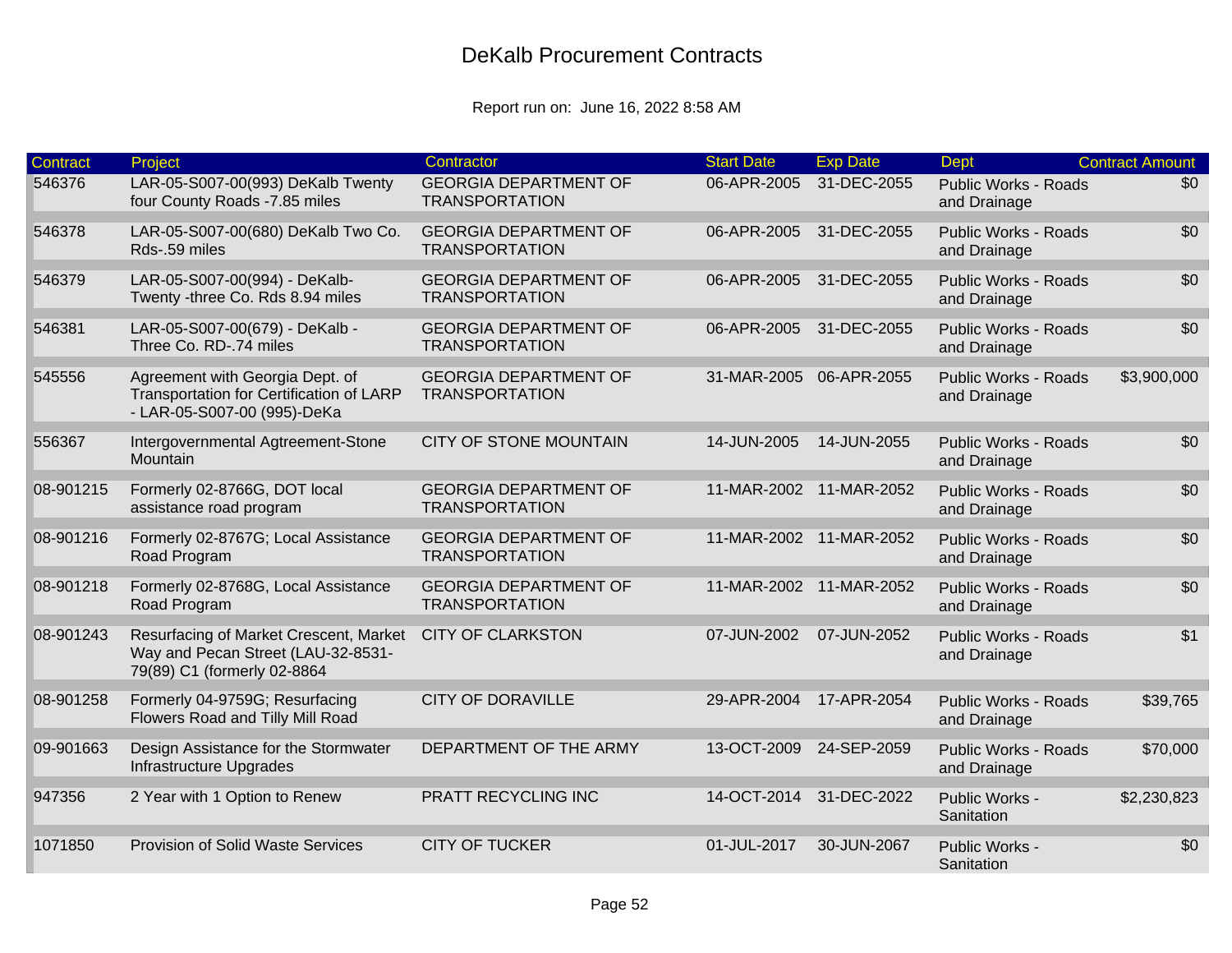| Contract | Project                                                                                                           | Contractor                                                                                   | <b>Start Date</b> | <b>Exp Date</b>         | <b>Dept</b>                  | <b>Contract Amount</b> |
|----------|-------------------------------------------------------------------------------------------------------------------|----------------------------------------------------------------------------------------------|-------------------|-------------------------|------------------------------|------------------------|
| 1076871  | ITB 16-100807 Preventative<br>Maintenance Services for CNG Fueling<br><b>Stations</b>                             | <b>CLEAN ENERGY</b>                                                                          | 22-AUG-2017       | 31-DEC-2022             | Public Works -<br>Sanitation | \$387,000              |
| 1081959  | ITB 16-100807 Preventative<br>Maintenance Services for CNG Fueling<br><b>Stations</b>                             | <b>American Fueling Systems</b>                                                              |                   | 22-AUG-2017 31-DEC-2022 | Public Works -<br>Sanitation | \$112,500              |
| 1109393  | ITB No. 18-100918- Purchase of Mobile<br>Office Trailers for PW-Sanitation. North<br>Collection Lot and S         | McGrath Rentcorp DBA Mobile Modular 10-MAY-2018 31-AUG-2022<br><b>Management Corporation</b> |                   |                         | Public Works -<br>Sanitation | \$3,075,599            |
| 1122508  | RFP 18-500485 Landfills Professional<br><b>Engineering and Surveying Services</b><br>approved by the BOC on 9/11/ | STEARNS CONRAD AND SCHMIDT<br><b>CONSULTING ENGINEERS INC</b>                                | 11-SEP-2018       | 30-SEP-2023             | Public Works -<br>Sanitation | \$5,844,462            |
| 1151237  | Award for ITB 18-101022, Right-of-<br>Way Mowing (Annual Contract with 2<br>Options to Renew)                     | FLEX LANDSCAPING LLC                                                                         |                   | 12-MAR-2019 30-NOV-2022 | Public Works -<br>Sanitation | \$3,107,919            |
| 1151240  | ITB 18-101022 Right-of-Way Mowing<br>(Annual Contract with 2 Options to<br>Renew)                                 | EXECUTIVE REALTY SOLUTIONS INC 12-MAR-2019                                                   |                   | 30-NOV-2022             | Public Works -<br>Sanitation | \$1,328,533            |
| 1167100  | ITB 19-101076 County Abatement Lot<br>Mowing and Maintenance Services<br>(Annual Contract with 2 Options t        | EXECUTIVE REALTY SOLUTIONS INC 11-JUN-2019                                                   |                   | 30-NOV-2022             | Public Works -<br>Sanitation | \$650,905              |
| 1169273  | ITB 19-101076 County Abatement Lot<br>Mowing and Maintenance Services<br>(Annual Contract with 2 Options t        | PRO CUTTERS LAWNSCAPES INC                                                                   | 11-JUN-2019       | 30-NOV-2022             | Public Works -<br>Sanitation | \$160,833              |
| 1176675  | Invitation No. 19-101107 County<br><b>Streets and Roadways Litter Removal</b><br>Services (Annual Contract with   | RUSSELL LANDSCAPE LLC                                                                        |                   | 31-AUG-2020 31-AUG-2022 | Public Works -<br>Sanitation | \$1,706,232            |
| 1176858  | ITB 19-101098 Roll Carts Supply,<br>Delivery and Tracking (Annual Contract<br>with 2 Options to Renew)            | OTTO ENVIRONMENTAL SYSTEM                                                                    |                   | 27-AUG-2019 31-AUG-2022 | Public Works -<br>Sanitation | \$5,035,980            |
| 1188014  | 2nd Renewal Option Approved by BOC<br>on 09/14/2021 for an amount not to<br>exceed \$50,000.00                    | PATECO SERVICES, LLC                                                                         | 12-NOV-2019       | 30-NOV-2022             | Public Works -<br>Sanitation | \$108,444              |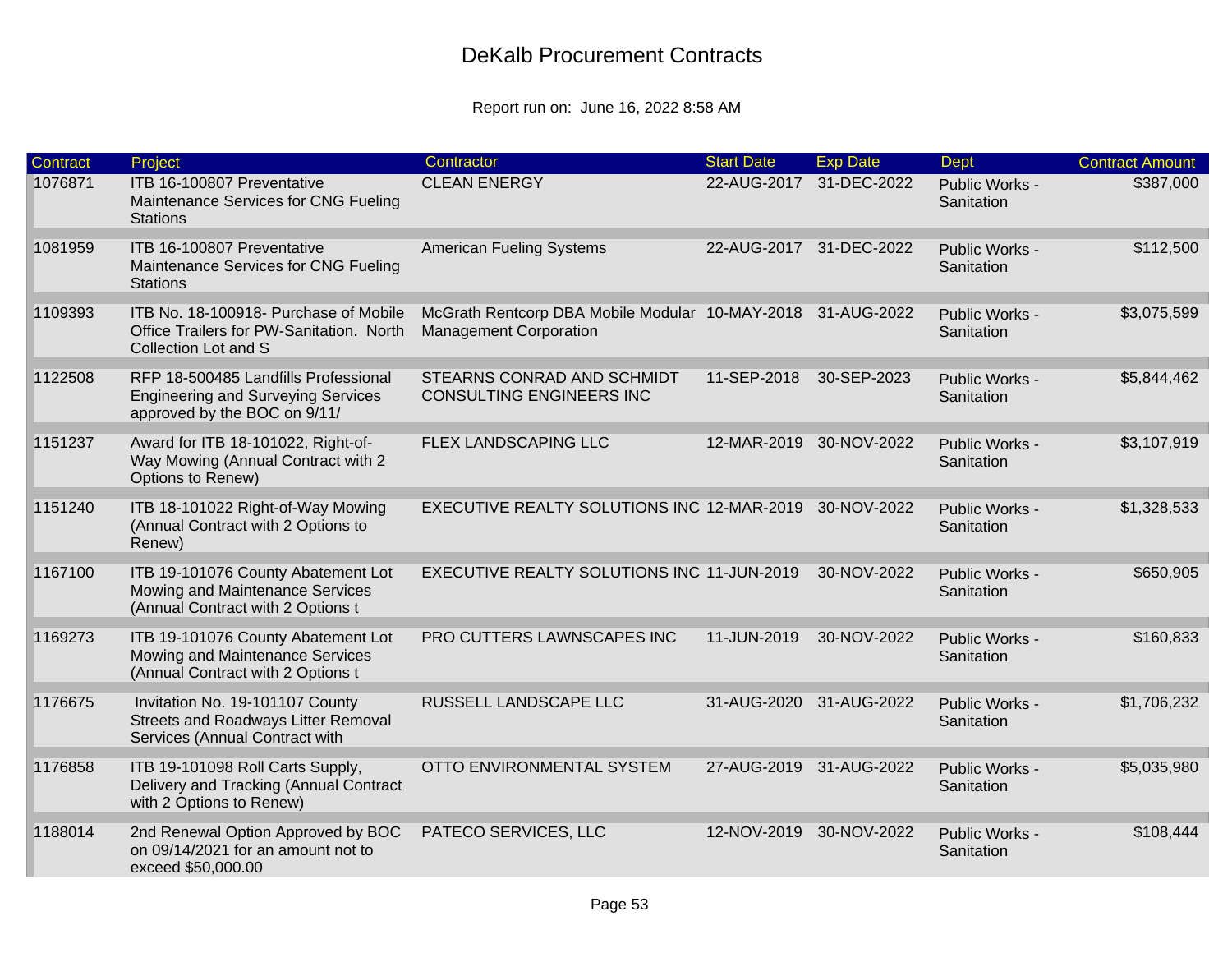| Contract | Project                                                                                                                      | Contractor                                              | <b>Start Date</b> | <b>Exp Date</b> | <b>Dept</b>                  | <b>Contract Amount</b> |
|----------|------------------------------------------------------------------------------------------------------------------------------|---------------------------------------------------------|-------------------|-----------------|------------------------------|------------------------|
| 1188015  | ITB No. 19-101128 approved by the<br>BOC on 11/12/19 for street sweeping<br>services for Group II and addi                   | AC SWEEPERS AND MAINTENANCE<br><b>INC</b>               | 12-NOV-2019       | 30-NOV-2022     | Public Works -<br>Sanitation | \$120,000              |
| 1196996  | ITB 19-101161 Recycling Tires                                                                                                | <b>LATHAM HOME SANITATION</b><br><b>COMPANY INC</b>     | 17-DEC-2019       | 31-DEC-2022     | Public Works -<br>Sanitation | \$366,669              |
| 1214597  | <b>Printing Services</b>                                                                                                     | <b>FUENTES ENTERPRISES INC DBA</b><br><b>INTERPRINT</b> | 01-JUL-2021       | 30-JUN-2023     | Public Works -<br>Sanitation | \$40,642               |
| 1219152  | ITB 20-101254 Compressed Natural<br>Gas (Annual Contract with 2 Options to<br>Renew)                                         | AFS DEKALB GEORGIA LLC                                  | 14-JUL-2020       | 31-JUL-2022     | Public Works -<br>Sanitation | \$1,560,000            |
| 1233446  | Request for Proposal 20-500548 for<br><b>Environmental Monitoring and Gas</b><br><b>Collection and Control System</b><br>(G) | <b>GEOSYNTEC CONSULTANTS</b>                            | 08-DEC-2020       | 31-DEC-2025     | Public Works -<br>Sanitation | \$9,224,931            |
| 1256295  | ITB 21-101253 Household Hazardous<br>waste collection. Consists of<br>collecting, handling, packing and la                   | MXI ENVIRONMENTAL SERVICES LLC 25-MAY-2021              |                   | 31-MAY-2023     | Public Works -<br>Sanitation | \$196,098              |
| 1259547  | ITB No. 21-101408 Sale of Scrapped<br>Metals (Annual Contract with 2 Options<br>to Renew)                                    | <b>GREEN DIAMOND WASTE</b><br><b>MANAGEMENT</b>         | 17-SEP-2021       | 30-SEP-2022     | Public Works -<br>Sanitation | \$70,000               |
| 1260316  | ITB 21-101388 Rock Crushing (Annual<br>Contract w 2 Options To Renew)                                                        | <b>K&amp;T INSTALLERS LLC</b>                           | 13-JUL-2021       | 31-JUL-2022     | Public Works -<br>Sanitation | \$178,050              |
| 1270379  | RFQ No. 21-300189 Work Gloves for<br>Sanitation and Beautification Division.<br>Quote Line Items 1 - 5                       | <b>Premier Safety Company</b>                           | 31-OCT-2021       | 30-OCT-2022     | Public Works -<br>Sanitation | \$50,000               |
| 1270390  | FQ No. 21-300189 Work Gloves for<br>Sanitation and Beautification Division.<br>Quote Line Items 6-10                         | <b>SAFETY PRODUCTS INC</b>                              | 31-OCT-2021       | 30-OCT-2022     | Public Works -<br>Sanitation | \$5,000                |
| 1272154  | Emergency purchase for Herbicide<br><b>Services</b>                                                                          | AMERICAN EAGLE LLC                                      | 03-NOV-2021       | 02-NOV-2022     | Public Works -<br>Sanitation | \$70,073               |
| 1272165  | Emergency Purchase for Litter Removal AMERICAN EAGLE LLC<br>Service                                                          |                                                         | 04-NOV-2021       | 03-NOV-2022     | Public Works -<br>Sanitation | \$343,844              |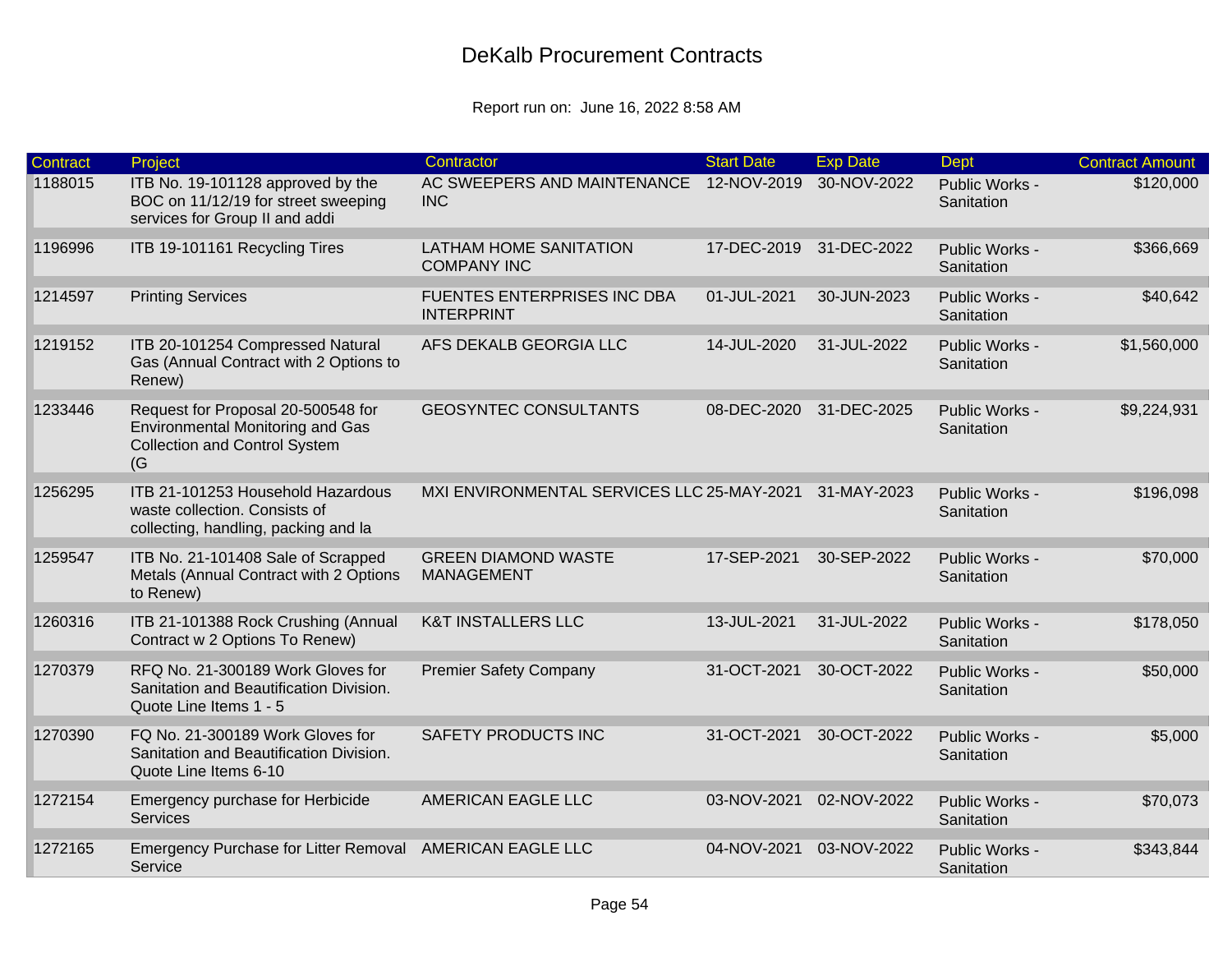| <b>Contract</b> | Project                                                                                                               | Contractor                                            | <b>Start Date</b>       | <b>Exp Date</b>         | <b>Dept</b>                      | <b>Contract Amount</b> |
|-----------------|-----------------------------------------------------------------------------------------------------------------------|-------------------------------------------------------|-------------------------|-------------------------|----------------------------------|------------------------|
| 1272327         | LB - Invitation No. 21-101441 Self-<br><b>Contained Compactor Boxes (Annual</b><br>Contract<br>with 2 Options to Rene | <b>GREEN DIAMOND WASTE</b><br><b>MANAGEMENT</b>       | 09-NOV-2021             | 30-NOV-2022             | Public Works -<br>Sanitation     | \$149,658              |
| 1279778         | ITB 21-101456 Conventional Grass<br>Seeding (Annual Contract with 2 Options<br>to Renew)                              | FLEX LANDSCAPING LLC                                  | 31-JAN-2022             | 30-JAN-2023             | Public Works -<br>Sanitation     | \$50,000               |
| 1282501         | RFQ for Roll-off Container and Self-<br>contained Trash Compactor<br>Maintenance and Repair Services                  | CAR INDUSTRIES OF GEORGIA LLC                         | 16-FEB-2022             | 15-FEB-2023             | Public Works -<br>Sanitation     | \$50,000               |
| 1286042         | Consists of providing herbicide<br>application services on County roads,<br>right of ways and other locati            | AMERICAN EAGLE LLC                                    |                         | 22-MAR-2022 31-MAR-2023 | Public Works -<br>Sanitation     | \$138,777              |
| 501447          | Resurfacing of East Ponce de Leon<br>Avenue (South)                                                                   | <b>CITY OF CLARKSTON</b>                              | 04-MAR-2003 31-JAN-2053 |                         | Public Works -<br>Transportation | \$9,542                |
| 501485          | Perimeter Area sidewalks around<br>Dunwoody MARTA Station                                                             | <b>GEORGIA DEPARTMENT OF</b><br><b>TRANSPORTATION</b> | 19-JUL-2001             | 31-DEC-2051             | Public Works -<br>Transportation | \$400,000              |
| 501486          | Agreement/Project for sidewalks along<br>S.R.8/US Highway 29/Lawrenceville                                            | <b>GEORGIA DEPARTMENT OF</b><br><b>TRANSPORTATION</b> | 13-SEP-2001             | 29-AUG-2051             | Public Works -<br>Transportation | \$0                    |
| 501502          | Local Govt Lighting Agreement for<br>roadway lighting at I20/Wesley Chapel<br>Rd Interchange                          | <b>GEORGIA DEPARTMENT OF</b><br><b>TRANSPORTATION</b> | 30-SEP-2005             | 31-MAR-2053             | Public Works -<br>Transportation | \$0                    |
| 545556          | Agreement with Georgia Dept. of<br>Transportation for Certification of LARP<br>- LAR-05-S007-00 (995)-DeKa            | <b>GEORGIA DEPARTMENT OF</b><br><b>TRANSPORTATION</b> |                         | 31-MAR-2005 06-APR-2055 | Public Works -<br>Transportation | \$3,900,000            |
| 1044396         | Installation of FLS&G at Coventry Rd<br>and CSXT in Decatur, GA                                                       | <b>CSX TRANSPORTATION</b>                             | 27-OCT-2016             |                         | Public Works -<br>Transportation | \$15,697               |
| 1156154         | DeKalb Sidewalk Program Phase 2C -<br>Salem Rd., Henderson Rd., and Flat<br>Shoals Rd. - PI#0007618/PI# 00            | PRECISION 2000 INC. - 69232330                        | 30-JUL-2019             | 30-JUN-2022             | Public Works -<br>Transportation | \$6,158,843            |
| 1171444         | SPLOST ITB 19-101072, Road<br>Widening, Sidewalks, Bike Lanes                                                         | E R SNELL CONTRACTOR INC                              | 23-JUL-2019             | 31-DEC-2022             | Public Works -<br>Transportation | \$3,443,872            |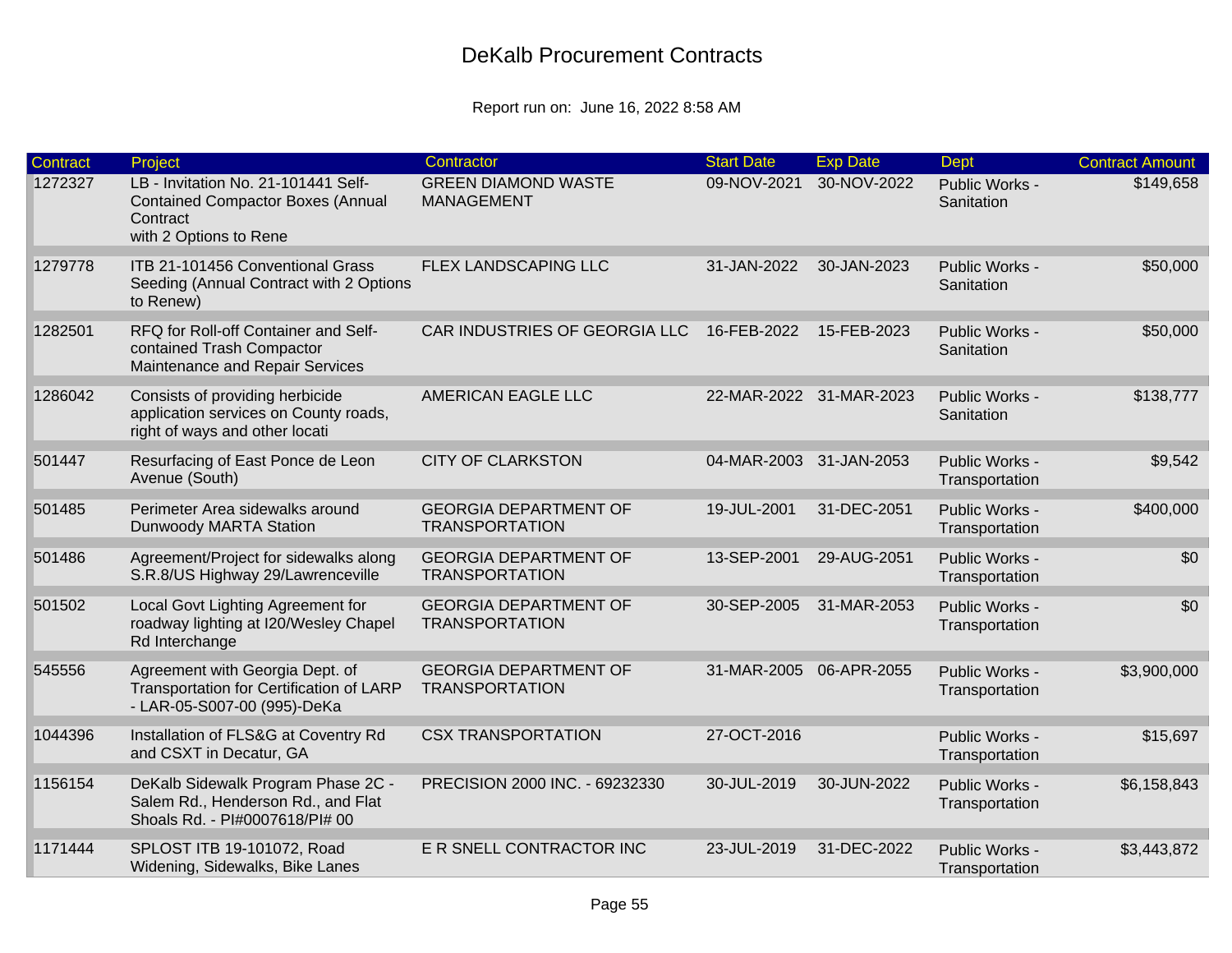| Contract  | Project                                                                                                                                       | Contractor                                            | <b>Start Date</b> | <b>Exp Date</b>         | Dept                             | <b>Contract Amount</b> |
|-----------|-----------------------------------------------------------------------------------------------------------------------------------------------|-------------------------------------------------------|-------------------|-------------------------|----------------------------------|------------------------|
|           | (Rockbridge Road - Allgood to Rowland<br>Roa                                                                                                  |                                                       |                   |                         |                                  |                        |
| 1231540   | Atkins North America, Inc. agreement for ATKINS NORTH AMERICA, INC<br>RFP 19-500535 Engineering and Design<br>Services for PW Transp          |                                                       | 12-APR-2021       | 31-DEC-2023             | Public Works -<br>Transportation | \$700,000              |
| 1231542   | RFP 19-500535 Engineering and Design VANASSE HANGEN BRUSTLIN INC<br>Services for PW Transportation and<br>Infrastructure.                     |                                                       | 08-DEC-2020       | 31-MAY-2023             | Public Works -<br>Transportation | \$700,000              |
| 1231546   | Contract with Arcadis U.S. Inc. for RFP<br>19-500535 Engineering and Design<br>Services for PW Transportat                                    | <b>ARCADIS US INC</b>                                 | 08-DEC-2020       | 31-DEC-2023             | Public Works -<br>Transportation | \$700,000              |
| 1231550   | Contract with Moreland Altobelli, an Atlas ATLAS TECHNICAL CONSULTANTS<br>Company for RFP 19-500535<br><b>Engineering and Design Services</b> | <b>LLC</b>                                            | 08-DEC-2020       | 31-DEC-2023             | Public Works -<br>Transportation | \$700,000              |
| 1231552   | <b>Contract with AECOM Technical</b><br>Services for RFP 19-500535<br>Engineering and Design Services for PW<br>Tran                          | AECOM TECHNICAL SERVICES INC                          | 08-DEC-2020       | 31-DEC-2023             | Public Works -<br>Transportation | \$700,000              |
| 1233607   | PI#0017129, Construction of Eastside<br><b>Bridge Replacement (Aesthetic</b><br><b>Enhancements Features)</b>                                 | <b>GEORGIA DEPARTMENT OF</b><br><b>TRANSPORTATION</b> | 27-OCT-2020       | 31-OCT-2030             | Public Works -<br>Transportation | \$370,000              |
| 1277688   | <b>GRANT - Scoping Study to Extend</b><br>South River Trail from Waldrop to MLK<br><b>HS</b>                                                  | ATLANTA REGIONAL COMMISSION                           | 21-DEC-2021       | 30-SEP-2023             | Public Works -<br>Transportation | \$250,000              |
| 1284028   | ARC Scoping Study; Safety &<br>Operations; Redan Rd from Holcombe<br>Road to near South Hairston Rd                                           | ATLANTA REGIONAL COMMISSION                           |                   | 08-MAR-2022 30-SEP-2023 | Public Works -<br>Transportation | \$400,000              |
| 1289582   | IGA with the City of Stonecrest                                                                                                               | <b>CITY OF STONECREST GA</b>                          | 26-APR-2022       | 30-APR-2024             | Public Works -<br>Transportation | \$400,000              |
| 08-901255 | Formerly 02-9093G; Right of Way and<br><b>Traffic Signal Updates</b>                                                                          | <b>GEORGIA DEPARTMENT OF</b><br><b>TRANSPORTATION</b> |                   | 20-OCT-2002 20-OCT-2052 | Public Works -<br>Transportation | \$0                    |
| 08-901256 | Formerly 02-9094G;                                                                                                                            | <b>GEORGIA DEPARTMENT OF</b>                          |                   | 30-OCT-2002 30-OCT-2052 | Public Works -                   | \$0                    |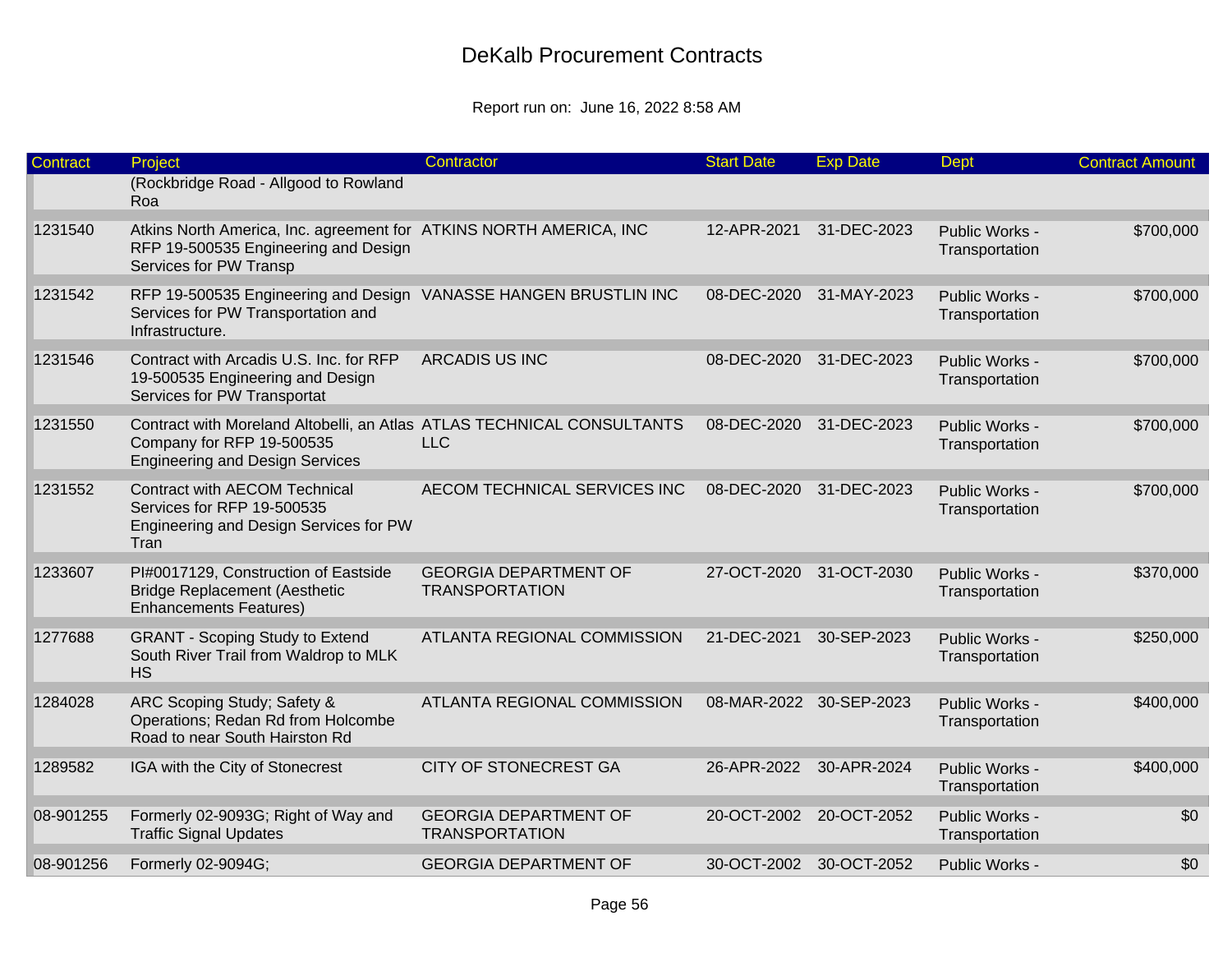| Contract  | Project                                                                                                     | Contractor                                              | <b>Start Date</b>       | <b>Exp Date</b> | Dept                             | <b>Contract Amount</b> |
|-----------|-------------------------------------------------------------------------------------------------------------|---------------------------------------------------------|-------------------------|-----------------|----------------------------------|------------------------|
|           | sidewalk/realighment of 3 county roads                                                                      | <b>TRANSPORTATION</b>                                   |                         |                 | Transportation                   |                        |
| 08-901263 | Formerly 03-9313G; Maintenance of<br>Highway                                                                | <b>GEORGIA DEPARTMENT OF</b><br><b>TRANSPORTATION</b>   | 02-MAY-2003             | 02-MAY-2053     | Public Works -<br>Transportation | \$1                    |
| 09-901506 | Agreement with Georgia DOT for<br>Projects CSCMQ-0006-00(809) and<br>(810)                                  | <b>GEORGIA DEPARTMENT OF</b><br><b>TRANSPORTATION</b>   | 11-FEB-2009             | 10-FEB-2059     | Public Works -<br>Transportation | \$1,700,564            |
| 09-901507 | Intergovernmental Agreement with<br>Georgia DOT for Idlewood Road/Main<br><b>Street Signal Improvements</b> | <b>GEORGIA DEPARTMENT OF</b><br><b>TRANSPORTATION</b>   | 11-FEB-2009             | 10-FEB-2059     | Public Works -<br>Transportation | \$540,000              |
| 09-901661 | <b>Railroad Relocation Agreement</b>                                                                        | <b>GEORGIA DEPARTMENT OF</b><br><b>TRANSPORTATION</b>   | 24-SEP-2009             | 23-SEP-2059     | Public Works -<br>Transportation | \$188,563              |
| 09-901681 | Project Management Agreement for<br>LaVista Road at Oak Grove Intersection                                  | <b>GEORGIA DEPARTMENT OF</b><br><b>TRANSPORTATION</b>   | 02-OCT-2009             | 01-OCT-2059     | Public Works -<br>Transportation | \$1,051,000            |
| 10-902016 | Preliminary Engineering Agreement for<br>Stone Mountain Lithonia Road Bike<br>lanes and Sidewalks           | <b>CSX TRANSPORTATION</b>                               | 21-JUN-2010             | 21-JUN-2060     | Public Works -<br>Transportation | \$8,000                |
| 14-902868 | Engineering and Design Services for<br>Public Works Transportation and<br>Infrastructure Projects, RFP 13   | KIMLEY-HORN AND ASSOCIATES<br><b>INC</b>                | 24-JUL-2014             | 31-DEC-2022     | Public Works -<br>Transportation | \$2,700,000            |
| 966523    | RFP 14-500331 Local Small Business<br>Enterprise (LSBE) CERTIFICATION &<br><b>COMPLIANCE SVS</b>            | <b>GEORGIA MINORITY SUPPLIER</b><br>DEVELOPMENT COUNCIL | 27-JAN-2015             | 31-AUG-2022     | Purchasing &<br>Contracting      | \$2,138,752            |
| 07-900864 | Formerly contract No 85-3687                                                                                | PSYCHOLOGICAL RESOURCES<br><b>SUPPORT SYSTEMS</b>       | 27-AUG-1985 31-DEC-2035 |                 | Sheriff                          | \$29,080               |
| 14-902859 | Jail Management System at the DeKalb<br>County Sheriff's Headquarters and Jail<br>(formerly DCCN 99-7673)   | <b>DIGITAL SOLUTIONS</b>                                | 14-SEP-2000             | 13-SEP-2050     | Sheriff                          | \$1,272,700            |
| 1057930   | Vine Service Agreement                                                                                      | <b>APPRISS INC</b>                                      | 24-MAY-2017             | 22-MAY-2023     | <b>Sheriff's Office</b>          | \$480,518              |
| 1103422   | <b>Inmate Dental Services</b>                                                                               | <b>QUALITY PLAN ADMINISTRATORS</b><br><b>INC</b>        | 01-JAN-2018             | 31-DEC-2022     | <b>Sheriff's Office</b>          | \$3,738,360            |
| 1103429   | HB700 - Inmate Food Service at DeKalb                                                                       | TRINITY SERVICES GROUP INC                              | 01-JAN-2018             | 31-DEC-2022     | <b>Sheriff's Office</b>          | \$14,000,000           |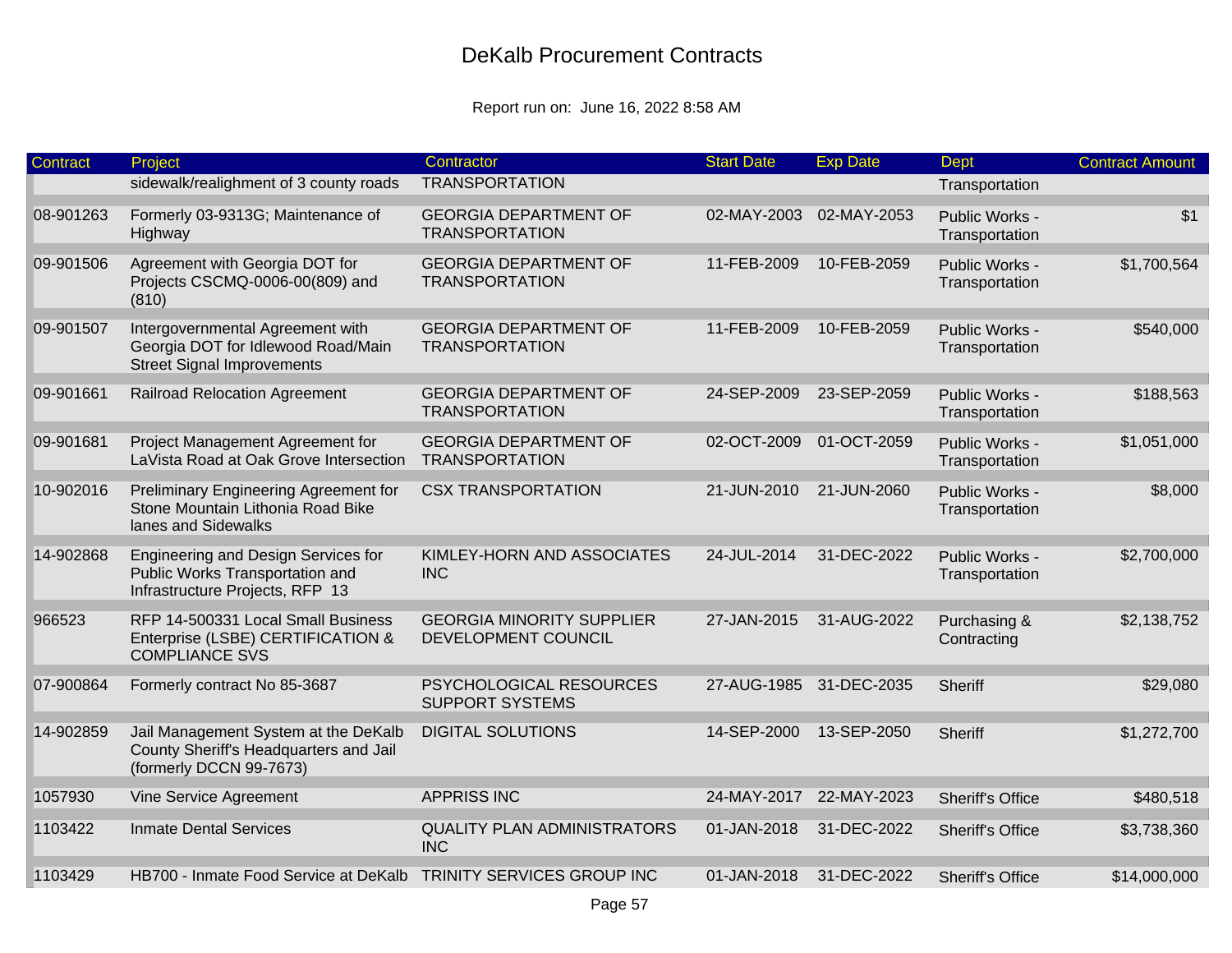| <b>Contract</b> | Project                                                                                                        | Contractor                                          | <b>Start Date</b>       | <b>Exp Date</b>         | Dept                    | <b>Contract Amount</b> |
|-----------------|----------------------------------------------------------------------------------------------------------------|-----------------------------------------------------|-------------------------|-------------------------|-------------------------|------------------------|
|                 | County Jail                                                                                                    |                                                     |                         |                         |                         |                        |
| 1103893         | Sheriff's OFFICE FOR Software Lease<br>Purchase Agreement Tyler Technologies                                   | <b>TCF EQUIPMENT FINANCE</b>                        |                         | 04-AUG-2017 15-AUG-2022 | <b>Sheriff's Office</b> | \$3,055,384            |
| 1107886         | Contract to Provide Medical Services to<br>Provide Inmate Medical Services at the<br>DeKalb County Jail        | <b>WELLPATH LLC</b>                                 | 01-FEB-2018             | 31-JAN-2023             | <b>Sheriff's Office</b> | \$51,421,505           |
| 1131029         | <b>Tasers and Body Cameras</b>                                                                                 | AXON ENTERPRISE INC OF DE                           | 01-NOV-2018 31-OCT-2023 |                         | <b>Sheriff's Office</b> | \$516,858              |
| 1213900         | Lease-purchase agreement for two-way<br>radios and broadcasting equipment and<br>accessories                   | <b>MOTOROLA SOLUTIONS</b>                           |                         | 15-MAY-2020 31-MAY-2023 | <b>Sheriff's Office</b> | \$87,134               |
| 1229388         | HB 700 SHERIFF/BOC 2020-0427 &<br>CEO Approved Equipment Lease-<br>Purchase Agreement for 2-way radios &<br>br | MOTOROLA CREDIT CORPORATION 20-MAY-2020 19-MAY-2023 |                         |                         | <b>Sheriff's Office</b> | \$3,077,424            |
| 1262442         | COOP - Facility Maintenance Solutions<br>for Sheriff's Office - SWC No. 99999-<br>SPD0000154-0001              | <b>CGL FACILITY MANAGEMENT LLC</b>                  | 10-AUG-2021             | 14-JUL-2022             | <b>Sheriff's Office</b> | \$1,789,984            |
| 1089899         | New Contract. Maint. and Support of<br>Benchmark Court Case Mgmt Software.<br>BOC approved 12-12-17.           | PIONEER TECHNOLOGY GROUP LLC 01-JAN-2018            |                         | 31-DEC-2022             | <b>State Court</b>      | \$882,420              |
| 500245          | Agreement for Ad Valorem tax billing and CITY OF STONE MOUNTAIN<br>collection                                  |                                                     |                         | 31-DEC-2052             | <b>Tax Commissioner</b> | \$200                  |
| 568174          | Agreement for Ad Valorem Tax Billing<br>and Collection with the City of Lithonia                               | <b>CITY OF LITHONIA</b>                             | 13-SEP-2005             | 31-DEC-2054             | <b>Tax Commissioner</b> | \$700                  |
| 500245          | Agreement for Ad Valorem tax billing and CITY OF STONE MOUNTAIN<br>collection                                  |                                                     |                         | 31-DEC-2052             | <b>Tax Commissioner</b> | \$200                  |
| 568174          | Agreement for Ad Valorem Tax Billing<br>and Collection with the City of Lithonia                               | <b>CITY OF LITHONIA</b>                             | 13-SEP-2005             | 31-DEC-2054             | <b>Tax Commissioner</b> | \$700                  |
| 1058763         | Agreement for Ad Valorem Tax Billing<br>and Collection                                                         | <b>CITY OF BROOKHAVEN</b>                           | 28-JAN-2014             | 27-JAN-2064             | <b>Tax Commissioner</b> |                        |
| 1218789         | ITB 20-101238, Print & Mail Serv. for                                                                          | <b>DIVERSIFIED COMPANIES LLC</b>                    | 14-JUL-2020             | 30-JUN-2022             | <b>Tax Commissioner</b> | \$164,615              |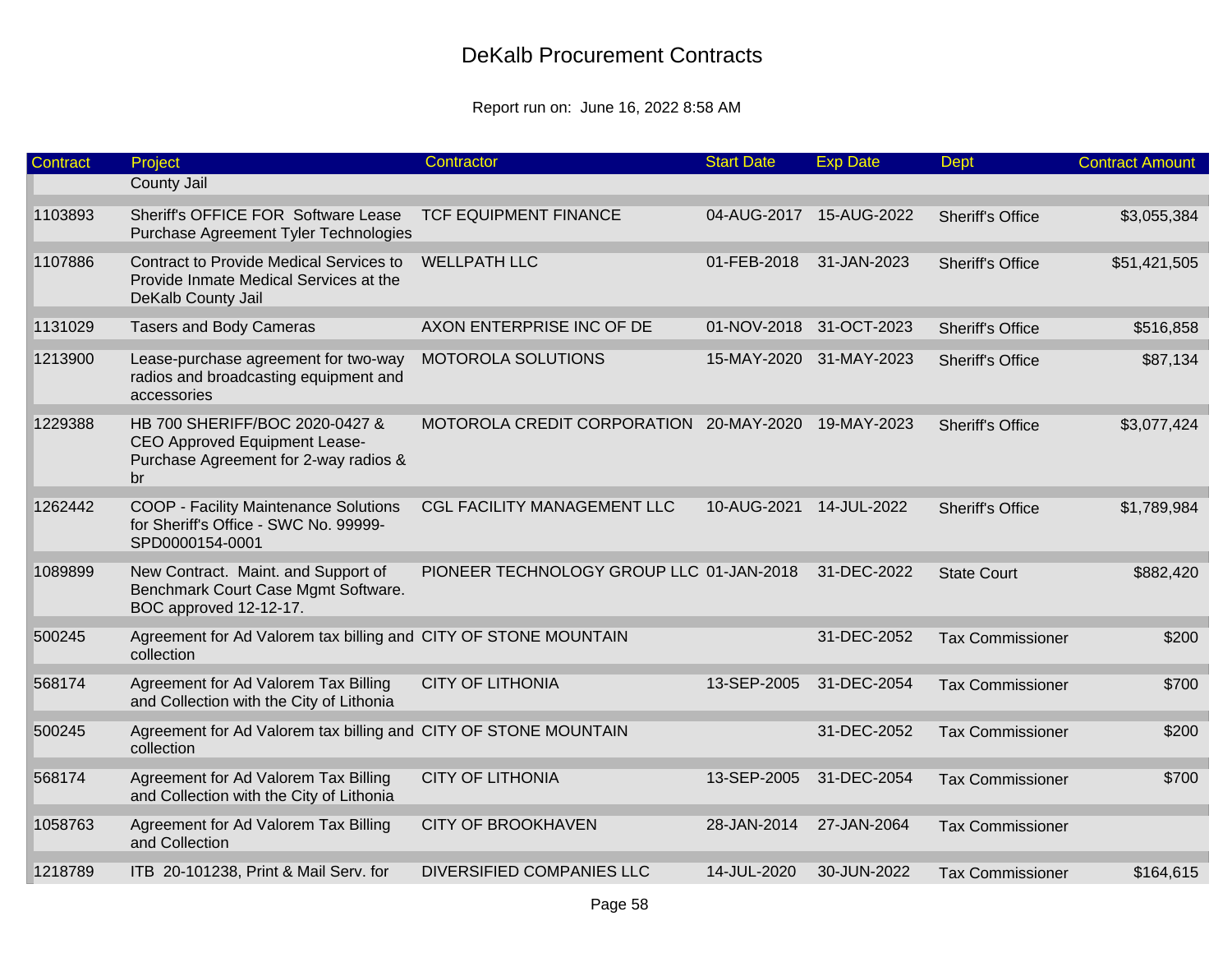| Contract  | Project                                                                                                | Contractor                                                                                   | <b>Start Date</b> | <b>Exp Date</b>         | <b>Dept</b>                                 | <b>Contract Amount</b> |
|-----------|--------------------------------------------------------------------------------------------------------|----------------------------------------------------------------------------------------------|-------------------|-------------------------|---------------------------------------------|------------------------|
|           | <b>Property Tax &amp; Appraisal Statements</b><br>and Documents (Annual Con                            |                                                                                              |                   |                         |                                             |                        |
| 08-901249 | Formerly 01-8673, vehicle registration<br>via inernet                                                  | GEORGIA DEPARTMENT OF MOTOR 11-DEC-2001<br><b>VEHICLE SAFETY</b>                             |                   | 11-DEC-2051             | <b>Tax Commissioner</b>                     | \$0                    |
| 09-901588 | Agreement for AD Valorem Tax Billing<br>and Collections                                                | <b>CITY OF DUNWOODY</b>                                                                      | 09-JUN-2009       | 08-JUN-2059             | <b>Tax Commissioner</b>                     | \$2,500,000            |
| 07-900847 | Formerly Un-numbered with State of GA<br>Retirement System (Amendment No. 1<br>dated April 1, 2001)    | EMPLOYEES RETIREMENT SYSTEM 15-JAN-1951                                                      |                   | 31-DEC-2051             | Voter Registration &<br>Elections           | \$0                    |
| 08-901251 | Formerly 02-8963G, conduct municipal<br>elections                                                      | CITY OF PINE LAKE                                                                            | 30-JUL-2002       | 30-JUL-2052             | Voter Registration &<br>Elections           | \$0                    |
| 08-901252 | Formerly 02-9018G Voters equipment                                                                     | SECRETARY OF STATE STATE OF<br><b>GEORGIA ADMINISTRATIVE &amp;</b><br><b>PUBLIC SERVICES</b> | 04-SEP-2002       | 04-SEP-2052             | Voter Registration &<br>Elections           | \$0                    |
| 1071864   | Provision of Services to Conduct<br>Elections                                                          | <b>CITY OF TUCKER</b>                                                                        |                   | 08-NOV-2017 31-DEC-2066 | <b>Voters Registration</b><br>and Elections |                        |
| 1135298   | <b>Ballot on Demand Elections</b><br><b>Management Systems</b>                                         | <b>ELECTION SYSTEMS &amp; SOFTWARE</b><br><b>LLC</b>                                         | 01-JAN-2018       | 31-DEC-2022             | <b>Voters Registration</b><br>and Elections | \$88,925               |
| 1213842   | Cooperative Agreement for the Lease of<br>Scanning & Imaging Software System<br>(36 months lease term) | <b>QUADIENT INC</b>                                                                          | 15-JUN-2020       | 30-JUN-2023             | <b>Voters Registration</b><br>and Elections | \$91,660               |
| 1229950   | SS- Emergency & Provisional Ballot<br>Printing                                                         | THE TATTNALL JOURNAL INC DBA<br>TATTNALL BALLOT SOLUTIONS                                    | 20-OCT-2020       | 30-DEC-2022             | <b>Voters Registration</b><br>and Elections | \$99,000               |
| 1274583   | SS- Voting Equipment for the<br>Department of Voter Registration and<br>Elections                      | <b>DOMINION VOTING SYSTEMS INC</b>                                                           | 14-DEC-2021       | 31-DEC-2023             | <b>Voters Registration</b><br>and Elections | \$2,400,000            |
| 502471    | <b>Gwinnett County Water and Sewerage</b><br>Authority (O&M PO)                                        | <b>GWINNETT COUNTY DEPARTMENT</b><br>OF WATER RESOURCES                                      | 05-JUL-1997       | 13-SEP-2027             | <b>Water and Sewer</b>                      | \$200,000              |
| 511121    | Converted Contract #03-9220                                                                            | <b>BURNT FORK WATERSHED</b><br><b>ALLIANCE</b>                                               | 07-JUL-2004       | 31-DEC-2053             | Water and Sewer                             | \$5,000                |
| 06-900162 | Agreement for Water-Sewer Facilities -                                                                 | <b>GEORGIA DEPARTMENT OF</b>                                                                 |                   | 07-APR-2006 07-APR-2056 | Water and Sewer                             | \$190,086              |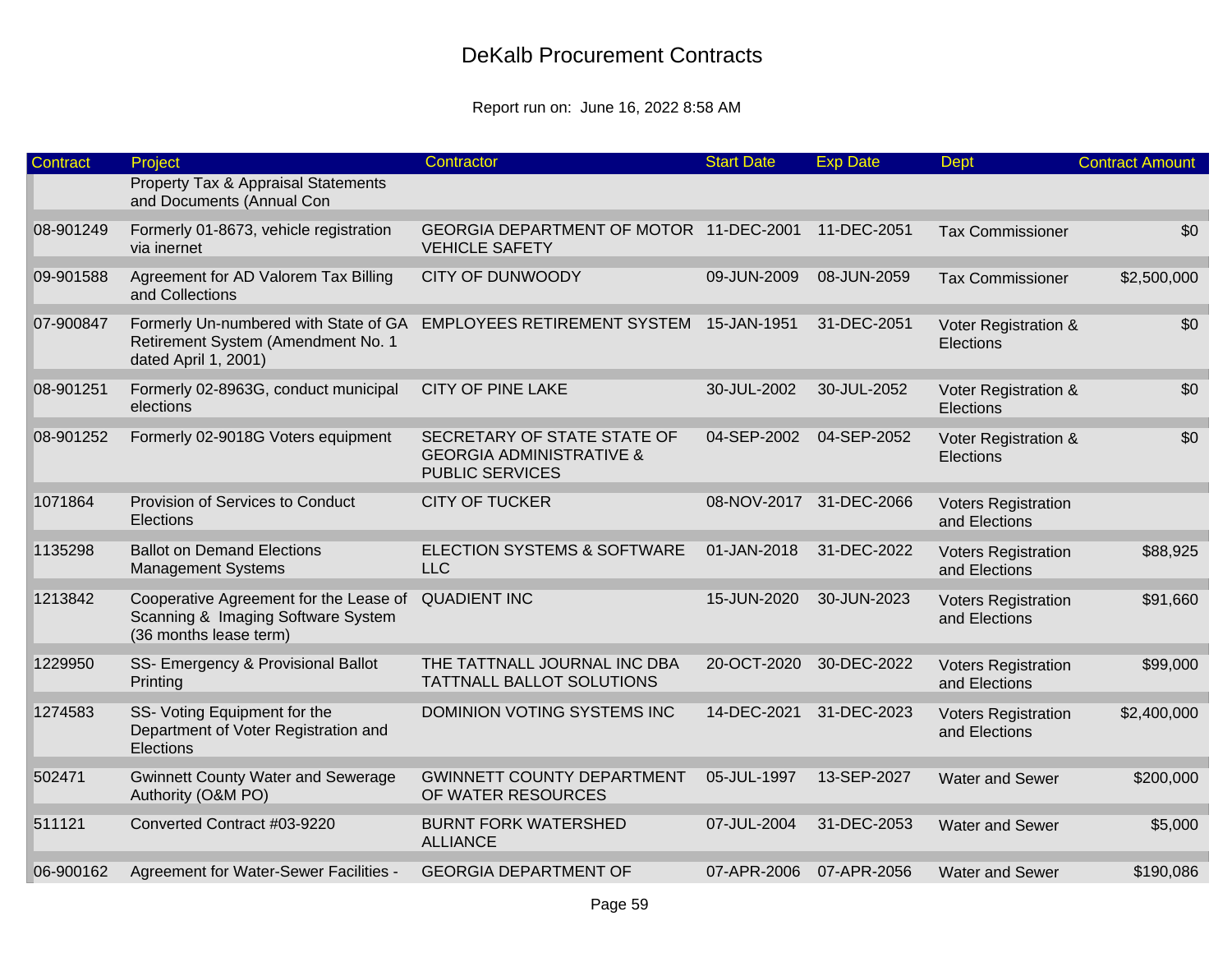| Contract  | Project                                                                                                    | Contractor                                                                | <b>Start Date</b>       | <b>Exp Date</b> | <b>Dept</b>             | <b>Contract Amount</b> |
|-----------|------------------------------------------------------------------------------------------------------------|---------------------------------------------------------------------------|-------------------------|-----------------|-------------------------|------------------------|
|           | Intersection Improvements on E. Ponce<br>de Leon Ave. at McClend                                           | <b>TRANSPORTATION</b>                                                     |                         |                 |                         |                        |
| 06-900163 | Supplemental Contract item Agreement<br>for Water Facilities - I-285 & Memorial<br>Drive Interchange       | <b>GEORGIA DEPARTMENT OF</b><br><b>TRANSPORTATION</b>                     | 07-APR-2006             | 07-APR-2056     | <b>Water and Sewer</b>  | \$241,457              |
| 06-900164 | Contract Item Agreement for Water-<br>Sewer Facilities - Bouldercrest Road/CR<br>5187 over South River     | <b>GEORGIA DEPARTMENT OF</b><br><b>TRANSPORTATION</b>                     | 07-APR-2006             | 07-APR-2056     | Water and Sewer         | \$547,765              |
| 06-900165 | Contract Item Agreement for Water-<br>Sewer Facilities I-285 & Lawrenceville<br>Highway Interchange        | <b>GEORGIA DEPARTMENT OF</b><br><b>TRANSPORTATION</b>                     | 07-APR-2006             | 07-APR-2056     | <b>Water and Sewer</b>  | \$251,171              |
| 1043474   | RFP 16-500392 Construction<br>Management Services (Multi-Year<br>Contract)                                 | CORPORATE ENVIRONMENTAL RISK 14-MAR-2017 30-JUN-2022<br><b>MANAGEMENT</b> |                         |                 | Watershed - CD          | \$5,484,215            |
| 1075530   | CSX Agreement No. CSX838065 -<br>Facility Longitudinal Pipeline Agreement<br>[surface rights solely for co | <b>CSX TRANSPORTATION</b>                                                 | 28-AUG-2017 31-DEC-2102 |                 | Watershed - CD          | \$295,000              |
| 1242005   | ITB 20-101230 Electrical Switchgear<br>Inspection and Repair (Annual Contract<br>with 2 Options to Renew)  | CLEVELAND ELECTRIC COMPANY                                                | 26-JAN-2021             | 31-JAN-2023     | Watershed - CD          | \$2,575,500            |
| 502453    | Fulton County John's Creek Wastewater<br>Treatment Plant (O&M PO) - unable to<br>calculate \$ value        | FULTON COUNTY DEPARTMENT OF 23-MAY-1976 23-MAY-2026<br><b>FINANCE</b>     |                         |                 | Watershed<br>Management |                        |
| 502465    | Fulton County Big Creek Wastewater<br>Treatment Plant (O&M) - unable to<br>determine \$ value              | FULTON COUNTY DEPARTMENT OF 18-FEB-1976<br><b>FINANCE</b>                 |                         | 18-FEB-2026     | Watershed<br>Management |                        |
| 502467    | <b>Gwinnett County Sewerage System</b><br>(O&M) - Unable to calculate \$ value                             | <b>GWINNETT COUNTY DEPARTMENT</b><br>OF WATER RESOURCES                   | 25-AUG-1975 25-AUG-2025 |                 | Watershed<br>Management | \$23,046,043           |
| 570909    | Metropolitan Sewer Agreement (IGA) for<br>use of City of ATL's RM Clayton and<br>South River Water Treatme | <b>CITY OF ATLANTA</b>                                                    | 14-SEP-2005             | 30-JUN-2029     | Watershed<br>Management | \$358,301,292          |
| 972548    | 14-100430 Snapfinger Advanced                                                                              | ARCHER WESTERN CONSTRUCTION 05-AUG-2015                                   |                         | 30-JUN-2022     | Watershed               | \$195,927,850          |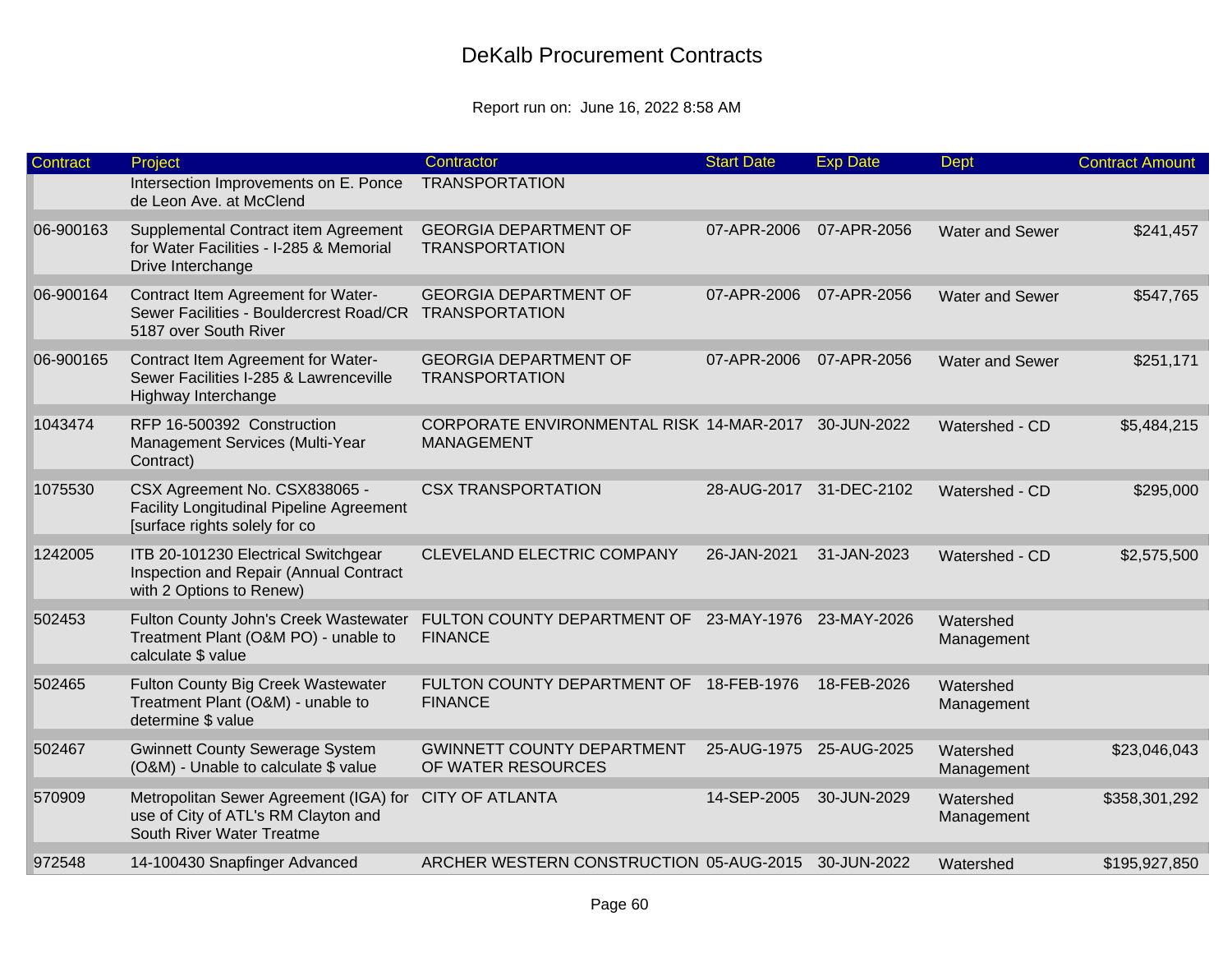| <b>Contract</b> | Project                                                                                   | Contractor                                                    | <b>Start Date</b>       | <b>Exp Date</b> | <b>Dept</b>             | <b>Contract Amount</b> |
|-----------------|-------------------------------------------------------------------------------------------|---------------------------------------------------------------|-------------------------|-----------------|-------------------------|------------------------|
|                 | <b>Wastewater Treatment Facilities</b><br>Expansion - Phase II                            | <b>LLC</b>                                                    |                         |                 | Management              |                        |
| 978332          | RFP 15-500343 Capital Improvement<br>Projects (CIP) Program Management<br><b>Services</b> | AECOM TECHNICAL SERVICES INC                                  | 28-JUL-2015             | 31-DEC-2024     | Watershed<br>Management | \$49,216,019           |
| 1032043         | 5 Year Joint Funding Agreement for<br>Hydrologic Monitoring Network (CPA<br>1032043)      | US GEOLOGICAL SURVEY                                          | 11-NOV-2011             | 30-SEP-2026     | Watershed<br>Management | \$10,765,220           |
| 1034376         | RFP 16-500391 On Call Engineering<br><b>Services</b>                                      | ATKINS NORTH AMERICA, INC                                     | 30-NOV-2016             | 31-DEC-2022     | Watershed<br>Management | \$5,250,000            |
| 1034377         | RFP 16-500391 On-Call Professional<br><b>Engineering Services</b>                         | <b>ARCADIS US INC</b>                                         | 30-NOV-2016             | 31-DEC-2022     | Watershed<br>Management | \$6,250,000            |
| 1034379         | RFP 16-500391 On Call Engineering<br><b>Services</b>                                      | BROWN AND CALDWELL INC                                        | 10-FEB-2017             | 31-DEC-2022     | Watershed<br>Management | \$5,250,000            |
| 1034381         | Engineering Services - On Call<br>(Multiyear Contract)                                    | <b>BLACK &amp; VEATCH CORPORATION</b>                         | 01-JUN-2017             | 31-DEC-2022     | Watershed<br>Management | \$5,250,000            |
| 1043467         | RFP 16-500392 Construction<br>Management Services(Multi-Year<br>Contract)                 | <b>TETRA TECH INC</b>                                         | 10-FEB-2017             | 30-JUN-2022     | Watershed<br>Management | \$4,088,000            |
| 1043468         | RFP 16-500392 Construction<br><b>Management Services</b>                                  | <b>GRESHAM SMITH AND PARTNERS</b>                             | 07-MAR-2017             | 30-JUN-2022     | Watershed<br>Management | \$7,697,241            |
| 1043473         | RFP 16-500392 Construction<br><b>Management Services</b>                                  | <b>WOOD ENVIRONMENT &amp;</b><br>INFRASTRUCTURE SOLUTIONS INC | 14-MAR-2017 30-JUN-2022 |                 | Watershed<br>Management | \$6,699,783            |
| 1058241         | IGA - Water Trend Monitoring Program                                                      | US GEOLOGICAL SURVEY                                          | 01-OCT-2016             | 30-SEP-2026     | Watershed<br>Management | \$11,315,570           |
| 1058682         | Intergovernmental Agreement for<br>Infrastructure Projects with City of<br>Dunwoody.      | <b>CITY OF DUNWOODY</b>                                       | 14-NOV-2017             | 13-NOV-2037     | Watershed<br>Management | \$1,007,209            |
| 1063831         | ITB 17-100810 Annual Water & Sewer<br>Construction (Annual with 2 Options to<br>Renew)    | <b>GRANITE INLINER LLC</b>                                    | 15-AUG-2017             | 31-DEC-2022     | Watershed<br>Management | \$53,684,075           |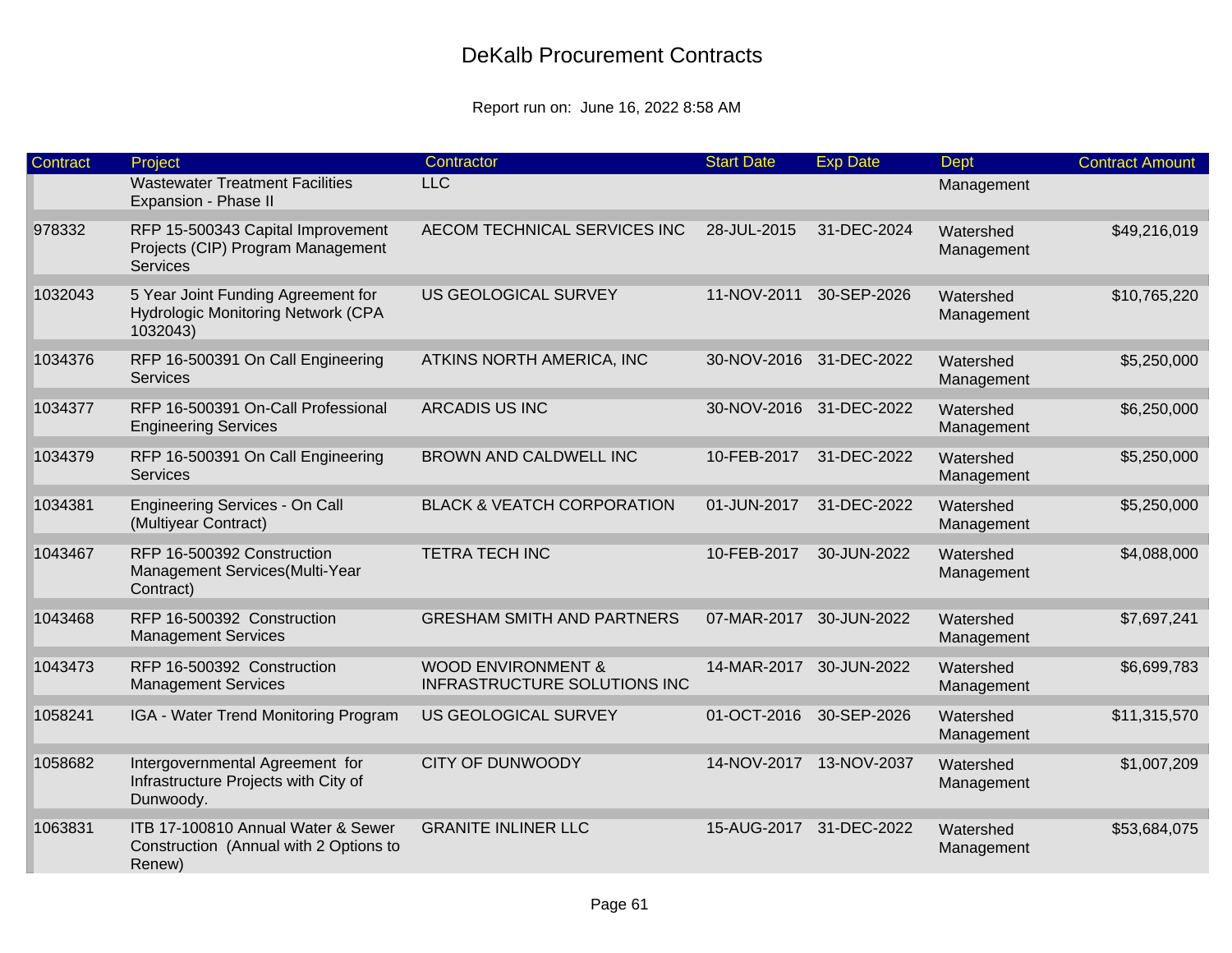| Contract | Project                                                                                                                              | Contractor                                | <b>Start Date</b>       | <b>Exp Date</b>         | <b>Dept</b>             | <b>Contract Amount</b> |
|----------|--------------------------------------------------------------------------------------------------------------------------------------|-------------------------------------------|-------------------------|-------------------------|-------------------------|------------------------|
| 1063841  | ITB 17-100810 Annual Water & Sewer<br>Construction (Annual with 2 option to<br>renew)                                                | SD & C INC                                | 28-AUG-2017             | 31-DEC-2022             | Watershed<br>Management | \$44,597,311           |
| 1063844  | ITB 17-100810 Annual Water & Sewer<br>Construction (Annual with 2 Options to<br>Renew)                                               | <b>GS CONSTRUCTION INC</b>                |                         | 15-AUG-2017 31-DEC-2022 | Watershed<br>Management | \$48,698,453           |
| 1068774  | ITB 17-100810 Annual Water & Sewer<br>Construction (Annual with 2 options to<br>renew)                                               | THE RENEE GROUP INC                       | 24-OCT-2017             | 31-DEC-2022             | Watershed<br>Management | \$58,345,169           |
| 1093417  | ITB 17-100893 Inspection of Sanitary<br>Sewer Stream Crossings (Annual with 2<br>Options to Renew)                                   | <b>R2T INC</b>                            | 09-JAN-2018             | 30-JUN-2022             | Watershed<br>Management | \$1,524,826            |
| 1094348  | RFP 17-500456 Sanitary Sewer<br><b>Evaluation Study for Ongoing Sewer</b><br>Assessment and Rehabilitation Progra                    | COMPLIANCE ENVIROSYSTEMS LLC 28-JUN-2018  |                         | 31-DEC-2023             | Watershed<br>Management | \$8,486,543            |
| 1100349  | RFP 17-500466 Land and Easement<br>Acquisition Services (Annual with 3<br>Options to Renew)                                          | ATLAS TECHNICAL CONSULTANTS<br><b>LLC</b> | 12-JUN-2018             | 30-JUN-2022             | Watershed<br>Management | \$6,683,670            |
| 1100405  | Construction access over, under, or<br>across railroad tracks [CSX Agreement<br>No. CSX849612-Facility Enc                           | <b>CSX TRANSPORTATION</b>                 |                         | 16-MAR-2018 31-DEC-2022 | Watershed<br>Management | \$1,700                |
| 1104362  | Repair Parts for Water Lines - Annual<br>Contract with 2 Options to Renew                                                            | Core & Main LP                            | 27-MAR-2018 30-SEP-2022 |                         | Watershed<br>Management | \$2,954,443            |
| 1104732  | Non-Residential Gas Extension Contract ATLANTA GAS LIGHT COMPANY<br>for 5668 Penny Brook Ct, Stone<br>Mountain GA 30083 [Exemption P |                                           | 30-APR-2018             | 31-DEC-2028             | Watershed<br>Management | \$1,434                |
| 1104753  | Non-Residential Gas Extension Contract ATLANTA GAS LIGHT COMPANY<br>for 5128 Stone Mill Way, Stone Mountain<br>GA 30083 [Exemption P |                                           | 30-APR-2018             | 31-DEC-2028             | Watershed<br>Management | \$7,095                |
| 1104999  | Sole Source: Purchase of Chemtrac<br>products and services as needed to<br>particle counters in good repai                           | HYDROCAL, LLC                             | 05-APR-2018             | 30-APR-2023             | Watershed<br>Management | \$40,000               |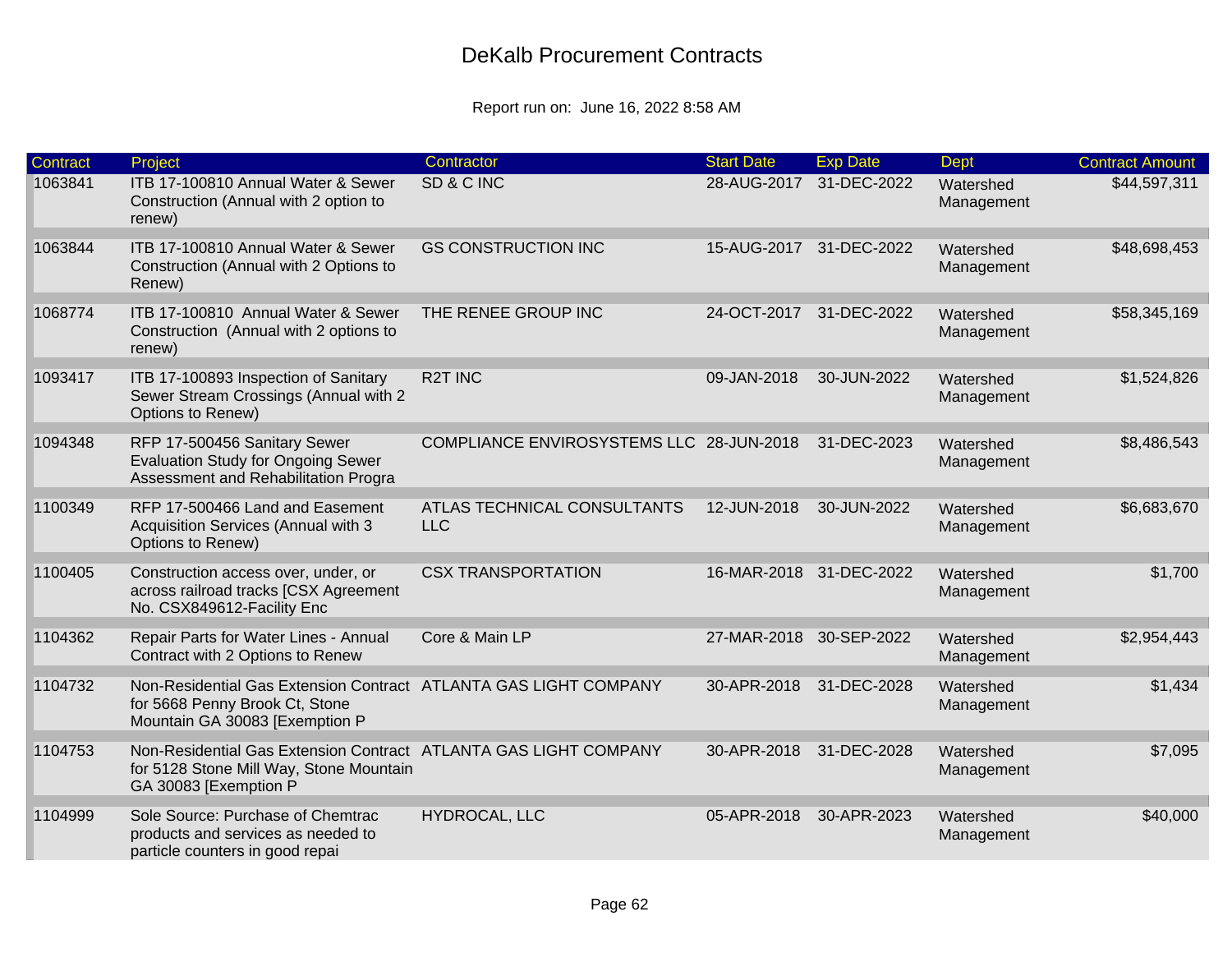| <b>Contract</b> | Project                                                                                                                 | Contractor                                     | <b>Start Date</b> | <b>Exp Date</b>         | Dept                    | <b>Contract Amount</b> |
|-----------------|-------------------------------------------------------------------------------------------------------------------------|------------------------------------------------|-------------------|-------------------------|-------------------------|------------------------|
| 1124403         | Teledyne ISCO Training and Support,<br>Equipment, Software and Licenses,<br>Parts and Related System<br>Compo           | TELEDYNE ISCO INC                              | 24-OCT-2018       | 31-DEC-2022             | Watershed<br>Management | \$3,880,000            |
| 1133840         | RFP 17-500459<br>WATER METER UPGRADE AND<br><b>INSTALLATION PROGRAM:</b><br>Water Meter Upgrade and Replacement<br>& Ne | <b>RTS WATER SOLUTIONS</b>                     |                   | 09-MAR-2019 31-MAR-2023 | Watershed<br>Management | \$17,190,000           |
| 1133841         | RFP 17-500459<br>WATER METER UPGRADE AND<br><b>INSTALLATION PROGRAM:</b><br>Water Meter Upgrade and Replacement<br>& Ne | <b>GRID ONE SOLUTIONS LLC</b>                  | 07-MAR-2020       | 31-MAR-2023             | Watershed<br>Management | \$5,250,000            |
| 1149581         | ITB 18-100975 Tree Cutting and<br>Removal Services (Annual Contract with<br>$2$ OTR)                                    | ARBORSERV INC                                  | 26-FEB-2019       | 30-JUN-2022             | Watershed<br>Management | \$5,877,355            |
| 1149595         | ITB 18-100975 Tree Cutting and<br>Removal Services (Annual Contract with<br>$2$ OTR)                                    | <b>K2R LEGACY GROUP</b>                        | 26-FEB-2019       | 30-JUN-2022             | Watershed<br>Management | \$526,824              |
| 1172083         | Meter Testing Equipment,<br>Hardware/Software Maintenance and<br>Support<br>Sole Source                                 | OW INVESTORS LLC DBA MARS<br><b>COMPANY</b>    | 23-JUL-2019       | 22-JUL-2024             | Watershed<br>Management | \$548,221              |
| 1172163         | Water Meters and Parts for DeKalb<br>County                                                                             | <b>KENDALL SUPPLY INC</b>                      | 23-JUL-2019       | 30-SEP-2022             | Watershed<br>Management | \$33,968,214           |
| 1189978         | Cooperative Intergovernmental<br>Agreement for River and Lake<br><b>Information Management Services</b>                 | <b>ATLANTA REGIONAL COMMISSION</b>             | 01-JAN-2020       | 31-DEC-2022             | Watershed<br>Management | \$100,000              |
| 1191907         | ITB 19-101071 Chemicals for Odor<br>Control (Annual Contract w/ 2 Options to<br>Renew)                                  | PEOPLES JANITORIAL S & C                       |                   | 10-DEC-2019 31-DEC-2022 | Watershed<br>Management | \$185,054              |
| 1191908         | ITB 19-101071 Chemicals for Odor<br>Control (Annual Contract w/ 2 Options to                                            | ACUITY SPECIALTY PROD GROUP<br>INC DBA ZEP MFG | 10-DEC-2019       | 31-DEC-2022             | Watershed<br>Management | \$43,817               |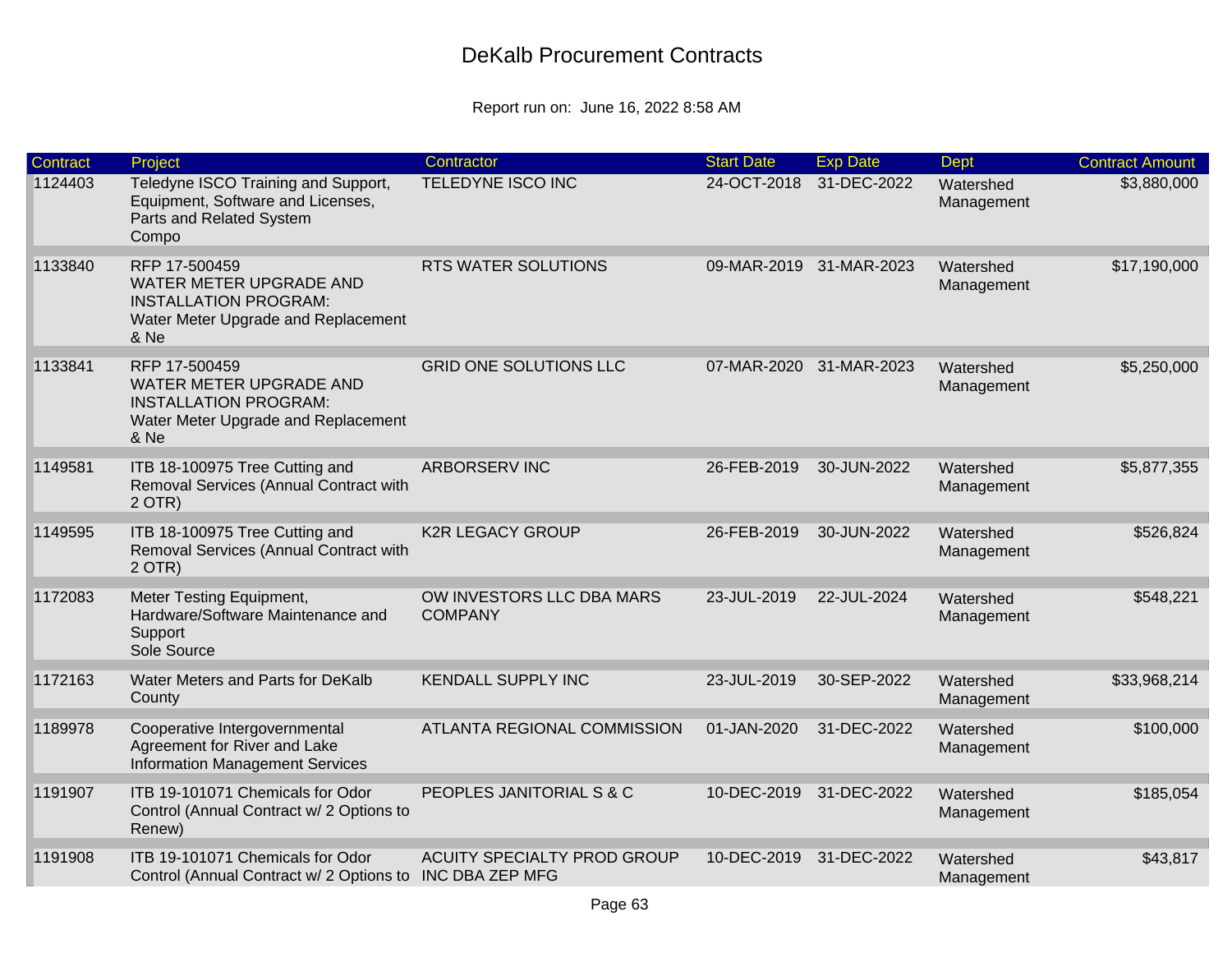| Contract | Project                                                                                                                           | Contractor                                   | <b>Start Date</b>       | <b>Exp Date</b> | <b>Dept</b>             | <b>Contract Amount</b> |
|----------|-----------------------------------------------------------------------------------------------------------------------------------|----------------------------------------------|-------------------------|-----------------|-------------------------|------------------------|
|          | Renew)                                                                                                                            |                                              |                         |                 |                         |                        |
| 1191909  | ITB 19-101070 Copper Tubing and<br>Fittings (Annual Contract w/ 2 Options to<br>Renew)                                            | DELTA MUNICIPAL SUPPLY<br><b>COMPANY INC</b> | 10-DEC-2019             | 31-DEC-2022     | Watershed<br>Management | \$4,079,271            |
| 1194236  | ITB 18-101028 Small Domestic Brass<br>Fitting and Gate Valves (Annual Contract COMPANY INC<br>w/2 Options to Renew                | <b>DELTA MUNICIPAL SUPPLY</b>                | 17-DEC-2019 31-DEC-2022 |                 | Watershed<br>Management | \$7,259,196            |
| 1201415  | <b>GDOT Standard Utility Agreement-</b><br>Contract Item Agreement for SR124 from TRANSPORTATION<br>CSX 279681D to the Gwinnett C | <b>GEORGIA DEPARTMENT OF</b>                 | 18-MAY-2020             | 31-DEC-2023     | Watershed<br>Management | \$4,500                |
| 1202220  | ITB 19-101127 Common Bricks (Annual<br>Contract w/ 2 Options to Renew)                                                            | F M SHELTON INC                              | 13-OCT-2020             | 31-DEC-2022     | Watershed<br>Management | \$115,687              |
| 1214031  | ITB 19-101148 Granite Rubble Stone<br>(Annual Contract w/ 2 OTR)                                                                  | BEDROCK GRANITE CO INC                       | 31-MAR-2020             | 31-MAR-2023     | Watershed<br>Management | \$1,609,012            |
| 1217791  | ITB 19-101165 Fire Hydrant<br>Replacement, Repair Parts, and<br>Services (Annual Contract with 2 Options                          | <b>GEORGIA HYDRANT SERVICES INC</b>          | 23-JUN-2020             | 30-JUN-2022     | Watershed<br>Management | \$2,401,930            |
| 1228416  | 2nd Amendment to the<br>Intergovernmental Sewer Cooperation<br>Agreement of Fulton County and DeKalb<br>Count                     | <b>FULTON COUNTY</b>                         | 30-DEC-2020             | 31-DEC-2040     | Watershed<br>Management | \$500,000              |
| 1228720  | ITB 19-101150 Engine and Generator<br>Maintenance and Repair                                                                      | POWER AND ENERGY SERVICES INC 22-SEP-2020    |                         | 30-SEP-2022     | Watershed<br>Management | \$845,793              |
| 1235943  | ITB 20-101217 Repair of Electric Motors<br>and Emergency Electric Work (Annual<br>Contract w/ 2 OTR)                              | COLE TECHNOLOGY INC                          | 08-DEC-2020             | 31-DEC-2022     | Watershed<br>Management | \$1,821,773            |
| 1235993  | ITB 19-101147 Pump Repair Services<br>(Annual Contract with 2 Options to<br>Renew)                                                | <b>GOFORTH WILLIAMSON INC</b>                | 10-NOV-2020             | 30-NOV-2022     | Watershed<br>Management | \$1,250,000            |
| 1235999  | ITB 19-101147 for Pump Repair<br>Services (Annual Contract w/ 2 Options                                                           | COLE TECHNOLOGY INC                          | 10-NOV-2020             | 30-NOV-2022     | Watershed<br>Management | \$1,250,000            |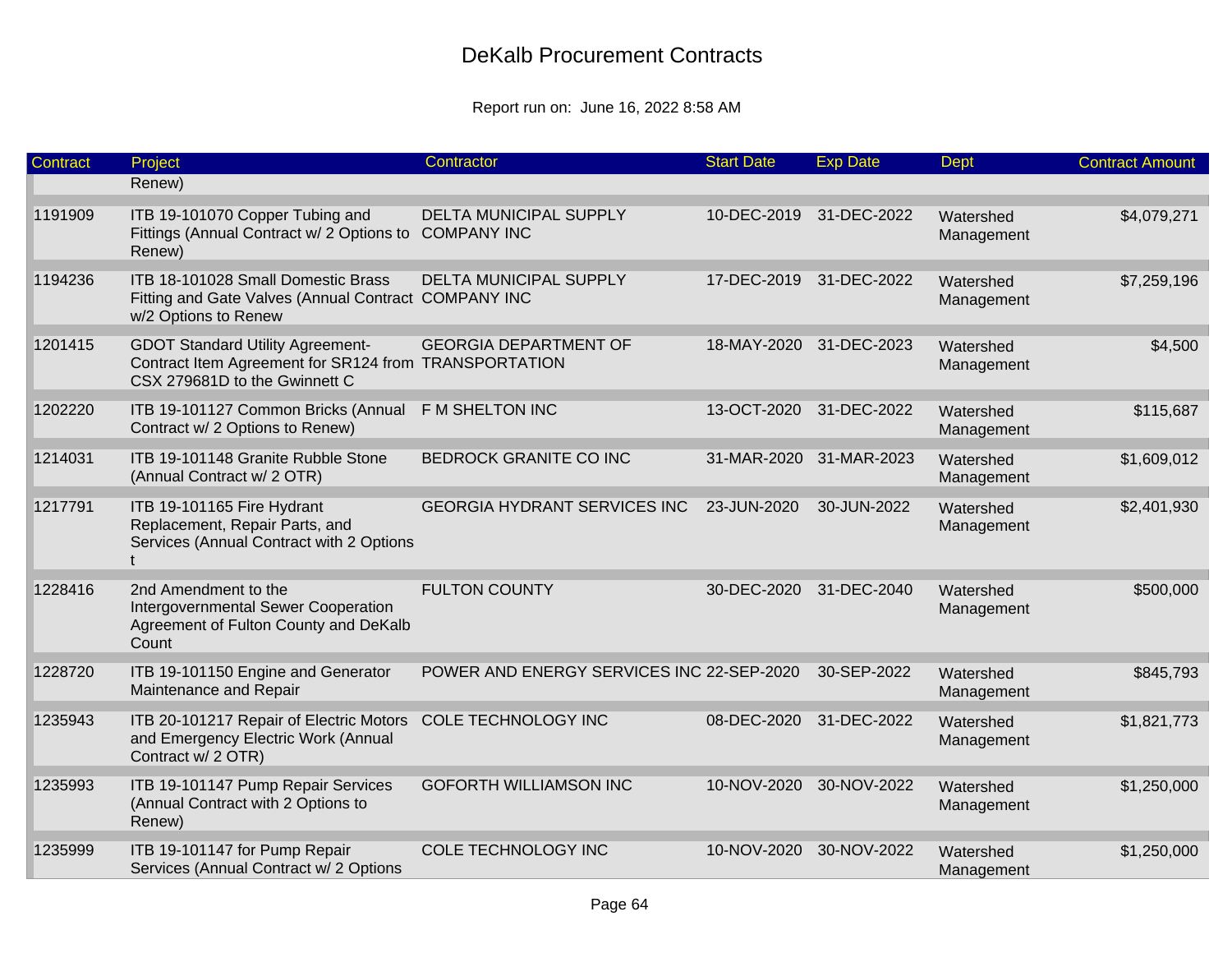| <b>Contract</b> | Project                                                                                                           | Contractor                                                  | <b>Start Date</b> | <b>Exp Date</b> | Dept                    | <b>Contract Amount</b> |
|-----------------|-------------------------------------------------------------------------------------------------------------------|-------------------------------------------------------------|-------------------|-----------------|-------------------------|------------------------|
|                 | to Renew)                                                                                                         |                                                             |                   |                 |                         |                        |
| 1237678         | ITB No. 20-101271 - Uniforms for<br>County Employees Phase II (Annual<br>Contract with four (4) options to        | <b>NAFECO</b>                                               | 15-DEC-2020       | 31-DEC-2022     | Watershed<br>Management | \$236,000              |
| 1237679         | ITB No. 20-101271- Uniforms for<br>County Employees Phase II (Annual<br>Contract with four (4) options to         | <b>SAFEGUARD PRINTING &amp;</b><br>PROMOTIONAL PRODUCTS INC | 15-DEC-2020       | 31-DEC-2022     | Watershed<br>Management | \$68,000               |
| 1237680         | ITB 20-101271 - Uniforms for County<br>Employees Phase II (Annual Contract<br>with four (4) options to ren        | ER PARTRIDGE INC                                            | 15-DEC-2020       | 31-DEC-2022     | Watershed<br>Management | \$562,488              |
| 1242006         | ITB 20-101230 Electrical Switchgear<br>Inspection and Services (Annual<br>Contract with 2 Options to Renew        | BROWN ELECTRICAL SERVICES LLC 26-JAN-2021                   |                   | 31-JAN-2023     | Watershed<br>Management | \$1,140,000            |
| 1243863         | <b>Sludge Dewatering Screw Press System</b><br>for Pole Bridge Advanced Wastewater<br>Treatment Plant (AWTP) (Sol | PROCESS WASTEWATER<br><b>TECHNOLOGIES LLC</b>               | 04-OCT-2021       | 31-DEC-2022     | Watershed<br>Management | \$1,584,280            |
| 1244991         | Sole Source Purchase: Three (3) Year<br>Agreement for Products and Services for<br>Snapfinger, Pole Bridge        | <b>ENDRESS &amp; HAUSER</b>                                 | 01-MAR-2021       | 29-FEB-2024     | Watershed<br>Management | \$1,125,000            |
| 1252006         | ITB 20-101310 Diving Services (Three<br>(3) Year Multiyear Contract)                                              | UNDERWATER CONSTRUCTION<br><b>CORP</b>                      | 18-JUN-2021       | 30-JUN-2024     | Watershed<br>Management | \$300,000              |
| 1252055         | Divers to remove debris for The<br>Department of Watershed Mgmt.                                                  | <b>ZION MARINE LLC</b>                                      | 18-JUN-2021       | 30-DEC-2024     | Watershed<br>Management | \$1,050,000            |
| 1252075         | ITB 20-101278 Application of Herbicides<br>at Pole Bridge AWTP (Multiyear<br>Contract)                            | <b>NATURCHEM INC</b>                                        | 18-JUN-2021       | 17-JUN-2024     | Watershed<br>Management | \$224,784              |
| 1252208         | ITB 20-101214 Drive Shaft Maintenance<br>(Annual Contract with 2 Options to<br>Renew)                             | COLE TECHNOLOGY INC                                         | 01-JUN-2021       | 30-JUN-2022     | Watershed<br>Management | \$65,000               |
| 1252340         | ITB No. 20-101297 Valve and Wet Tap<br>Installation Services (Three (3) Year<br>Multiyear Contract)               | <b>GEORGIA HYDRANT SERVICES INC</b>                         | 11-JUN-2021       | 10-JUN-2024     | Watershed<br>Management | \$706,635              |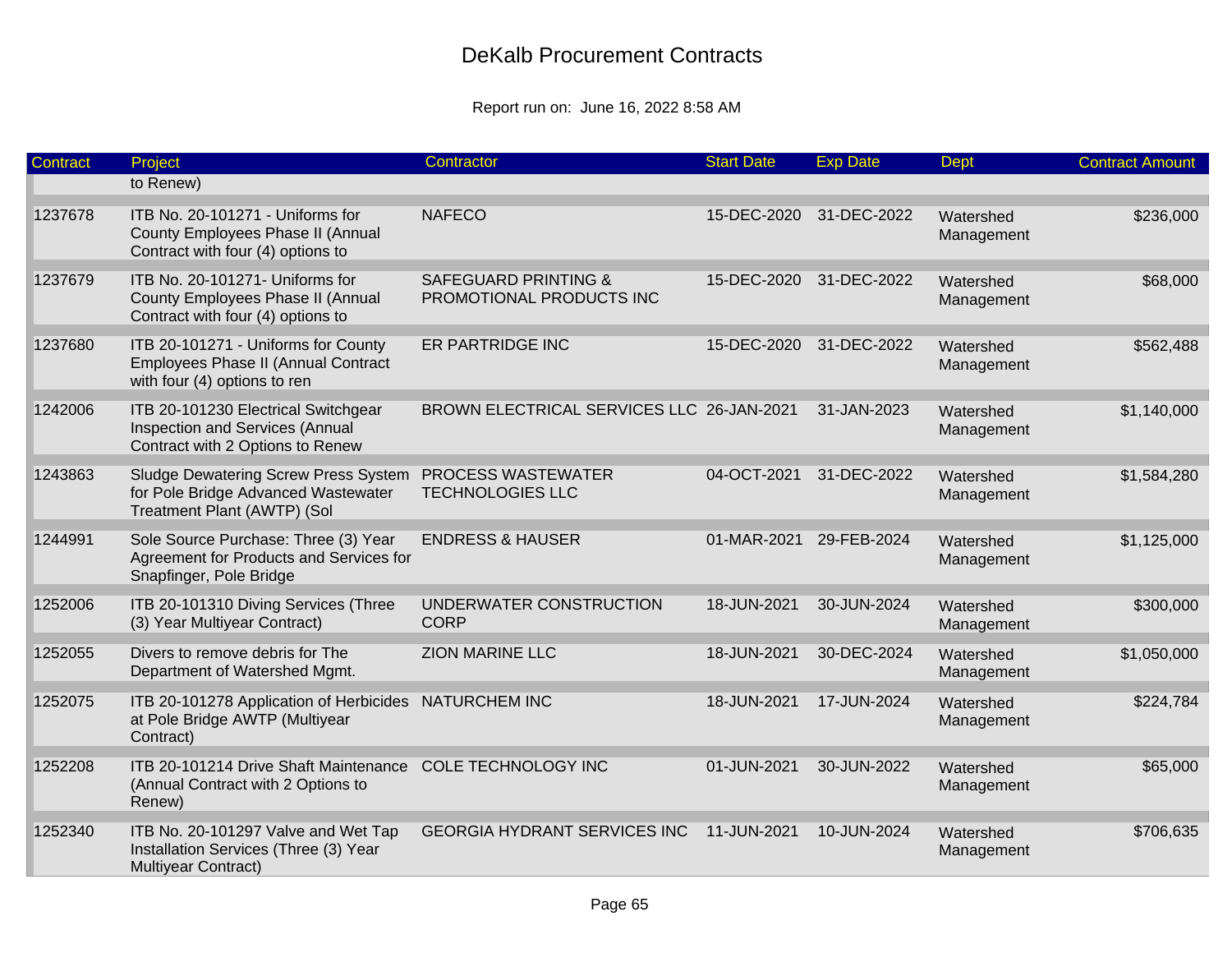| Contract | Project                                                                                                             | Contractor                                                                                                                         | <b>Start Date</b> | <b>Exp Date</b> | <b>Dept</b>             | <b>Contract Amount</b> |
|----------|---------------------------------------------------------------------------------------------------------------------|------------------------------------------------------------------------------------------------------------------------------------|-------------------|-----------------|-------------------------|------------------------|
| 1252346  | ITB No. 20-101287 Disaster Recovery<br>and Sewage Cleaning Services (Annual<br>Contract with 2 Options to           | BELL RESTORATION SERVICES, INC 08-JUN-2021<br>DBA SERVPRO OF GWINNETT<br>COUNTY SE & SW DBA SERVPRO OF<br>STONE MOUNTAIN/CLARKSTON |                   | 30-JUN-2022     | Watershed<br>Management | \$600,000              |
| 1252347  | ITB 20-101287 Disaster Recovery &<br>Sewage Cleaning Services (Annual<br>Contract with 2 Options to Renew)          | <b>FULL CIRCLE RESTORATION &amp;</b><br><b>CONSTRUCTION SERVICES INC</b>                                                           | 08-JUN-2021       | 30-JUN-2022     | Watershed<br>Management | \$0                    |
| 1252356  | ITB No. 20-101287 Disaster Recovery<br>and Sewage Cleaning Services (Annual<br>Contract with 2 Options to           | <b>BELFOR USA GROUP INC</b>                                                                                                        | 08-JUN-2021       | 30-JUN-2022     | Watershed<br>Management | \$200,000              |
| 1256091  | ITB No. 21-101325 Quick Insertion<br>Valves (Three (3) Year Multiyear<br>Contract)                                  | F M SHELTON INC                                                                                                                    | 09-AUG-2021       | 31-AUG-2024     | Watershed<br>Management | \$1,062,649            |
| 1257867  | ITB 20-101298 Valves, Tapping Sleeves<br>and Fire Hydrants (Multiyear Contract)                                     | <b>FERGUSON WATERWORKS</b>                                                                                                         | 02-AUG-2021       | 31-AUG-2024     | Watershed<br>Management | \$5,700,000            |
| 1258552  | In-House Award ITB No. 21-101340,<br><b>PORTA-King Guard</b><br>Building with Restroom for Snapfinger<br>Advanced W | <b>MULTIPLEX LLC</b>                                                                                                               | 14-JUN-2021       | 12-AUG-2022     | Watershed<br>Management | \$77,410               |
| 1259123  | <b>ITB 20-101318 Restoration Services</b><br>(Three (3) Year Multiyear Contract)                                    | <b>AUTACO DEVELOPMENT LLC</b>                                                                                                      | 01-AUG-2021       | 31-JUL-2024     | Watershed<br>Management | \$19,080,375           |
| 1259397  | <b>Crane Services Three Year Multiyear</b><br><b>Contract for DWM</b>                                               | PHOENIX CRANE SERVICE INC                                                                                                          | 01-AUG-2021       | 31-JUL-2024     | Watershed<br>Management | \$817,875              |
| 1259927  | City of East Point Contract No. 2016-<br>1585 Water Valve and Fire Hydrant<br>Locate and Assessment [DeKalb         | <b>WACHS WATER SERVICES</b>                                                                                                        | 13-SEP-2021       | 31-DEC-2023     | Watershed<br>Management | \$5,249,250            |
| 1261703  | Sole Source - McNaughton-McKay for<br>Parts and Services (3-Year Term)                                              | MCNAUGHTON MCKAY SOUTHEAST 27-JUL-2021<br><b>INC</b>                                                                               |                   | 31-JUL-2024     | Watershed<br>Management | \$3,000,000            |
| 1262912  | ITB 21-101400 Water and Wastewater<br>Treatment Chemicals (Three (3) Year<br>Multiyear Contract) Line Item          | <b>C &amp; S CHEMICALS INC</b>                                                                                                     | 15-SEP-2021       | 30-SEP-2024     | Watershed<br>Management | \$3,953,820            |
| 1262920  | ITB 21-101400 Water and Wastewater                                                                                  | POLYDYNE INC                                                                                                                       | 15-SEP-2021       | 30-SEP-2024     | Watershed               | \$1,445,880            |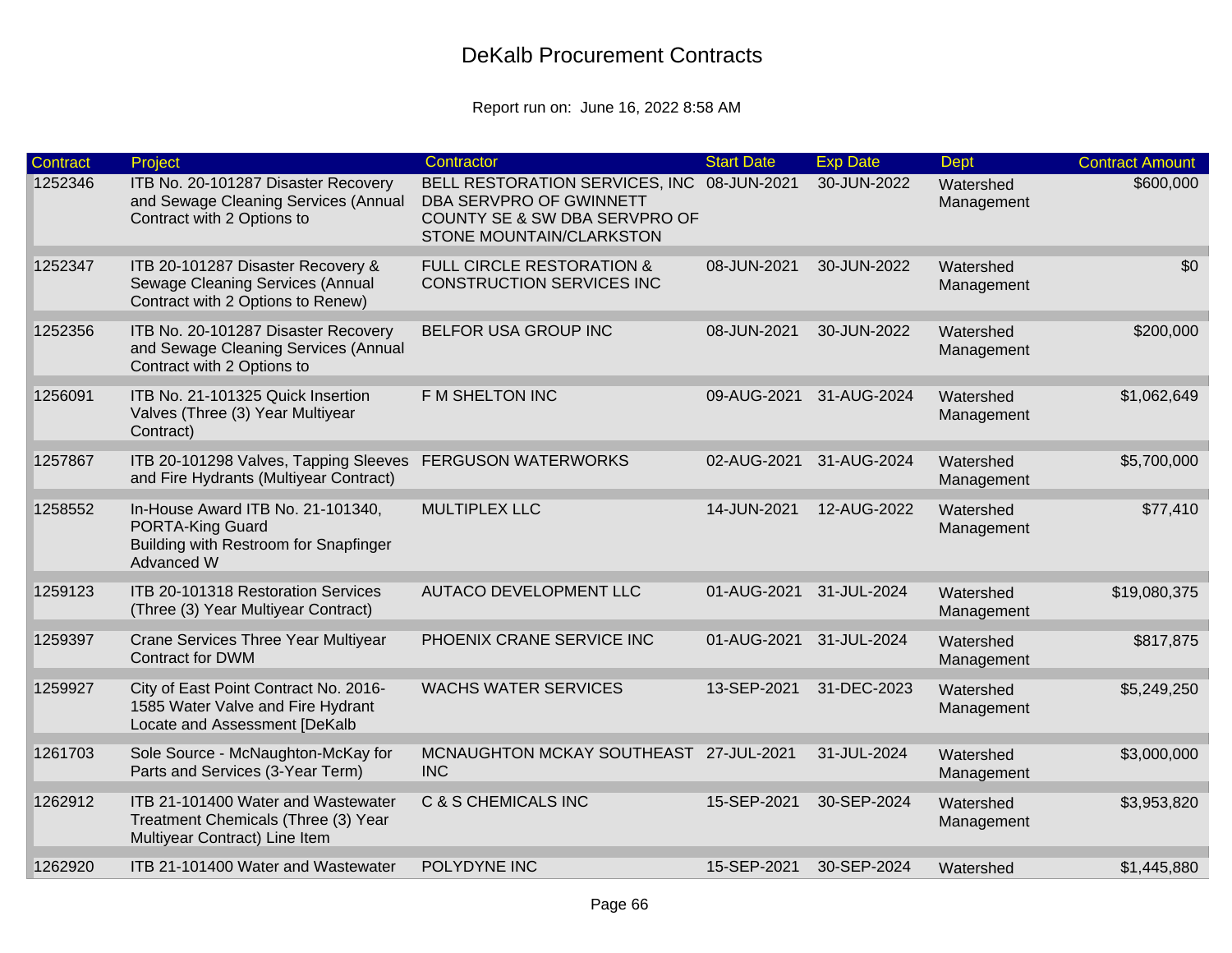| <b>Contract</b> | Project                                                                                                          | Contractor                                                 | <b>Start Date</b> | <b>Exp Date</b> | <b>Dept</b>             | <b>Contract Amount</b> |
|-----------------|------------------------------------------------------------------------------------------------------------------|------------------------------------------------------------|-------------------|-----------------|-------------------------|------------------------|
|                 | Treatment Chemicals (Three (3) Year<br>Multiyear Contract) Line Item                                             |                                                            |                   |                 | Management              |                        |
| 1262923         | ITB 21-101400 Water and Wastewater<br>Treatment Chemicals (Three (3) Year<br>Multiyear Contract) Line Item       | MISSISSIPPI LIME COMPANY                                   | 15-SEP-2021       | 30-SEP-2024     | Watershed<br>Management | \$2,550,735            |
| 1262929         | ITB 21-101400 Water and Wastewater<br>Treatment Chemicals (Three (3) Year<br>Multiyear Contract) Line Item       | SOUTHERN IONICS INC                                        | 15-SEP-2021       | 30-SEP-2024     | Watershed<br>Management | \$1,689,120            |
| 1262941         | ITB No. 21-101400 Water and<br><b>Wastewater Treatment Chemicals (Three</b><br>(3) Year Multiyear Contract) Line | POLYTEC INC                                                | 04-OCT-2021       | 04-OCT-2024     | Watershed<br>Management | \$30,000               |
| 1262945         | ITB 21-101400 Water and Wastewater<br>Treatment Chemicals (Three (3) Year<br>Multiyear Contract) Line Item       | <b>BURNETT LIME COMPANY INC</b>                            | 15-SEP-2021       | 30-SEP-2024     | Watershed<br>Management | \$5,670,000            |
| 1262947         | ITB No. 21-101400 Water and<br><b>Wastewater Treatment Chemicals (Three</b><br>(3) Year Multiyear Contract) Line | PENCCO INC                                                 | 15-SEP-2021       | 30-SEP-2024     | Watershed<br>Management | \$1,056,240            |
| 1264488         | ITB 19-101169 Hauling Services<br>(Annual Contract with 2 Options to<br>Renew)                                   | <b>BROWN MANAGEMENT SERVICES</b><br><b>ENTERPRISES INC</b> | 13-OCT-2020       | 31-OCT-2022     | Watershed<br>Management | \$180,000              |
| 1266062         | ITB 21-101345 Salt (Three (3) Year<br>Multiyear Contract)                                                        | F M SHELTON INC                                            | 05-OCT-2021       | 30-OCT-2024     | Watershed<br>Management | \$227,520              |
| 1266115         | ITB 21-101328 Crane & Hoist Inspection<br>and Repair Services (Three (3) Year<br>Multiyear Contract)             | <b>CRANE SAFETY ASSOCIATES OF</b><br>AMERICA, INC          | 24-SEP-2021       | 30-SEP-2024     | Watershed<br>Management | \$645,000              |
| 1266150         | ITB 21-101327 Laboratory Services for<br>Water & Wastewater Analysis (Three (3)<br>Year Multiyear Contract       | ANALYTICAL ENVIRONMENTAL<br><b>SERVICES INC</b>            | 30-OCT-2021       | 31-OCT-2024     | Watershed<br>Management | \$81,816               |
| 1266498         | ITB 21-101363 for Machine Shop<br>Services (Multiyear Contract)                                                  | COLE TECHNOLOGY INC                                        | 14-NOV-2021       | 30-NOV-2024     | Watershed<br>Management | \$6,900,000            |
| 1267238         | 21-101327 Laboratory Services for<br>Water Wastewater Analysis (Three (3)                                        | TESTAMERICA LABORATORIES, INC                              | 30-OCT-2021       | 31-OCT-2024     | Watershed<br>Management | \$327,264              |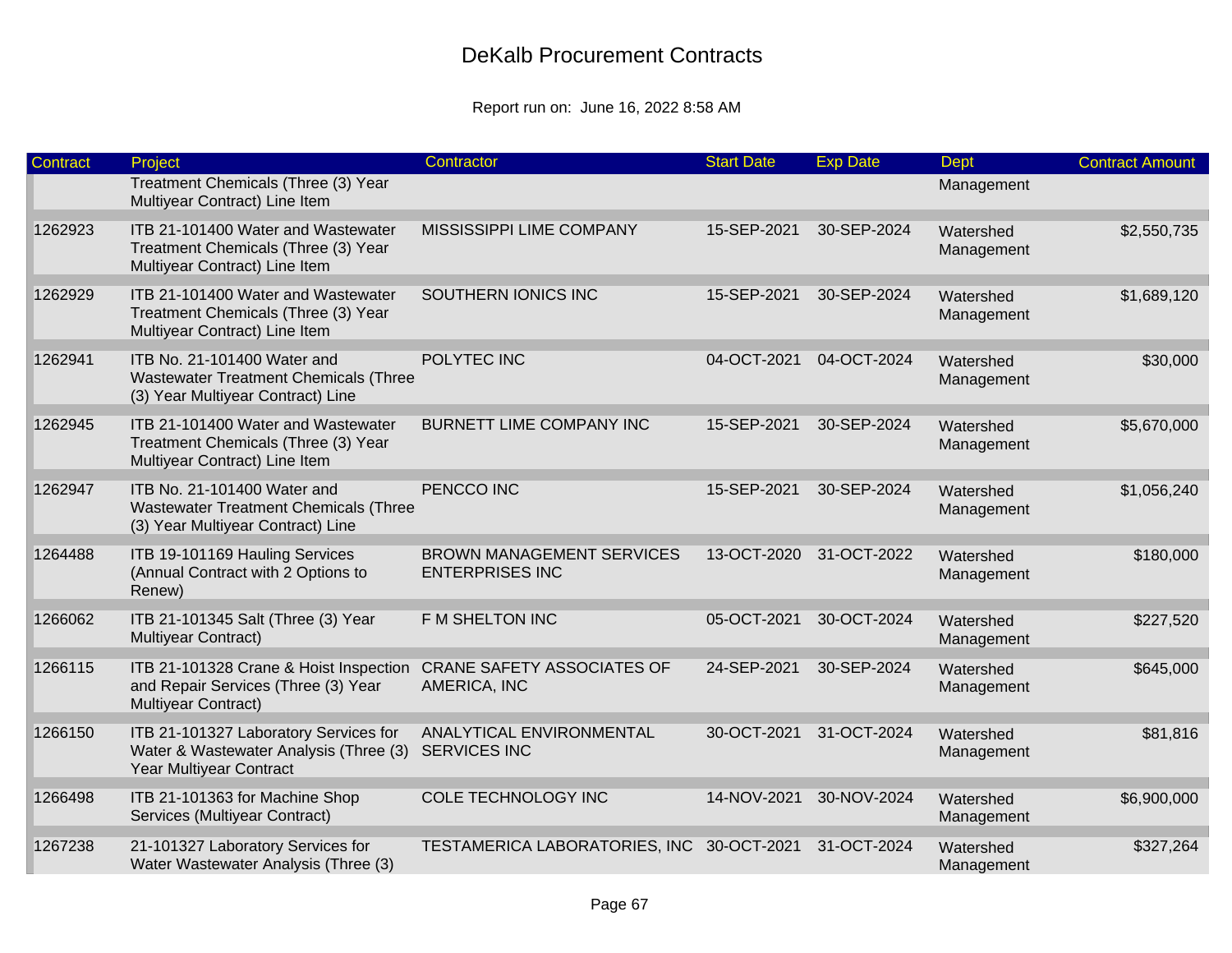| <b>Contract</b> | Project                                                                                                           | Contractor                                      | <b>Start Date</b> | <b>Exp Date</b>         | <b>Dept</b>             | <b>Contract Amount</b> |
|-----------------|-------------------------------------------------------------------------------------------------------------------|-------------------------------------------------|-------------------|-------------------------|-------------------------|------------------------|
|                 | Year Multiyear Contract)                                                                                          |                                                 |                   |                         |                         |                        |
| 1267579         | ITB 20-101301 Red Dyed Diesel Fuel<br>(Multiyear Contract)                                                        | DELTA FUEL, LLC                                 | 21-OCT-2021       | 31-OCT-2024             | Watershed<br>Management | \$291,000              |
| 1268303         | Sole Source - Drawdown PO for Water<br>quality monitoring equipment parts and<br>services (3-Year)                | <b>HACH COMPANY</b>                             | 28-SEP-2021       | 27-SEP-2024             | Watershed<br>Management | \$1,300,000            |
| 1268596         | ITB 21-101337 Clearing of Vegetation<br>and Hay Removal (Three (3) Year<br>Multiyear Contract)                    | NEW LEAF LAWN AND LANDSCAPE,<br><b>LLC</b>      | 24-OCT-2021       | 31-OCT-2024             | Watershed<br>Management | \$60,000               |
| 1270518         | Innovyze Water Distribution and Sewer<br><b>System Modeling Software Upgrades</b><br>and Subscriptions, Maintenan | <b>INNOVYZE INC</b>                             | 26-OCT-2021       | 31-DEC-2026             | Watershed<br>Management | \$561,384              |
| 1271093         | RFP No. Construction Management<br>Services (Multiyear Contract)                                                  | EDT-WADE TRIM-REEVES JV                         |                   | 26-APR-2022 31-DEC-2026 | Watershed<br>Management | \$7,183,500            |
| 1271094         | RFP No. 20-50050 Construction<br>Management Services (Multiyear<br>Contract)                                      | <b>TETRA TECH INC</b>                           | 26-APR-2022       | 31-DEC-2026             | Watershed<br>Management | \$8,953,950            |
| 1271292         | Cooperative Agreement under Gwinnett<br>County, GA Contract No. PA020-20,<br>Uniform Garments to various          | <b>CINTAS CORPORATION</b>                       | 26-OCT-2021       | 10-AUG-2022             | Watershed<br>Management | \$220,320              |
| 1272495         | ITB 21-101424 Sanitary Sewer<br>Chemical Root Control (Three (3) Year<br>Multiyear Contract)                      | DUKES ROOT CONTROL INC                          | 20-JAN-2022       | 31-JAN-2025             | Watershed<br>Management | \$6,644,550            |
| 1275646         | ITB 21-101346 Manhole Castings &<br>Accessories (Three (3) Year Multiyear<br>Contract)                            | <b>FERGUSON WATERWORKS</b>                      | 18-FEB-2022       | 28-FEB-2025             | Watershed<br>Management | \$1,023,000            |
| 1275662         | ITB 21-101411 Small Diameter Sewer<br>Cleaning (Three (3) Year Multiyear<br>Contract)                             | <b>GRAHAM &amp; ASSOCIATES INC</b>              | 01-FEB-2022       | 31-JAN-2025             | Watershed<br>Management | \$9,900,000            |
| 1275664         | 21-101411 Small Diameter Sewer<br>Cleaning (Three (3) Year Multiyear<br>Contract)                                 | <b>ENVIROWASTE SERVICES GROUP</b><br><b>INC</b> | 24-FEB-2022       | 28-FEB-2025             | Watershed<br>Management | \$10,047,170           |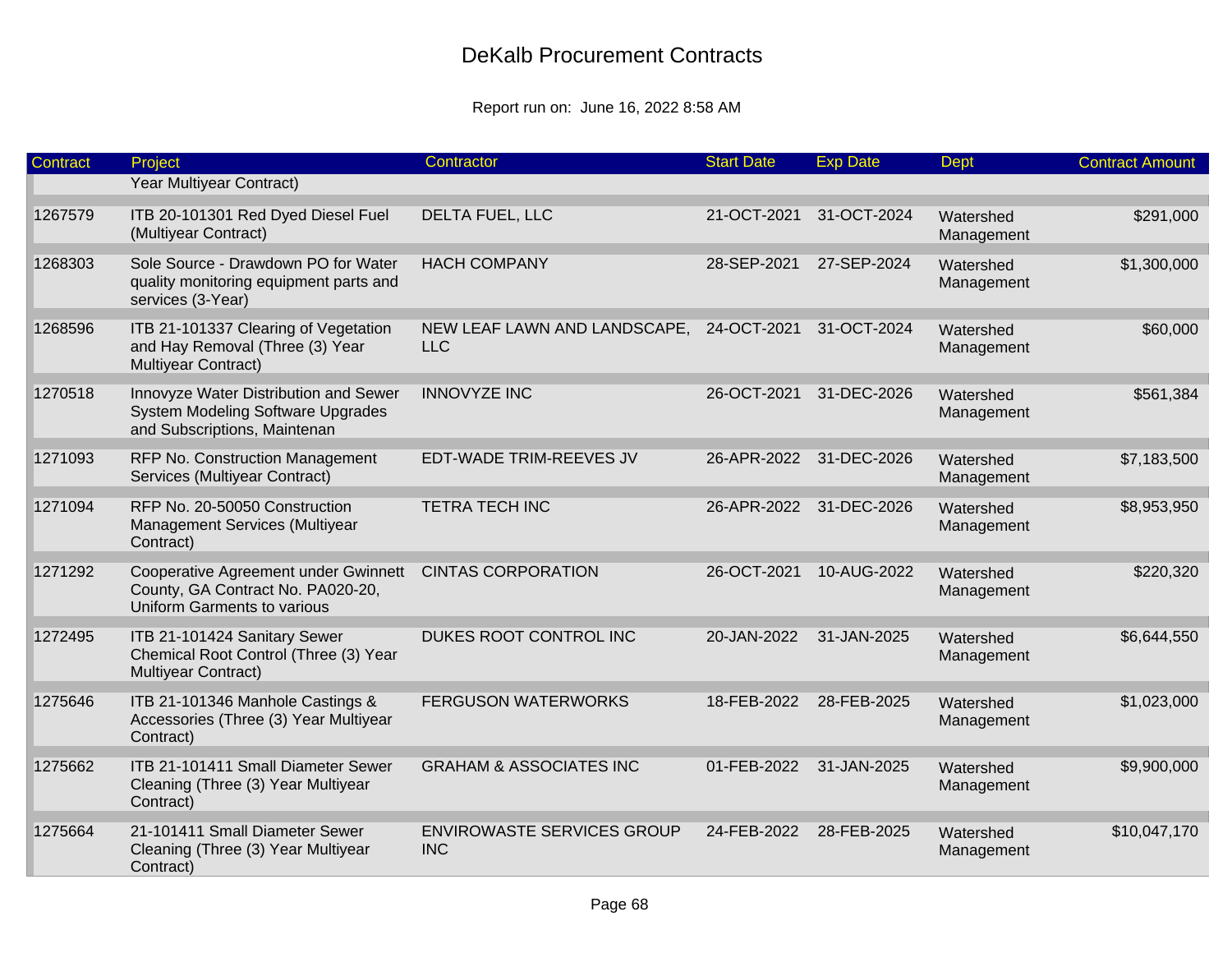| <b>Contract</b> | Project                                                                                                    | Contractor                                                 | <b>Start Date</b> | <b>Exp Date</b>         | Dept                    | <b>Contract Amount</b> |
|-----------------|------------------------------------------------------------------------------------------------------------|------------------------------------------------------------|-------------------|-------------------------|-------------------------|------------------------|
| 1275678         | ITB 21-101411 Small Diameter Sewer<br>Cleaning (Three (3) Year Multiyear<br>Contract)                      | <b>METALS AND MATERIALS</b><br><b>ENGINEERS LLC</b>        | 01-FEB-2022       | 31-JAN-2025             | Watershed<br>Management | \$9,900,000            |
| 1279608         | ITB 21-101412<br><b>SCADA Controls and Instrumentation</b><br>(Three (3) Year Multiyear Contract)          | <b>MICROFUSION ENGINEERING</b><br><b>LABORATORIES, INC</b> | 29-APR-2022       | 30-APR-2025             | Watershed<br>Management | \$1,240,170            |
| 1279618         | ITB 21-101412<br><b>SCADA Controls and Instrumentation</b><br>(Three (3) Year Multiyear Contract)          | ELECTRIC MACHINE CONTROL INC                               |                   | 03-MAY-2022 31-MAY-2025 | Watershed<br>Management | \$2,483,100            |
| 1279620         | ITB 21-101412<br><b>SCADA Controls and Instrumentation</b><br>(Three (3) Year Multiyear Contract)          | L.L. BLUE ENGINEERING                                      | 29-APR-2022       | 30-APR-2025             | Watershed<br>Management | \$2,599,200            |
| 1280028         | ITB No. 21-101412 SCADA Controls<br>and Instrumentation (Three (3) Year<br>Multiyear Contract)             | TESCO CONTROLS, INC.                                       | 29-APR-2022       | 30-APR-2025             | Watershed<br>Management | \$2,612,700            |
| 1282666         | ITB 21-101437 Manhole Rings, Covers<br>& Valve Boxes (Three (3) Year Multiyear<br>Contract)                | <b>METALS AND MATERIALS</b><br><b>ENGINEERS LLC</b>        |                   | 18-MAR-2022 31-MAR-2025 | Watershed<br>Management | \$3,805,500            |
| 1283975         | ITB 21-101259 - Variable Speed Drive<br>- Rotary Screw Air Compressors<br>(Snapfinger) (One-Time Buy)      | ROGERS MACHINERY COMPANY,<br>INC.                          | 06-MAY-2022       | 12-SEP-2022             | Watershed<br>Management | \$236,101              |
| 1284272         | ITB 21-101387 Road Construction Signs<br>(Three (3) Year Multiyear Contract)                               | <b>KORMAN SIGNS INC</b>                                    | 18-APR-2022       | 30-APR-2025             | Watershed<br>Management | \$614,646              |
| 1284275         | ITB 21-101362 Sanitary Sewer<br>Easement Clearing (Three (3) Year<br>Multiyear Contract)                   | TOTAL OUTDOOR LLC                                          |                   | 09-MAY-2022 31-MAY-2025 | Watershed<br>Management | \$6,047,700            |
| 1284293         | ITB 21-101434 Quarterly Barscreen And<br>Annual Return Line Cleaning (Three (3)<br>Year Multiyear Contract | <b>METALS AND MATERIALS</b><br><b>ENGINEERS LLC</b>        |                   | 18-APR-2022 30-APR-2025 | Watershed<br>Management | \$234,045              |
| 1284377         | ITB 21-101339 Roadway Bulk De-Icing<br>(Three (3) Multiyear Contract)                                      | F M SHELTON INC                                            |                   | 28-MAR-2022 31-MAR-2025 | Watershed<br>Management | \$249,600              |
| 500236          | Converted Contract No. 92-5592G                                                                            | <b>ATLANTA REGIONAL COMMISSION</b>                         |                   | 31-DEC-2052             | Watershed               | \$700,000              |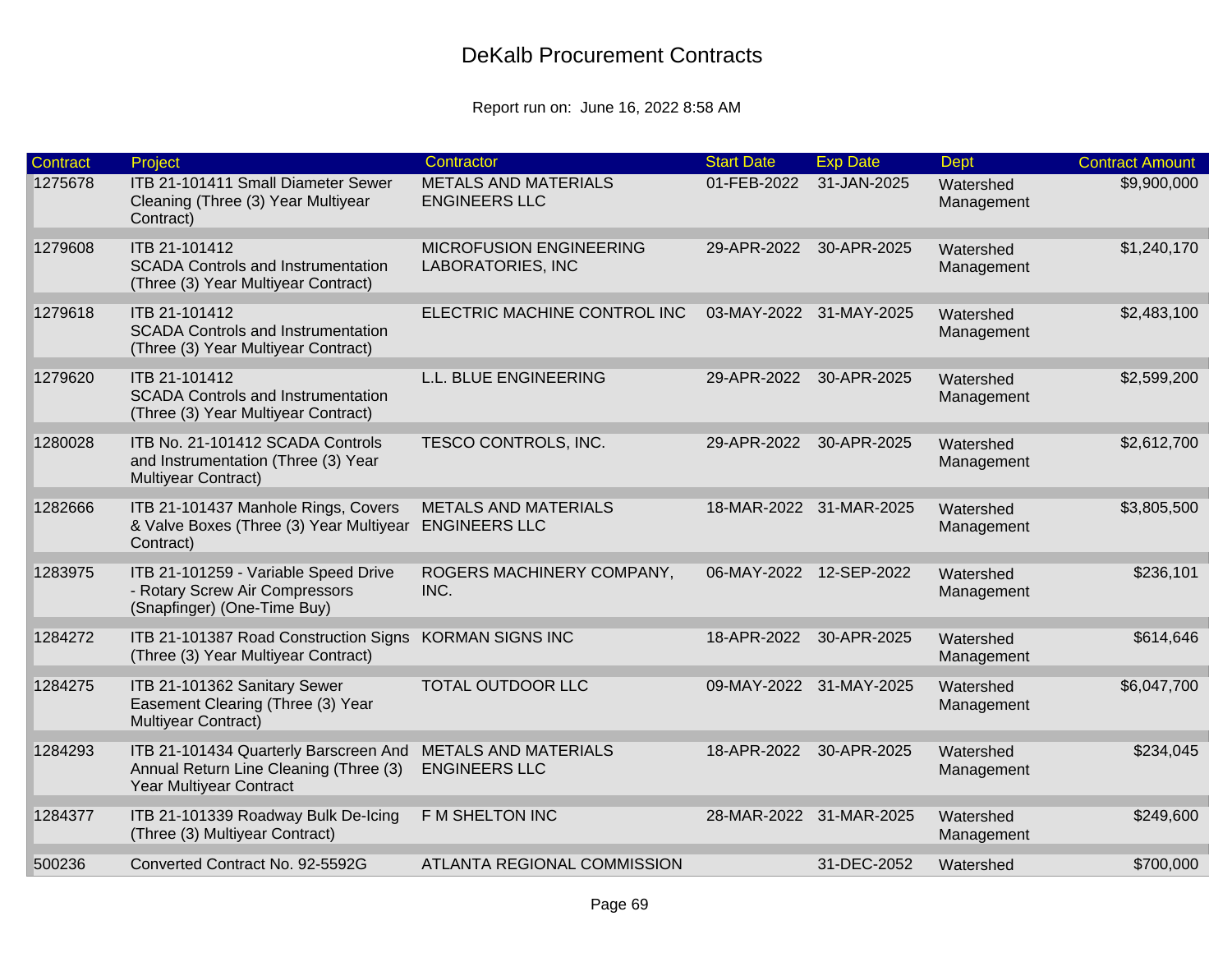| Contract  | Project                                                                                                           | Contractor                                              | <b>Start Date</b> | <b>Exp Date</b> | <b>Dept</b>             | <b>Contract Amount</b> |
|-----------|-------------------------------------------------------------------------------------------------------------------|---------------------------------------------------------|-------------------|-----------------|-------------------------|------------------------|
|           |                                                                                                                   |                                                         |                   |                 | management              |                        |
| 07-901001 | Engineering Services for Snapfinger and<br>Pole Bridge Creek Wastewater<br><b>Treatment Plant Expansion</b>       | PARSONS WATER AND<br><b>INFRASTRUCTURE INC</b>          | 14-DEC-2007       | 30-SEP-2025     | Watershed<br>management | \$42,560,640           |
| 08-901040 | Cost Sharing Agreement for Technical<br>Assistance                                                                | <b>ATLANTA REGIONAL COMMISSION</b>                      | 20-FEB-2008       | 13-FEB-2057     | Watershed<br>management | \$1,200,000            |
| 08-901227 | Formerly 01-8672, Pole Attachment<br>Permit                                                                       | <b>GEORGIA POWER COMPANY</b>                            | 18-DEC-2001       | 18-DEC-2051     | Watershed<br>management | \$0                    |
| 08-901228 | Formerly 01-8671 Pole Attachment<br>Permit                                                                        | <b>GEORGIA POWER COMPANY</b>                            | 17-DEC-2001       | 17-DEC-2051     | Watershed<br>management | \$0                    |
| 08-901266 | Norris Lake Intergovernment agreement                                                                             | <b>GWINNETT COUNTY DEPARTMENT</b><br>OF WATER RESOURCES | 03-JUL-2008       | 02-JUL-2058     | Watershed<br>management | \$1                    |
| 09-901632 | Contract Item Agreement Authorization,<br>P.I. 753035, Turning Lane Constgruction<br>on CR 5151 (East Ponc        | <b>GEORGIA DEPARTMENT OF</b><br><b>TRANSPORTATION</b>   | 21-AUG-2009       | 09-APR-2057     | Watershed<br>management | \$219,940              |
| 09-901763 | First Amendment of Intergovernmental<br>Cost Sharing Agreement for Technical<br>Assistance                        | ATLANTA REGIONAL COMMISSION                             | 11-DEC-2009       | 10-DEC-2059     | Watershed<br>management | \$120,000              |
| 09-901765 | Third Amendment of Agreement for<br><b>River/Lake Management Services</b>                                         | ATLANTA REGIONAL COMMISSION                             | 11-DEC-2009       | 10-DEC-2059     | Watershed<br>management | \$843,916              |
| 10-901804 | <b>Excess Facilities Charge Agreement</b>                                                                         | <b>GEORGIA POWER COMPANY</b>                            | 12-JAN-2010       | 31-DEC-2059     | Watershed<br>management | \$3,885,944            |
| 10-901816 | MOU Between County and City of Pine<br>Lake for Snapfinger Creek Project                                          | <b>CITY OF PINE LAKE</b>                                | 25-AUG-2009       | 24-AUG-2059     | Watershed<br>management | \$810,000              |
| 10-901821 | Memorandum of Understanding to<br>Reimburse GDOT for Construction of<br>Linecrest Road over Conley Creek          | <b>GEORGIA DEPARTMENT OF</b><br><b>TRANSPORTATION</b>   | 08-DEC-2009       | 07-DEC-2059     | Watershed<br>management | \$1,000,000            |
| 13-902684 | <b>Construction Management (CM)</b><br>Services for Snapfinger Creek Advanced<br>Waste Water Treatment Plant - Ph | <b>TETRA TECH INC</b>                                   | 07-AUG-2013       | 30-JUN-2022     | Watershed<br>management | \$26,662,420           |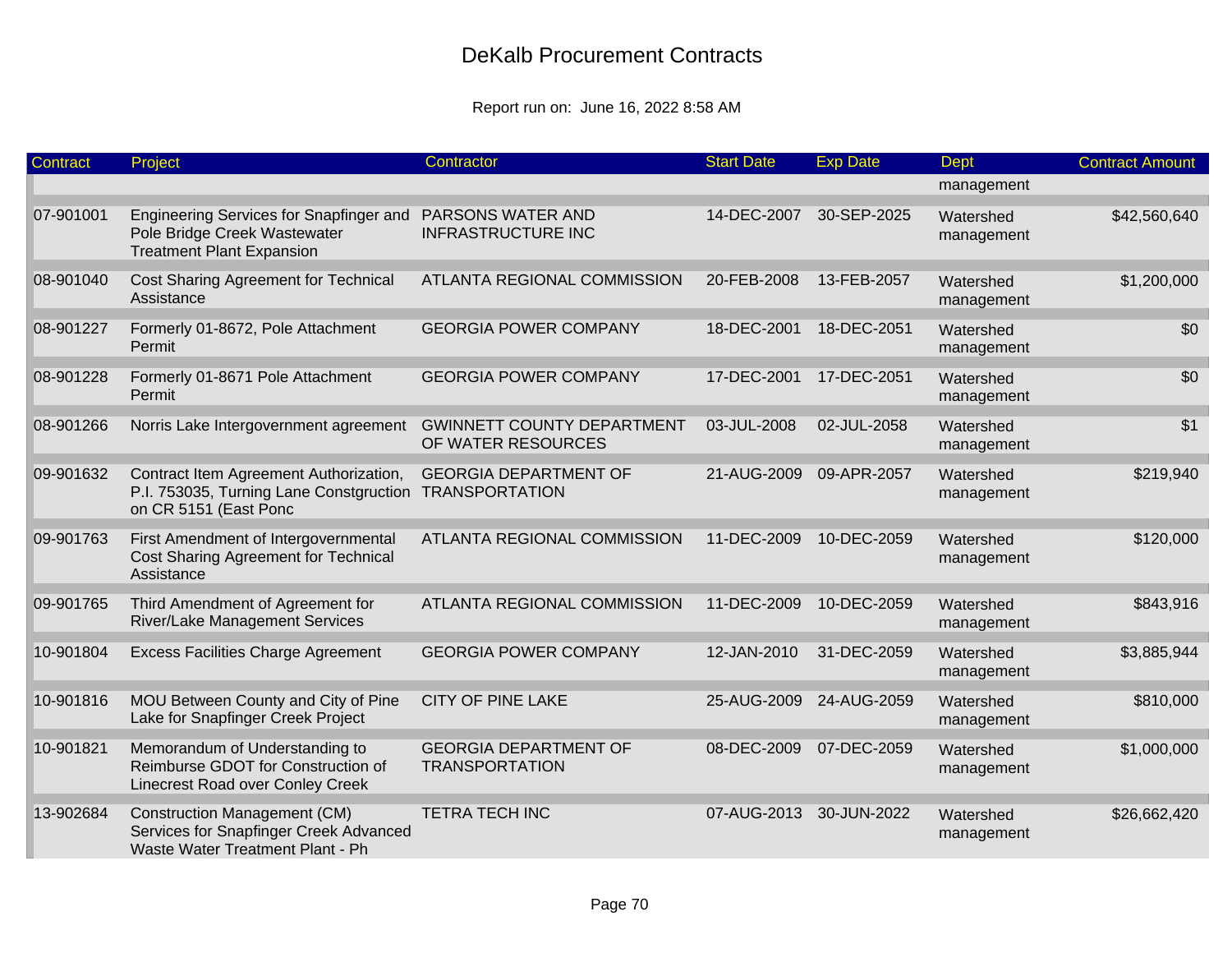| <b>Contract</b> | Project                                                                                                    | Contractor                                           | <b>Start Date</b>       | <b>Exp Date</b> | <b>Dept</b>              | <b>Contract Amount</b> |
|-----------------|------------------------------------------------------------------------------------------------------------|------------------------------------------------------|-------------------------|-----------------|--------------------------|------------------------|
| 14-902800       | RFP 13-500270 Consent Decree<br>Program Management Services (Multi-<br>Year Contract)                      | JACOBS ENGINEERING GROUP INC                         | 07-APR-2014             | 31-DEC-2025     | Watershed<br>management  | \$58,402,491           |
| 14-902883       | Professional Engineering Services (Sole<br>Source)                                                         | R2T INC                                              | 21-OCT-2014             | 31-DEC-2022     | Watershed<br>management  | \$2,813,625            |
| 14-902884       | <b>Professional Engineering Services (Sole</b><br>Source)(Multiyear Contract)                              | PRIME ENGINEERING INC                                | 20-OCT-2014             | 31-DEC-2022     | Watershed<br>management  | \$1,727,235            |
| 1004520         | MOU between DeKalb DWD and HR to<br>partner in developing and implementing<br>a strategy and program for n | DEKALB COUNTY DEVELOPMENT<br><b>DEPT</b>             | 12-FEB-2016             | 31-DEC-2055     | Workforce<br>Development | \$0                    |
| 1021180         | Amendment #7. Extension of term only<br>to June 30, 2022                                                   | <b>GEORGIA DEPARTMENT OF LABOR</b>                   | 22-AUG-2016             | 30-JUN-2022     | Workforce<br>Development | \$56,129               |
| 1112795         | Use of Individual Training Account<br>System                                                               | ATLANTA REGIONAL COMMISSION                          | 01-NOV-2017 31-OCT-2057 |                 | Workforce<br>Development | \$100,000              |
| 1130738         | County Administrator, Sub-Grant<br>Recipient, and Fiscal Agent Agreement                                   | DEKALB WORKFORCE CENTER INC                          | 23-OCT-2018 22-OCT-2068 |                 | Workforce<br>Development | \$0                    |
| 1154788         | ITA for YCARTE� HEALTH<br><b>CAREER CENTER</b>                                                             | YCARTE HEALTH CAREER CENTER<br><b>LLC</b>            |                         |                 | Workforce<br>Development | \$80,000               |
| 1224466         | <b>Targeted Outreach Agreement</b>                                                                         | ATLANTA REGIONAL COMMISSION                          | 03-SEP-2020             | 30-JUN-2023     | Workforce<br>Development | \$50,000               |
| 1234679         | Individual Training Account (ITA)<br>Agreement                                                             | ADVANCED TECHNOLOGY GROUP<br><b>DBA ATG LEARNING</b> | 05-APR-2021             | 31-DEC-2022     | Workforce<br>Development | \$80,000               |
| 1234680         | Individual Training Account (ITA)<br>Agreement                                                             | ASHONA MEDICAL INSTITUTE, INC.                       | 04-AUG-2021             | 31-DEC-2022     | Workforce<br>Development | \$80,000               |
| 1234686         | Individual Training Account (ITA)<br>Agreement                                                             | <b>ATLANTA TECH</b>                                  | 12-OCT-2021             | 31-DEC-2022     | Workforce<br>Development | \$80,000               |
| 1234691         | Individual Training Account (ITA)<br>Agreement                                                             | <b>B&amp;W FORKLIFT TRAINING CENTER</b>              | 26-APR-2021             | 31-DEC-2022     | Workforce<br>Development | \$80,000               |
| 1234695         | Individual Training Account (ITA)<br>Agreement - Board of Regents of the                                   | <b>CLAYTON STATE UNIVERSITY</b>                      | 07-FEB-2022             | 31-DEC-2022     | Workforce<br>Development | \$80,000               |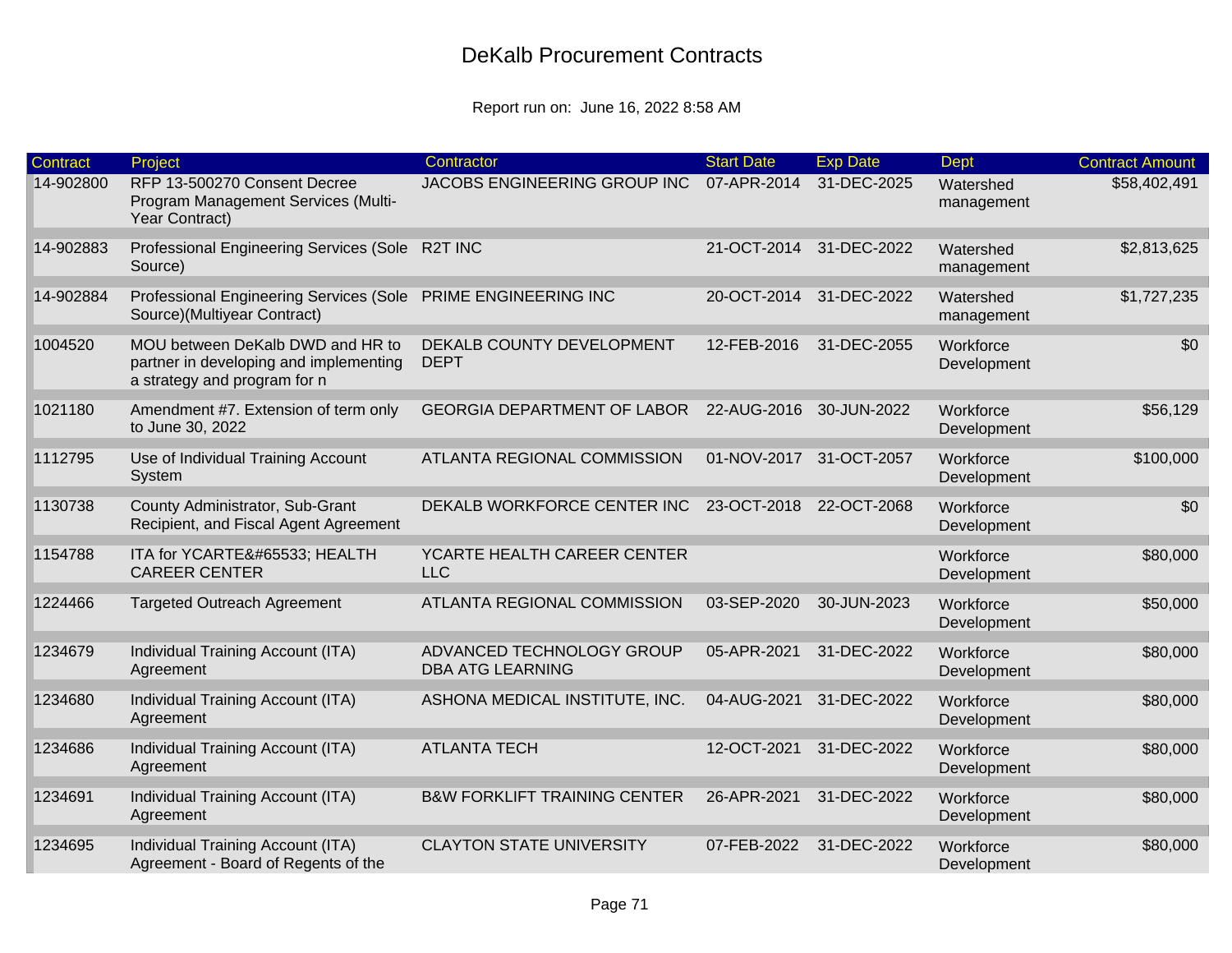| Contract | Project                                                            | Contractor                                                                                                                              | <b>Start Date</b> | <b>Exp Date</b> | Dept                     | <b>Contract Amount</b> |
|----------|--------------------------------------------------------------------|-----------------------------------------------------------------------------------------------------------------------------------------|-------------------|-----------------|--------------------------|------------------------|
|          | University System of Georgia b                                     |                                                                                                                                         |                   |                 |                          |                        |
| 1234697  | Individual Training Account (ITA)<br>Agreement                     | CNU MEDICAL INSTITUTE                                                                                                                   | 06-AUG-2021       | 31-DEC-2022     | Workforce<br>Development | \$80,000               |
| 1234717  | Individual Training Account (ITA)<br>Agreement                     | <b>CONSTRUCTION EDUCATION</b><br><b>FOUNDATION OF GA</b>                                                                                | 01-JUL-2021       | 31-DEC-2022     | Workforce<br>Development | \$80,000               |
| 1234744  | Individual Training Account (ITA)<br>Agreement                     | <b>Cumberland Medical LLC</b>                                                                                                           | 29-MAR-2021       | 31-DEC-2022     | Workforce<br>Development | \$80,000               |
| 1234745  | Individual Training Account (ITA)<br>Agreement                     | DALYS TRUCK DRIVING SCHOOL                                                                                                              | 14-APR-2021       | 31-DEC-2022     | Workforce<br>Development | \$80,000               |
| 1234746  | Individual Training Account (ITA)<br>Agreement                     | DOVE TECHNOLOGY                                                                                                                         | 06-AUG-2021       | 31-DEC-2022     | Workforce<br>Development | \$80,000               |
| 1234749  | Individual Training Account (ITA)<br>Agreement                     | EDUCATION & CAREER RESOURCES 06-AUG-2021<br>OF GEORGIA                                                                                  |                   | 31-DEC-2022     | Workforce<br>Development | \$80,000               |
| 1234755  | Individual Training Account (ITA)<br>Agreement                     | FAKS ALLIED HEALTH EDUCATION<br><b>CENTER</b>                                                                                           | 29-OCT-2021       | 31-DEC-2022     | Workforce<br>Development | \$80,000               |
| 1234756  | Individual Training Account (ITA)<br>Agreement with Fortis College | <b>FORTIS COLLEGE</b>                                                                                                                   | 27-MAY-2022       | 31-DEC-2022     | Workforce<br>Development | \$80,000               |
| 1234757  | Individual Training Account (ITA)<br>Agreement                     | <b>GEORGIA DRIVING ACADEMY INC</b>                                                                                                      | 26-APR-2021       | 31-DEC-2022     | Workforce<br>Development | \$135,000              |
| 1234760  | Individual Training Account (ITA)<br>Agreement                     | <b>GOODWILL INDUSTRIES OF NORTH</b><br><b>GA INC</b>                                                                                    | 14-APR-2021       | 31-DEC-2022     | Workforce<br>Development | \$80,000               |
| 1234761  | Individual Training Account (ITA)<br>Agreement                     | GRADY MEMORIAL HOSPITAL CORP 29-OCT-2021<br>DBA EVENT EMERGENCY MEDICAL<br>SERVICE, EVENT EMS, GRADY EMS,<br><b>GRADY SOUTH GEORGIA</b> |                   | 31-DEC-2022     | Workforce<br>Development | \$80,000               |
| 1234763  | Individual Training Account (ITA)<br>Agreement                     | RGB TECHNOLOGY TRAINING<br><b>CENTER</b>                                                                                                | 06-AUG-2021       | 31-DEC-2022     | Workforce<br>Development | \$80,000               |
| 1235294  | Individual Training Account (ITA)<br>Agreement - Lilburn Location  | <b>GWINNETT COLLEGE</b>                                                                                                                 | 12-AUG-2021       | 31-DEC-2022     | Workforce<br>Development | \$80,000               |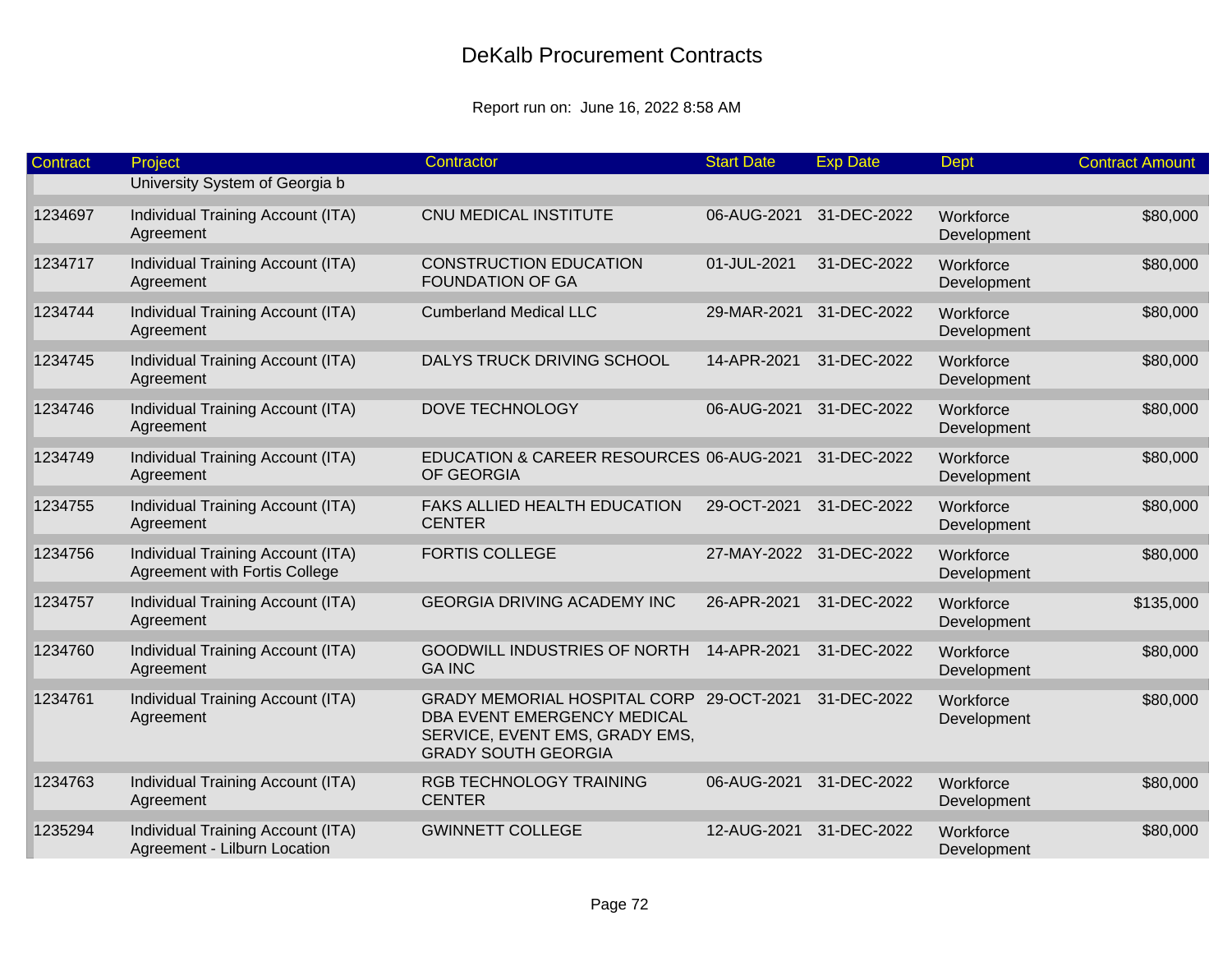| Contract | Project                                                                       | Contractor                                                                                | <b>Start Date</b> | <b>Exp Date</b> | Dept                     | <b>Contract Amount</b> |
|----------|-------------------------------------------------------------------------------|-------------------------------------------------------------------------------------------|-------------------|-----------------|--------------------------|------------------------|
| 1235295  | Individual Training Account (ITA)<br>Agreement - Marietta Location            | <b>GWINNETT COLLEGE</b>                                                                   | 12-AUG-2021       | 31-DEC-2022     | Workforce<br>Development | \$80,000               |
| 1235296  | Individual Training Account (ITA)<br>Agreement                                | HEAVY EQUIPMENT COLLEGE OF<br><b>GEORGIA</b>                                              | 05-APR-2021       | 31-DEC-2022     | Workforce<br>Development | \$80,000               |
| 1235297  | Individual Training Account (ITA)<br>Agreement with iCode Academy, Inc.       | <b>ICODE ACADEMY</b>                                                                      | 05-APR-2021       | 31-DEC-2022     | Workforce<br>Development | \$80,000               |
| 1235298  | Registered Apprenticeship Agreement<br>(RAA)                                  | <b>INDEPENDENT ELECTRICAL</b><br><b>CONTRACTORS</b>                                       | 06-AUG-2021       | 31-DEC-2022     | Workforce<br>Development | \$80,000               |
| 1235299  | Individual Training Account (ITA)<br>Agreement                                | <b>INTERACTIVE COLLEGE OF</b><br><b>TECHNOLOGY</b>                                        | 04-AUG-2021       | 31-DEC-2022     | Workforce<br>Development | \$80,000               |
| 1235300  | Individual Training Account (ITA)<br>Agreement                                | INTERNATIONAL INFORMATION<br>TECHNOLOGY AND APPLICATIONS                                  | 29-MAR-2021       | 31-DEC-2022     | Workforce<br>Development | \$80,000               |
| 1235301  | Registered Apprenticeship Agreement<br>(RAA)                                  | <b>INTERNATIONAL UNION OF</b><br>OPERATING ENGINEERS LOCAL 926<br>JATP DBA IUOE LOCAL 926 | 12-AUG-2021       | 31-DEC-2022     | Workforce<br>Development | \$80,000               |
| 1235302  | Individual Training Account (ITA)<br>Agreement                                | KATLAW TRUCK DRIVING SCHOOL                                                               | 29-MAR-2021       | 31-DEC-2022     | Workforce<br>Development | \$80,000               |
| 1235304  | Individual Training Account (ITA)<br>Agreement                                | LEARN TO EARN DENTAL STAFF<br><b>SCHOOL</b>                                               | 10-SEP-2021       | 31-DEC-2022     | Workforce<br>Development | \$80,000               |
| 1235305  | Individual Training Account (ITA)<br>Agreement with Life Solutions for Health | LIFE SOLUTIONS FOR HEALTH                                                                 | 05-APR-2021       | 31-DEC-2022     | Workforce<br>Development | \$80,000               |
| 1235306  | Individual Training Account (ITA)<br>Agreement                                | METROPOLITAN CAREER SCHOOL<br><b>LLC</b>                                                  | 06-AUG-2021       | 31-DEC-2022     | Workforce<br>Development | \$80,000               |
| 1235307  | Individual Training Account (ITA)<br>Agreement                                | <b>NEW HORIZONS COMPUTER</b><br>LEARNING CENTER OF ATLANTA INC                            | 06-AUG-2021       | 31-DEC-2022     | Workforce<br>Development | \$80,000               |
| 1235309  | Individual Training Account (ITA)<br>Agreement                                | PREMIER MEDICAL CAREERS                                                                   | 06-AUG-2021       | 31-DEC-2022     | Workforce<br>Development | \$80,000               |
| 1235310  | Individual Training Account (ITA)<br>Agreement                                | PRO DATA INC                                                                              | 01-APR-2021       | 31-DEC-2022     | Workforce<br>Development | \$80,000               |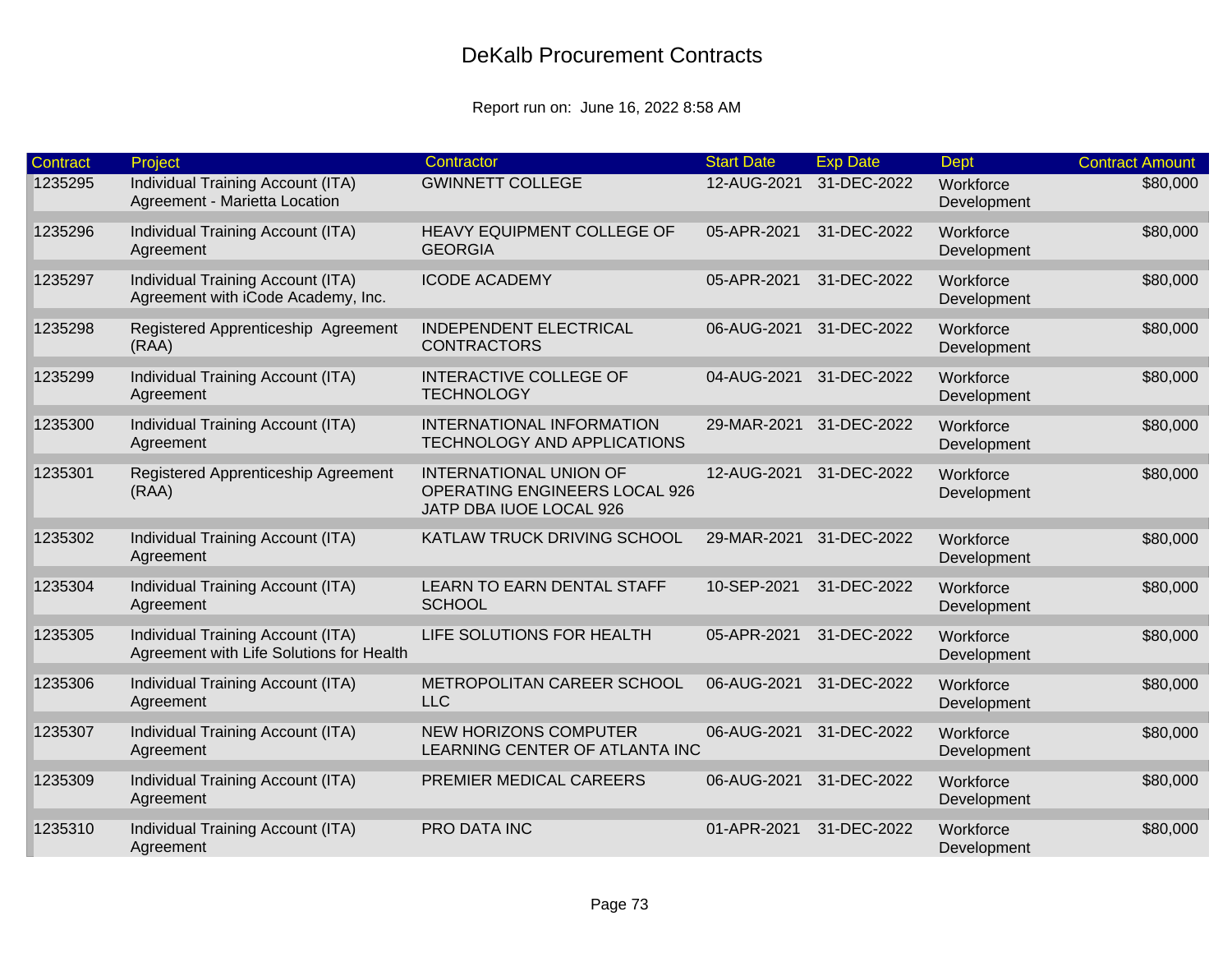| Contract | Project                                                               | Contractor                                              | <b>Start Date</b> | <b>Exp Date</b> | <b>Dept</b>              | <b>Contract Amount</b> |
|----------|-----------------------------------------------------------------------|---------------------------------------------------------|-------------------|-----------------|--------------------------|------------------------|
| 1235311  | Individual Training Account (ITA)<br>Agreement                        | PROFESSIONAL MEDICAL INSTITUTE 12-AUG-2021              |                   | 31-DEC-2022     | Workforce<br>Development | \$80,000               |
| 1235312  | Individual Training Account (ITA)<br>Agreement                        | RS THOMAS TRAINING ASSOCIATES 06-AUG-2021<br><b>INC</b> |                   | 31-DEC-2022     | Workforce<br>Development | \$80,000               |
| 1235314  | Individual Training Account (ITA)<br>Agreement                        | ROADMASTER DRIVERS SCHOOL                               | 01-APR-2021       | 31-DEC-2022     | Workforce<br>Development | \$80,000               |
| 1235315  | Individual Training Account (ITA)<br>Agreement                        | <b>SAHP GROUP</b>                                       | 05-APR-2021       | 31-DEC-2022     | Workforce<br>Development | \$80,000               |
| 1235316  | VCIT Solutions, Inc. - Individual Training<br>Account (ITA) Agreement | <b>TARGET IT TRAINING</b>                               | 21-SEP-2021       | 31-DEC-2022     | Workforce<br>Development | \$80,000               |
| 1235319  | Individual Training Account (ITA)<br>Agreement                        | YCARTE HEALTH CAREER CENTER<br><b>LLC</b>               | 04-AUG-2021       | 31-DEC-2022     | Workforce<br>Development | \$80,000               |
| 1236168  | Individual Training Account (ITA)<br>Agreement                        | <b>BRIDGE INSTITUTE LLC</b>                             | 04-AUG-2021       | 31-DEC-2022     | Workforce<br>Development | \$80,000               |
| 1236169  | Registered Apprenticeship Agreement                                   | UNITED YOUTH OF AMERICA INC                             | 06-AUG-2021       | 31-DEC-2022     | Workforce<br>Development | \$80,000               |
| 1242531  | Registered Apprenticeship Agreement                                   | <b>GLOBAL APPRENTICESHIP</b><br><b>FOUNDATION INC</b>   | 06-AUG-2021       | 31-DEC-2022     | Workforce<br>Development | \$80,000               |
| 1242538  | Individual Training Account (ITA)<br>Agreement                        | <b>DIGITALCRAFTS</b>                                    | 22-SEP-2021       | 31-DEC-2022     | Workforce<br>Development | \$80,000               |
| 1242551  | Individual Training Account (ITA)<br>Agreement                        | DENTAL CAREERS INSTITUTE INC                            | 22-SEP-2021       | 31-DEC-2022     | Workforce<br>Development | \$80,000               |
| 1242552  | Individual Training Account (ITA)<br>Agreement                        | OMEGA ONE MEDICAL INSTITUTE,<br><b>LLC</b>              | 01-JUL-2021       | 31-DEC-2022     | Workforce<br>Development | \$80,000               |
| 1242554  | Individual Training Account (ITA)<br>Agreement                        | COMMUNITY CONNECTS INC                                  | 22-SEP-2021       | 31-DEC-2022     | Workforce<br>Development | \$80,000               |
| 1245272  | PY20 Area 005 WIOA Youth Program                                      | TECHNICAL COLLEGE SYSTEM OF<br><b>GEORGIA</b>           | 01-APR-2020       | 30-JUN-2022     | Workforce<br>Development | \$1,241,945            |
| 1247905  | Individual Training Account (ITA)<br>Agreement                        | LANIER TECHNICAL COLLEGE                                | 03-SEP-2021       | 31-DEC-2022     | Workforce                | \$80,000               |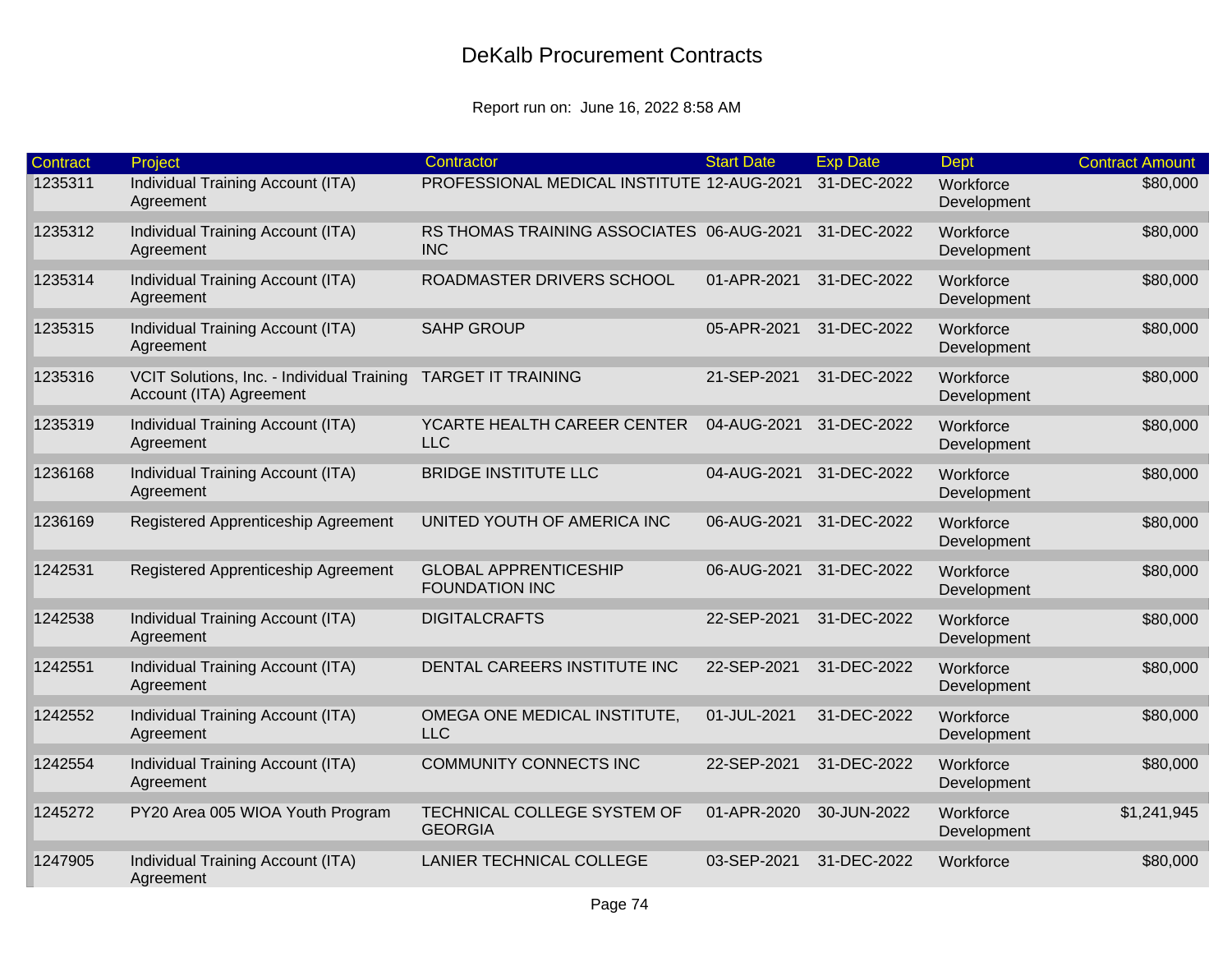| Contract | Project                                                                                                    | Contractor                                                         | <b>Start Date</b> | <b>Exp Date</b> | <b>Dept</b>              | <b>Contract Amount</b> |
|----------|------------------------------------------------------------------------------------------------------------|--------------------------------------------------------------------|-------------------|-----------------|--------------------------|------------------------|
|          |                                                                                                            |                                                                    |                   |                 | Development              |                        |
| 1247906  | Individual Training Account (ITA)<br>Agreement                                                             | UNITED MEDICAL AND BUSINESS<br><b>INSTITUTE</b>                    | 22-SEP-2021       | 31-DEC-2022     | Workforce<br>Development | \$80,000               |
| 1247907  | Genesis Career Group - Individual<br>Training Account (ITA) Agreement                                      | WOODRUFF MEDICAL TRAINING AND 21-SEP-2021<br><b>TESTING SCHOOL</b> |                   | 31-DEC-2022     | Workforce<br>Development | \$80,000               |
| 1259314  | Individual Training Account Provider -<br><b>ITA AGREEMENT</b>                                             | PROGRESSIVE MEDICAL INSTITUTE 03-SEP-2021<br>LLC,                  |                   | 31-DEC-2022     | Workforce<br>Development | \$80,000               |
| 1259315  | CITY OF REFUGE, INCORPORATED                                                                               | CITY OF REFUGE, INCORPORATED                                       | 03-SEP-2021       | 31-DEC-2022     | Workforce<br>Development | \$80,000               |
| 1260683  | Individual Training Account (ITA)<br>Agreement                                                             | ALTIERUS CAREER COLLEGE                                            | 10-SEP-2021       | 31-DEC-2022     | Workforce<br>Development | \$80,000               |
| 1261948  | Contract 1239553 General and Legal<br>Consulting Services (assigned from<br>Miller & Martin PLLC)          | <b>KUTAK ROCK LLP</b>                                              | 20-OCT-2021       | 31-DEC-2022     | Workforce<br>Development | \$38,494               |
| 1264160  | Workforce Innovation and Opportunity<br>(WIOA) grant for Youth Program PY<br>2021                          | TECHNICAL COLLEGE SYSTEM OF<br><b>GEORGIA</b>                      | 28-OCT-2021       | 30-JUN-2023     | Workforce<br>Development | \$1,108,438            |
| 1265085  | RFP 21-500590 Workforce Innovation<br>and Opportunity Act (WIOA) One-Stop<br>Operator (Annual Contract wit | IN THE DOOR LLC                                                    | 31-OCT-2021       | 30-JUN-2022     | Workforce<br>Development | \$151,600              |
| 1266237  | <b>Statement of Grant Award for Adult</b><br>Program FY2021<br>11-21-21-03-005                             | TECHNICAL COLLEGE SYSTEM OF<br><b>GEORGIA</b>                      | 01-JUL-2021       | 30-JUN-2023     | Workforce<br>Development | \$180,496              |
| 1266259  | <b>Statement of Grant Award for Dislocated</b><br>Worker Program 31-21-21-03-005                           | TECHNICAL COLLEGE SYSTEM OF<br><b>GEORGIA</b>                      | 01-JUL-2021       | 30-JUN-2023     | Workforce<br>Development | \$282,808              |
| 1266948  | Individual Training Account (ITA)<br>Agreement - Dental Assistant School of<br>Atlanta, LLC                | <b>DENTAL ASSISTING NATIONAL</b><br><b>BOARD INC</b>               | 14-APR-2022       | 31-DEC-2022     | Workforce<br>Development | \$80,000               |
| 1266953  | Individual Training Account (ITA)<br><b>Agreement - Dental Educational</b><br>Institute, LLC               | <b>GEORGIA DENTAL EDUCATIONAL</b><br><b>INSTITUTE, LLC</b>         | 19-NOV-2021       | 31-DEC-2022     | Workforce<br>Development | \$80,000               |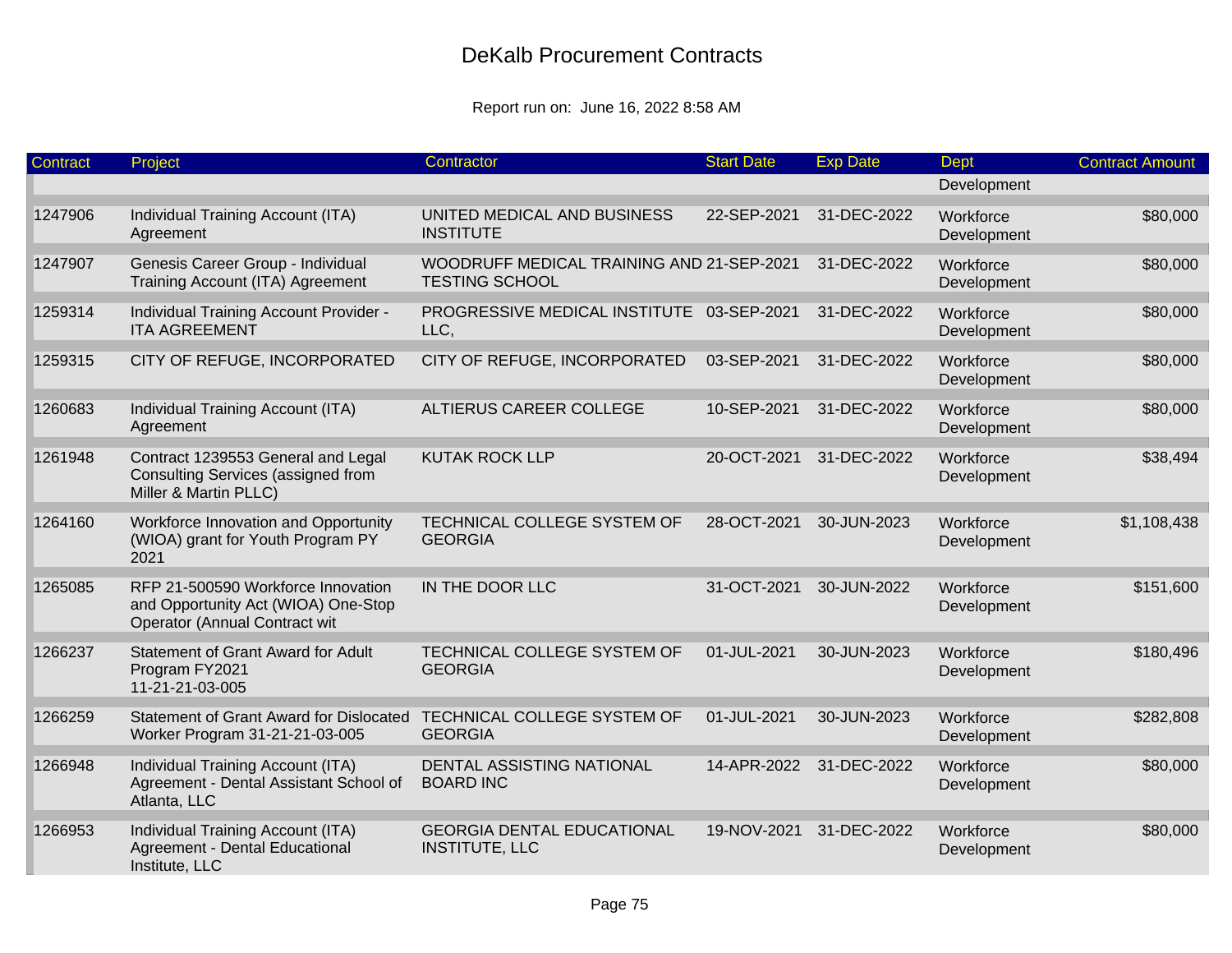| <b>Contract</b> | Project                                                                                                       | Contractor                                    | <b>Start Date</b>       | <b>Exp Date</b> | <b>Dept</b>              | <b>Contract Amount</b> |
|-----------------|---------------------------------------------------------------------------------------------------------------|-----------------------------------------------|-------------------------|-----------------|--------------------------|------------------------|
| 1266959         | Individual Training Account (ITA)<br>Agreement - Universal Dental Assisting<br>Training, LLC                  | UNIVERSAL DENTAL ASSISTING<br>TRAINING, LLC   | 19-NOV-2021             | 31-DEC-2022     | Workforce<br>Development | \$80,000               |
| 1266960         | Individual Training Account (ITA)<br>Agreement - Molecular Touch<br>Corporation dba Buckhead School of<br>Med | <b>BUCKHEAD SCHOOL OF MEDICINE</b>            | 29-NOV-2021             | 31-DEC-2022     | Workforce<br>Development | \$80,000               |
| 1268538         | Individual Training Account (ITA)<br>Agreement - Handyman Training<br>School, LLC                             | HANDYMAN TRAINING SCHOOL LLC                  | 13-DEC-2021             | 31-DEC-2022     | Workforce<br>Development | \$80,000               |
| 1268539         | Individual Training Account (ITA)<br>Agreement - Wrightnow Solutions, LLC                                     | <b>WRIGHTNOW SOLUTIONS, LLC</b>               | 13-DEC-2021             | 31-DEC-2022     | Workforce<br>Development | \$80,000               |
| 1270168         | Individual Training Account (ITA)<br>Provider Agreement with Singleton<br>Surgical Institute, LLC             | <b>SINEWAVES INC</b>                          | 23-FEB-2022             | 31-DEC-2022     | Workforce<br>Development | \$80,000               |
| 1276624         | Individual Training Account Provider<br>Agreement - Community of Destiny, Inc.                                | COMMUNITY OF DESTINY INC                      | 25-JAN-2022             | 31-DEC-2022     | Workforce<br>Development | \$80,000               |
| 1278964         | Individual Training Account (ITA)<br>Agreement - Messiah for Life CPR, LLC                                    | MESSIAH FOR LIFE CPR, LLC                     | 23-FEB-2022             | 31-DEC-2022     | Workforce<br>Development | \$80,000               |
| 1278983         | Registered Apprenticeship Agreements<br>(RA) with Diversity Cyber Council, Inc.                               | DIVERSITY CYBER COUNCIL, INC.                 | 15-APR-2022             | 31-DEC-2022     | Workforce<br>Development | \$80,000               |
| 1282073         | Grant Award Document 31-21-22-03-<br>005: FY2022 Dislocated Worker Grant                                      | TECHNICAL COLLEGE SYSTEM OF<br><b>GEORGIA</b> | 01-OCT-2021             | 30-JUN-2023     | Workforce<br>Development | \$1,203,358            |
| 1282093         | <b>Statement of Grant Award for Adult</b><br>Program FY2022: 11-21-22-03-005                                  | TECHNICAL COLLEGE SYSTEM OF<br><b>GEORGIA</b> | 28-FEB-2022             | 30-JUN-2023     | Workforce<br>Development | \$850,698              |
| 1283879         | Individual Training Account (ITA)<br>Agreement - Kay's VIP Dental Assistant<br>School, LLC                    | KAYS VIP DENTAL ASSISTANT<br>SCHOOL, LLC      | 25-MAY-2022 31-DEC-2022 |                 | Workforce<br>Development | \$80,000               |
| 1285024         | UNIVERSAL MEMBERSHIP<br><b>AGREEMENT - Equifax Verification</b><br><b>Services</b>                            | <b>TALX CORPORATION</b>                       | 01-MAR-2022 28-FEB-2023 |                 | Workforce<br>Development | \$71,634               |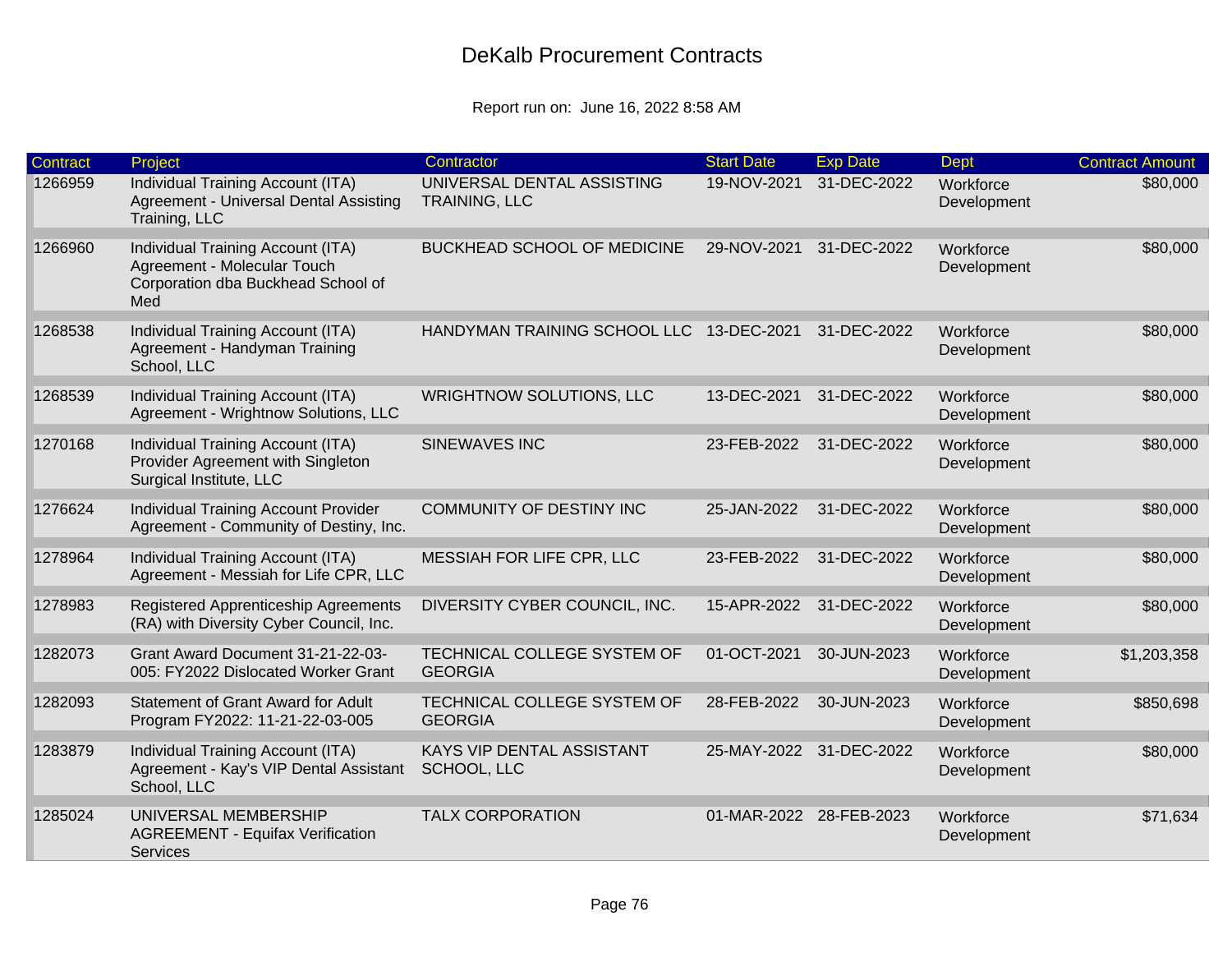| Contract  | Project                                                                                                     | Contractor                                                                               | <b>Start Date</b>       | <b>Exp Date</b>         | Dept                     | <b>Contract Amount</b> |
|-----------|-------------------------------------------------------------------------------------------------------------|------------------------------------------------------------------------------------------|-------------------------|-------------------------|--------------------------|------------------------|
| 12-902557 | Lease Agreement for office space for<br>DeKalb County Workforce                                             | CHERIAN REAL ESTATE LLC                                                                  |                         | 01-DEC-2012 31-DEC-2022 | Workforce<br>Development | \$3,963,157            |
| 500157    | Converted Contract #99-7449                                                                                 | <b>INITIATIVE FOR AFFORDABLE</b><br><b>HOUSING INC</b>                                   | 01-JAN-2001             | 31-DEC-2049             |                          | \$650,000              |
| 500322    | Converted Contract No. 99-7369,<br><b>Courthouse Renovations</b>                                            | HEERY INTERNATIONAL INC                                                                  |                         | 31-DEC-2049             |                          | \$3,831,462            |
| 500355    | Converted Contract #03-9646G                                                                                | <b>GEORGIA EMERGENCY</b><br>MANAGEMENT                                                   |                         | 31-DEC-2053             |                          | \$23,050               |
| 500420    | PSA for building inspection services                                                                        | <b>CITY OF DECATUR</b>                                                                   |                         | 31-AUG-2049             |                          | \$0                    |
| 501385    | Grant Agreement for Construction of<br>Airport, Project No. AP040-9001-<br>35(089) (2003 Taxiway Reconstruc | <b>GEORGIA DEPARTMENT OF</b><br><b>TRANSPORTATION</b>                                    | 27-APR-2004             | 31-DEC-2055             |                          | \$79,574               |
| 501448    | Resurfacing of East Ponce de Leon<br>(North)                                                                | <b>CITY OF CLARKSTON</b>                                                                 | 04-MAR-2003 31-JAN-2053 |                         |                          | \$26,423               |
| 501453    | Intergovernmental Agreement,<br>resurfacing Church St., McClaren Dr.<br>and Smith St.                       | <b>CITY OF CLARKSTON</b>                                                                 |                         | 09-NOV-1998 02-NOV-2048 |                          | \$20,186               |
| 501455    | LARP resurfacing of Rowland Street                                                                          | <b>CITY OF CLARKSTON</b>                                                                 | 20-OCT-1999             | 05-OCT-2049             |                          | \$17,386               |
| 501460    | Resurfacing Redwood Street within the<br>City of Doraville                                                  | <b>CITY OF DORAVILLE</b>                                                                 |                         | 02-DEC-2002 31-DEC-2052 |                          | \$10,266               |
| 501461    | LARP resurfacing of Swift Street, Main<br><b>Street and Stone Mountain Street</b>                           | <b>CITY OF LITHONIA</b>                                                                  | 30-SEP-2005             | 11-AUG-2050             |                          | \$37,426               |
| 501462    | Resurfacing Braswell Street and Reagin CITY OF LITHONIA<br><b>Street</b>                                    |                                                                                          | 30-MAY-2001             | 01-APR-2051             |                          | \$7,125                |
| 501464    | <b>Resurfacing Church Street</b>                                                                            | <b>CITY OF LITHONIA</b>                                                                  | 20-AUG-2003             | 31-AUG-2053             |                          | \$5,144                |
| 501474    | Resurface Spring Drive within City of<br><b>Pine Lake</b>                                                   | <b>CITY OF PINE LAKE</b>                                                                 |                         | 20-OCT-2003 10-OCT-2053 |                          | \$6,399                |
| 510612    | Memorandum of Understanding (Cost<br>Reimbursement Agreement) to provide<br>supplemental law enforcement s  | CENTERS FOR DISEASE CONTROL<br>AND PREVENTION DEPARTMENT OF<br>HEALTH AND HUMAN SERVICES | 22-JUL-2004             | 21-JUL-2054             |                          | \$0                    |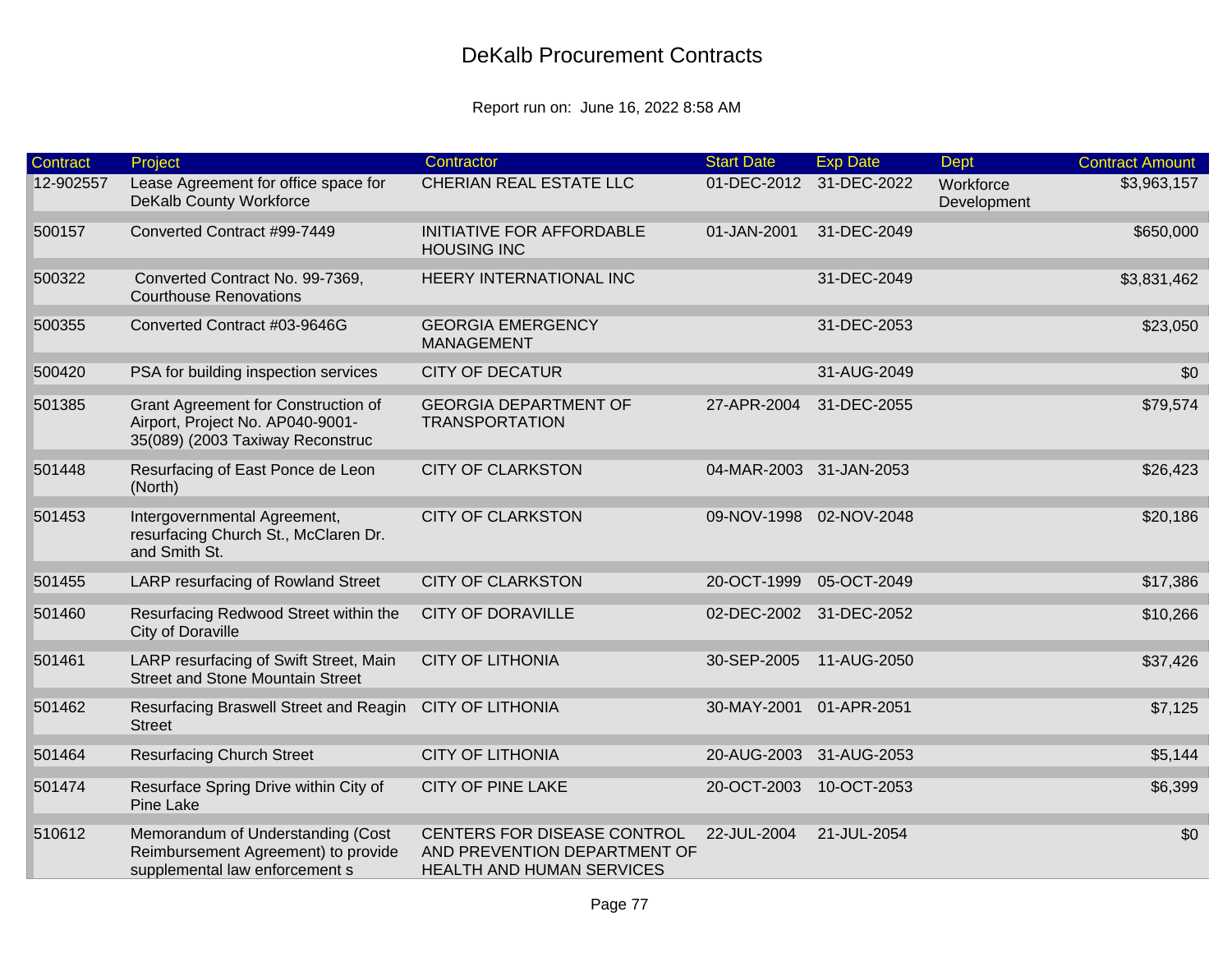| <b>Contract</b> | Project                                                                                                           | Contractor                                                                          | <b>Start Date</b>       | <b>Exp Date</b> | <b>Dept</b> | <b>Contract Amount</b> |
|-----------------|-------------------------------------------------------------------------------------------------------------------|-------------------------------------------------------------------------------------|-------------------------|-----------------|-------------|------------------------|
| 513473          | <b>Grant Agreement for Runway Rubber</b><br>Removal and Re-Marking at DeKalb<br>Peachtree Airport                 | <b>GEORGIA DEPARTMENT OF</b><br><b>TRANSPORTATION</b>                               | 10-AUG-2004             | 31-DEC-2055     |             | \$88,525               |
| 541751          | Grant Agreement for Runway 2R/20L<br>Safety Area Improvements at DeKalb<br>Peachtree Airport                      | <b>GEORGIA DEPARTMENT OF</b><br><b>TRANSPORTATION</b>                               | 07-MAR-2005 31-DEC-2055 |                 |             | \$21,834               |
| 566602          | <b>Grant Agreement for Reconstruct</b><br>Taxiway "B", Phase II, and Reconstruct<br>Tawiway "E"                   | <b>FAA ADMINISTRATION</b>                                                           | 02-SEP-2005             | 31-DEC-2055     |             | \$738,075              |
| 1198101         | ITB No. 19-101075 Stone Crushed<br>Granite (Annual Contract with 2 Options<br>to Renew)                           | GREEN DREAM INTERNATIONAL LLC 28-JAN-2020                                           |                         | 31-JAN-2023     |             | \$2,213,099            |
| 1198103         | ITB No. 19-101075 Stone Crushed<br>Granite (Annual Contract with 2 Options<br>to Renew)                           | F M SHELTON INC                                                                     | 28-JAN-2020             | 31-JAN-2023     |             | \$1,388,686            |
| 1211695         | Agreement with WorkSource DeKalb<br><b>Board</b>                                                                  | TECHNICAL COLLEGE SYSTEM OF<br><b>GEORGIA</b>                                       |                         |                 |             | \$0                    |
| 1216193         | Cooperative purchase off City of Augusta UTILITY REVENUE MANAGEMENT<br><b>Contract for Revenue Audit</b>          | <b>COMPANY INC</b>                                                                  | 01-JUL-2020             | 26-JUL-2026     |             | \$5,000,000            |
| 1216270         | MOU between the BORUGA and the<br>UGA Cooperative Extension and DeKalb UNIVERSITY SYSTEM OF GEORGIA<br>County     | <b>BOARD OF REGENTS OF THE</b>                                                      | 24-SEP-2020             | 23-SEP-2025     |             |                        |
| 1221710         | ITB#20-101227--Maintenance,<br>Cleaning & Inspection of Fuel Tanks,<br>including Removal, Relocation & Ins        | SP PETROLEUM TRANSPORTERS<br><b>INC</b>                                             | 11-AUG-2020             | 31-AUG-2022     |             | \$350,451              |
| 1226910         | IGA for Park and Greenspace between<br>DeKalb County, GA and The City of<br>Tucker, GA                            | <b>CITY OF TUCKER</b>                                                               | 21-OCT-2020             | 31-OCT-2070     |             | \$98,760               |
| 1229051         | <b>INSPIRE Family Treatment Court is a</b><br>18-24 month comprehensive program<br>that will create and utilize a | DIVAS, Inc. - Divinely Inspired to<br>Victoriously Achieve Success,<br>Incorporated | 12-OCT-2020             | 11-OCT-2022     |             | \$23,425               |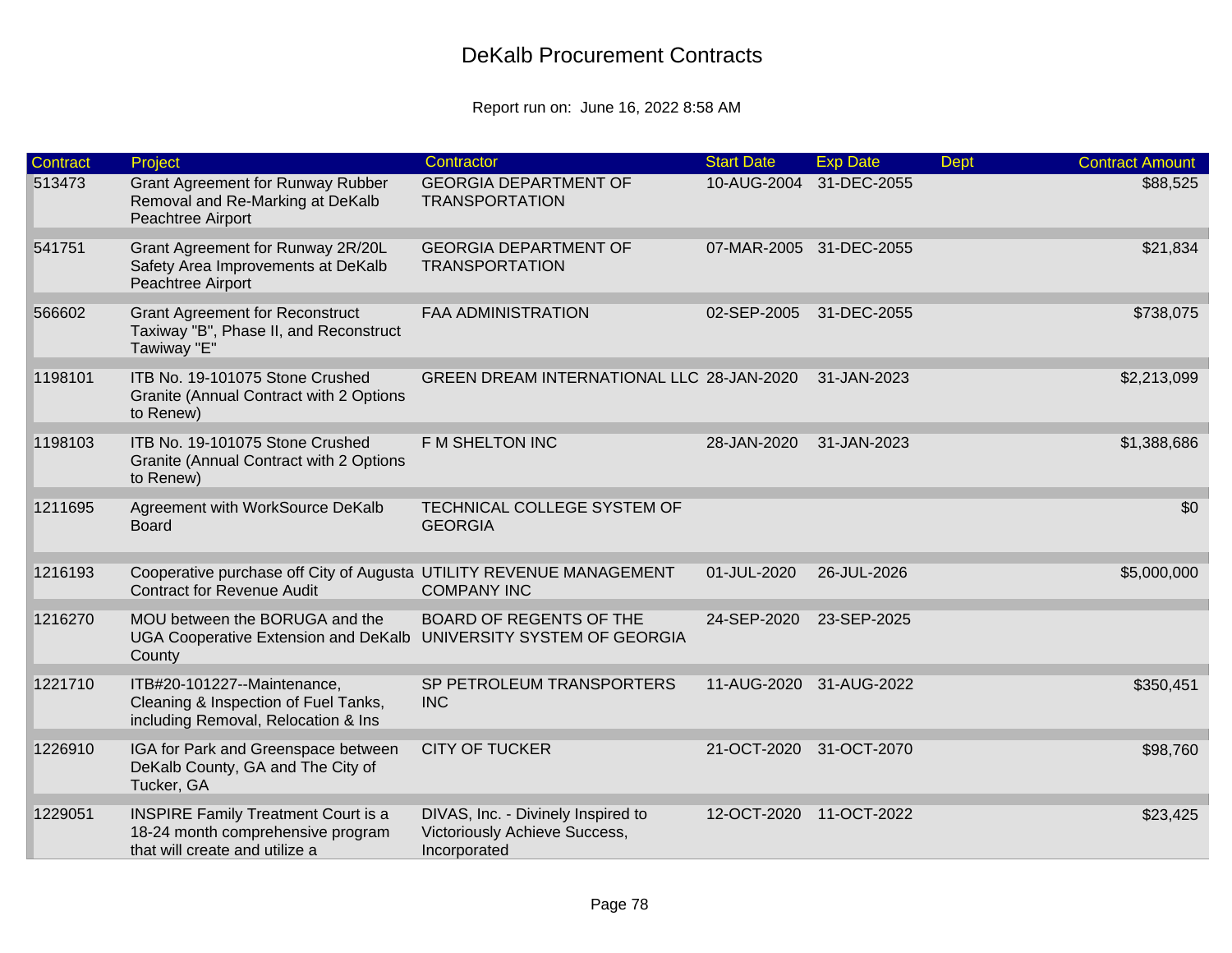| Contract | Project                                                                                                           | Contractor                                                        | <b>Start Date</b> | <b>Exp Date</b>         | Dept | <b>Contract Amount</b> |
|----------|-------------------------------------------------------------------------------------------------------------------|-------------------------------------------------------------------|-------------------|-------------------------|------|------------------------|
| 1231375  | Contract for RFP 20-500540 EMS Billing<br>Services for Fire Rescue.                                               | <b>DIGITECH COMPUTER LLC</b>                                      | 30-OCT-2020       | 31-DEC-2024             |      |                        |
| 1239784  | <b>DUI Court Professional Contract</b>                                                                            | <b>ANTWAN JONES</b>                                               |                   | 10-DEC-2020 31-DEC-2024 |      | \$75,000               |
| 1246665  | Obtain CPA number for tracking of<br>Revenue Generating Contract NO. 11-<br>800860 GEARS.                         | LEXISNEXIS DATA MANAGEMENT<br><b>INC</b>                          |                   |                         |      |                        |
| 1260657  | Invitation No. 21-101392 for Fire Rescue<br><b>Equipment and Parts (Annual Contract</b><br>with 2 Options to Rene | MUNICIPAL EMERGENCY SERVICES 27-JUL-2021<br>INC DBA MES-SOUTHEAST |                   | 31-JUL-2022             |      | \$54,447               |
| 1260658  | Invitation No. 21-101392 for Fire Rescue<br><b>Equipment and Parts (Annual Contract</b><br>with 2 Options to Rene | THOMAS J MADDEN & ASSOCIATES 27-JUL-2021<br><b>INC</b>            |                   | 31-JUL-2022             |      | \$33,768               |
| 1260946  | Award for Anti-freeze Contract ITB#21-<br>101394 awarded July 5th, 2021.                                          | THE MCPHERSON COMPANIES INC                                       | 05-JUL-2021       | 31-JUL-2022             |      | \$50,000               |
| 1260951  | Award for Anti-freeze Contract ITB#21-<br>101394 awarded July 5th, 2021.                                          | <b>NAPA AUTO PARTS</b>                                            | 05-JUL-2021       | 31-JUL-2022             |      | \$40,000               |
| 1262401  | ITB#21-101402-Purchase of<br>Automobiles, Vans, Trucks &<br>Accessories (Annual with 2 Options to<br>Renew) a     | <b>WADE FORD INC</b>                                              | 10-AUG-2021       | 31-AUG-2022             |      | \$512,001              |
| 1262403  | ITB#21-101402-Purchase of<br>Automobiles, Vans, Trucks &<br>Accessories (Annual with 2 Options to<br>Renew) a     | HARDY CHEVROLET PONTIAC BUICK 10-AUG-2021<br><b>INC</b>           |                   | 31-AUG-2022             |      | \$7,175,000            |
| 1262406  | ITB#21-101402-Purchase of<br>Automobiles, Vans, Trucks &<br>Accessories (Annual with 2 Options to<br>Renew) a     | ZT AUTO CDJR UNION CITY LLC                                       | 10-AUG-2021       | 31-AUG-2022             |      | \$0                    |
| 1262413  | ITB#21-101402-Purchase of<br>Automobiles, Vans, Trucks &<br>Accessories (Annual with 2 Options to<br>Renew) a     | <b>HARDY FAMILY FORD</b>                                          | 10-AUG-2021       | 31-AUG-2022             |      | \$287,827              |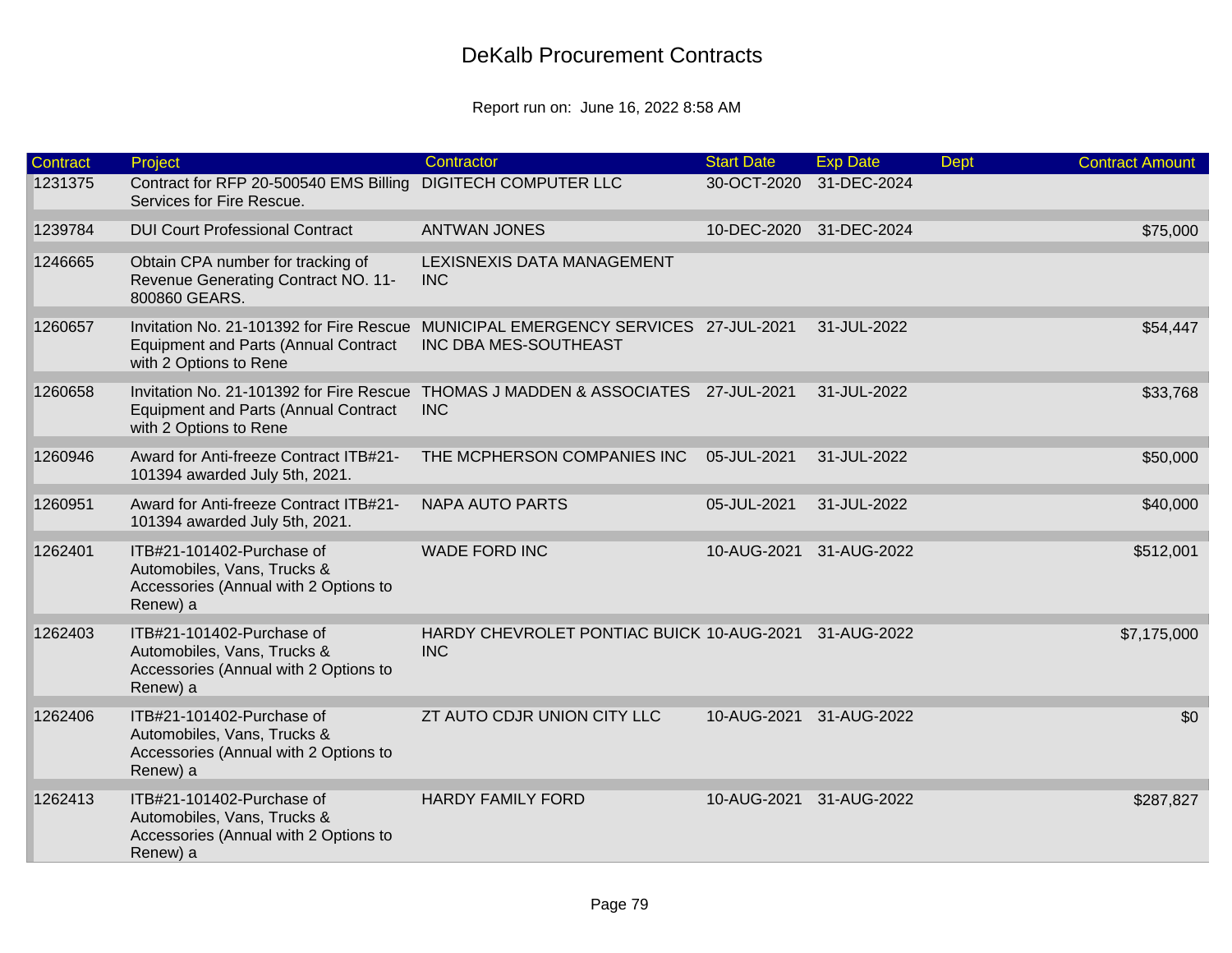| Contract | Project                                                                                                    | Contractor                                             | <b>Start Date</b> | <b>Exp Date</b> | <b>Dept</b> | <b>Contract Amount</b> |
|----------|------------------------------------------------------------------------------------------------------------|--------------------------------------------------------|-------------------|-----------------|-------------|------------------------|
| 1266386  | Master Plan for the development of<br>green space (10 acres) for the Memorial<br>Drive Corridor - Ethiopia | <b>TATE HANSEN LLC</b>                                 | 10-AUG-2021       | 31-DEC-2022     |             | \$35,000               |
| 1275429  | Aztec Road Sidewalk Project                                                                                | <b>CITY OF DORAVILLE</b>                               | 14-DEC-2021       | 31-DEC-2022     |             | \$220,000              |
| 1276248  | 2019 Urban Area Security Initiative<br>(UASI) grant                                                        | ATLANTA REGIONAL COMMISSION                            | 14-DEC-2021       | 31-DEC-2022     |             | \$185,709              |
| 1279053  | <b>Emergency Temporary Right of Entry</b><br><b>MARTA Parcel D3116</b>                                     | METROPOLITAN ATLANTA RAPID<br><b>TRANSIT AUTHORITY</b> | 19-JAN-2022       | 31-DEC-2022     |             | \$10                   |
| 1280705  | ITB#21-101429-Repair of Equipment:<br>All Autos, On the Road, Off the Road,<br>Vehicles, Motorcycles, Truc | ADAMS EQUIPMENT COMPANY INC                            | 07-FEB-2022       | 28-FEB-2023     |             | \$80,000               |
| 1280725  | ITB#21-101429-Repair of Equipment:<br>All Autos, On the Road, Off the Road,<br>Vehicles, Motorcycles, Truc | <b>AG-PRO LLC</b>                                      | 07-FEB-2022       | 28-FEB-2023     |             | \$40,000               |
| 1280727  | ITB#21-101429-Repair of Equipment:<br>All Autos, On the Road, Off the Road,<br>Vehicles, Motorcycles, Truc | ATLANTA SAFETY BRAKE INC                               | 07-FEB-2022       | 28-FEB-2023     |             | \$45,000               |
| 1280728  | ITB#21-101429-Repair of Equipment:<br>All Autos, On the Road, Off the Road,<br>Vehicles, Motorcycles, Truc | ATLANTA TRAILER SERVICE LLC                            | 07-FEB-2022       | 28-FEB-2023     |             | \$90,000               |
| 1280730  | ITB#21-101429-Repair of Equipment:<br>All Autos, On the Road, Off the Road,<br>Vehicles, Motorcycles, Truc | <b>BARBER AUTO AIR INC</b>                             | 07-FEB-2022       | 28-FEB-2023     |             | \$50,000               |
| 1280732  | ITB#21-101429-Repair of Equipment:<br>All Autos, On the Road, Off the Road,<br>Vehicles, Motorcycles, Truc | <b>CAROLINA ENVIRONMENTAL</b><br><b>SYSTEMS INC</b>    | 07-FEB-2022       | 28-FEB-2023     |             | \$190,000              |
| 1280750  | ITB#21-101429-Repair of Equipment:<br>All Autos, On the Road, Off the Road,<br>Vehicles, Motorcycles, Truc | <b>COURTESY FORD INC</b>                               | 07-FEB-2022       | 28-FEB-2023     |             | \$80,000               |
| 1280755  | ITB#21-101429-Repair of Equipment:<br>All Autos, On the Road, Off the Road,<br>Vehicles, Motorcycles, Truc | <b>CUMMINS POWER SOUTH LLC</b>                         | 07-FEB-2022       | 28-FEB-2023     |             | \$400,000              |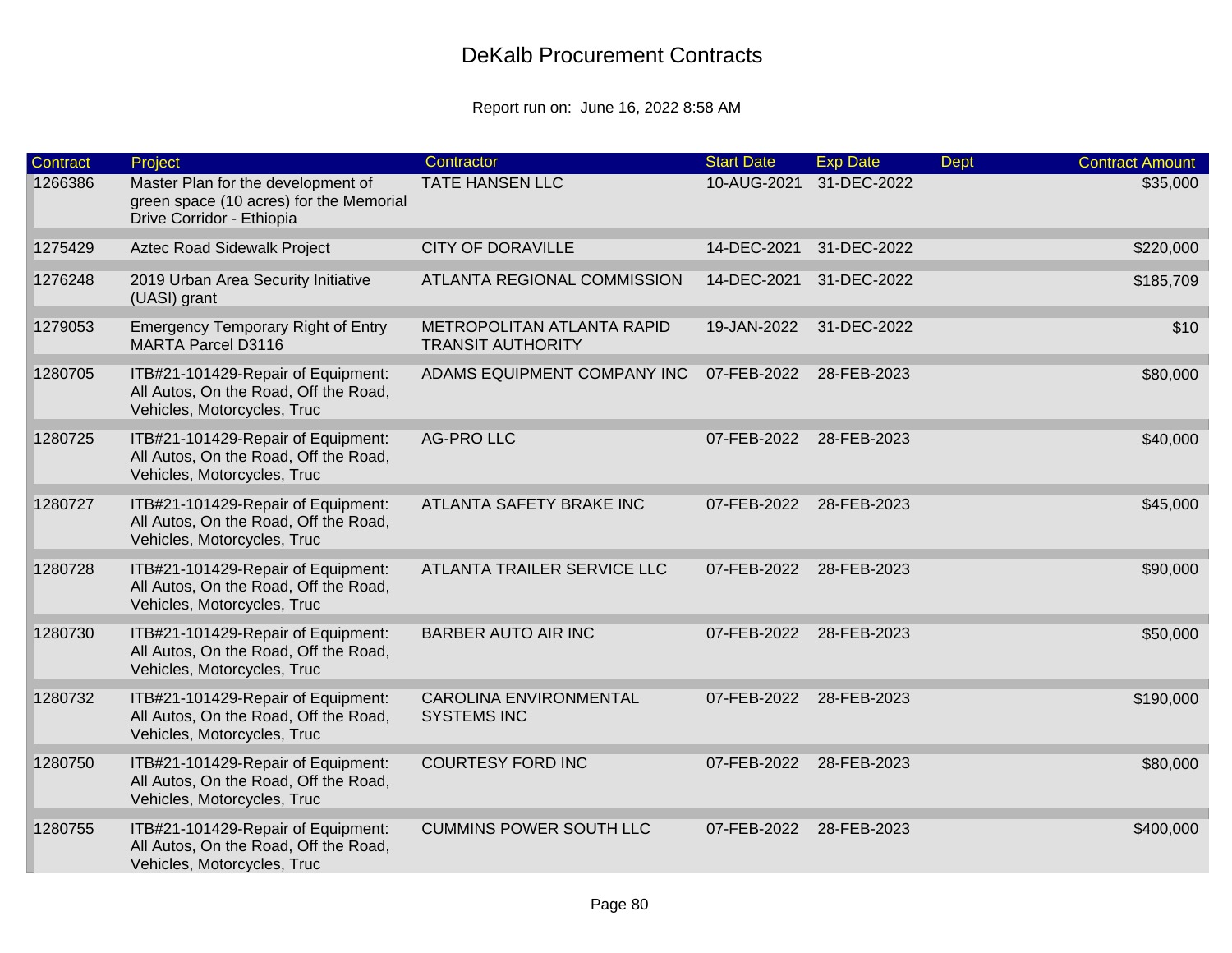| Contract | Project                                                                                                    | Contractor                                              | <b>Start Date</b> | <b>Exp Date</b> | <b>Dept</b> | <b>Contract Amount</b> |
|----------|------------------------------------------------------------------------------------------------------------|---------------------------------------------------------|-------------------|-----------------|-------------|------------------------|
| 1280769  | LB-ITB#21-101429-Repair of<br>Equipment: All Autos, On the Road, Off<br>the Road, Vehicles, Motorcycles,   | <b>FABCO FABRICATION INC</b>                            | 07-FEB-2022       | 28-FEB-2023     |             | \$300,000              |
| 1280774  | ITB#21-101429-Repair of Equipment:<br>All Autos, On the Road, Off the Road,<br>Vehicles, Motorcycles, Truc | CAPITAL CITY MACHINE SHOP INC<br><b>THE</b>             | 07-FEB-2022       | 28-FEB-2023     |             | \$20,000               |
| 1280788  | ITB#21-101429-Repair of Equipment:<br>All Autos, On the Road, Off the Road,<br>Vehicles, Motorcycles, Truc | FLINT EQUIPMENT COMPANY                                 | 07-FEB-2022       | 28-FEB-2023     |             | \$275,000              |
| 1280790  | ITB#21-101429-Repair of Equipment:<br>All Autos, On the Road, Off the Road,<br>Vehicles, Motorcycles, Truc | <b>GEORGIA TRUCK AND TRAILER</b><br><b>REPAIR LLC</b>   | 07-FEB-2022       | 28-FEB-2023     |             | \$120,000              |
| 1280793  | ITB#21-101429-Repair of Equipment:<br>All Autos, On the Road, Off the Road,<br>Vehicles, Motorcycles, Truc | HARDY CHEVROLET PONTIAC BUICK 07-FEB-2022<br><b>INC</b> |                   | 28-FEB-2023     |             | \$50,000               |
| 1280797  | ITB#21-101429-Repair of Equipment:<br>All Autos, On the Road, Off the Road,<br>Vehicles, Motorcycles, Truc | <b>HARDY FAMILY FORD</b>                                | 07-FEB-2022       | 28-FEB-2023     |             | \$2,000                |
| 1280798  | ITB#21-101429-Repair of Equipment:<br>All Autos, On the Road, Off the Road,<br>Vehicles, Motorcycles, Truc | <b>HEAVY MACHINES INC</b>                               | 07-FEB-2022       | 28-FEB-2023     |             | \$2,000                |
| 1280826  | ITB#21-101429-Repair of Equipment:<br>All Autos, On the Road, Off the Road,<br>Vehicles, Motorcycles, Truc | MOBILE HYDRAULICS OF GEORGIA<br><b>INC</b>              | 07-FEB-2022       | 28-FEB-2023     |             | \$50,000               |
| 1280837  | ITB#21-101429-Repair of Equipment:<br>All Autos, On the Road, Off the Road,<br>Vehicles, Motorcycles, Truc | NEXTRAN TRUCK CENTER                                    | 07-FEB-2022       | 28-FEB-2023     |             | \$20,000               |
| 1280838  | ITB#21-101429-Repair of Equipment:<br>All Autos, On the Road, Off the Road,<br>Vehicles, Motorcycles, Truc | RELIABLE TRANSMISSION SERVICE 07-FEB-2022<br><b>INC</b> |                   | 28-FEB-2023     |             | \$50,000               |
| 1280839  | ITB#21-101429-Repair of Equipment:<br>All Autos, On the Road, Off the Road,<br>Vehicles, Motorcycles, Truc | <b>RUSH TRUCK CENTERS OF</b><br><b>GEORGIA INC</b>      | 07-FEB-2022       | 28-FEB-2023     |             | \$1,174,000            |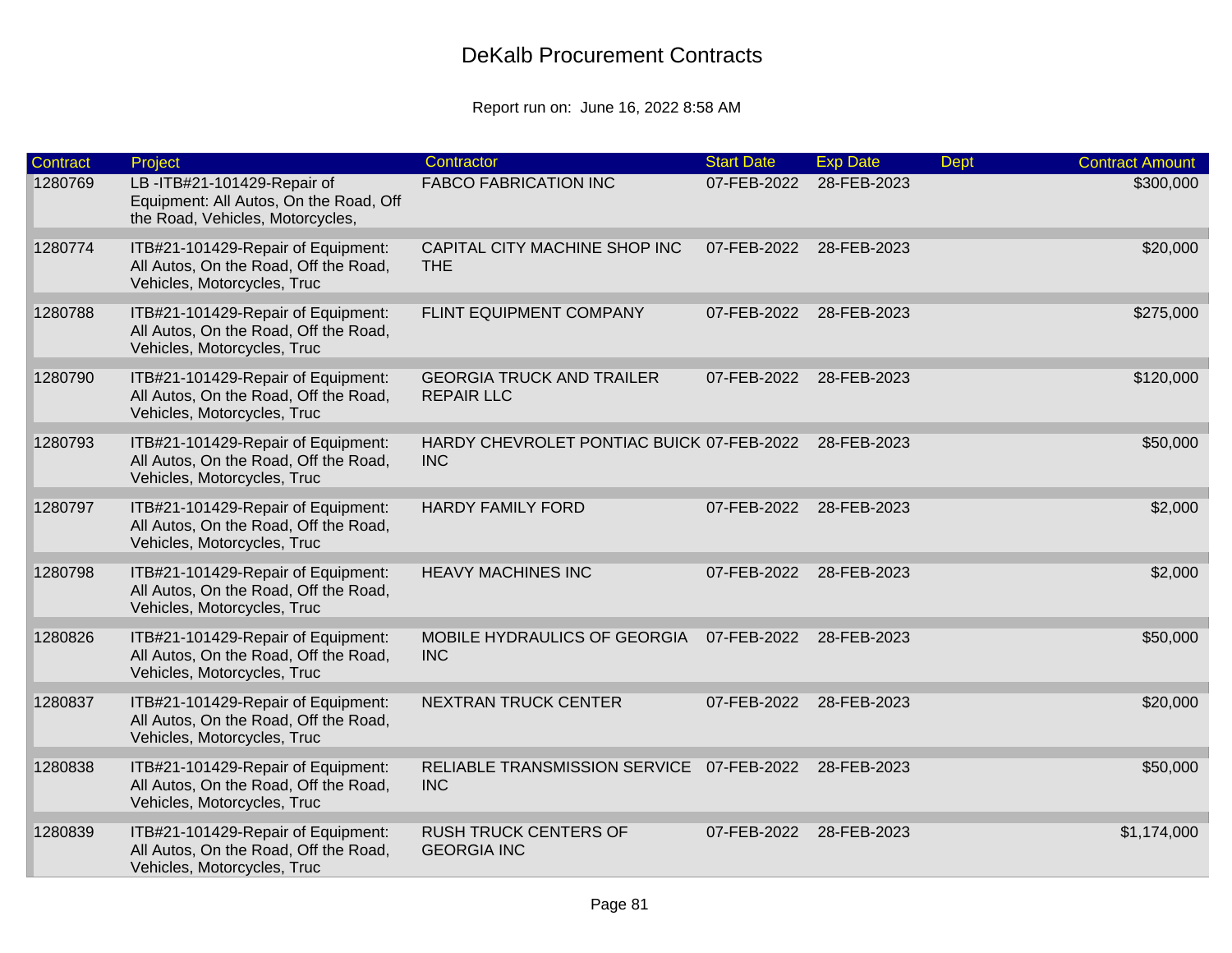| Contract | Project                                                                                                    | Contractor                                                           | <b>Start Date</b> | <b>Exp Date</b> | <b>Dept</b> | <b>Contract Amount</b> |
|----------|------------------------------------------------------------------------------------------------------------|----------------------------------------------------------------------|-------------------|-----------------|-------------|------------------------|
| 1280842  | ITB#21-101429-Repair of Equipment:<br>All Autos, On the Road, Off the Road,<br>Vehicles, Motorcycles, Truc | SIMS RADIATOR SERVICE INC                                            | 07-FEB-2022       | 28-FEB-2023     |             | \$30,000               |
| 1280843  | ITB#21-101429-Repair of Equipment:<br>All Autos, On the Road, Off the Road,<br>Vehicles, Motorcycles, Truc | SPRINGS AND SUSPENSION INC                                           | 07-FEB-2022       | 28-FEB-2023     |             | \$90,000               |
| 1280867  | ITB#21-101429-Repair of Equipment:<br>All Autos, On the Road, Off the Road,<br>Vehicles, Motorcycles, Truc | <b>SUTPHEN CORPORATION</b>                                           | 07-FEB-2022       | 28-FEB-2023     |             | \$10,000               |
| 1280868  | ITB#21-101429-Repair of Equipment:<br>All Autos, On the Road, Off the Road,<br>Vehicles, Motorcycles, Truc | UNITED PUMPS AND CONTROLS INC 07-FEB-2022                            |                   | 28-FEB-2023     |             | \$200,000              |
| 1280869  | ITB#21-101429-Repair of Equipment:<br>All Autos, On the Road, Off the Road,<br>Vehicles, Motorcycles, Truc | WASTEBUILT ENVIRONMENTAL<br><b>SOLUTIONS</b>                         | 07-FEB-2022       | 28-FEB-2023     |             | \$100,000              |
| 1280870  | ITB#21-101429-Repair of Equipment:<br>All Autos, On the Road, Off the Road,<br>Vehicles, Motorcycles, Truc | <b>WEST GEORGIA HYDRAULIC &amp; LIFT</b><br><b>TRUCK SERVICE INC</b> | 07-FEB-2022       | 28-FEB-2023     |             | \$30,000               |
| 1280871  | ITB#21-101429-Repair of Equipment:<br>All Autos, On the Road, Off the Road,<br>Vehicles, Motorcycles, Truc | WILSON WELDING SERVICE INC                                           | 07-FEB-2022       | 28-FEB-2023     |             | \$20,000               |
| 1280872  | ITB#21-101429-Repair of Equipment:<br>All Autos, On the Road, Off the Road,<br>Vehicles, Motorcycles, Truc | WW WILLIAMS COMPANY LLC                                              | 07-FEB-2022       | 28-FEB-2023     |             | \$400,000              |
| 1280873  | ITB#21-101429-Repair of Equipment:<br>All Autos, On the Road, Off the Road,<br>Vehicles, Motorcycles, Truc | YANCEY BROS COMPANY                                                  | 07-FEB-2022       | 28-FEB-2023     |             | \$700,000              |
| 1280874  | ITB#21-101429-Repair of Equipment:<br>All Autos, On the Road, Off the Road,<br>Vehicles, Motorcycles, Truc | CHEROKEE TRUCK EQUIPMENT LLC 07-FEB-2022                             |                   | 28-FEB-2023     |             | \$60,000               |
| 1280875  | ITB#21-101429-Repair of Equipment:<br>All Autos, On the Road, Off the Road,<br>Vehicles, Motorcycles, Truc | ALTEC INDUSTRIES INC                                                 | 07-FEB-2022       | 28-FEB-2023     |             | \$60,000               |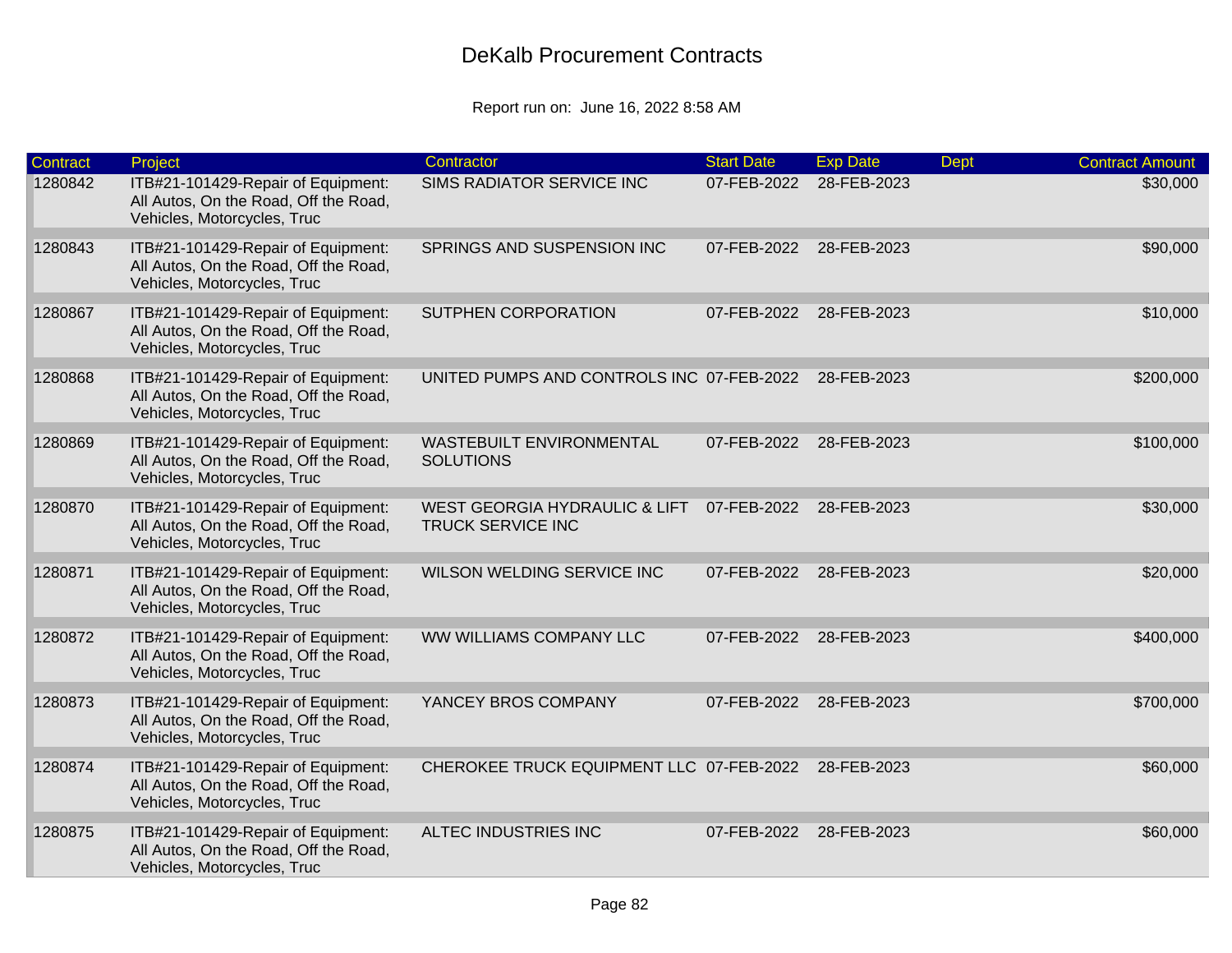| <b>Contract</b> | Project                                                                                                    | Contractor                                                  | <b>Start Date</b> | <b>Exp Date</b> | <b>Dept</b> | <b>Contract Amount</b> |
|-----------------|------------------------------------------------------------------------------------------------------------|-------------------------------------------------------------|-------------------|-----------------|-------------|------------------------|
| 1280877         | ITB#21-101429-Repair of Equipment:<br>All Autos, On the Road, Off the Road,<br>Vehicles, Motorcycles, Truc | <b>CLASSIC COLLISION INC</b>                                | 07-FEB-2022       | 28-FEB-2023     |             | \$20,000               |
| 1280878         | ITB#21-101429-Repair of Equipment:<br>All Autos, On the Road, Off the Road,<br>Vehicles, Motorcycles, Truc | <b>CERTIFIED CNG INSPECTOR</b>                              | 07-FEB-2022       | 28-FEB-2023     |             | \$5,000                |
| 1280879         | ITB#21-101429-Repair of Equipment:<br>All Autos, On the Road, Off the Road,<br>Vehicles, Motorcycles, Truc | <b>CS TRUCK &amp; TRAILER REPAIR</b><br><b>SERVICES INC</b> | 07-FEB-2022       | 28-FEB-2023     |             | \$80,000               |
| 1280880         | ITB#21-101429-Repair of Equipment:<br>All Autos, On the Road, Off the Road,<br>Vehicles, Motorcycles, Truc | AAMCO TRANSMISSIONS                                         | 07-FEB-2022       | 28-FEB-2023     |             | \$30,000               |
| 1280881         | ITB#21-101429-Repair of Equipment:<br>All Autos, On the Road, Off the Road,<br>Vehicles, Motorcycles, Truc | MIDTOWN GLASS CO LLC DBA<br><b>GLASS INC</b>                | 07-FEB-2022       | 28-FEB-2023     |             | \$65,000               |
| 1280955         | ITB#21-101429-Repair of Equipment:<br>All Autos, On the Road, Off the Road,<br>Vehicles, Motorcycles, Truc | TEN 8 FIRE & SAFETY EQUIPMENT<br>OF GEORGIA                 | 07-FEB-2022       | 28-FEB-2023     |             | \$60,000               |
| 1280956         | ITB#21-101429-Repair of Equipment:<br>All Autos, On the Road, Off the Road,<br>Vehicles, Motorcycles, Truc | LAMAR FERRELL CHEVROLET INC<br>DBA SUPERIOR CHEVROLET       | 07-FEB-2022       | 28-FEB-2023     |             | \$60,000               |
| 1280977         | ITB#21-101429-Repair of Equipment:<br>All Autos, On the Road, Off the Road,<br>Vehicles, Motorcycles, Truc | <b>TRACTOR &amp; EQUIPMENT COMPANY</b>                      | 07-FEB-2022       | 28-FEB-2023     |             | \$250,000              |
| 1281036         | FY20 Comprehensive Opioid, Stimulant,<br>and Substance Abuse Program<br>(COSSAP)/Narcan Grant              | <b>CRIMINAL JUSTICE COORDINATING</b><br><b>COUNCIL</b>      | 15-DEC-2021       | 30-NOV-2022     |             | \$32,000               |
| 1281062         | ITB#21-101429-Repair of Equipment:<br>All Autos, On the Road, Off the Road,<br>Vehicles, Motorcycles, Truc | AVONDALE TIRE AND SERVICE LLC                               | 07-FEB-2022       | 28-FEB-2023     |             | \$22,000               |
| 1281063         | ITB#21-101429-Repair of Equipment:<br>All Autos, On the Road, Off the Road,<br>Vehicles, Motorcycles, Truc | <b>INTERSTATE TRUCK EQUIPMENT</b>                           | 07-FEB-2022       | 28-FEB-2023     |             | \$80,000               |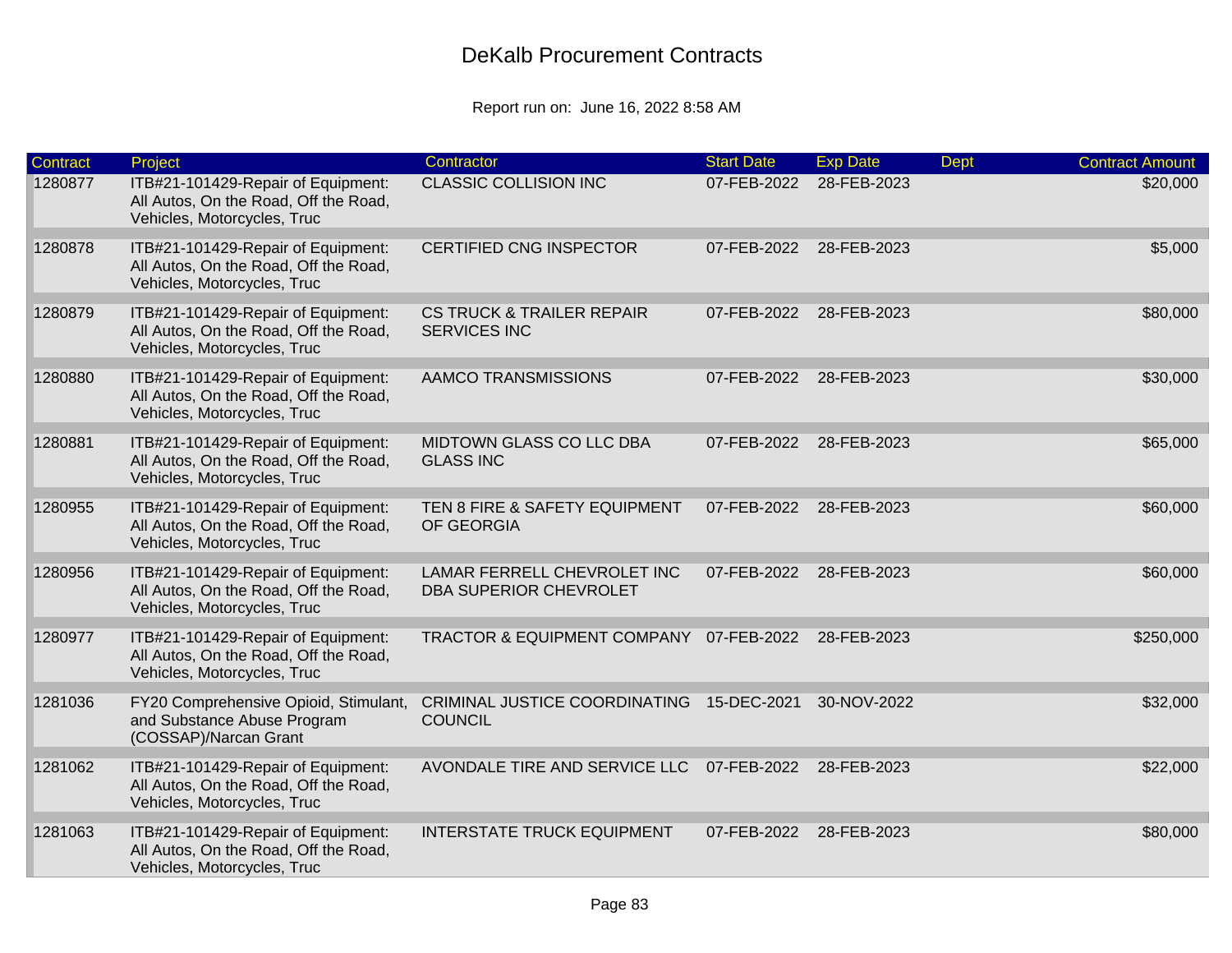| <b>Contract</b> | Project                                                                                                    | Contractor                                                          | <b>Start Date</b> | <b>Exp Date</b> | <b>Dept</b> | <b>Contract Amount</b> |
|-----------------|------------------------------------------------------------------------------------------------------------|---------------------------------------------------------------------|-------------------|-----------------|-------------|------------------------|
| 1281064         | ITB#21-101429-Repair of Equipment:<br>All Autos, On the Road, Off the Road,<br>Vehicles, Motorcycles, Truc | REFUSE AND MIXER SUPPORT                                            | 07-FEB-2022       | 28-FEB-2023     |             | \$200,000              |
| 1281068         | ITB#21-101429-Repair of Equipment:<br>All Autos, On the Road, Off the Road,<br>Vehicles, Motorcycles, Truc | <b>WILLIAMS FIRE APPARATUS INC</b>                                  | 07-FEB-2022       | 28-FEB-2023     |             | \$300,000              |
| 1281069         | ITB#21-101429-Repair of Equipment:<br>All Autos, On the Road, Off the Road,<br>Vehicles, Motorcycles, Truc | <b>KENDRICK RADIATOR</b>                                            | 07-FEB-2022       | 28-FEB-2023     |             | \$30,000               |
| 1281162         | ITB#21-101429-Repair of Equipment:<br>All Autos, On the Road, Off the Road,<br>Vehicles, Motorcycles, Truc | MCNEILUS FINANCIAL INC                                              | 07-FEB-2022       | 28-FEB-2023     |             | \$400,000              |
| 1281189         | ITB#21-101429-Repair of Equipment:<br>All Autos, On the Road, Off the Road,<br>Vehicles, Motorcycles, Truc | GEORGIA KENWORTH INC DBA MHC 07-FEB-2022<br><b>KENWORTH ATLANTA</b> |                   | 28-FEB-2023     |             | \$600,000              |
| 1281237         | ITB#21-101429-Repair of Equipment:<br>All Autos, On the Road, Off the Road,<br>Vehicles, Motorcycles, Truc | <b>LASHLEY TRACTOR SALES</b>                                        | 07-FEB-2022       | 28-FEB-2023     |             | \$50,000               |
| 1281239         | ITB#21-101429-Repair of Equipment:<br>All Autos, On the Road, Off the Road,<br>Vehicles, Motorcycles, Truc | UNIVERSAL ENVIRONMENTAL<br><b>SERVICES LLC</b>                      | 07-FEB-2022       | 28-FEB-2023     |             | \$20,000               |
| 1281556         | ITB#21-101429-Repair of Equipment:<br>All Autos, On the Road, Off the Road,<br>Vehicles, Motorcycles, Truc | <b>JIM ELLIS</b>                                                    | 07-FEB-2022       | 28-FEB-2023     |             | \$80,000               |
| 1281575         | ITB#21-101429-Repair of Equipment:<br>All Autos, On the Road, Off the Road,<br>Vehicles, Motorcycles, Truc | <b>GWINNETT PLACE FORD</b>                                          | 07-FEB-2022       | 28-FEB-2023     |             | \$100,000              |
| 1281593         | ITB#21-101429-Repair of Equipment:<br>All Autos, On the Road, Off the Road,<br>Vehicles, Motorcycles, Truc | <b>FARMER'S AUTO GLASS AND TRIM</b><br><b>INC</b>                   | 07-FEB-2022       | 28-FEB-2023     |             | \$20,000               |
| 1281594         | ITB#21-101429-Repair of Equipment:<br>All Autos, On the Road, Off the Road,<br>Vehicles, Motorcycles, Truc | ALLAN VIGIL FORD LINCOLN INC                                        | 07-FEB-2022       | 28-FEB-2023     |             | \$80,000               |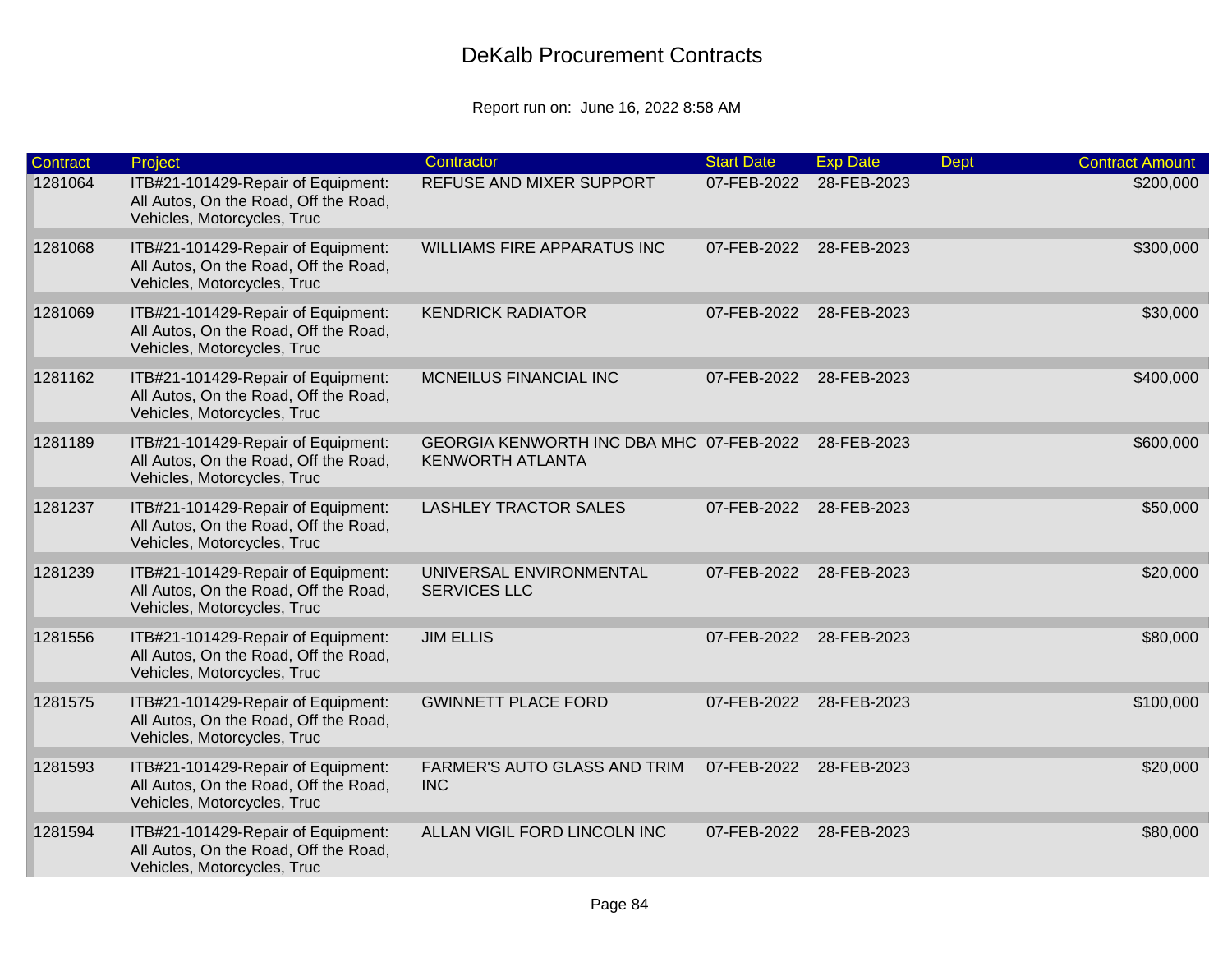| Contract | Project                                                                                                       | Contractor                                                           | <b>Start Date</b>       | <b>Exp Date</b>         | <b>Dept</b> | <b>Contract Amount</b> |
|----------|---------------------------------------------------------------------------------------------------------------|----------------------------------------------------------------------|-------------------------|-------------------------|-------------|------------------------|
| 1281598  | ITB#21-101429-Repair of Equipment:<br>All Autos, On the Road, Off the Road,<br>Vehicles, Motorcycles, Truc    | HENNESSY FORD LINCOLN ATLANTA 07-FEB-2022<br><b>DBA "QUICK LANE"</b> |                         | 28-FEB-2023             |             | \$40,000               |
| 1281600  | ITB#21-101429-Repair of Equipment:<br>All Autos, On the Road, Off the Road,<br>Vehicles, Motorcycles, Truc    | PETERBILT OF ATLANTA LLC                                             | 07-FEB-2022             | 28-FEB-2023             |             | \$90,000               |
| 1282382  | ITB#21-101429 Repair of Equipment:<br>On the Road, Off the Road, All Autos,<br>Motorcycles, Trucks, Traile    | UNITED AUTO COLLISION CENTER,<br>INC.                                | 07-FEB-2022             | 28-FEB-2023             |             | \$20,000               |
| 1282714  | Moving and Relocation Services to the<br>178 Sams Street Facility                                             | THE WHEATON GROUP                                                    | 14-DEC-2021             | 13-DEC-2022             |             | \$326,580              |
| 1282743  | ITB#21-101429 Repair of Equipment:<br>On the Road, Off the Road, All Autos,<br>Motorcycles, Trucks, Traile    | SIGNATURE AUTO GLASS LLC                                             | 07-FEB-2022             | 28-FEB-2023             |             | \$20,000               |
| 1283053  | ITB#21-101458-Purchase, Delivery,<br>Installation, Maintenance & Repair of<br>Propane Fuel Tanks (Annual w    | BLOSSMAN GAS INC OF GEORGIA                                          | 28-FEB-2022             | 28-FEB-2023             |             | \$80,000               |
| 1284154  | ITB#21-101442 Lubricants (Annual<br>Contract with 2 Options to Renew)                                         | DILMAR OIL COMPANY INC                                               |                         | 08-MAR-2022 31-MAR-2023 |             | \$190,000              |
| 1284155  | ITB#21-101442 Lubricants (Annual<br>Contract with 2 Options to Renew)                                         | THE MCPHERSON COMPANIES INC                                          | 08-MAR-2022 31-MAR-2023 |                         |             | \$110,000              |
| 1284156  | ITB#21-101442 Lubricants (Annual<br>Contract with 2 Options to Renew)                                         | <b>LUBRICATION ENGINEERS INC</b>                                     |                         | 08-MAR-2022 31-MAR-2023 |             | \$310,000              |
| 1284157  | ITB#21-101442 Lubricants (Annual<br>Contract with 2 Options to Renew)                                         | TAYLOR ENTERPRISES INC.                                              |                         | 08-MAR-2022 31-MAR-2023 |             | \$30,000               |
| 1284158  | ITB#21-101442 Lubricants (Annual<br>Contract with 2 Options to Renew)                                         | PUGH LUBRICANTS LLC                                                  |                         | 08-MAR-2022 31-MAR-2023 |             | \$50,000               |
| 1284439  | CA Cooperative Agreement SWC#<br>99999-SPD-T20120501-0013 2022<br>Juniper Annual Maintenance and<br>Support T | LAYER 3 COMMUNICATIONS LLC                                           |                         | 08-MAR-2022 31-MAR-2023 |             | \$315,242              |
| 1285181  | Cooperative Purchase for Sports Lighting MUSCO COPRORATION                                                    |                                                                      | 08-MAR-2022 31-DEC-2022 |                         |             | \$500,000              |